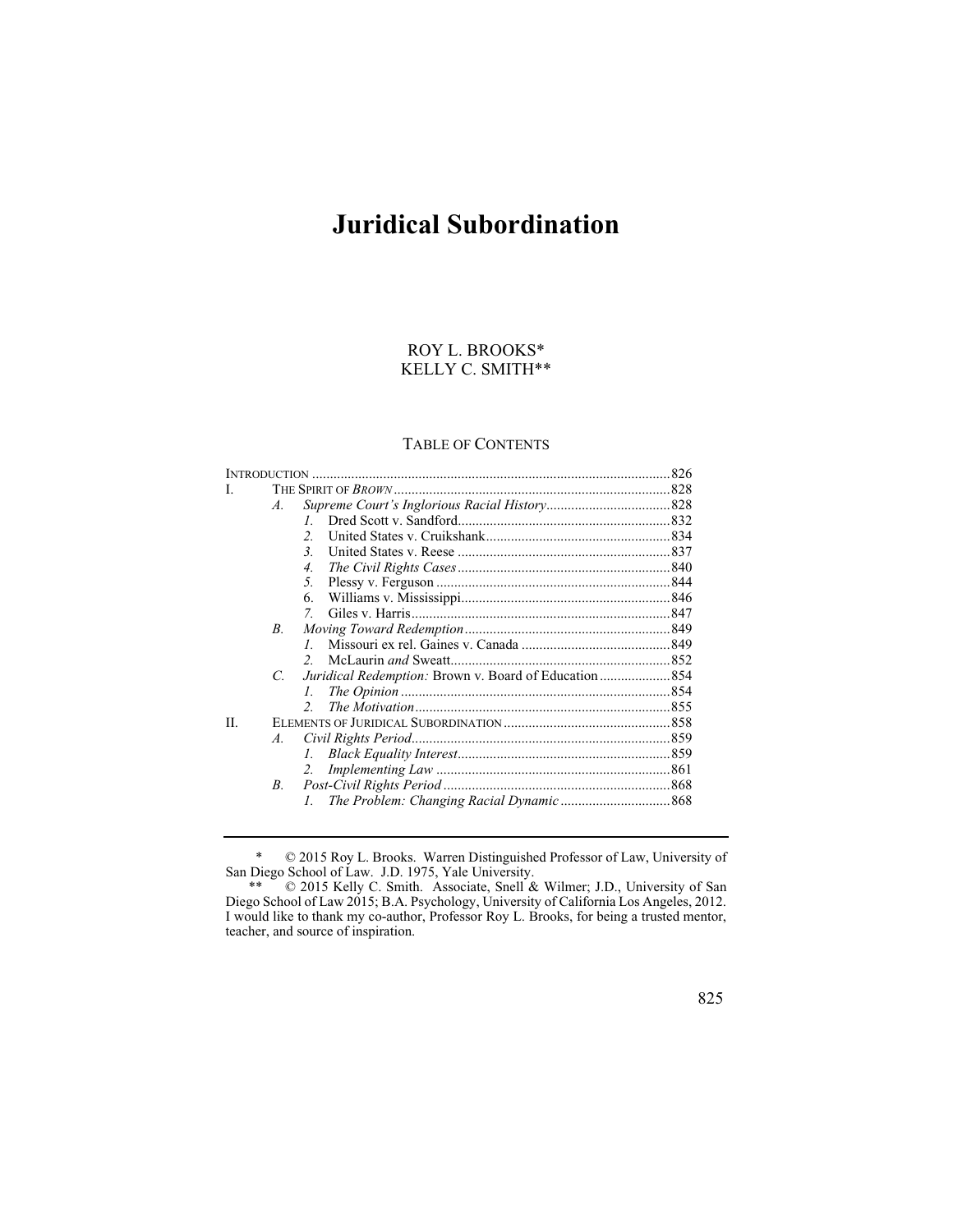| $\alpha$       |  |
|----------------|--|
| $h_{\cdot}$    |  |
|                |  |
|                |  |
|                |  |
| $\overline{a}$ |  |
| $h_{-}$        |  |
|                |  |
|                |  |
|                |  |

#### **INTRODUCTION**

 history of juridical subordination—judicial decision-making that persistently *Brown v. Board of Education*<sup>1</sup> is a landmark Supreme Court case, one of the most important cases the Court has ever decided.<sup>2</sup> While scholars have debated *Brown*'s meaning, we believe the case, at bottom, stands for racial advancement through the law. Explicitly going against its own suppresses the black equality interest in civil rights  $law<sup>3</sup>$ —the Court in *Brown*—by which we mean *Brown*  $I^4$  and not *Brown*  $II^5$ —became an unabashed supporter of racial advancement. For the first time in its history, the Supreme Court saw racial advancement as good social policy.<sup>6</sup> And it believed that a civil rights norm of equal rights, what scholars call *formal equal opportunity*, was the best strategy for pursuing racial advancement.<sup>7</sup>

 But does formal equal opportunity remain good social policy today? Are African Americans, or blacks, who were the Court's primary concern,

<sup>7.</sup> *See infra* Part II.A.



<sup>1.</sup> Brown v. Bd. of Educ., 347 U.S. 483 (1954).<br>2. The case revolutionized racial relations in c

<sup>2.</sup> The case revolutionized racial relations in our society and made our society more democratic than it otherwise would have been. *See infra* Part I.C.

<sup>3.</sup> *See infra* Part II.

<sup>4.</sup> *Brown*, 347 U.S. 483.

 effectiveness of *Brown I* by ruling that the defendants need not implement its desegregation the Court "sacrificed its integrity in a futile effort at appeasement. . . . Instead of easing 5. In *Brown v. Bd. of Educ.*, 349 U.S. 294, 301 (1955), the Court undercut the order immediately, but should proceed "with all deliberate speed." In making this ruling, desegregation, the Supreme Court's 1955 'all deliberate speed' ruling in *Brown II* emboldened southern congressmen and state officials to call for defiance." ROBERT L. CARTER, A MATTER OF LAW: A MEMOIR OF STRUGGLE IN THE CAUSE OF EQUAL RIGHTS 132, 147 (2005). Judge Carter was one of the National Association for the Advancement of Colored People (NAACP) lawyers who argued *Brown* before the Supreme Court. *Brown*, 347 U.S. at  $\frac{484}{6}$ .

<sup>6.</sup> *See infra* Part I.C.2.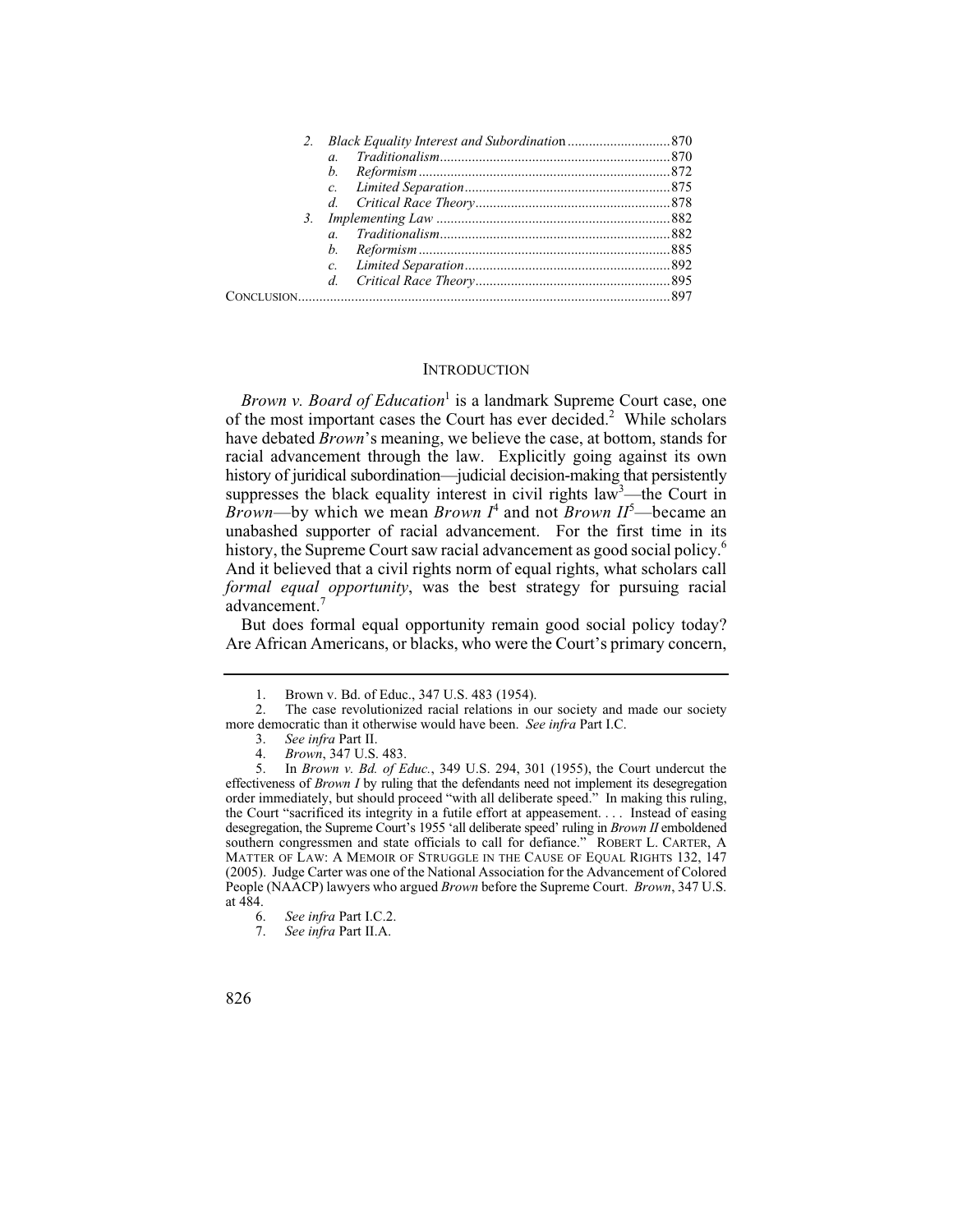better off today if the Court continues to vindicate formal equal opportunity in today's society? What choices are available to the Court?

 Crow, many scholars today question its soundness in our current racial environment.<sup>11</sup> If *Brown* in spirit stands for racial advancement through the formal equal opportunity may not be a sound post-civil rights theory on which These questions arise from the fact that the racial dynamics of American society have changed. They are significantly different today, in our postcivil rights society, than they were at the time of *Brown*, 1954. The separate–but–equal doctrine, also known as *Jim Crow*, which had governed race relations since the nineteenth century, ended with the passage of the Equal Employment Opportunity Act of 1972.<sup>8</sup> The Civil Rights Movement ended around that time as well.<sup>9</sup> Today, blacks have experienced unprecedented success individually, including the election and reelection of a black President of the United States. Yet, capital deficiencies continue to mark the lives of the vast majority of African Americans.<sup>10</sup> Although formal equal opportunity was seen as an effective and fair response to Jim Supreme Court's vindication of the black equality interest in civil rights cases—in other words, the *avoidance* of juridical subordination—then the Court should rely. It may, in fact, be a racially subordinating norm.

That is, however, a difficult determination to make. There is more than one way to define the black equality interest in civil rights law. This was so even in 1954. *Brown*'s civil rights theory of formal equal opportunity tendered two potentially competing definitions of the black equality interest—racial omission and racial integration.<sup>12</sup> In this post-civil rights period, other constructions of the black equality interest have emerged racial solidarity and social transformation—to present formidable challenges to formal equal opportunity.<sup>13</sup> Many, if not most, civil rights scholars today subscribe to either of these definitions.<sup>14</sup>

The purpose of this Article is to play out the various conceptualizations of the black equality interest in post-civil rights America. How is the

<sup>8.</sup> Equal Employment Opportunity Act of 1972, Pub. L. No. 92-261, 86 Stat. 103 (1973) (codified as amended at 42 U.S.C. §§ 2000e-1 to -17 (2012)).

<sup>9.</sup> *See* ROY L. BROOKS, RACIAL JUSTICE IN THE AGE OF OBAMA, at xii (2009).<br>10. *See id.* at 125–82.

<sup>10.</sup> *See id.* at 125–82.

<sup>11.</sup> *See infra* Part II.B.1.

<sup>12.</sup> *See infra* Part II.A.

<sup>13.</sup> *See infra* Part II.B.

<sup>14.</sup> This is our estimate based on casual discussions with other civil rights scholars, the many scholarly conferences critical theorists hold each year, and a perusal of the civil rights articles written each year.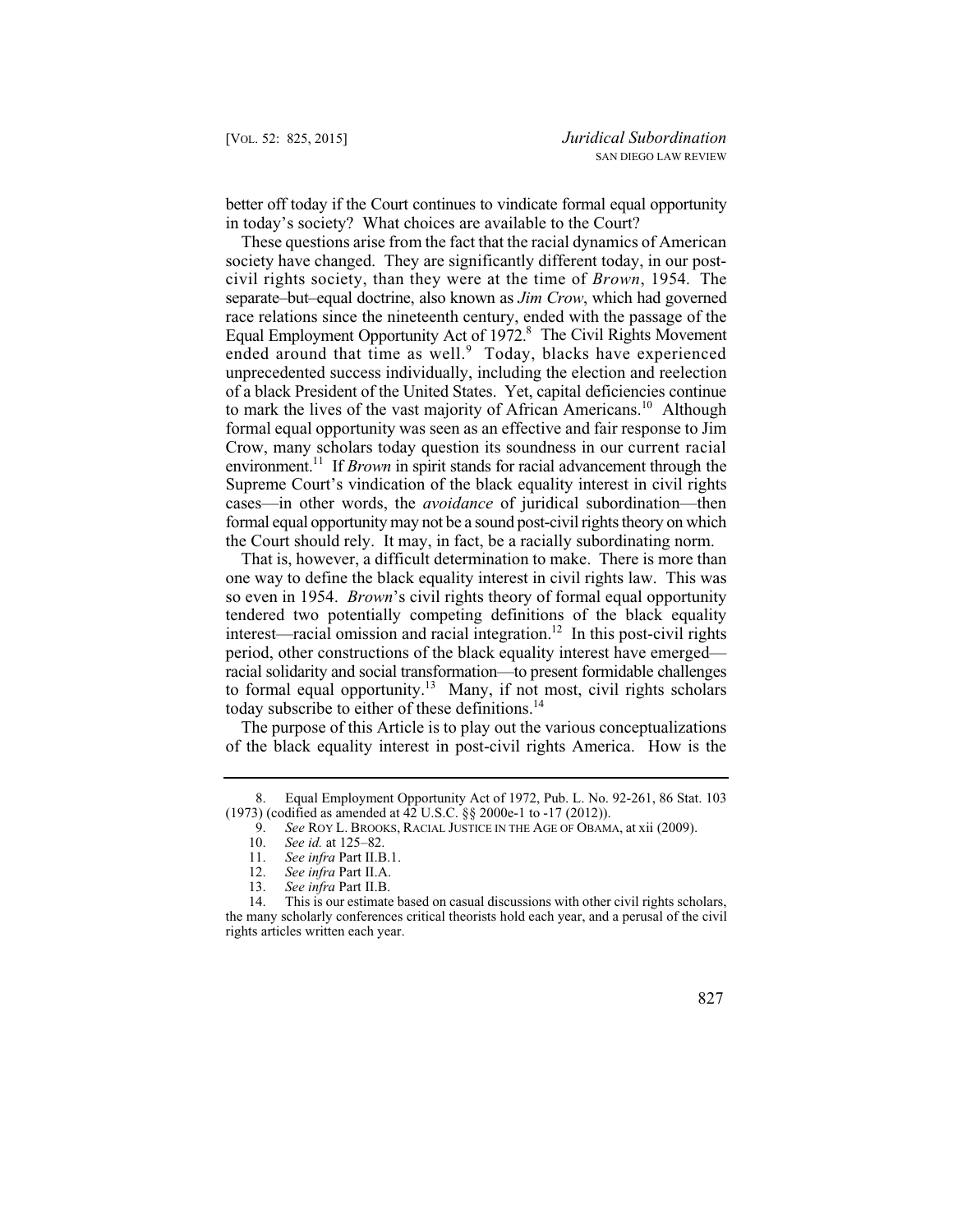claim of juridical subordination manifested in current Supreme Court cases, and what might civil rights law look like if the Court were to avoid juridical subordination? Our ambition is not to analyze every landmark Supreme Court civil rights case—page limitations prevent us from doing that—but to provide a framework for analysis, setting the table for the juridical subordination inquiry. Furthermore, we do not here attempt to reconcile the disparate ways in which the black equality norm is defined, because that might preempt important discussion that needs to take place before any such attempt is made.<sup>15</sup>

We begin with a discussion of the Supreme Court's inglorious racial history, which forms the backdrop for the *Brown* opinion, and then proceed to a discussion of the *Brown* opinion itself (Part I). The former discussion not only lays the foundation for our assessment of the motivation behind the Court's desegregation ruling in *Brown*, but also educates those who live with the misconception that the Supreme Court has been an unwavering champion of racial advancement. It has not; hence the strict scrutiny it receives to this day from civil rights scholars. Finally, we discuss the elements of juridical subordination—the black equality interest and implementing law—looking at both the civil rights and post-civil rights periods (Part II).

#### I. THE SPIRIT OF *BROWN*

## *A. The Supreme Court's Inglorious Racial History*

The post-Civil War amendments to the Constitution—the Thirteenth Amendment,<sup>16</sup> Fourteenth Amendment,<sup>17</sup> and Fifteenth Amendment<sup>18</sup> give evidence of the American people's—the Union's—commitment to

<sup>18.</sup> U.S. CONST. amend. XV. Section One of the Fifteenth Amendment declares that a citizen may not be denied the right to vote based on race, color, or previous condition of servitude. *Id.* § 1. Section Two gives Congress the power to enact legislation to enforce Section One. *Id.* § 2.



<sup>15.</sup> *See infra* Conclusion.<br>16. U.S. CONST. amend. 2

 <sup>16.</sup> U.S. CONST. amend. XIII. Section One of the Thirteenth Amendment abolished slavery in the United States, and Section Two gives Congress the power to enforce Section One through legislation. *Id.*

 <sup>17.</sup> U.S. CONST. amend. XIV. Section One of the Fourteenth Amendment declares that "[a]ll persons born or naturalized in the United States, and subject to the jurisdiction thereof, are citizens of the United States and of the State wherein they reside. No State shall make or enforce any law which shall abridge the privileges or immunities of citizens of the United States; nor shall any State deprive any person of life, liberty, or property, without due process of law; nor deny to any person within its jurisdiction the equal protection of the laws." *Id.* § 1. Section Five of the Fourteenth Amendment gives Congress the power to enforce the Fourteenth Amendment through legislation. *Id.* § 5.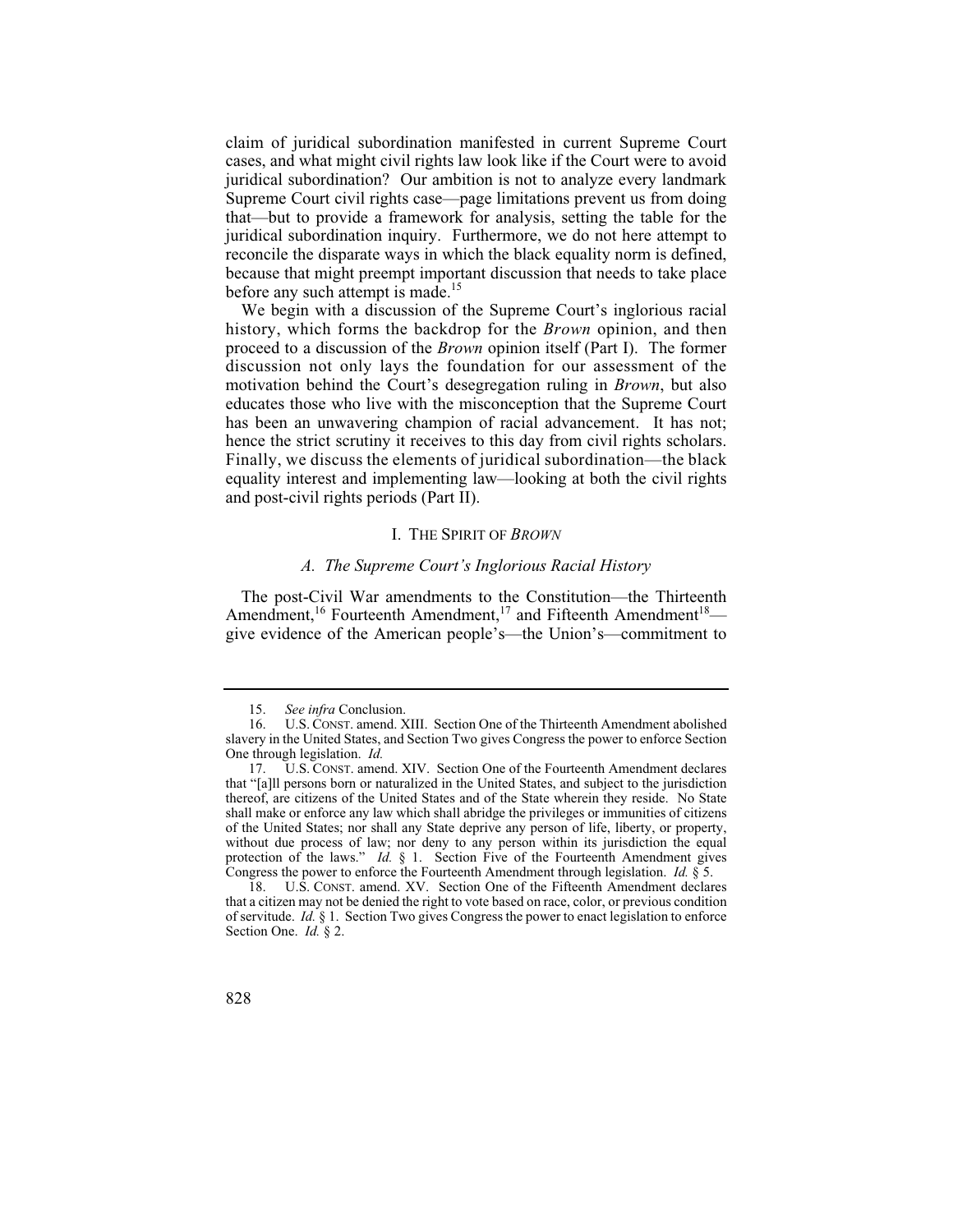racial equality during the postbelleum period.<sup>19</sup> So difficult and burdensome is the passage of a constitutional amendment, requiring a two-thirds majority in both the House and Senate plus ratification by three-quarters of the state legislatures,<sup>20</sup> that, more than the enactment of a statute,<sup>21</sup> it reflects the most serious attention and consideration the American people can give to law making. The national dedication to racial equality after the Civil War is futher indicated by the passage of a series of postamendment federal statutes designed to enforce the Reconstruction

20. U.S. CONST. art. V.<br>21. Before being passe

 members of the House of Representatives and the Senate. *Id.* If passed by a simple 21. Before being passed into law, statutes are bills. *The Legislative Process*, U.S. HOUSE OF REPRESENTATIVES, http://www.house.gov/content/learn/legislative\_process/ [http://perma.cc/KGF6-FHHK] (last visited Nov. 5, 2015). Bills may originate in either the House of Representatives or the Senate, and a representative or senator must sponsor the bill. *Id.* Next, a committee is assigned to review the bill. *Id.* If the committee releases the bill, it is voted on by members of the Congressional house in which it originated. *Id.*  If the bill passes by a simple majority, the bill then moves to the other Congressional house where it is reviewed by another committee and voted upon if released by that committee. *Id.* If the bill passes by a simple majority in that house, members of both the Senate and House of Representatives work together to create the final bill by fixing differences in the versions of the bill passed by each house. *Id.* The final product is again voted on by majority in both houses, the bill is sent to the President, who may sign the bill into law or veto it within ten days. *Id.*; *see also* CHARLES W. JOHNSON, HOW OUR LAWS ARE MADE, H.R. DOC. NO. 108–93 (2003) (outlining the steps of federal law making).



 had changed from a war to save the Union to one to end slavery. *See generally* JAMES M. advancement; hence, the Reconstruction Amendments. For example, "Illinois, so notorious for 19. By Lincoln's Second Inauguration, the purpose of the Civil War for the North MCPHERSON, FOR CAUSE AND COMRADES: WHY MEN FOUGHT IN THE CIVIL WAR (1997) (noting that the soldier vote overwhelmingly supported abolition when Lincoln was reelected). Union soldiers returning from the South had reported the horrors of slavery to their fellow citizens, and many soldiers reenlisted. *See generally id.* The defeated South, which had rejected black rights, was forced to rejoin and to embrace the ideal of racial antiblack racism before the war and anti-emancipation legislation during the war, repealed its 'Black Laws' in 1865 and was the first state to ratify the new Thirteenth Amendment." ALLEN C. GUELZO, LINCOLN'S EMANCIPATION PROCLAMATION: THE END OF SLAVERY IN AMERICA 232–33 (2004). At the time of his death, Lincoln believed in racial equality, and the nation through the enactment of the Reconstruction Amendments had followed him to that position. *See id.* at 250.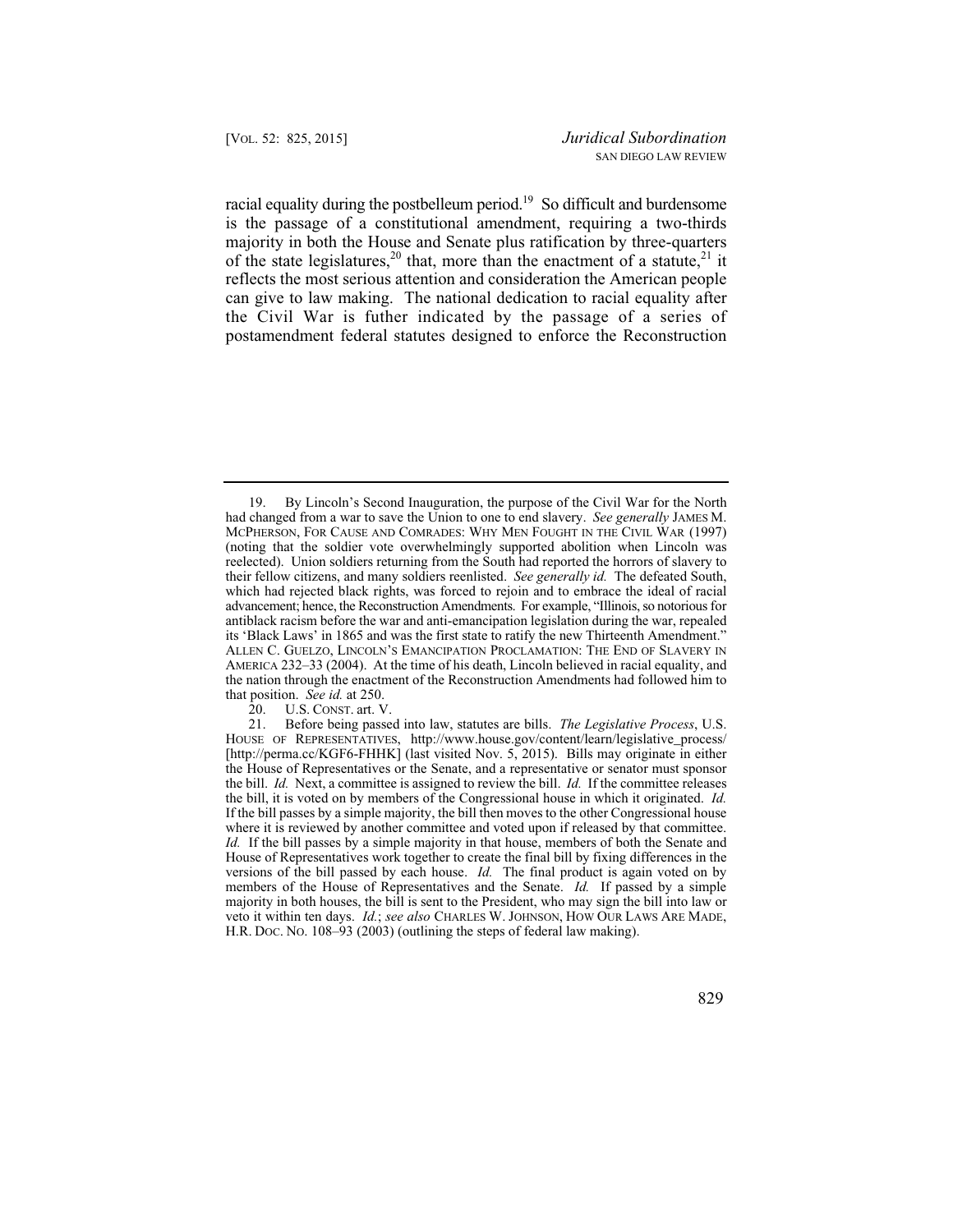Amendments. These criminal<sup>22</sup> and civil<sup>23</sup> statutes empowered the federal courts to hold individuals and institutions accountable to the amended Constitution. Like the Reconstruction Amendments, these early civil rights statutes informed the civil rights statutes enacted during the 1960s

 (2012), which prohibited a person from willfully depriving any person in any state, 22. Congress enacted 18 U.S.C. § 241 (2012) to offer some protection to African Americans from intimidation and attack by white supremacist groups. Section 241 made it illegal for two or more people to "conspire to injure, oppress, threaten, or intimidate any person" for exercising a federal right. *Id.* The punishment for violating section 241 included monetary fines and up to ten years in prison or life imprisonment if the criminal act resulted in death. *See* Enforcement Act of 1870, ch. 114, §§ 4–6, 16 Stat. 140, 141 (codified as amended at 18 U.S.C.  $\S$  241 (2012)). Congress also enacted 18 U.S.C.  $\S$  242 territory, commonwealth, or district of any rights, privileges, or immunities secured or protected by the Constitution or federal laws. Those who violate section 242 face jail time or fines. 18 U.S.C. § 242 (2012); *see als*o ROY L. BROOKS ET AL., THE LAW OF DISCRIMINATION: CASES AND PERSPECTIVES 744 (2011) (discussing sections 241 and 242).

 of 1870, ch. 114, §§ 16, 18, 16 Stat. 140, 144 and codified as slightly amended at 42 U.S.C. § 1981 (2012)). The right to "inherit, purchase, lease, sell, hold, and convey real and 23. Congress passed section one of the Civil Rights Act of 1866, which provided that every person born in the United States, regardless of race or color, has the same right within the United States to make and enforce contracts; to sue and be sued; to give evidence in court; to inherit, purchase, sell, lease, or convey real and personal property; and to receive full and equal benefit of all laws and proceedings as are enjoyed by white citizens. Act of April 9, 1866, ch. 31, § 1, 14 Stat. 27 (reenacted by the Enforcement Act personal property" was additionally protected by codification as 42 U.S.C. § 1982 (2012); *see also* BROOKS ET AL., *supra* note 22, at 289 (discussing section 1982).

 jurisdiction thereof to the deprivation of any rights, privileges, or immunities secured by the Constitution and laws, shall be liable to the party injured in an action at law, suit in Additionally, 42 U.S.C. § 1983 (2012), originally section one of the 1871 Civil Rights Act (passed three years after the enactment of the Fourteenth Amendment) provides a civil remedy for persons deprived of their rights. Act of April 20, 1871, ch. 22, § 1, 17 Stat. 13, 13. The statute states that "[e]very person who, under color of any statute, ordinance, regulation, custom, or usage, of any State or Territory or the District of Columbia, subjects, or causes to be subjected, any citizen of the United States or other person within the equity, or other proper proceeding for redress[.]" 42 U.S.C. § 1983 (2012). Congress also enacted section 1985(3) as part of the 1871 Civil Rights Act. Act of April 20, 1871, ch. 22, § 2, 17 Stat. 13, 13–14. Section 1985(3) allows the recovery of damages from persons who conspired to deprive "any person or class of persons of equal protection of the laws, or of equal privileges and immunities under the laws." 42 U.S.C. § 1985(3) (2012); s*ee also* Roy L. Brooks, *Use of the Civil Rights Acts of 1866 and 1871 to Redress Employment Discrimination*, 62 CORNELL L. REV. 258, 258–66 (1977) (discussing the history and implementation of 42 U.S.C. §§ 1983, 1985(3), and 1981). Further, Congress enacted the Civil Rights Act of 1875, which prohibited racial discrimination in juries, schools, transportation, and public accommodations. Civil Rights Act of 1875, ch. 114, 18 Stat. 335, 336. For a discussion of the legislative history of the Civil Rights Act of 1875, see Aderson Bellegarde François, *The Brand of Inferiority: The Civil Rights Act of 1875, White Supremacy, and Affirmative Action*, 57 HOW. L.J. 573 (2014).

830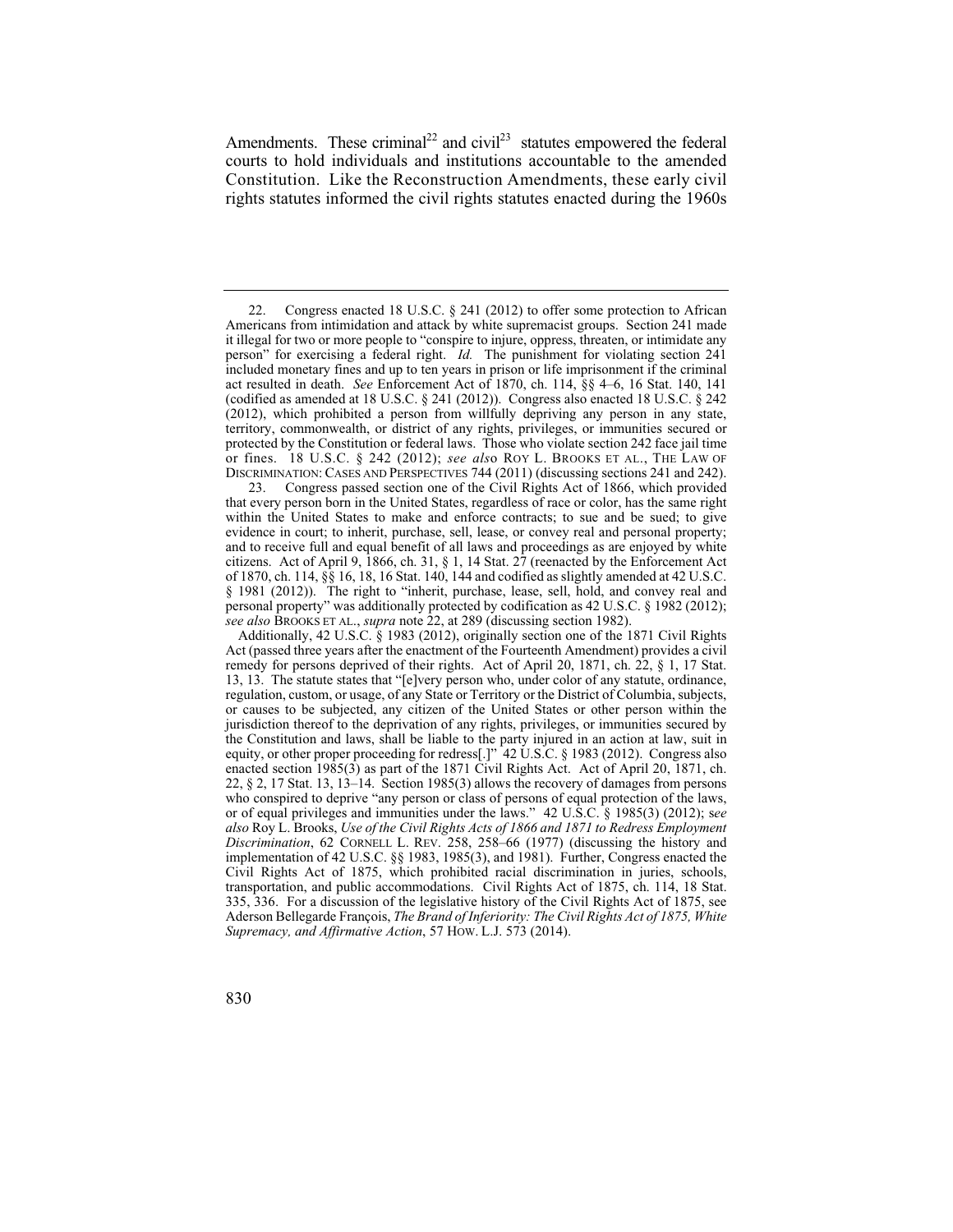Civil Rights Movement.<sup>24</sup> None of this seemed to matter to the Supreme Court.

across the nation that they can hardly be called aberrations of the South. Rather than treating the Reconstruction civil rights laws as a bulwark of racial justice, the Supreme Court used these laws to shackle the recently emancipated enslaved to second-class citizenship. Indeed, the Court's civil rights jurisprudence had changed little from the antebellum period and would remain essentially the same until liberated by *Brown v. Board of Education* in 1954. Throughout the South and, to a lesser extent, in other regions of the country, blacks could not attend the best public schools, use the cleanest public restrooms or drinking fountains, occupy the best seats on streetcars or in theatres, vote in elections, or sit on juries.<sup>25</sup> Blacks were accorded neither due process nor equal protection of the laws. Segregation and racial discrimination were so widespread They were part of our national legal narrative, largely written by the Supreme Court.<sup>26</sup> As Lawrence Goldstone observes:

The descent of the United States into enforced segregation, into a nation where human beings could be tortured and horribly murdered without trial, is a story profoundly tragic and profoundly American. And the Supreme Court was a central player in the tale.27

judiciary?<sup>28</sup> There were simply too many cases both predating and Was the Court's complicity in the subversion of racial equality the work of a few rogue justices, a judicial irregularity, or was it an ongoing pattern and practice of judicial decision-making at the highest reaches of our postdating the Reconstruction civil rights laws to call the Court's sabotage

 U.S.C. § 1983 in 1961 in *Monroe v. Pape*, 365 U.S. 167, and reinvigorated 42 U.S.C. § 24. *See* United States v. Price, 383 U.S. 787, 790, 805–06 (1966) (holding that the defendants, a sheriff and his coconspirators, could be convicted under 18 U.S.C. § 241 for depriving three victims of their federal due process rights by the sheriff's releasing the victims from jail in the middle of the night, so that the coconspirators could intercept the victims as they attempted to leave the area, assault them, and shoot them to death); BROOKS ET AL., *supra* note 22, at 849–50 (explaining how the Supreme Court reinvigorated 42 1985(3) in 1971 in *Griffin v. Breckinridge*, 403 U.S. 88).

<sup>25.</sup> *See* Leland Ware & Theodore J. Davis, *Ordinary People in an Extraordinary Time: The Black Middle-Class in the Age of Obama*, 55 HOW. L.J. 533, 533–34 (2012).

<sup>26.</sup> *See, e.g.*, JASON SOKOL, ALL EYES ARE UPON US: RACE AND POLITICS FROM BOSTON TO BROOKLYN, at xxii–xxvi (2014) (showing that northerners supported highachieving blacks individually but opposed civil rights for blacks collectively).

<sup>27.</sup> LAWRENCE GOLDSTONE, INHERENTLY UNEQUAL: THE BETRAYAL OF EQUAL RIGHTS BY THE SUPREME COURT, 1865–1903, at 12 (2011).

<sup>28.</sup> *See id*. at 13.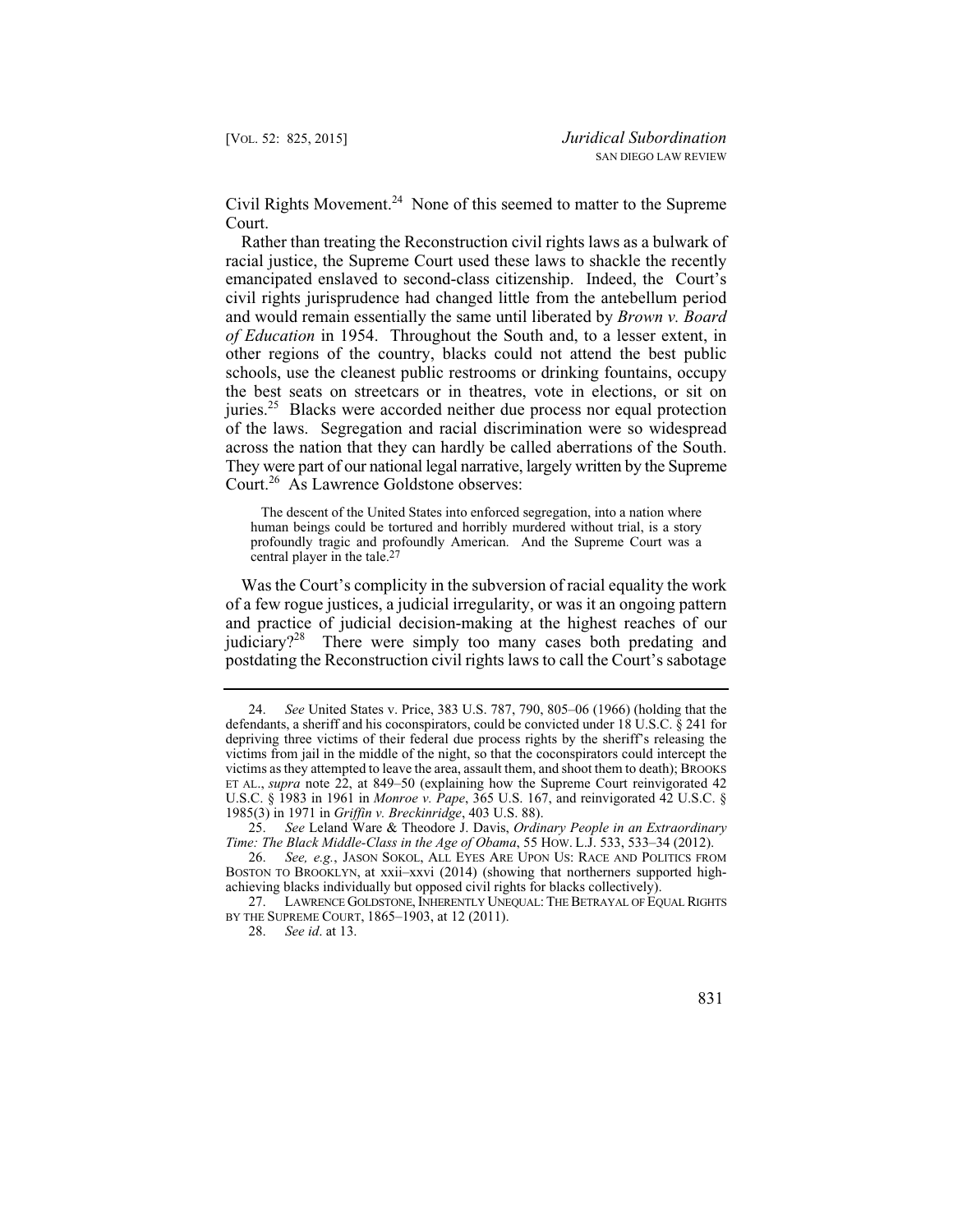of racial equality a judical hiccup. The historical record leads to no other conclusion.

## *1.* Dred Scott v. Sandford

*Dred Scott v. Sandford*, 29 a case that predates the post-Civil War laws, is without a doubt the most infamous of the Court's decisions. To understand *Dred Scott*, as well as the jurisprudence of racial justice the Supreme Court could have imbibed, one must first understand a famous English precedent, *Somerset v. Stewart*, 30 written by the distinguished English jurist Lord Mansfield.

 law—no statutory law—in England authorizing slavery, the court set James Somerset was an enslaved American brought to England by his master, Charles Stewart.<sup>31</sup> The slave escaped and was recaptured, setting off a long period of litigation regarding his status.<sup>32</sup> Lord Mansfield ruled that slavery was "[s]o high an act of dominion, . . . so odious, that nothing can be suffered to support it, but positive law."33 Finding no positive Somerset, the slave, free.<sup>34</sup> But the significance of the ruling extends beyond the facts of the case. The court established the precedent in Anglo-American law that a slave became free upon coming into a nonslaveholding jurisdiction because of the absence of positive law authorizing slavery therein.35

Fast forward to the *Dred Scott* case. In this 1856 case, a runaway slave took up residency in the "free" state of Illinois.<sup>36</sup> Once there, he invoked the *Somerset* precedent. Rather than deciding the substantive issue, Chief Justice Taney, writing for the Supreme Court, decided the case on procedural grounds, ruling that Dred Scott, even though he resided in Illinois for four years, was not a citizen of the state and, hence, could not

<sup>29. 60</sup> U.S. 393 (1856), *superseded by constitutional amendment*, U.S. CONST. amend. XIV.

<sup>30. (1772) 98</sup> Eng. Rep. 499; Lofft. 1.

<sup>31.</sup> *Id.*

 <sup>32.</sup> *Id.*

 $\frac{33}{34}$ 

Id. at 510, Lofft. At 19. For further discussion of Lord Mansfield's opinion, see, for example, STEVEN M. WISE, THOUGH THE HEAVENS MAY FALL: THE LANDMARK TRIAL THAT LED TO THE END OF HUMAN SLAVERY 179–82 (2005).

<sup>35.</sup> *See, e.g.*, ALFRED W. BLUMROSEN & RUTH G. BLUMROSEN, SLAVE NATION: HOW SLAVERY UNITED THE COLONIES & SPARKED THE AMERICAN REVOLUTION  $11-12$ (2005) (explaining the lack of enthusiasm in England for slaveholding at the time of *Somerset*); A. LEON HIGGINBOTHAM, JR., IN THE MATTER OF COLOR: RACE AND THE AMERICAN LEGAL PROCESS: THE COLONIAL PERIOD 313–68 (3d prtg. Aug. 1978) (describing *Somerset*'s holding that freedom is the default).

<sup>36.</sup> Dred Scott v. Sandford, 60 U.S. 393, 431 (1856).

<sup>832</sup>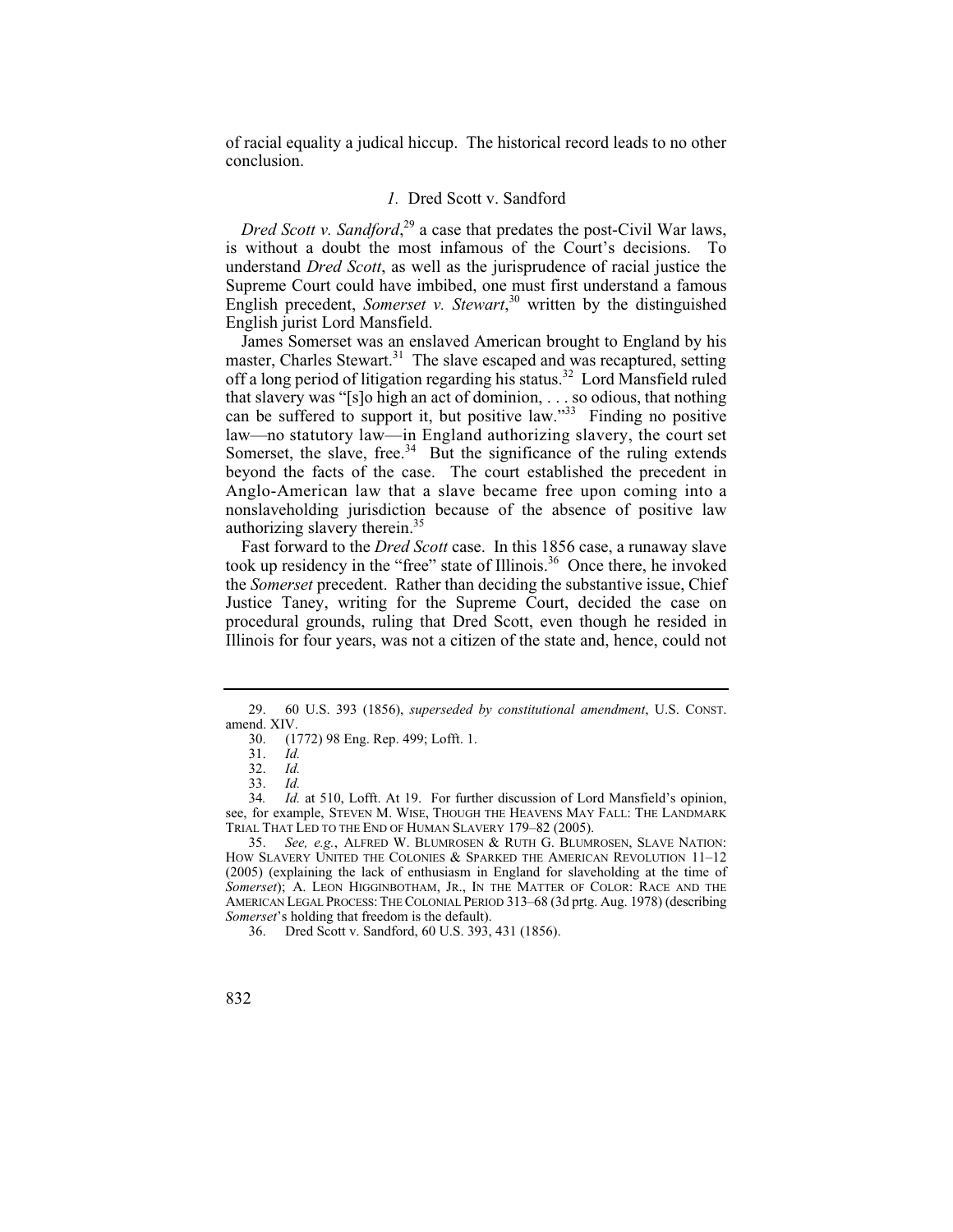only precluded an action from being filed in state court, but it also invoke the federal court's diversity jurisdiction.<sup>37</sup> In other words, the federal courts lacked authority to decide the case. To cut off the prospect of Dred Scott suing in state court, the Supreme Court went on to rule *sua sponte* that blacks were "regarded as beings of an inferior order . . . unfit to associate with the white race" and, as such, "they had no rights which the white man was bound to respect."38 The Court concluded, "the negro might justly and lawfully be reduced to slavery for his benefit."<sup>39</sup> These words come from the highest court in the land. The Court's ruling not overturned the Missouri Compromise of 1820, which had divided new states between slave and free states, on the ground that it violated Fifth Amendment substantive due process rights by allowing a slave to shed his status as property upon stepping into a free state.<sup>40</sup> Taken together, *Somerset* and *Dred Scott* underscore an essential teaching about Anglo-American law—to wit, law is less a body of rules than a state of mind.

Starting in the late nineteenth century, the Supreme Court issued decision after decision crippling rights African Americans had just acquired under the Thirteenth, Fourteenth, and Fifteenth Amendments.<sup>41</sup> With few exceptions, the civil rights decisions issued prior to *Brown v. Board of Education* established and exposed the Supreme Court's inglorious racial history.<sup>42</sup>

41. *See, e.g.*, Giles v. Harris, 189 U.S. 475, 486, 488 (1903) (upholding the application of state law to bar African Americans from voting); Williams v. Mississippi, 170 U.S. 213, 225 (1898) (holding literacy tests and poll taxes constitutional); Plessy v. Ferguson, 163 U.S. 537, 550–51 (1896) (finding separate–but–equal facilities constitutional), *overruled by* Brown v. Bd. of Educ., 347 U.S. 483, 494–95 (1954); The Civil Rights Cases, 109 U.S. 3, 25 (1883) (invalidating the Civil Rights Act of 1875); United States v. Cruikshank, 92 U.S. 542, 554 (1875) (overturning convictions of white supremacists); United States v. Reese, 92 U.S. 214, 221 (1875) (holding act penalizing denial of the right to vote unconstitutional).

42. Between 1875 and 1954—the year it decided *Brown v. Board of Education* the Supreme Court issued a limited number of positive civil rights decisions. *See, e.g.*, Powell v. Alabama, 287 U.S. 45, 71, 73 (1932) (reversing the criminal convictions and death sentences of nine African American males convicted of rape and holding that a trial court's failure to give defendants charged with capital offenses reasonable time to secure

 <sup>37.</sup> *Id.* at 427.

<sup>38.</sup> *Id.* at 407.

*Id.* at 408.

<sup>40.</sup> *Id.* at 452. For further discussion, see BLUMROSEN & BLUMROSEN, *supra* note 35, at 249–51. *See generally* DON E. FEHRENBACHER, THE DRED SCOTT CASE: ITS SIGNIFICANCE IN AMERICAN LAW AND POLITICS (1978) (examining in depth "the most famous of all American judicial decisions").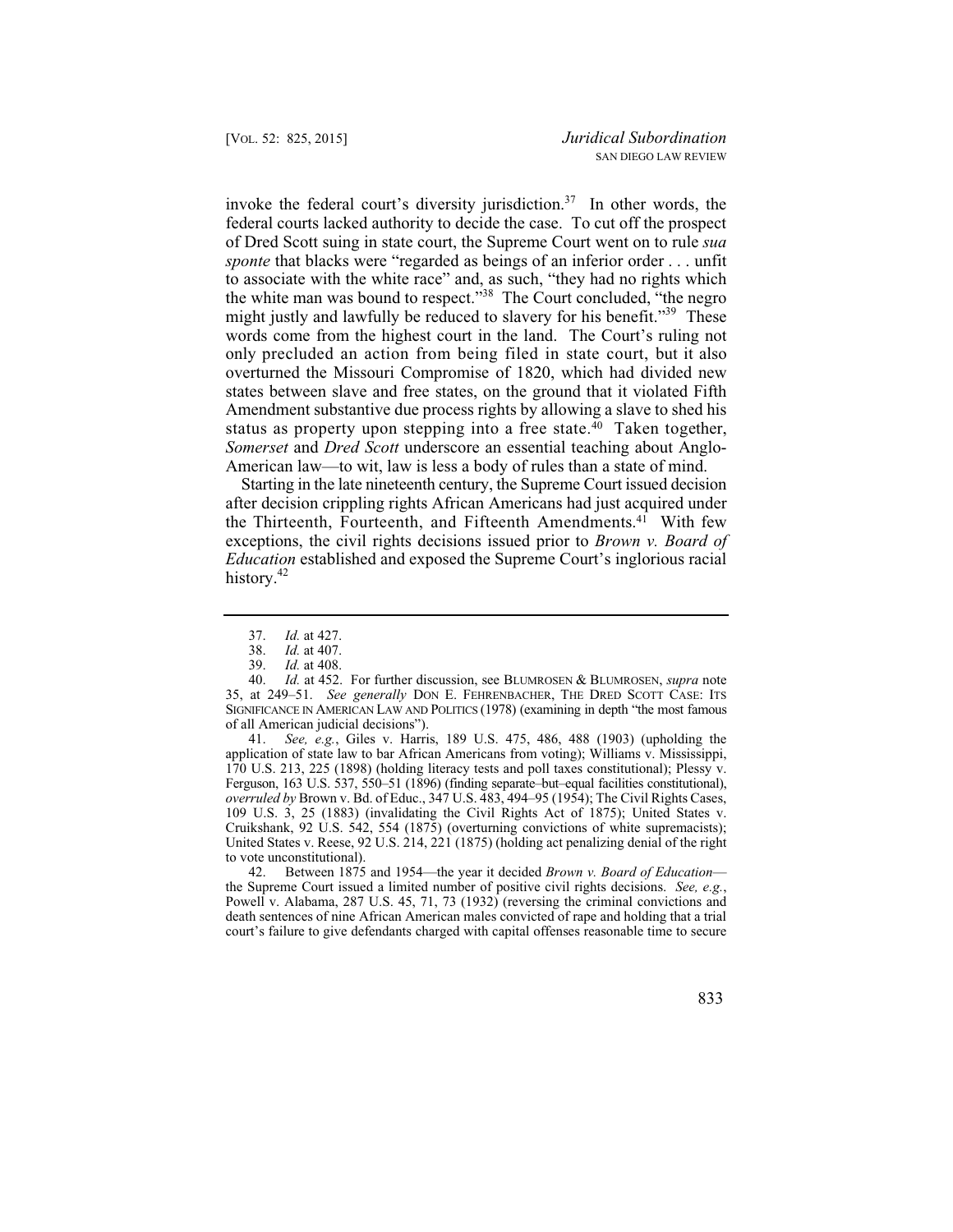## *2.* United States v. Cruikshank

1872 gubernatorial election.<sup>48</sup> Both the Republican and Democratic candidates In *United States v. Cruikshank*, the Supreme Court undermined African Americans' ability to protect themselves against injustices committed by private citizens.43 The Court was called upon to review the criminal convictions of three white defendants who had been found guilty of violating the Enforcement Act of 1870, also known as the First Ku Klux Klan (KKK) Act. $44$  The defendants had participated in a brutal attack on African Americans in what became known as the "Colfax Massacre."<sup>45</sup> This massacre took place in Louisiana,<sup>46</sup> only three years after ratification of the last of the Reconstruction Amendments, the Fifteenth Amendment,<sup>47</sup> and was instigated by the events following Louisiana's widely contested claimed to have won the election.<sup>49</sup> To the chagrin of white Democrats and the delight of African Americans, a Republican federal judge determined the Republican candidate, William P. Kellogg, was the victor.<sup>50</sup> In rebellion, a group of white Democrats, including many white supremacists, seized

48. GOLDSTONE, *supra* note 27, at 88; *see also* JOHN R. HOWARD, THE SHIFTING WIND: THE SUPREME COURT AND CIVIL RIGHTS FROM RECONSTRUCTION TO *BROWN* 94 (1999) ("The apocalypse at Colfax had grown out of the ongoing struggle for political control of the South. Local white sentiment strongly supported the Democratic Party and a vision of the racial order[,] which subordinated blacks to white domination. In pursuit of this vision, white factions had resorted to violence.").<br>49. GOLDSTONE, *supra* note 27, at 88. Immediat

 t.html?pagewanted=all&\_r=0 [http://perma.cc/LER6-VWQG]. White Democrats responded by threatening and brutally attacking black and white Republicans in order to keep them 49. GOLDSTONE, *supra* note 27, at 88. Immediately following the passage of the Reconstruction Amendments, Republican candidates committed to racial advancement were elected and took over the government in Louisiana. Kevin Boyle, *White Terrorists*, N.Y. TIMES (May 18, 2008), http://www.nytimes.com/2008/05/18/books/review/Boylefrom voting in the 1872 gubernatorial election. *Id.*

 50. GOLDSTONE, *supra* note 27, at 88. President Grant authorized federal troops to enforce the federal order that Kellogg be seated as Louisiana's governor and to protect the new Republican government. CHARLES LANE, THE DAY FREEDOM DIED: THE COLFAX MASSACRE, THE SUPREME COURT, AND THE BETRAYAL OF RECONSTRUCTION 13 (2008).

834

counsel or to appoint effective counsel violated the due process clause of the Fourteenth Amendment); Strauder v. West Virginia, 100 U.S. 303, 310 (1880) (holding unconstitutional West Virginia's statute that categorically excluded African Americans from serving on juries purely based on their race), *abrogated by* Taylor v. Louisiana, 419 U.S. 522, 536  $\frac{19}{1975}$ .<br>43. C

<sup>43.</sup> *Cruikshank*, 92 U.S. 542.

<sup>44.</sup> *See infra* note 56 for the relevant portion of the Act.<br>45. *Cruikshank*, 92 U.S. at 544–45; GOLDSTONE, *supra* n

<sup>45.</sup> *Cruikshank*, 92 U.S. at 544–45; GOLDSTONE, *supra* note 27, at 91 (citing United States v. Cruikshank, 25 F. Cas. 707, 708) (C.C.D. La. 1874) (No. 14,897)).

<sup>46.</sup> GOLDSTONE, *supra* note 27, at 88.

U.S. CONST. amend. XV, § 1 (stating that "[t]he right of citizens of the United States to vote shall not be denied or abridged by the United States or by any State on account of race, color, or previous condition of servitude."). The Fifteenth Amendment was ratified on February 3, 1870.<br>48. GOLDSTONE, *supra* not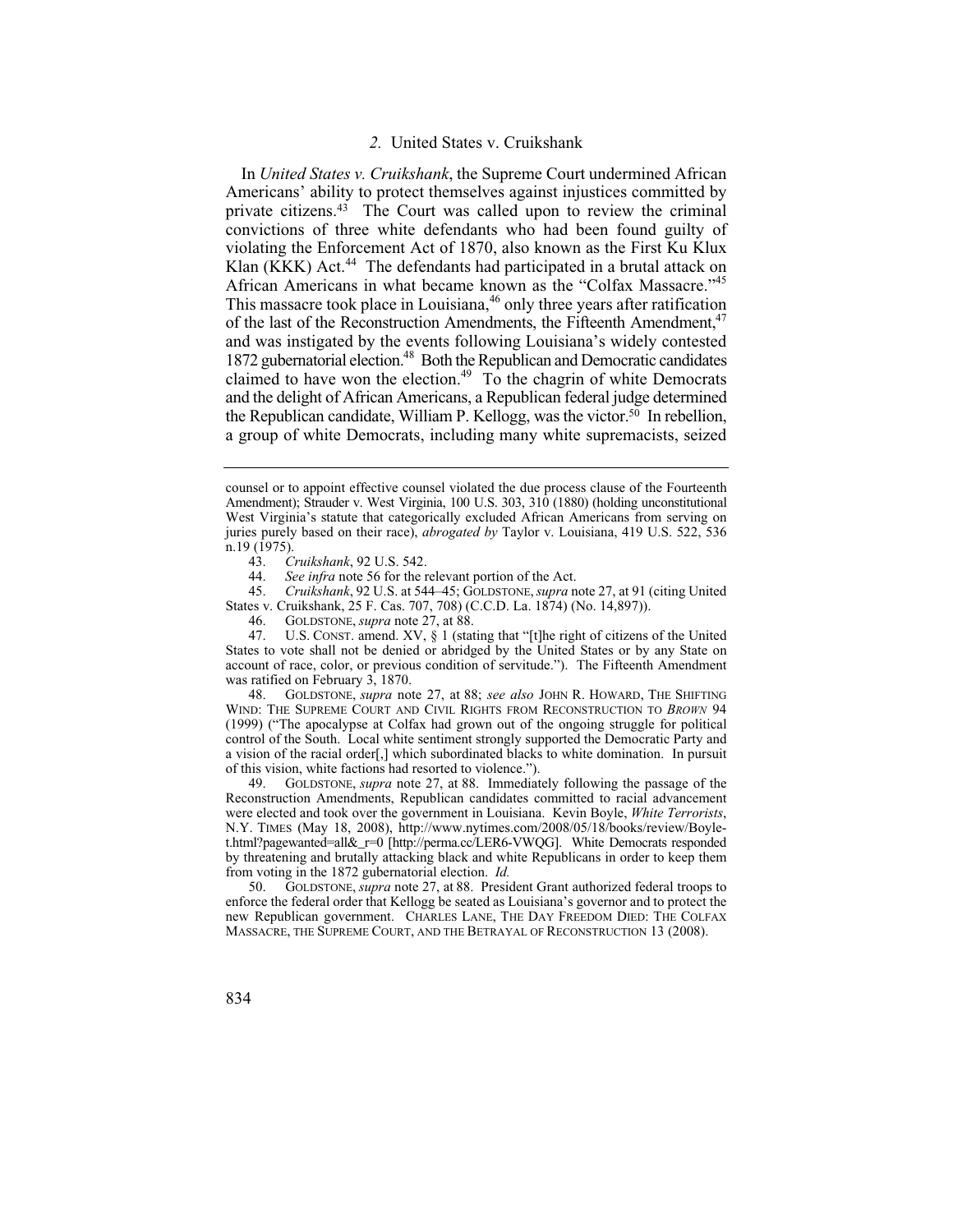Americans.<sup>54</sup> Hours after the attack had begun, approximately 100 African the Colfax courthouse in an attempt to set up their own government but were forced out by African Americans.<sup>51</sup> On April 13, 1873, a mob of whites armed themselves and marched on the Colfax courthouse, then occupied by black Republicans.<sup>52</sup> Outgunned, the African Americans surrendered to the white mob and turned over their weapons.<sup>53</sup> Nevertheless, the white mob set the courthouse on fire and began slaughtering African Americans lay dead—burned alive in the courthouse, attacked outside its doors, and hunted down in the surrounding woods.<sup>55</sup>

were indicted for violating section six of the Enforcement Act.<sup>56</sup> Of the In response to the Colfax Massacre, nearly 100 of the white attackers nearly 100 people indicted, only three were convicted.<sup>57</sup> On appeal, the

 54. *Id*. *But see id.* (reporting that white attackers claimed their killings were instigated when an African American shot and killed their captain).

55. *Id. But see* LANE, *supra* note 50, at 265 (estimating that between sixty-two and eighty-one African Americans were killed in the Colfax Massacre).

 provision of this act, or to injure, oppress, threaten, or intimidate any citizen with intent to five thousand dollars, and the imprisonment not to exceed ten years,—and shall, moreover, 56. United States v. Cruikshank, 25 F. Cas. 707, 708 (C.C.D. La. 1874) (No. 14,897) (citing Enforcement Act of 1870, ch. 114, 16 Stat. 140 (codified as amended at 18 U.S.C. § 241 (2012))). The Enforcement Act was a bulwark for the Fourteenth and Fifteenth Amendments. It sought to ensure that Reconstruction laws were respected by criminally sanctioning persons who conspired to interfere with another citizen's federally guaranteed rights. GOLDSTONE, *supra* note 27, at 91. For further discussion on the purpose of the Enforcement Act, see Xi Wang, *The Making of Federal Enforcement Laws, 1870– 1872*, 70 CHI.-KENT L. REV. 1013, 1013, 1022–32 (1995). Section six of the Enforcement Act stated "[t]hat if two or more persons shall band or conspire together, or go in disguise upon the public highway, or upon the premises of another, with intent to violate any prevent or hinder his free exercise and enjoyment of any right or privilege granted or secured to him by the Constitution or laws of the United States, or because of his having exercised the same, such persons shall be held guilty of felony, and, on conviction thereof, shall be fined or imprisoned, or both, at the discretion of the court,—the fine not to exceed be thereafter ineligible to, and disabled from holding, any office or place of honor, profit, or trust created by the Constitution or laws of the United States.'" United States v. Cruikshank, 92 U.S. 542, 548 (1875) (quoting Enforcement Act of 1870, § 6). The defendants "were not charged with murder, [because] jurisdiction for that crime lay specifically with the states." GOLDSTONE, *supra* note 27, at 91.

57. *Cruikshank*, 25 F. Cas. at 708.

 <sup>51.</sup> GOLDSTONE, *supra* note 27, at 88–89.

<sup>52.</sup> *Id.* at 88. The number of white attackers varies by source. *See id.* (reporting that more than 250 armed white men attacked approximately 150 African Americans)*. But see* LANE, *supra* note 50, at 91 (stating that approximately 140 white men provoked the Colfax Massacre).<br>53. GOLDS1

<sup>53.</sup> GOLDSTONE, *supra* note 27, at 89.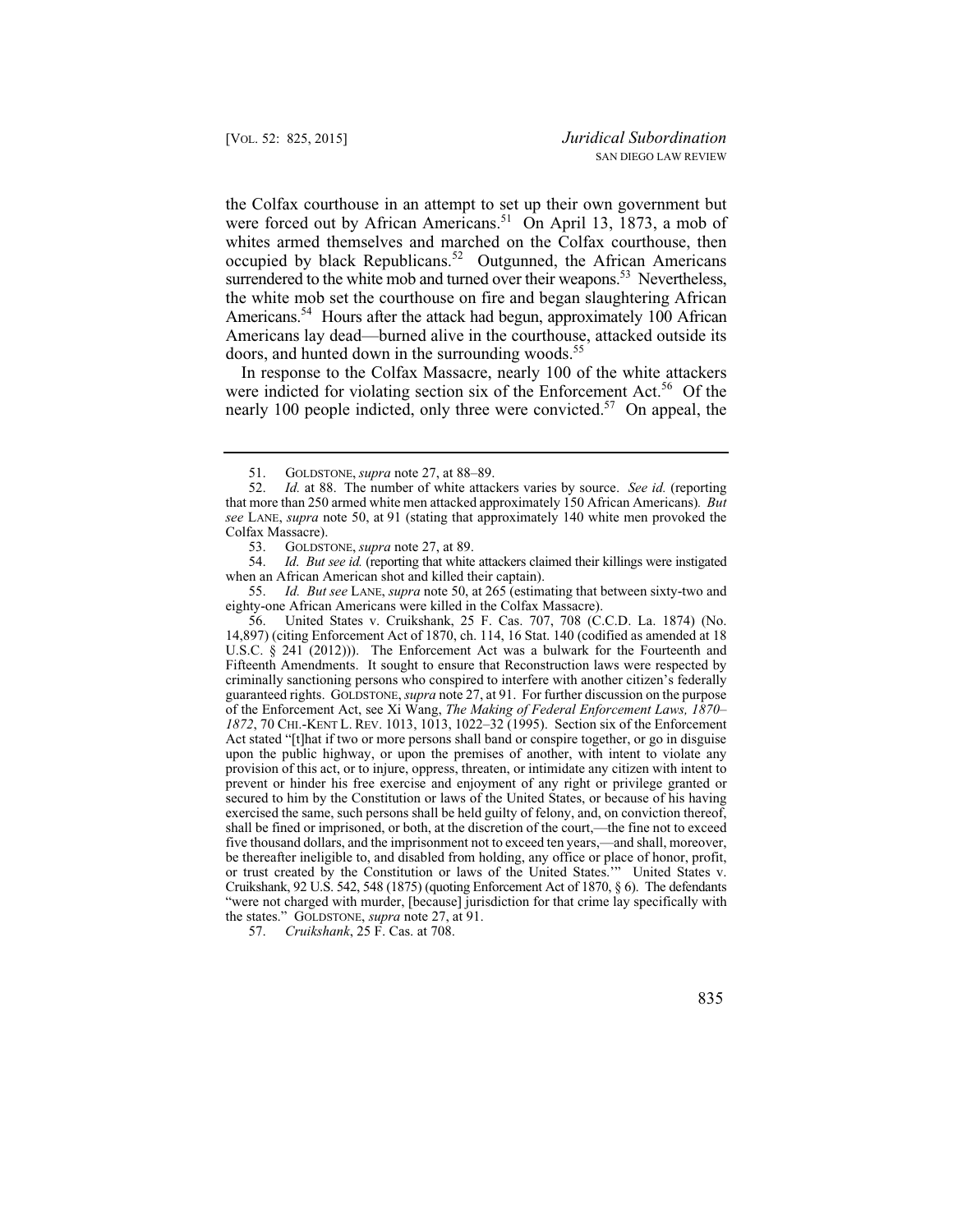Supreme Court reversed the defendants' convictions, holding, in part, that the Fourteenth Amendment applied only to states, not to private actors.<sup>58</sup>

 of the United States."59 However, this prohibition did not apply to The Court began by explaining that, in order for a defendant to be found guilty of violating the Enforcement Act, he must have banded together or conspired to violate a right "granted or secured by the constitution or laws everyone. Because the Enforcement Act was predicated on the Fourteenth Amendment, it could not protect against a private citizen's violation of one's fundamental rights.<sup>60</sup> It only protected against state interference.<sup>61</sup> The Court thus articulated the state action doctrine.<sup>62</sup> Because the Fourteenth Amendment created no new rights between private individuals, states retained jurisdiction over actions between individuals. Thus, the Enforcement Act was inapplicable to the facts of this case. $63$ 

Similarly, the Court dismissed other charges in the indictment on the basis that the charges failed to allege that the defendants had violated rights secured by the Constitution or federal laws.<sup>64</sup> For example, the justices ruled the Fifteenth Amendment was inapplicable because it protected against discrimination in exercising the right to vote.<sup>65</sup> In contrast, affirmative voting rights are state-created. Because the indictment did not specifically state that, the defendants had intended to interfere with voting

 upon the fundamental rights which belong to every citizen as a member of society." *Id.* 61. *Cruikshank*, 92 U.S. at 554. Specifically, the Court stated "[t]he fourteenth amendment prohibits a State from depriving any person of life, liberty, or property, without due process of law; but this adds nothing to the rights of one citizen as against another. It simply furnishes an additional guaranty against any encroachment by the States

 62. *The Evolution of the State Action Doctrine and the Current Debate*, 123 HARV. L. REV. 1255, 1255 (2010); *see id.* at 1256–58, for a discussion of the state action doctrine's development.

63. *Cruikshank*, 92 U.S. at 554.

*Id.* at 555–56.

 Field, brother of then sitting Justice Stephen Field. Money raised from Klan sympathizers . . . 58. *Cruikshank*, 92 U.S. at 554, 559; *see also* HOWARD, *supra* note 48, at 100 ("The record does not indicate that William Cruikshank or his companions were men of means[,] yet the defense team numbered in its ranks John A. Campbell, architect of the butchers' *Slaughterhouse* argument and former member of the Supreme Court, and David Dudley probably also paid for the lawyers defending Cruikshank and his codefendants.").<br>59. Cruikshank, 92 U.S. at 549.

<sup>59.</sup> *Cruikshank*, 92 U.S. at 549.

<sup>60.</sup> *Id.* at 554*. But see* Wilson R. Huhn, *The Legacy of* Slaughterhouse*,* Bradwell*, and* Cruikshank *in Constitutional Interpretation*, 42 AKRON L. REV. 1051, 1074–78 (2009) (arguing that the Fourteenth Amendment was, in fact, intended to apply to acts of discrimination committed by private individuals).

<sup>64.</sup> *See, e.g.*, *id.* at 551–52 (stating that the right to assemble was not created by the First Amendment and that the First Amendment only protects against congressional interference on that right); *id.* at 553 (stating that the right to bear arms was not created by the Second Amendment, which only protects citizens against federal encroachment).<br>65. Id. at 555–56.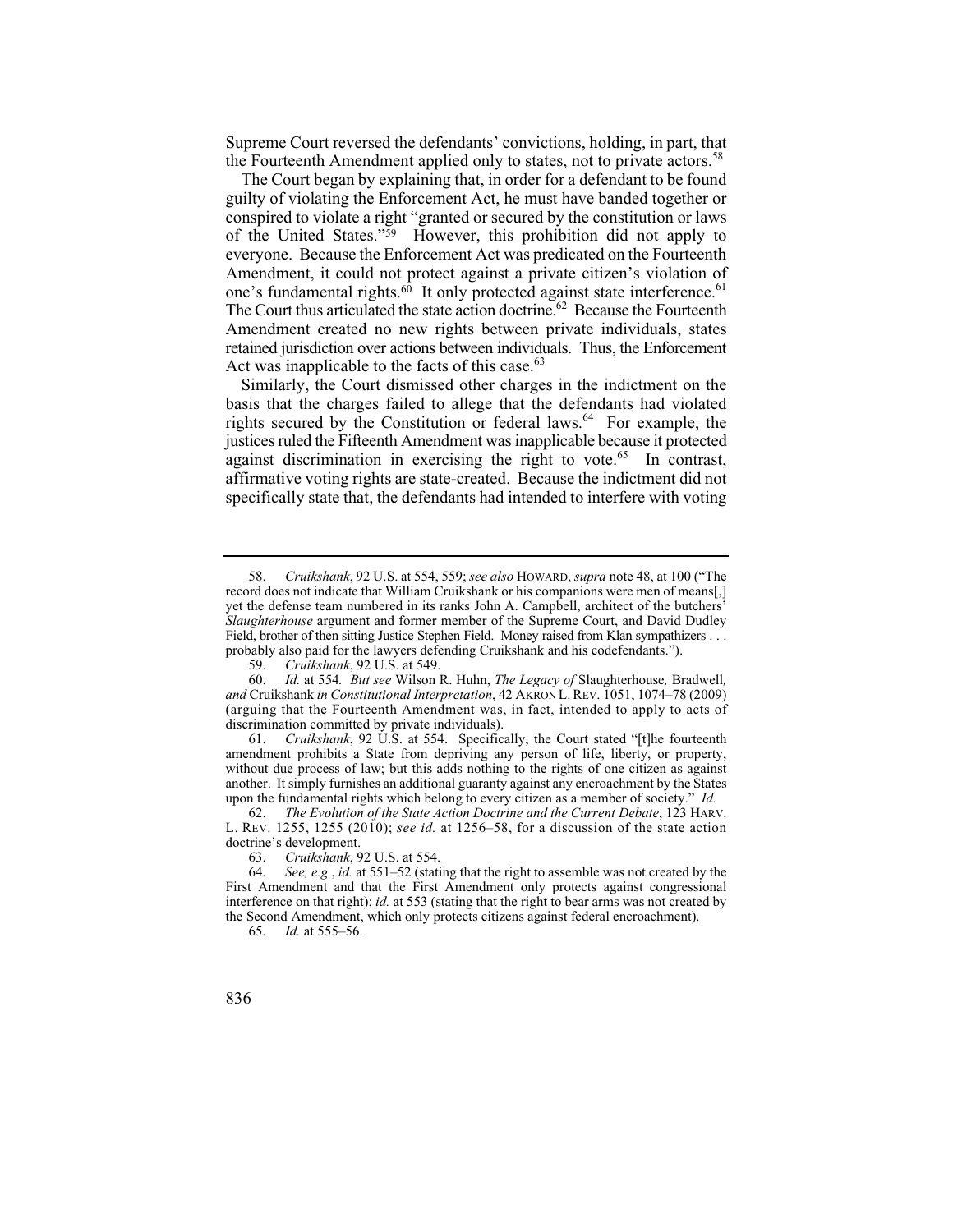rights *based on their race*, the defendants had not violated a federal right and, by extension, the Enforcement Act.<sup>66</sup>

 been slaughtered in Colfax, and it opened the door to the Jim Crow Era. The Court reversed the convictions of the white defendants based on flaws in the indictment in alleging a violation of federal law. Yet, the Court should have seen that the case implicated state action because the massacre was all about political power and, in addition, it could not have happened without the assistance of local authorities. The KKK always acts with local authority working behind the scenes. At the very least, the Court should have remanded the case to determine the extent to which local authorities had participated in or sanctioned the massacre. That would have brought the case within the state action doctrine. Failing to do so, the *Cruikshank* Court failed on both a case-specific and a global level. That is, it failed to secure justice for African Americans who had The state action doctrine itself is quite problematic. It limits the Bill of Rights and Fourteenth Amendment, leaving the former slaves to the mercy of their former slaveholders and white supremacists. Withdrawing federal protection made it open season on blacks in the southern states at the hands of private citizens, who often acted under the closet authority of public officials.<sup>67</sup> Similarly, the massacre was, at bottom, about political power and the exercise of the franchise by blacks. It was about the integrity of the recently passed Fifteenth Amendment. Had there not been a gubernatorial election in which blacks voted for the first time, there would not have been a massacre of blacks. Federal rights were certainly implicated in *Cruikshank*, but the Court was too blind to see them.

#### *3.* United States v. Reese

In *United States v. Reese*, the Supreme Court further undermined African Americans' rights by invalidating sections of the Enforcement Act that criminalized unlawful interference with voting.68 In *Reese,* the Supreme Court questioned whether two southern election officials could be punished under the Enforcement Act for refusing to allow William

837

 <sup>66.</sup> *Id.*

 <sup>67.</sup> *See Lynching Statistics by Year,* U. OF MO.-KAN. CITY, http://law2.umkc.edu/ faculty/projects/ftrials/shipp/lynchingyear.html [http://perma.cc/BK65-QERH] (last visited Nov. 5, 2015) (reporting the high volume of black lynchings that occurred, especially in the 1890s).

<sup>68.</sup> United States v. Reese, 92 U.S. 214, 221 (1875).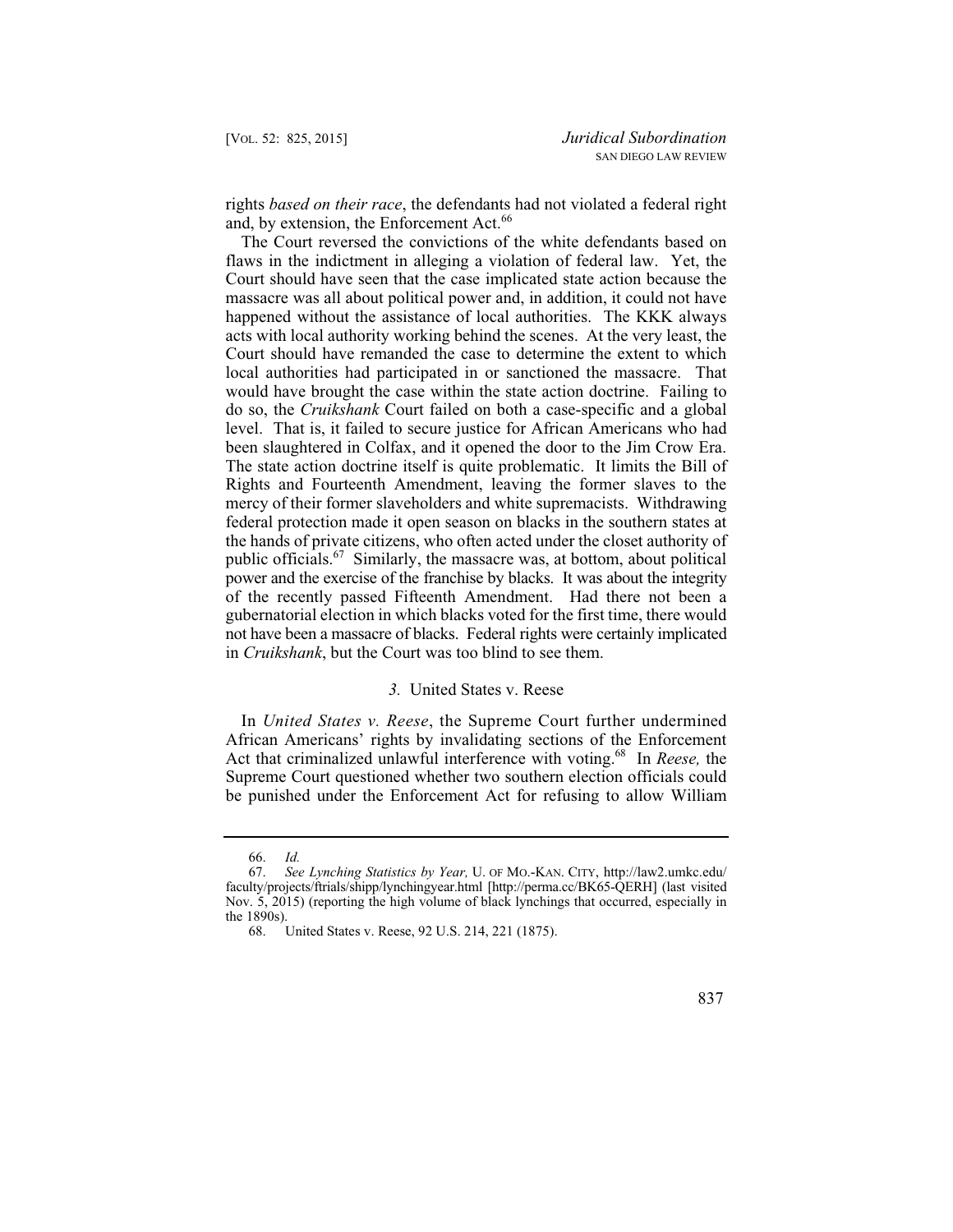Garner, a qualified African American voter, to partake in a municipal election in Kentucky. $^{69}$  The election officials claimed they did not allow Garner to vote because he had failed to pay the required  $$1.50$  poll tax.<sup>70</sup> Garner countered that he had attempted to pay the poll tax, but his payment had been refused.<sup>71</sup> The officials were indicted for violating the Enforcement Act, which provided federal punishment for interfering with a citizen's Fifteenth Amendment voting rights.<sup>72</sup>

On review, the Supreme Court examined whether the election officials could be indicted under the third and fourth sections of the Enforcement Act.<sup>73</sup> Section three prohibited an election official from wrongfully refusing to receive or count the vote of an eligible voter who presented an affidavit stating that a different state official had unreasonably failed to register that voter.<sup>74</sup> Essentially, section three protected the voting rights of eligible voters who had followed voting registration instructions but nonetheless had been wrongly turned away. Section four promised punishment to any person who used "force, bribery, threats, intimidation, or other unlawful means . . . to hinder, delay, prevent, or obstruct, any citizen from doing any act required to be done to qualify him to vote [lor from voting.<sup>75</sup>

The Court began by noting that Congress's power to create legislation governing state elections came from the Fifteenth Amendment.76 Next, it explained that the Fifteenth Amendment prohibited interfering with an eligible citizen's voting rights *based on race, color, or previous condition* 

72. *Reese*, 92 U.S. at 216–17 (quoting Enforcement Act of 1870, ch. 114, 16 Stat. 140 (codified as amended at 18 U.S.C. § 241 (2012))).

<sup>69.</sup> *Reese*, 92 U.S. at 215. Kentucky was a slave state that remained loyal to the Union during the Civil War. HOWARD, *supra* note 48, at 105. About 60,000 Kentucky residents served in the Union army, whereas 30,000 joined the Confederate army. *Id.*  Despite its loyalty to the North, "pro-Union white sentiment [in Kentucky] was neither opposed to slavery nor supportive of black rights." *Id.*

*Reese*, 92 U.S. at 224–25 (Clifford J., dissenting). In response to the North's Reconstruction efforts, many Southern states adopted poll taxes, which required eligible voters to pay a fee in order to vote. *See* David Schultz & Sarah Clark, *Wealth v. Democracy: The Unfulfilled Promise of the Twenty-Fourth Amendment*, 29 QUINNIPIAC L. REV. 375, 388–89 (2011). Poll taxes were used to prevent African Americans and poor whites from voting. *Id.* at 386–91.<br>71. *Reese* 92 U.S. at 224–2<sup>4</sup>

<sup>71.</sup> *Reese*, 92 U.S. at 224–25 (Clifford, J., dissenting).<br>72. *Reese*, 92 U.S. at 216–17 (quoting Enforcement A

 Court's decision relative to William Garner's claim" in *Reese.* HOWARD, *supra* note 48, 73. *Id.* (quoting §§ 3–4, 16 Stat. at 140–41). "The importance of *Reese* was reflected in the fact that more than forty cases were being held in abeyance pending the at 107.<br> $\frac{74}{}$ 

<sup>74.</sup> *Reese*, 92 U.S. at 216–17 (quoting § 3, 16 Stat. at 140–41).

<sup>75.</sup> *Id.* at 217 (quoting § 4, 16 Stat. at 141).<br>76. *Id.* at 218.

*Id.* at 218.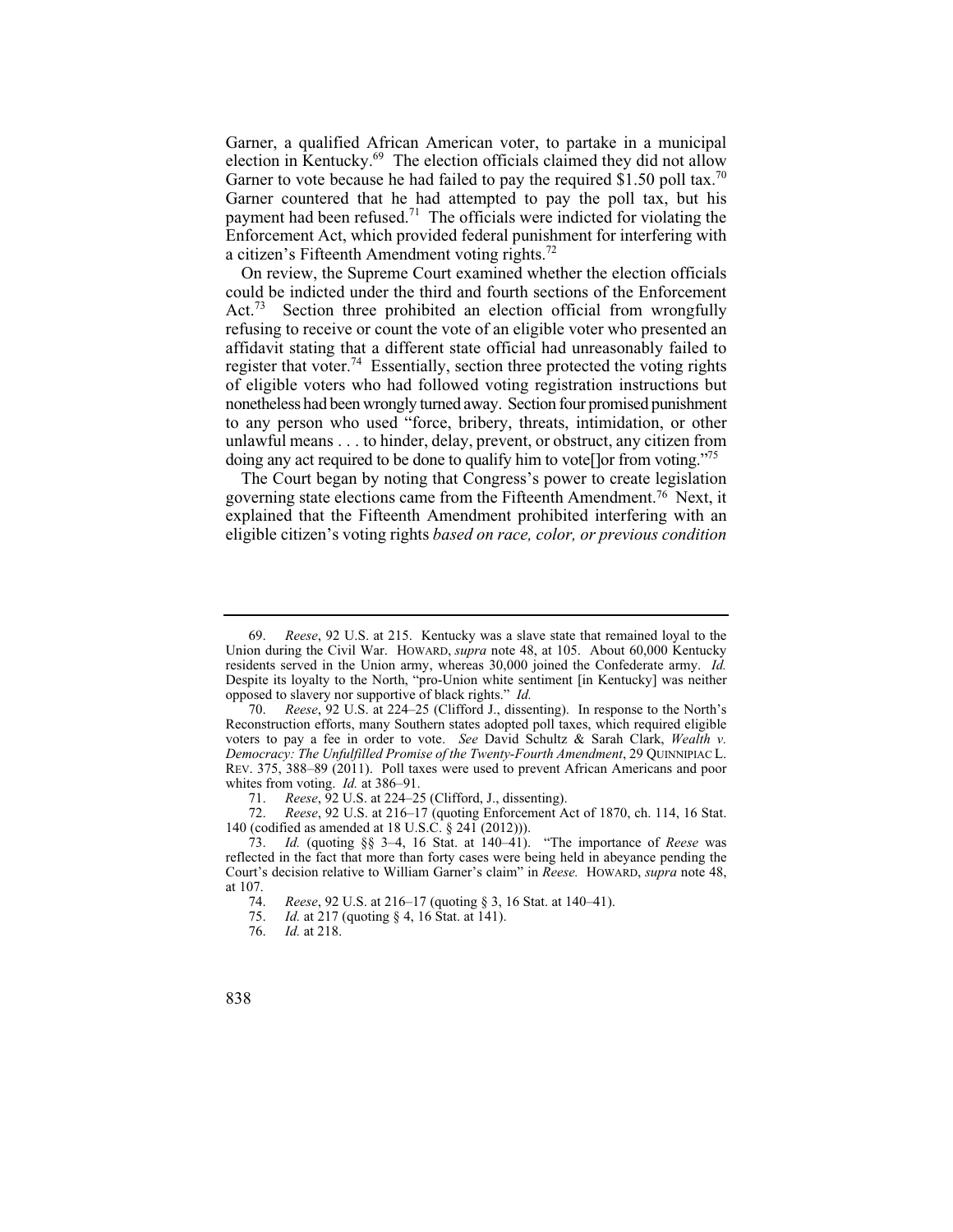Because the sections of the Enforcement Act prohibiting voting interference *of servitude*. 77 If the Enforcement Act punished voting interference more broadly than the Fifteenth Amendment, the Court would find the act "unauthorized."78 Finding that the third and fourth sections of the Enforcement Act were broader in scope than the Fifteenth Amendment, the Court declared those sections unconstitutional.<sup>79</sup> These sections of the Enforcement Act criminalized *any* unlawful interference with voting rights, whereas the Fifteenth Amendment only criminalized interference with voting rights that had been motivated by race.<sup>80</sup> Thus, the Court found that Congress, through the Enforcement Act, had penalized acts outside of its jurisdiction, rendering the entirety of each section invalid.<sup>81</sup> were unconstitutional, the Court found there was no federal law under which the election officials could be charged. For that reason, it sustained the defendants' demurrers.<sup>82</sup>

With the stroke of the pen, the *Reese* Court wiped away federal voting protection for African Americans. The Court could have construed sections three and four in ways that brought them within the scope of the Fifteenth Amendment, such as by ruling that, as applied to the facts of *Reese*, these sections were limited to race. Race clearly motivated the election officials to deny the right to vote in this case. Moreover, when the Act is read in its entirety, there is little doubt that Congress intended to limit sections three and four to race-based voting violations. As the dissent pointed out:

[T]he intention of Congress on this subject is too plain to be discussed. The Fifteenth Amendment had just been adopted, the object of which was to secure to a lately enslaved population protection against violations of their right to vote on account of their color or previous condition. The act is entitled "An Act to

 77. *Id.* at 217–18. The Court noted that if the interference was not motivated by race, color, or previous condition of servitude, Congress had no power to punish. *Id.* at 218.

 <sup>78.</sup> *Id.*

 Congress power to legislate against racial discrimination, but sections three and four of 79. *Id.* at 220–21 (discussing §§ 3, 4, 16 Stat. 140–41); *see also* HOWARD, *supra*  note 48, at 108 (explaining the Court's rationale that the Fifteenth Amendment gave the Enforcement Act punished wrongful acts not necessarily motivated by racial animus, thus rendering the sections defective).

<sup>80.</sup> *Reese*, 92 U.S. at 220.

<sup>81.</sup> *Id.* at 221. The Court also declined to enforce the parts of the Enforcement Act it found legitimate in favor of striking down the whole act. "To limit this statute in the manner now asked for would be to make a new law, not to enforce an old one. This is no part of our duty." *Id.*

 <sup>82.</sup> *Id.* at 221–22.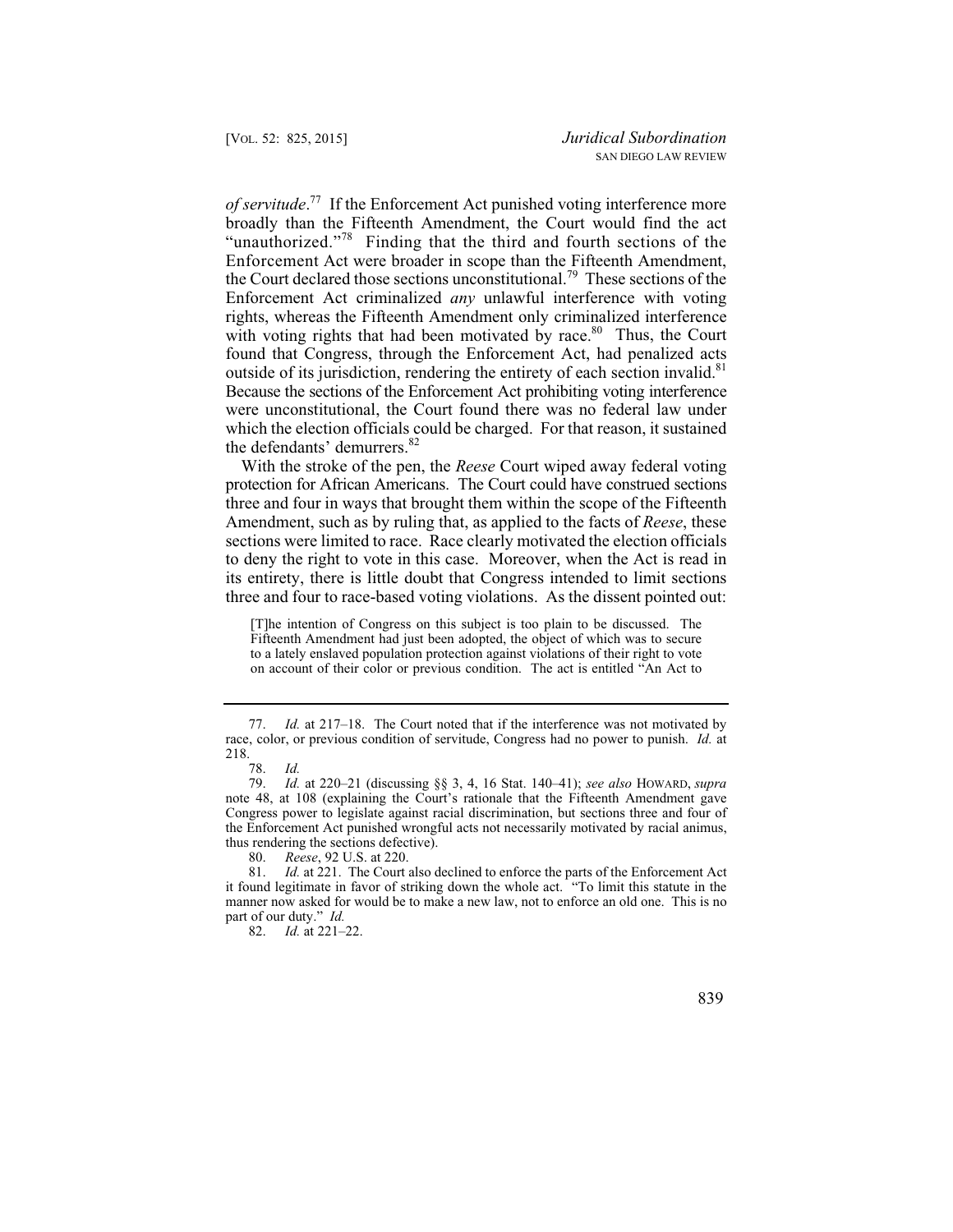enforce the right of citizens of the United States to vote in the several states of the Union, and for other purposes." The first section contains a general announcement that such right is not to be embarrassed by the fact of race, color, or previous condition. The second section requires that equal opportunity shall be given to the races in providing every prerequisite for voting, and that any officer who violates this provision shall be subject to civil damages to the extent of \$500, and to fine and imprisonment. To suppose that Congress, in making these provisions, intended to impose no duty upon, and subject to no penalty, the very officers who were to perfect the exercise of the right to vote,—to wit, the inspectors who receive or reject the votes,—would be quite absurd.83

 entirety, the Court eliminated the only legislation reinforcing and supporting By invalidating sections three and four of the Enforcement Act in their the black Americans' newfound voting rights.<sup>84</sup> Again, the Court signaled it was open season for white supremacists to intimidate, threaten, and thwart racial advancement in this country.

## *4. The Civil Rights Cases*

denying them services or banning them from areas reserved for whites.<sup>87</sup> In the *Civil Rights Cases,* the Supreme Court declared that sections of the Civil Rights Act of 1875, securing equal treatment for African Americans in public accommodations, were unconstitutional. $85$  Five similar lawsuits were consolidated in this case.<sup>86</sup> Essentially, five African American plaintiffs had all filed separate lawsuits alleging that certain hotels, theaters, and public transit companies had violated the Civil Rights Act of 1875 by Section one of the Civil Rights Act of 1875 stated that:

85. The Civil Rights Cases, 109 U.S. 3, 4, 25 (1883) (citing the Civil Rights Act of 1875, ch.114, 18 Stat. 335).

86. *Id.* at 4–5; *see also* HOWARD, *supra* note 48, at 124–25 ("The cluster of suits that became the *Civil Rights Cases* illuminated the meaning of racial caste distinctions in the everyday lives of blacks and whites . . . . It was a case [that] also went to the feeling and tone of everyday life for blacks.").

<sup>83.</sup> *Id.* at 241 (Hunt, J., dissenting) (discussing §§ 1–2, 16 Stat. 140).

<sup>84</sup>  1874, almost one thousand cases were filed in the South alleging violations of the 84. "The impact of *Cruikshank* and *Reese* was immediate, practical, and devastating. The 1876 presidential election was months away." HOWARD, *supra* note 48, at 109. In Enforcement Acts. *Id.* In 1875, after both *Reese* and *Cruikshank* were decided, that number fell to about two hundred suits. *Id.* (citing ALLEN W. TRELEASE, WHITE TERROR 385 n.2 (paperback ed. 1995)).

<sup>87.</sup> *The Civil Rights Cases*, 109 U.S. at 4–5. One of the five plaintiffs did not report his race. That plaintiff brought suit against the Grand Opera House in New York "for denying to another person, whose color is not stated, the full enjoyment of the accommodations of the theater[.]" *Id.* at 4; *see also* HOWARD, *supra* note 48, at 126**–**27 (reporting that the plaintiff known as Mr. William R. Davis, a twenty-six-year-old African American man, had purchased tickets to the opera knowing he would not be admitted to test the opera house's discriminatory policy, much like Homer Plessy would later test Louisiana's public transportation laws).

<sup>840</sup>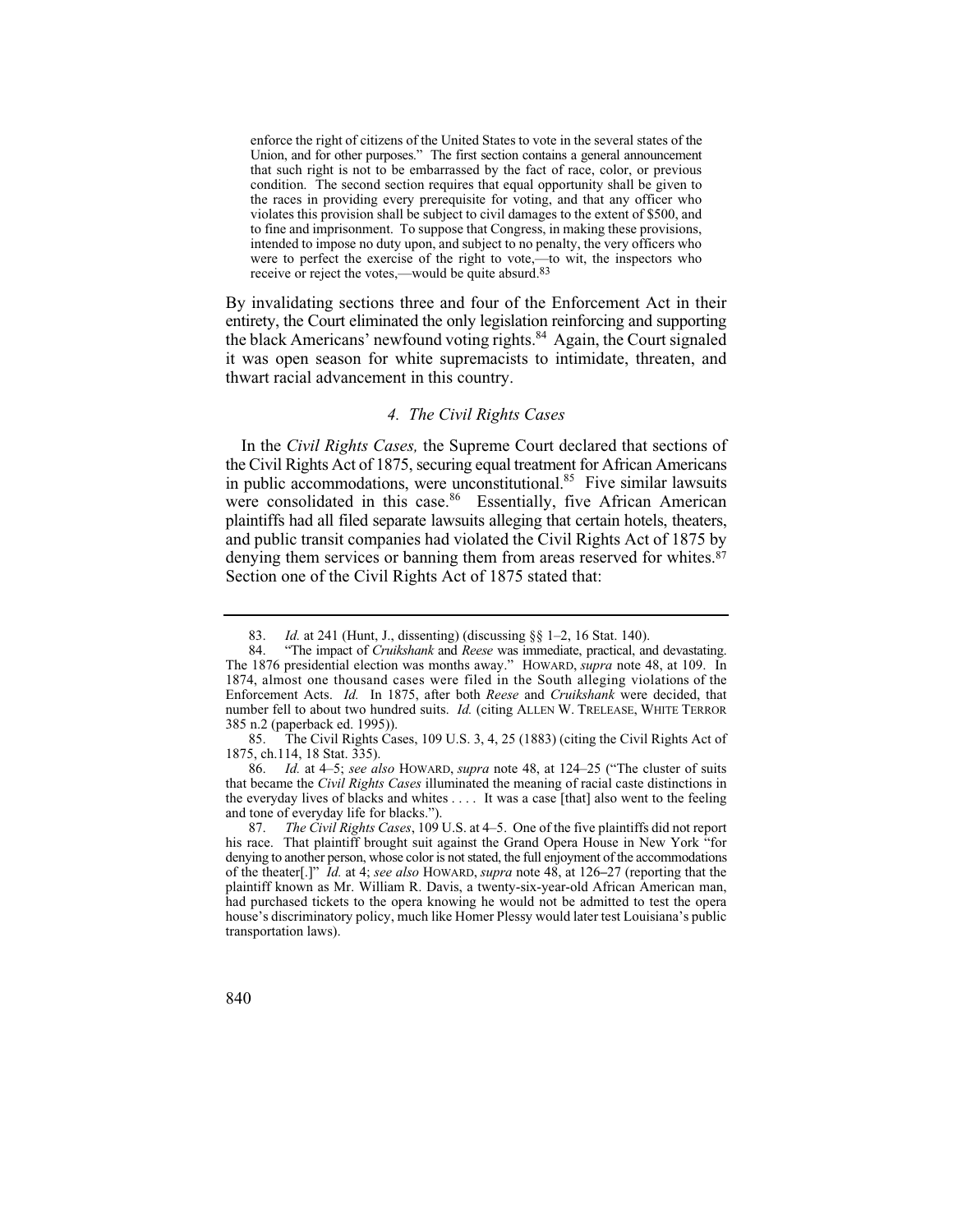all persons within the jurisdiction of the United States shall be entitled to the full and equal enjoyment of the accommodations, advantages, facilities, and privileges of inns, public conveyances on land or water, theaters, and other places of public amusement; subject only to the conditions and limitations established by law, and applicable alike to citizens of every race and color, regardless of any previous condition of servitude.88

Section two of the Act imposed a punishment on any person who violated section one.<sup>89</sup> Under section two, a person who violated section one of the Civil Rights Act would have to pay \$500 in damages to the person he had wronged, receive a misdemeanor conviction, and pay an additional fine or be given a minimum of thirty days of imprisonment.<sup>90</sup>

 Fourteenth Amendment.92 As it had in *Cruikshank*, 93 the Court stated that granted by the Fourteenth Amendment and thus unconstitutional.<sup>95</sup> As to The Court had to determine whether sections one and two were constitutional under the Thirteenth and Fourteenth Amendments.<sup>91</sup> First, the Court held that sections one and two were not constitutional under the the Fourteenth Amendment only limited state action, not the actions of private citizens.<sup>94</sup> Because the Civil Rights Act regulated individual citizens' actions, the Court found the Act to be outside the scope of powers the Thirteenth Amendment, the Court came to the same conclusion.<sup>96</sup> While "[Clongress has a right to enact all necessary and proper laws for the obliteration and prevention of slavery, with all its badges and incidents,"<sup>97</sup> refusing service to a person based on their skin color "hald] nothing to do with slavery or involuntary servitude" and was not akin to a badge of slavery, the Court ruled.98 Thus, the ability to redress private citizens' refusal of service to African Americans was outside Congress's power and instead lay with the state.<sup>99</sup> Because the Court found that the Thirteenth and Fourteenth Amendments did not confer upon Congress the

- 93. *See supra* text accompanying notes 43–67.<br>94. *The Civil Rights Cases*, 109 U.S. at 11.
- 94. *The Civil Rights Cases*, 109 U.S. at 11.
- 95. *Id.* at 19.
- 96. *Id.* at 24–25.<br>97. *Id.* at 21.
- 97. *Id.* at 21.<br>98. *Id.* at 24.
- *Id.* at 24.<br>*Id.*
- 99. *Id.*

<sup>88.</sup> *The Civil Rights Cases*, 109 U.S. at 9 (quoting § 1, 18 Stat. at 336).

<sup>89.</sup> *Id.* (quoting § 2, 18 Stat. at 336).<br>90. *Id.* (quoting § 2, 18 Stat. at 336).

<sup>90.</sup> *Id.* (quoting § 2, 18 Stat. at 336).

<sup>91.</sup> *Id.*

 <sup>92.</sup> *Id.* at 19.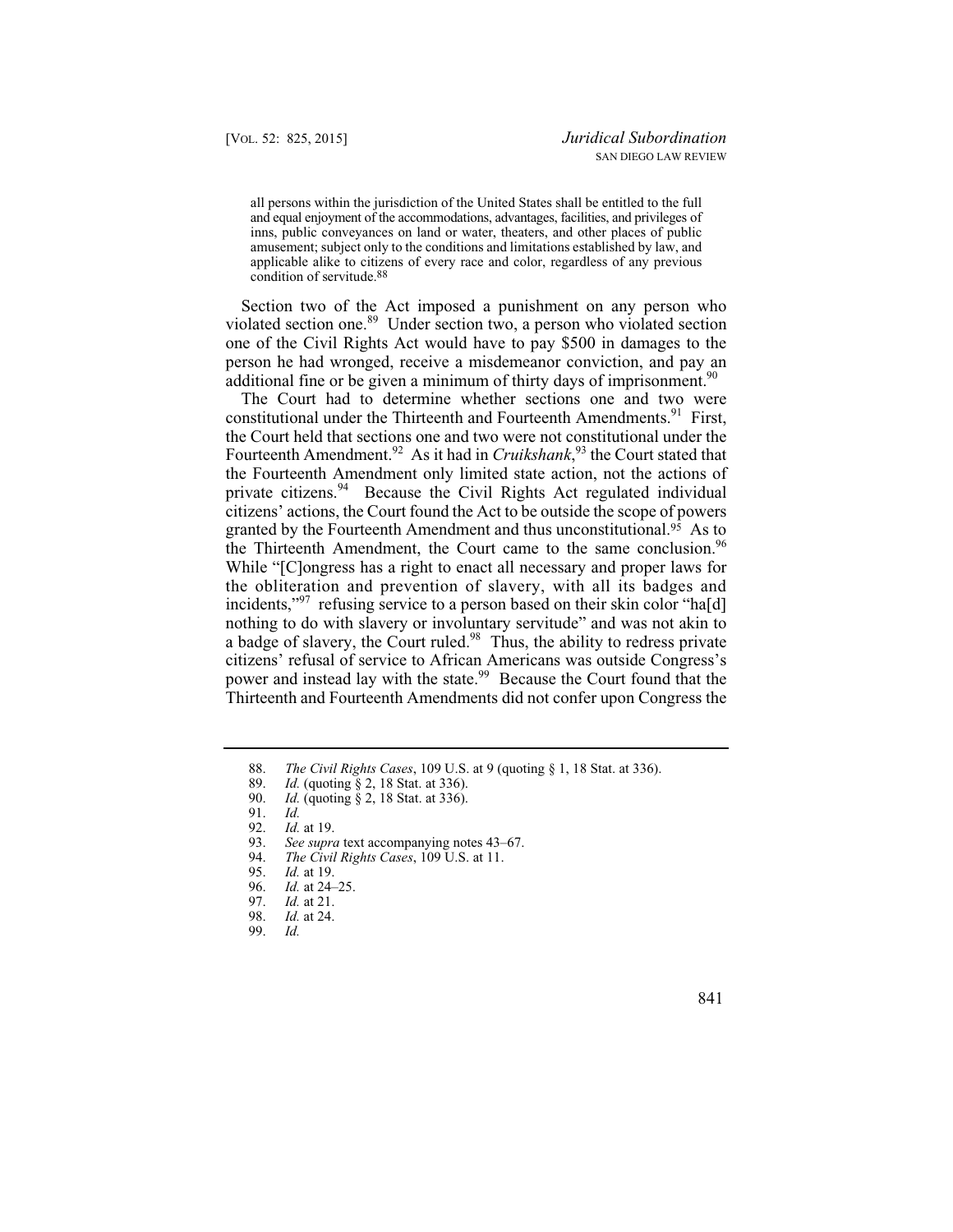authority to create sections one and two of the Civil Rights Act of 1875, the Court declared those sections void. $100$ 

 slavery. "[T]he Thirteenth Amendment[ ]may be exerted by legislation . . . for Justice Harlan filed a strong dissenting opinion in which he argued that the Civil Rights Act of 1875 was not unconstitutional under the Thirteenth and Fourteenth Amendments.<sup>101</sup> He criticized the majority's opinion as "narrow" and "artificial," and, like Justices Clifford and Hunt dissenting in *Reese*, 102 asserted that the majority had thwarted congressional intent, in this case the purpose behind the Thirteenth and Fourteenth Amendments.103 Justice Harlan read the Thirteenth Amendment as prohibiting more than the eradication, not simply of the institution [of slavery], but of its badges and incidents[.]"104 Public transportation, hotels, and places of public amusement were public or quasi-public functions, Justice Harlan continued, and "such discrimination [practiced by corporations and individuals in the exercise of their public or quasi-public functions] is a badge of servitude."<sup>105</sup> The Thirteenth Amendment afforded Congress the power to combat that badge of servitude through appropriate legislation, such as the Civil Rights Act of 1875.106

 Justice Harlan argued that the protection of civil rights from racial Moving to the Fourteenth Amendment, Justice Harlan argued that this Amendment afforded Congress the power to limit the actions of states *and*  private citizens.<sup>107</sup> Justice Harlan argued that the Fourteenth Amendment affirmatively granted citizenship rights to African Americans, which brought African Americans within the purview of the Constitution's Privileges and Immunities Clause.<sup>108</sup> Additionally, Justice Harlan explained that Section Five of the Fourteenth Amendment extended to Congress the affirmative right to enforce the Fourteenth Amendment through legislation.<sup>109</sup> discrimination was an essential feature of national and state citizenship, granted by the Fourteenth Amendment.110 Because the Constitution granted

<sup>100.</sup> *Id.* at 25 (discussing the Civil Rights Act of 1875, ch. 114, §§ 1–2, 18 Stat. 335,  $335-36$ ).<br>101.

<sup>101.</sup> *Id.* at 43, 58–59 (Harlan, J., dissenting).<br>102. *See supra* text accompanying note 83.

<sup>102.</sup> *See supra* text accompanying note 83.<br>103. *The Civil Rights Cases*, 109 U.S. at 26

<sup>103.</sup> *The Civil Rights Cases*, 109 U.S. at 26 (majority opinion).

<sup>104.</sup> *Id.* at 35 (Harlan, J., dissenting).<br>105. *Id.* at 43 (discussing Munn v. Ill.

*Id.* at 43 (discussing Munn v. Illinois, 94 U.S. 113 (1876)).

<sup>106.</sup> *Id.*

*Id.* at 46.

<sup>108.</sup> *Id*. Section Two of Article Four of the United States Constitution is known as the Privileges and Immunities Clause. It provides that "[t]he Citizens of each State shall be entitled to all Privileges and Immunities of Citizens in the several States." U.S. CONST. art. 4, § 2.

 <sup>109.</sup> *The Civil Rights Cases*, 109 U.S. at 45–47.

*Id.* at 49–50.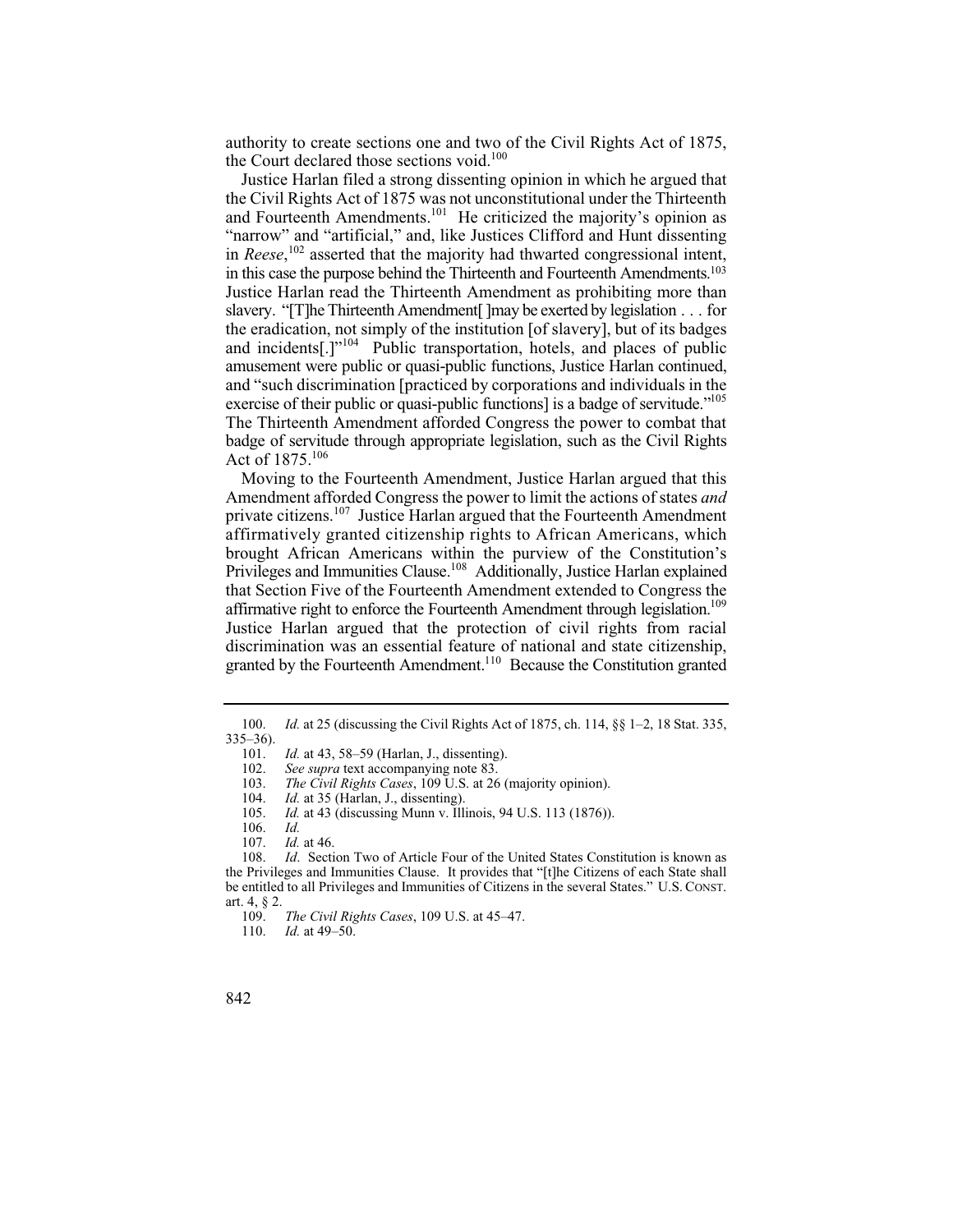Congress the power to protect rights and privileges granted by the Fourteenth Amendment to citizens, so too must Congress have the power to affirmatively enact legislation applicable to all that protected African Americans' civil rights from racial discrimination.<sup>111</sup> Without that power, Congress would only be able to protect African Americans' civil rights against states and not against individuals and corporations, which Justice Harlan argued runs contrary to Congress's ability to "enforce one of its provisions."112 Moreover, railroad corporations, innkeepers, and managers of places of public amusement were public agents because they provided services to the public.<sup>113</sup> Hence, "a denial by these instrumentalities of the state to the citizen, because of his race . . . is a denial by the state within the meaning of the [F]ourteenth [A]mendment," Justice Harlan insisted.<sup>114</sup>

The *Civil Rights Cases* painfully limited the federal government's ability to protect African Americans from discrimination that impeded racial advancement. Decrying the Court's decision, the African American press called it "a farce."115 Other news sources found the Court's decision unsurprising.<sup>116</sup> Some even declared the decision "a triumph of law and sense," misunderstanding the decision to mean "special rights for none.] but equal rights for all."117

It was Justice Harlan who intuitively summed up the truth in his dissent:

It is, I submit, scarcely just to say that the colored race has been the special favorite of the laws . . . . The one underlying purpose of congressional legislation has been to enable the black race to take the rank of mere citizens. The difficulty has been to compel a recognition of their legal right to take that rank, and to secure the enjoyment of privileges belonging, under the law, to them as a component part of the people for whose welfare and happiness government is ordained.<sup>118</sup>

As bad as the decision in the *Civil Right Cases* was, *Plessy v. Ferguson*  was worse.

117. *Id.* (quoting ATLANTA J. CONST., Oct. 16, 1883).<br>118. *The Civil Rights Cases*, 109 U.S. at 61.

 <sup>111.</sup> *Id.* at 52.

<sup>112.</sup> *Id*.

 <sup>113.</sup> *Id.* at 58–59.

<sup>114.</sup> *Id.* at 59.

 72 (1969)). Following the *Civil Rights Cases* decision, over 2,000 whites and blacks 115. GOLDSTONE, *supra* note 27, at 129 (source quoted in Valeria W. Weaver, *The Failure of Civil Rights 1875–1883 and Its Repercussions*, 54 J. OF NEGRO HIST. 368, 371– gathered in Washington D.C. at a protest where Frederick Douglass spoke. HOWARD, *supra* note 48, at 131.

<sup>116.</sup> *See* GOLDSTONE, *supra* note 27, at 128.

<sup>118.</sup> *The Civil Rights Cases*, 109 U.S. at 61.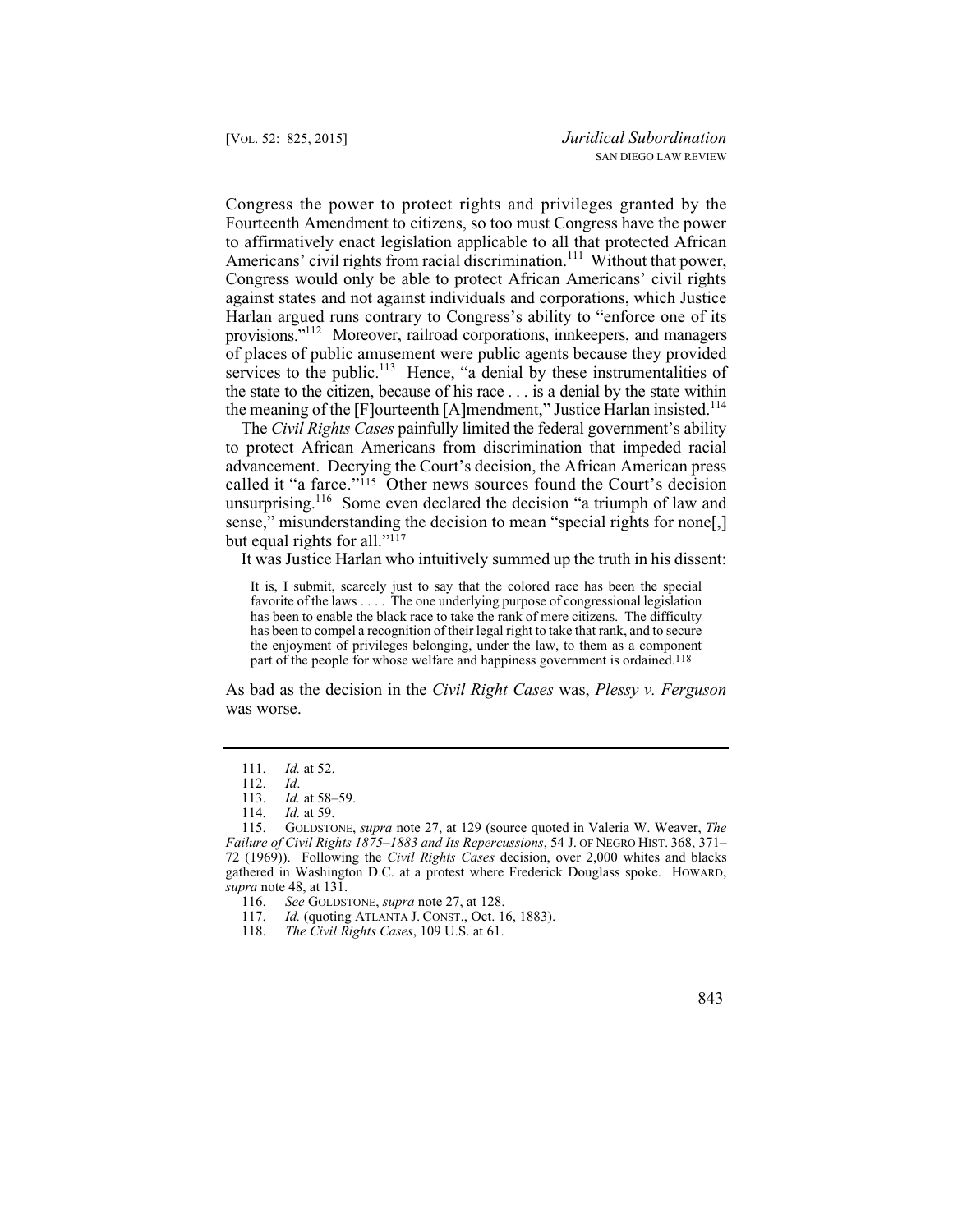## *5.* Plessy v. Ferguson

In *Plessy v. Ferguson*, the Supreme Court notoriously upheld segregation in public transportation under the doctrine of "separate–but–equal."119 The plaintiff, Homer Plessy, was charged with violating Louisiana's statute that prohibited whites and African Americans from riding in the same railway car after he boarded the white railway car and refused to switch to the "colored" car.<sup>120</sup> To the naked eye, Plessy looked like a white man.<sup>121</sup> By blood, Plessy was seven-eighths white and one-eighth African American.<sup>122</sup> After refusing to sit in the colored car, Plessy was removed by police, taken to local jail, and criminally charged.123 Plessy challenged Louisiana's railcar statute, arguing that it violated the Thirteenth and Fourteenth Amendments.124

In an 8–1 decision, the Supreme Court upheld Louisiana's statute, finding that it violated neither the Thirteenth nor the Fourteenth Amendment.125 In first finding no Thirteenth Amendment violation, the Court reasoned that the statute did not "reestablish a state of involuntary servitude" by simply making a legal separation between whites and blacks.<sup>126</sup> Second, the Court held that the statute did not violate the Fourteenth Amendment.127 The Court explained that the purpose of the Fourteenth Amendment was

 ridden in the white railway car without issue, Plessy announced to the conductor that he 121. *Plessy*, 163 U.S. at 541. Although he appeared white and likely could have was one-eighth black—shades of Rosa Parks. *See* GOLDSTONE, *supra* note 27, at 159; ROSA PARKS WITH JIM HASKINS, ROSA PARKS: MY STORY 115–18 (1992) (recalling the famous civil rights instance in 1955 when Rosa Parks, an African American woman, was arrested after refusing to give her seat to a white bus rider).

- 125. *Id.* at 537, 542, 551–52, 558.<br>126. *Id.* at 542–43.
- 126. *Id.* at 542–43.<br>127. *Id.* at 550–51.
- *Id.* at 550–51.
- 844

<sup>119.</sup> Plessy v. Ferguson, 163 U.S. 537, 550–51 (1896), *overruled by* Brown v. Bd. of Educ., 347 U.S. 483, 494–95 (1954); *see also* BROOKS ET AL., *supra* note 22, at 34–35 (providing a synopsis of *Plessy v. Ferguson*).

 imprisoned for up to twenty days. § 2, 1890 La. Acts at 153. 120. *Plessy*, 163 U.S. at 541. Specifically, the statute stated "[T]hat all railway companies carrying passengers in their coaches in this State, shall provide equal but separate accommodations for the white, and colored races, by providing two or more passenger coaches for each passenger train, or by dividing the passenger coaches by a partition so as to secure separate accommodations; *provided* that this section shall not be construed to apply to street railroads. No person or persons, shall be permitted to occupy seats in coaches, other than, the ones, assigned, to them on account of the race they belong to." Separate Car Act, § 1, 1890 La. Acts 153, 153. Violators would be charged \$25 or

<sup>122.</sup> *Plessy*, 163 U.S. at 541. Plessy's actions were designed ahead of time to test the validity of southern segregation policies on public transportation. GOLDSTONE, *supra*  note 27, at 159. The railway conductor and police deputy involved had agreed to take part in the incident, and Plessy was removed peacefully from the railway car. *Id.*

 <sup>123.</sup> *Plessy*, 163 U.S. at 541–42.

<sup>124.</sup> *Id.* at 542.<br>125. *Id.* at 537.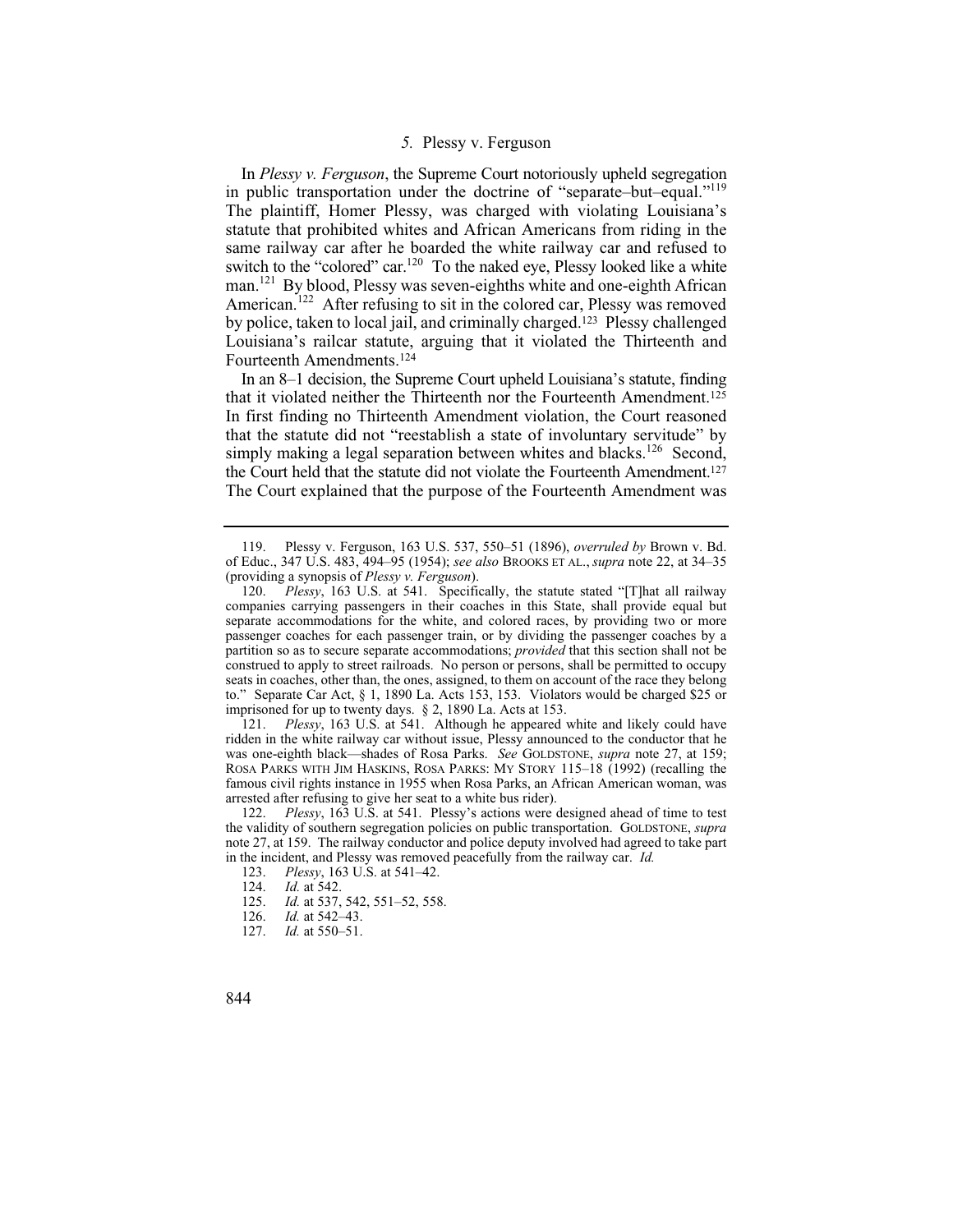to treat races equally before the law, *not* to abolish racial distinctions or create social equality.128 To support its pro-segregation stance, the Court pointed to school segregation policies, "which ha[ve] been held to be a valid exercise of the legislative power even by courts of States where the political rights of the colored race have been longest and most earnestly enforced."129 The Court dismissed Plessy's argument that the statute was unreasonable because it stamped nonwhites with "a badge of inferiority" by responding that nonwhites were responsible for their own feelings of inferiority.130

colorblind Constitution.<sup>135</sup> A harbinger of modern thought, Harlan predicted In a powerful dissent, Justice Harlan famously declared that the Constitution is colorblind.<sup>131</sup> The true purpose behind the Thirteenth, Fourteenth, and Fifteenth Amendments, Justice Harlan believed, was to "remov[e] the race line from our government[t]" and to secure equal civil rights for all Americans regardless of race.132 Louisiana's statute interfered with African Americans' right to travel about freely.<sup>133</sup> Justice Harlan rejected the argument that the statute was not discriminatory because it equally limited both whites and nonwhites in their railway seat options by explaining the statute was meant to keep African Americans out of the white railway cars, not the other way around.<sup>134</sup> He concluded that Louisiana's segregation law was invalid because it was facially inconsistent with the the majority's opinion would come to be seen as equally atrocious as *Dred Scott v. Sandford*. 136

 <sup>128.</sup> *Id.* at 544; *see also* HOWARD, *supra* note 48, at 148–49 (detailing how the majority opinion followed sociologist William Graham Sumner's proposition that lawways cannot alter folkways, and thus the Fourteenth Amendment must not be construed as doing so).

<sup>129.</sup> *Plessy*, 163 U.S. at 544.

<sup>130.</sup> *Id.* at 551.

<sup>131.</sup> *Id.* at 559, 563 (Harlan, J., dissenting) ("Our Constitution is color[b]lind, and neither knows nor tolerates classes among citizens.").

<sup>132.</sup> *Id.* at 555–56.<br>133. *Id.* at 557.

<sup>133.</sup> *Id.* at 557.<br>134. *Id.* at 556–

<sup>134.</sup> *Id.* at 556–57.<br>135. *Id.* at 562.

*Id.* at 562.

<sup>136.</sup> *Id.* at 559, 563; *see, e.g.*, Jamal Greene, *The Anticanon*, 125 HARV. L. REV. 379, 380 (2011) (referring to *Plessy v. Ferguson* and *Dred Scott v. Sandford* as stock answers to the question of what is the worst Supreme Court decision); Michael Stokes Paulsen, *The Worst Constitutional Decisions of All Time*, 78 NOTRE DAME L. REV. 995, 1001 (2003) (declaring that *Plessy v. Ferguson* and *Dred Scott v. Sandford* are "among the many obvious rivals for the title of worst constitutional decision of all time"); *see also* HOWARD,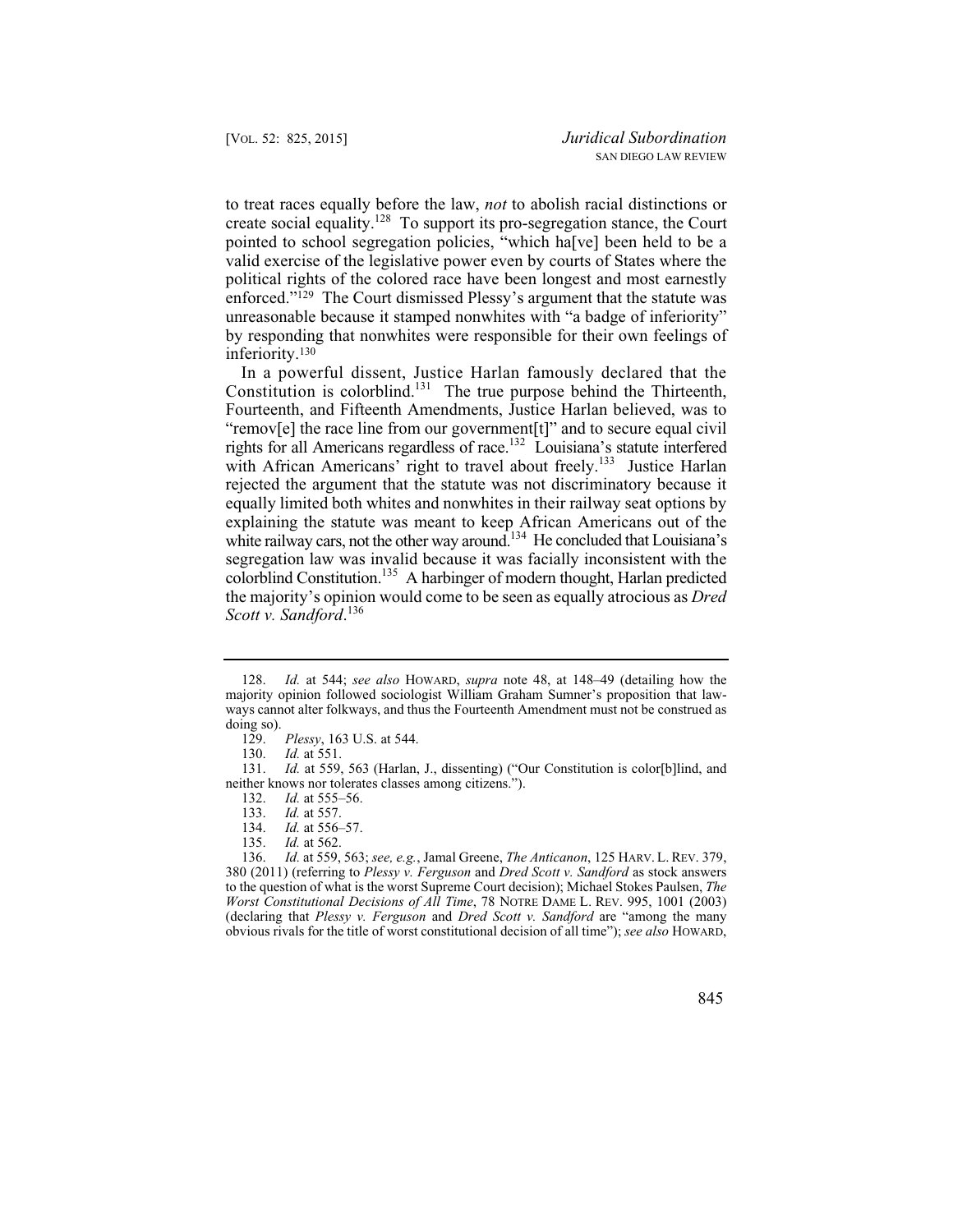## *6.* Williams v. Mississippi

all-white grand jury in Mississippi.<sup>138</sup> Williams moved to quash the In *Williams v. Mississippi*, the Supreme Court upheld southern voting laws that blatantly operated to prevent African Americans from voting.137 The plaintiff, Henry Williams, was indicted on a murder charged by an indictment alleging that Mississippi's voter registration laws violated the Fourteenth Amendment.<sup>139</sup>

Mississippi's voter registration laws required eligible voters to pay a poll tax and pass a literacy test.<sup>140</sup> The laws also gave election administration officials complete discretion in administering the literacy test and determining whether an eligible voter had passed.<sup>141</sup> Moreover, citizens of Mississippi were only eligible to serve on juries if they were registered voters.<sup>142</sup> Thus, the purpose of Mississippi's voting requirements was two-fold. First, they meant to prevent African Americans from voting. Second, they prevented African Americans from serving on juries. The Mississippi circuit court denied Williams's motion to quash.<sup>143</sup> Williams's subsequent motion to remove the case to federal court was also denied.<sup>144</sup> An all-white jury then convicted Williams and sentenced him to be hanged.<sup>145</sup>

voting eligibility, which in turn determined ability to sit on a jury.<sup>146</sup> The William appealed, arguing that Mississippi's voter registration laws violated the Fourteenth Amendment because, despite their facial neutrality, the laws gave administrative officers absolute discretion to determine Supreme Court recognized that Mississippi's law afforded the election administrative officials enormous discretion:

*supra* note 48, at 158 ("Laws mandating black zones and white zones were a logical extrapolation of the premise of *Plessy* . . . .").

<sup>137.</sup> Williams v. Mississippi, 170 U.S. 213, 225 (1898); *see also* CHARLES L. ZELDEN, THE BATTLE FOR THE BLACK BALLOT 18 (2004) (describing how many Southern states enacted literacy tests, poll taxes, and grandfather clauses in the early 1900s in an effort to prevent blacks from voting).

<sup>138.</sup> *Williams*, 170 U.S. at 213.

<sup>139.</sup> *Id.* at 219<br>140. *Id.* at 220

 prohibited citizens who had been convicted of certain crimes from registering. *Id.* at 220– Id. at 220–21 (citing MISS. CONST. art XII, § 241 (repealed 1965), § 244 (repealed 1975)). The voter registration law also included residency requirements and 21 (citing MISS. CONST. art XII, §§ 241–42). After Mississippi enacted its new voting requirements, less than 9,000 of the 147,000 voting-age blacks voted in elections. ZELDEN, *supra* note 137, at 18.

 <sup>141.</sup> *Williams*, 170 U.S. at 221 (discussing MISS. CONST. art XII, §§ 242, 244).

<sup>142.</sup> *Id.* at 214.<br>143. *Id.* at 217.

<sup>143.</sup> *Id.* at 217.

<sup>144.</sup> *Id.*

 <sup>145.</sup> *Id. Id.* at 220.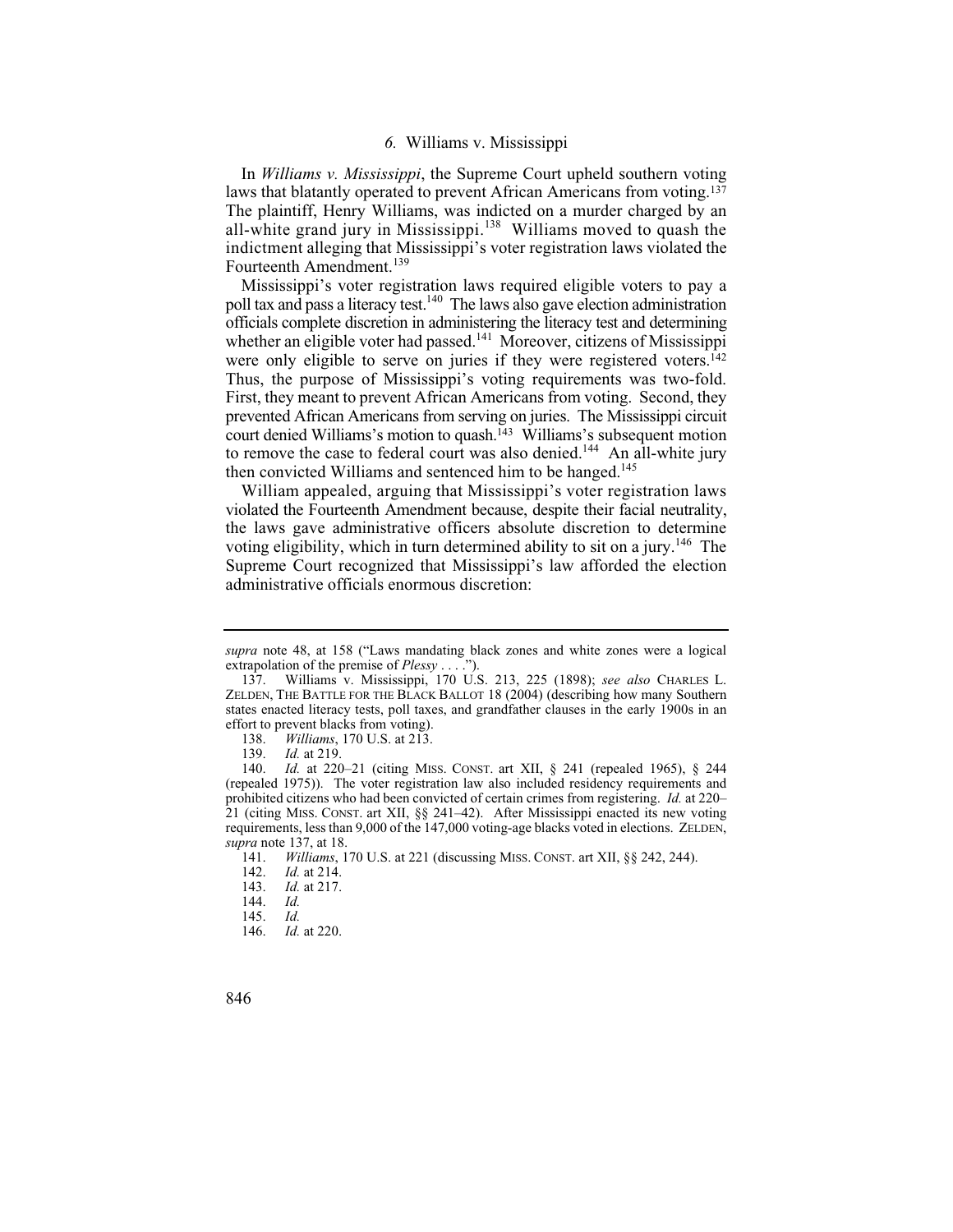[T]his officer can reject whomsoever he chooses, and register whomsoever he chooses, for he is vested by the [Mississippi] constitution with that power . . . . The officer is the sole judge of the [literacy] examination of the applicant, and, even though the applicant be qualified, it is left with the officer to so determine; and the said officer can refuse him registration.147

However, the Court determined there was insufficient evidence to prove that the voter registration laws had *actually* been administered in a discriminatory fashion.<sup>148</sup> To bolster this contention, the Court pointed out that the plaintiff had brought suit against the law, not against any election officials.<sup>149</sup> Ultimately, the Supreme Court upheld Mississippi's voter registration laws because they were facially neutral and evidence had shown only the likelihood—not certainty—that the laws had been administered in a racially discriminatory manner.<sup>150</sup>

The *Williams* decision effectively removed African Americans' right to vote. The decision supported election officials' desire to prevent African Americans from voting in contravention of the Fifteen Amendment. It impeded racial progress by placing a heavy evidentiary burden on African Americans seeking to challenge the administration of state voting laws.

#### *7.* Giles v. Harris

In *Giles v. Harris*, the Supreme Court declined to strike down Alabama's voter registration laws, even though these laws were clearly intended to prevent African Americans from voting.151 In *Giles,* the African American plaintiff brought suit against the Board of Registrars of Montgomery, Alabama, on behalf of himself and 5000 other African Americans.152 The plaintiff alleged that the Board of Registrars had unfairly refused to register him and other eligible African Americans to vote before August 1, 1902,<sup>153</sup> and that portions of Alabama's state constitution dealing

<sup>153.</sup> *Id.* 



<sup>147.</sup> *Id.* at 221.<br>148. *Id.* at 223:

<sup>148.</sup> *Id.* at 223; *see also* Angela Behrens et al.*, Ballot Manipulation and the "Menace of Negro Domination": Racial Threat and Felon Disenfranchisement in the United States, 1850-2002*, 109 AM. J. SOC. 559, 569 (2003) (quoting *Williams*, 170 U.S. at 222) (explaining how the Court was aware disenfranchisement laws were aimed to inhibit blacks from voting by targeting "'the alleged characteristics of the negro race' while allowing laws to target both 'weak and vicious white men as well as weak and vicious black men.'").

<sup>149.</sup> *See Williams*, 170 U.S. at 224–25.

<sup>150.</sup> *Id.* at 225.<br>151. Giles v. H

<sup>151.</sup> Giles v. Harris, 189 U.S. 475, 486, 488 (1903).<br>152. Id. at 482.

*Id.* at 482.<br>*Id.*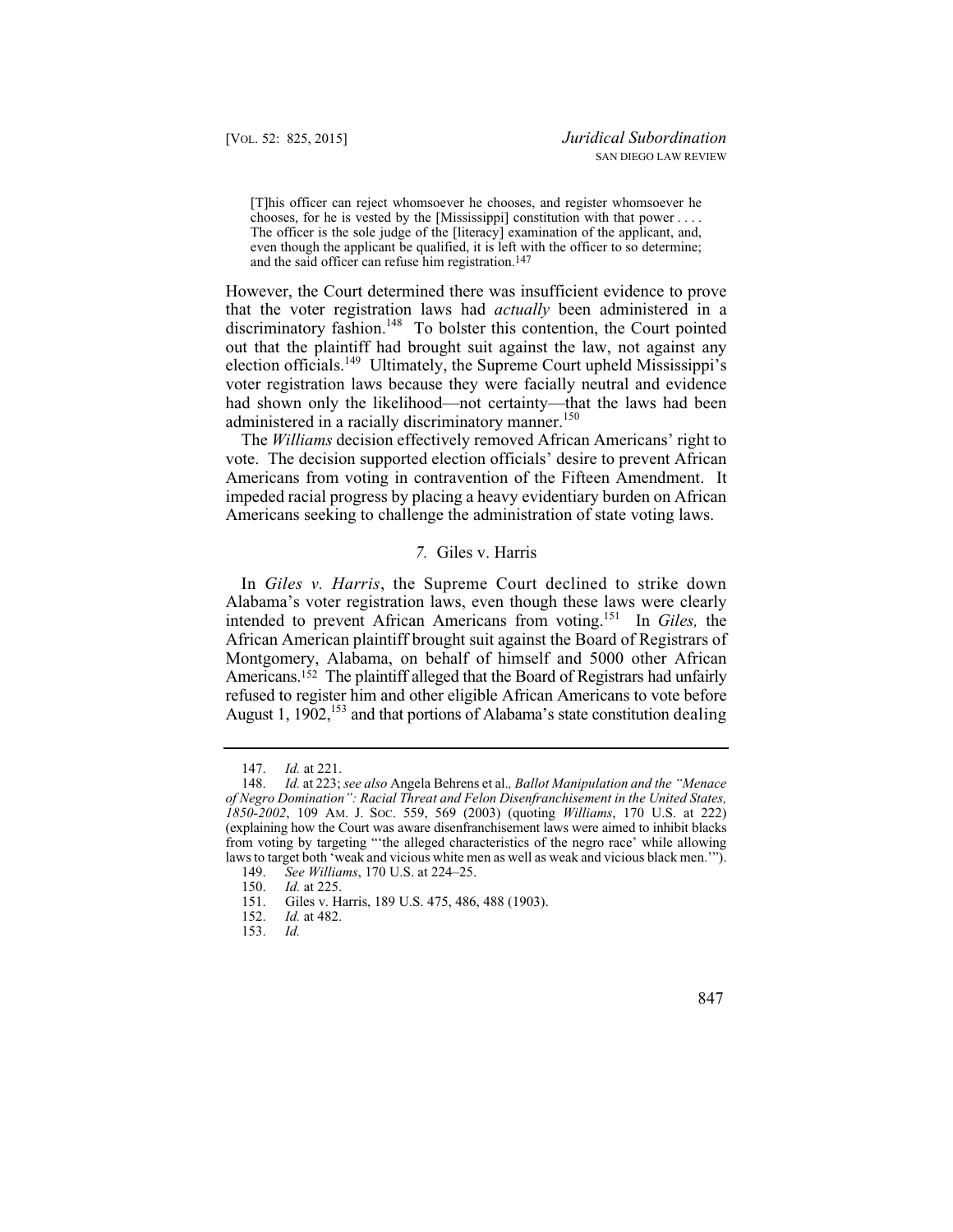with voter eligibility violated the Fourteenth and Fifteenth Amendments.<sup>154</sup> Alabama's voting registration laws were split into two categories depending on whether a person had registered to vote before or after January 1, 1903.155 For those who registered to vote before January 1, 1903, the eligibility criteria were more relaxed, and voters received lifelong voting rights.156 Alabama residents who registered to vote on or after January 1, 1903, faced stricter voting eligibility criteria, including literacy or wealth requirements.<sup>157</sup>

 under a potentially fraudulent voting registration scheme, while "express[ing] Thus, there was no relief a federal court could award the plaintiff.<sup>164</sup> The The federal district court dismissed the suit for lack of jurisdiction.<sup>158</sup> On appeal, the Supreme Court affirmed the district court's dismissal on different grounds.<sup>159</sup> The Court found it "impossible to grant the equitable" relief which is asked,"<sup>160</sup> because the plaintiff was asking that his name and the names of eligible African American voters be placed on the pre-1903 voter registration list while asserting that Alabama's voting registration scheme was unconstitutional.<sup>161</sup> The Court refused to register the plaintiff no opinion as to the alleged fact of [the laws'] unconstitutionality[.]"162 The Court noted that the plaintiff could not sue the state of Alabama and that a federal court could not issue an order requiring a state to act.<sup>163</sup> Court declared that if the state of Alabama had violated the plaintiff's

 [to] let in all whites and [keep] out a large part, if not all, of the blacks," so African 156. *Id.* at 482–83 (citing ALA. CONST. art. VIII, §§ 180, 187). The pre-1903 voting registration criteria included residency requirements and poll taxes. ALA. CONST. art. VIII, § 178. It excluded from eligibility "insane persons" and people who had been convicted of certain crimes. *Id.* at § 182. Finally, it allowed men who were veterans, descendants of veterans, or "of good character and who understand the duties and obligations of citizenship under a republican form of government" to register to vote. *Id.* at §§ 182, 187. Unsurprisingly, the pre-1903 voter registration laws were "practically administered ... Americans would not be assured lifelong voting rights. *Giles*, 189 U.S. at 483.

Giles, 189 U.S. at 483–84 (citing ALA. CONST. art. VIII, § 181). Under the post-1903 scheme, a person seeking to register to vote either had to pass a literacy test, own 40 acres of land, or have substantial real and personal property upon which they had paid \$300 in state taxes the previous year. *Id.* (citing ALA. CONST. art. VIII, § 181).

158. *Id.* at 485 (dismissing the case because the plaintiff's suit had not alleged that the amount–in–controversy was \$2,000 or more).<br>159.  $Id.$  at 488.

- 159. *Id.* at 488.<br>160. *Id.* at 486.
- *Id.* at 486.
- 161. *Id.* at 486–87.

 to be put on the rolls it created, why would they complain about being excluded by 162. *Id.*; *see also* HOWARD, *supra* note 48, at 164 (explaining how the Court's opinion "gratuitously ridicule[d] the plaintiffs and their claims. . . . If the law was a fraud how could they ask to be its beneficiary, but if it were not a fraud, as implied by a demand its operation.").<br>163. Giles

163. *Giles*, 189 U.S. at 487–88 (citing Hans v. Louisiana, 134 U.S. 1 (1890)).

848

<sup>154.</sup> *Id.* (citing ALA. CONST. art. VIII, §§ 180–81, 183–88).<br>155. *Id.* (citing ALA. CONST. art. VIII. 8 187).

<sup>155.</sup> *Id.* (citing ALA. CONST. art. VIII, § 187).

*Id.* at 488.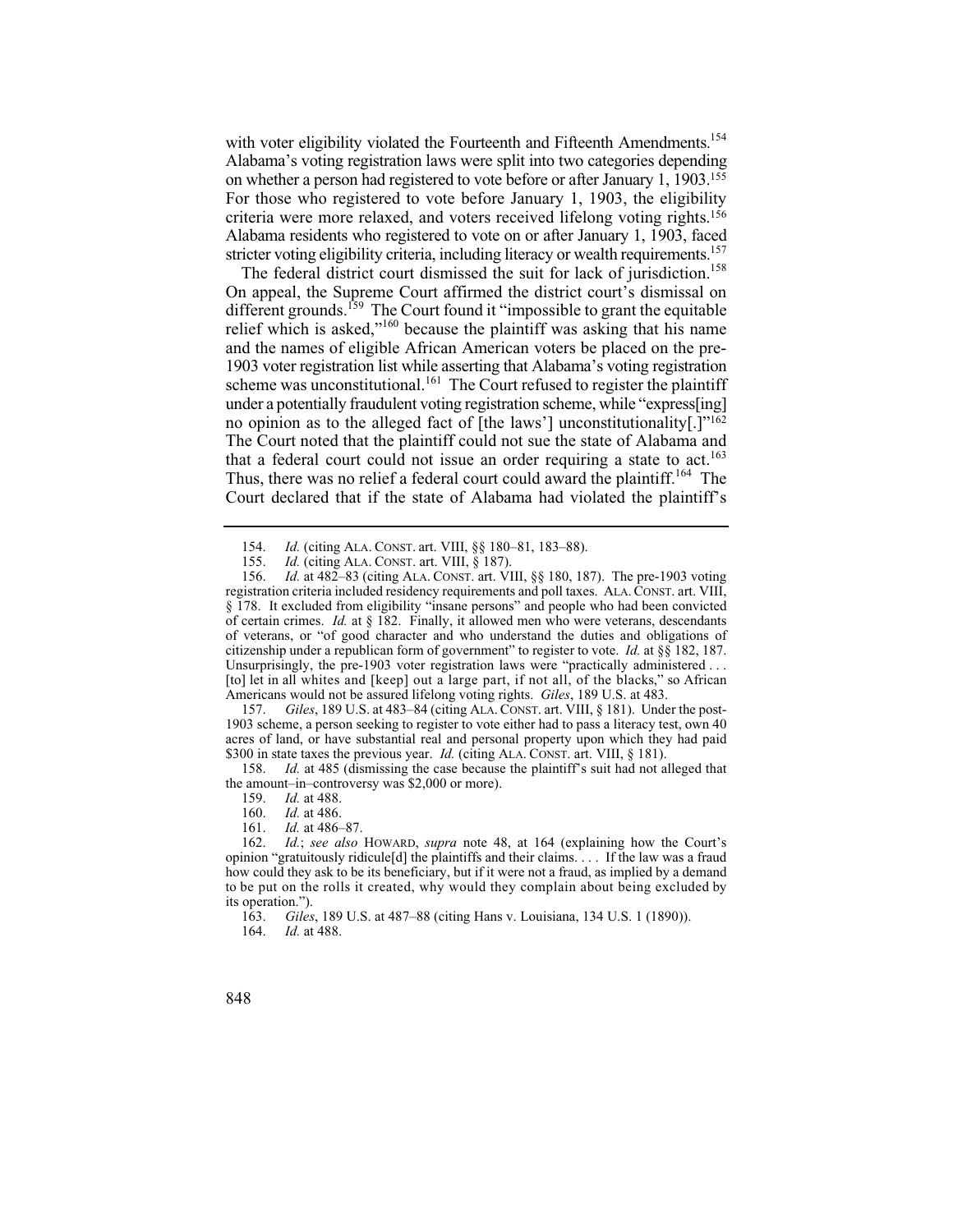grant relief.165 But the Court does have the power of moral leadership, as  it exhibited in *Brown v. Board of Education.* In affirming the district political rights, only that state, Congress, or the Executive Branch could court's dismissal, the *Giles* Court held that it was unable to grant the plaintiff relief by putting his name on the pre-1903 voter registration list or declaring Alabama's entire voting scheme fraudulent and ordering a new, valid system.166 The Court, once again, did all that it could to impede racial advancement—what an inglorious racial history.

## *B. Moving Toward Redemption*

Responding to pressure exerted by a relentless litigation campaign waged by the NAACP, the Supreme Court began to chip away at the regime of second-class citizenship it had helped erect since the Court's inception. There were many NAACP victories, each laying the foundation for the *Brown* decision. Three are especially important: *Missouri ex rel. Gaines v. Canada*, <sup>167</sup>*McLaurin v. Oklahoma State Regents for Higher Education*, 168 and *Sweatt v. Painter*. 169

## *1.* Missouri ex rel. Gaines v. Canada

In *Missouri ex rel. Gaines v. Canada*, petitioner Lloyd Gaines, an African American, was refused admission to the state's all-white law school at the University of Missouri.<sup>170</sup> There were no Missouri law schools for blacks.<sup>171</sup> Respondent admitted at trial that petitioner's "work" and credits at the Lincoln University [his undergraduate school] would qualify him for admission to the School of Law of the University of Missouri if he were found otherwise eligible."<sup>172</sup> Petitioner was refused admission upon the ground that it was "contrary to the constitution, laws[,] and public policy of the State to admit a negro as a student in the University of Missouri."173 Respondent advised petitioner to apply for aid under a

- 167. 305 U.S. 337 (1938).
- 168. 339 U.S. 637 (1950).<br>169. 339 U.S. 629 (1950).
- 169. 339 U.S. 629 (1950).<br>170. 305 U.S. at 342.
- 170. 305 U.S. at 342.<br>171. *Id.* at 345.
- 171. *Id.* at 345.
- *Id.* at 343.<br>*Id.*
- 173*. Id.*

849

<sup>165.</sup> *Id.*

 <sup>166.</sup> *Id.* at 486–88.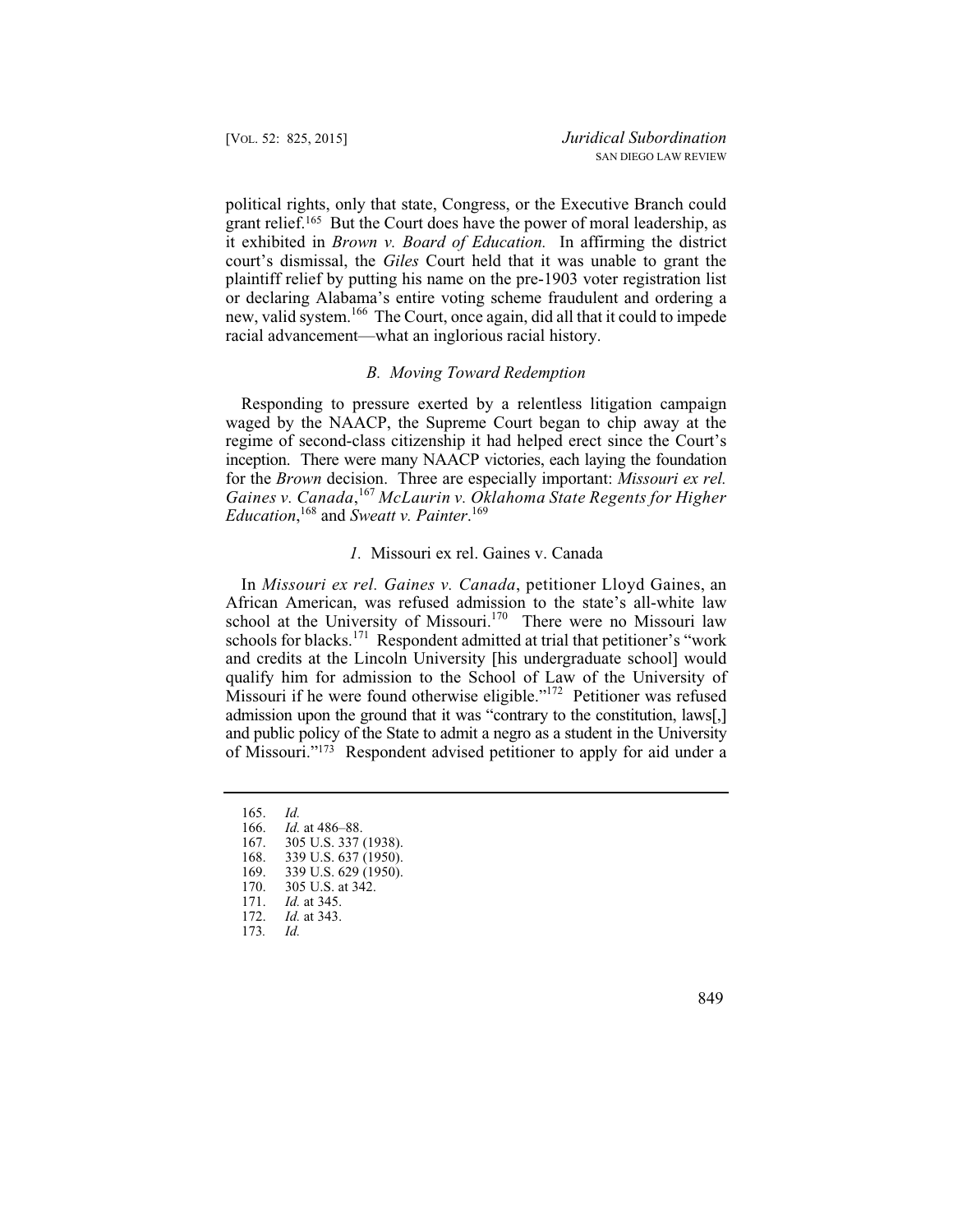state statute that allowed the State Superintendent of Schools to arrange for the admittance of blacks to law schools in other states, including adjacent states, where non-resident blacks are admitted.<sup>174</sup> The statute also allowed the Superintendent to pay the tuition of these law schools.<sup>175</sup>

Siding with the petitioner, the Supreme Court held that the state violated constitutional equal protection when it failed to provide an in-state law school for blacks.<sup>176</sup> The Court pushed aside respondent's arguments that there is "a legislative declaration of a purpose to establish a law school for negroes at Lincoln University whenever necessary or practical"; and that, "pending the establishment of such a school, adequate provision has been made for the legal education of negro students in recognized schools outside of this State."177 The Court rejected the promise of a black law school as nothing more than words—"a mere declaration of purpose, still unfulfilled"<sup>178</sup>—certainly not a "mandatory duty."<sup>179</sup> Similarly, the Court found the state's "generous" offer to arrange for and pay the tuition of petitioner to attend an out–of–state law school to be constitutionally insufficient:

 Manifestly, the obligation of the State to give the protection of equal laws can be performed only where its laws operate, that is, within its own jurisdiction. It is there that the equality of legal right must be maintained. That obligation is imposed by the Constitution upon the States severally as governmental entities, —each responsible for its own laws establishing the rights and duties of persons within its borders. It is an obligation the burden of which cannot be cast by one State upon another, and no State can be excused from performance by what another State may do or fail to do.180

Under this rationale, there would be a constitutional violation if Missouri "arrange[d] for the attendance" and paid the "reasonable tuition fees"<sup>181</sup> of blacks to attend Harvard Law School.

The fact that the petitioner was the first African American to demand a law school at Lincoln University was no excuse for not providing one beforehand. As the Court ruled, the constitutional right at issue was a "personal" one.<sup>182</sup> The petitioner was therefore entitled to equal protection of the laws as an individual, regardless of whether other members of his

*Id.* at 351.



<sup>174.</sup> *Id.* at 342–43 (quoting Mo. REV. STAT. § 9622 (1929)).<br>175. *Id.* (quoting § 9622).

*Id.* (quoting § 9622).

<sup>176.</sup> *Id.* at 345.

<sup>177.</sup> *Id.* at 346 (quoting State *ex rel.* Gaines v. Canada, 113 S.W.2d 783, 791 (1937), *rev'd*, 305 U.S. 337 (1938)).

<sup>178.</sup> *Id.*

 <sup>179.</sup> *Id.*

 <sup>180.</sup> *Id.* at 350.

<sup>181.</sup> *Id.* at 342–43 (quoting Mo. REV. STAT. § 9622 (1929)).<br>182. *Id.* at 351.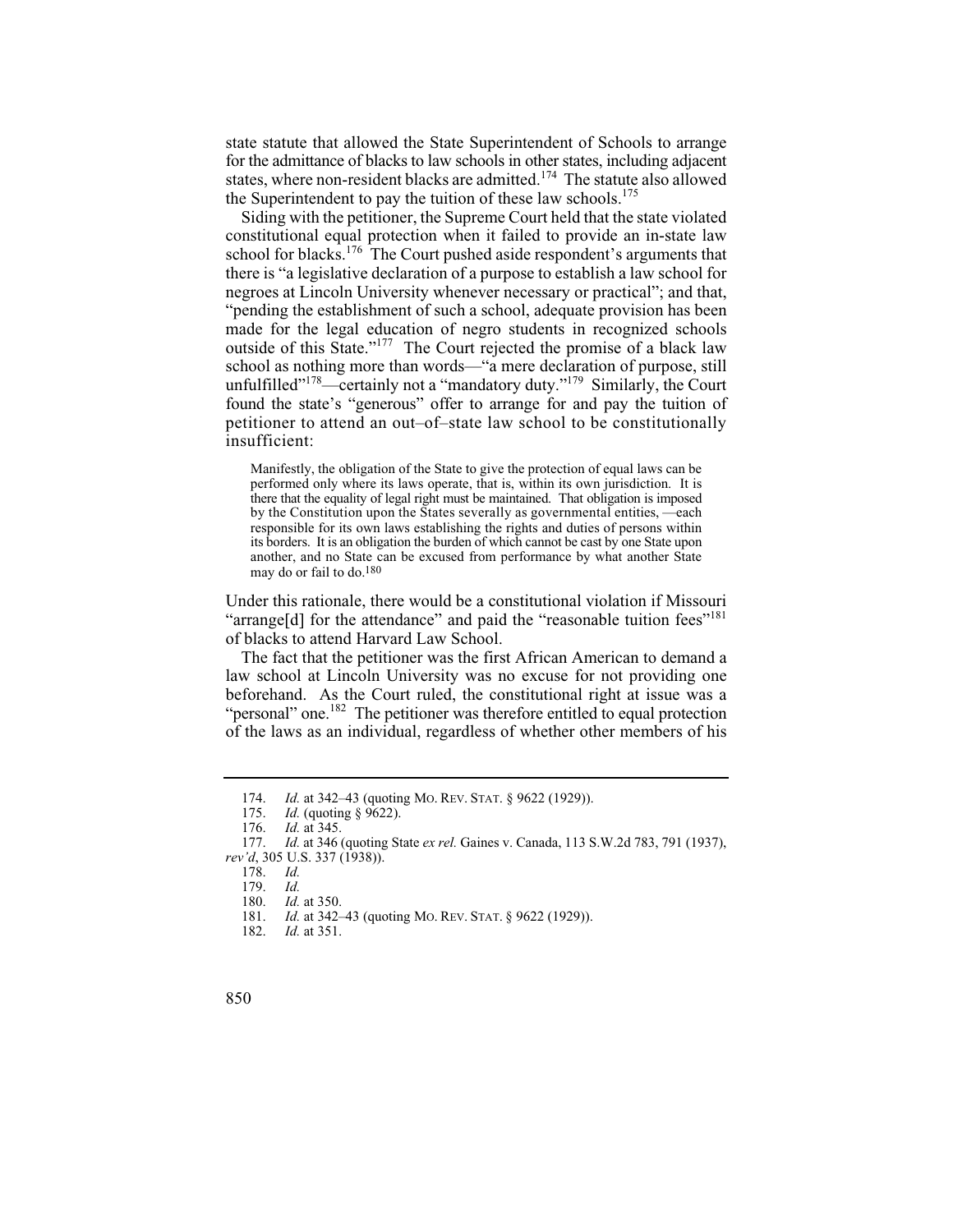class sought the same opportunity.<sup>183</sup> Of course, a personal right in the discrimination context is only comprehensible by reference to characteristics that form the basis for the animus, which, in turn, are common to other members who might suffer the same discrimination. Group rights and personal rights are not mutually exclusive in civil rights cases. Perhaps the Court invoked the idea of "personal rights" because it thought that admitting Mr. Gaines to the law school as a matter of personal right might seem less threatening to the status quo than declaring the rights of African Americans as a group.

Indeed, although *Gaines* was a major victory for all African Americans, because it was the first Supreme Court case that expressly held that separate education must actually be equal, the case still very much maintained the status quo. It did not require desegregation or integration. Blacks remained separate but equal, which is to say they continued to be regarded as second-class citizens under the Court's civil rights jurisprudence. The Court, in short, was not prepared to overrule *Plessy*. 184

Yet, the Court's attitude toward black advancement was clearly changing, and *Gaines* was an unmistakable manifestation of that change not only in the Court's holding and reasoning on the substantive issues, but also on the procedural issues. Whereas in earlier cases the Court's anti-black rulings had turned on minor procedural errors by the petitioners,<sup>185</sup> the Court was quite willing to push aside arguably more serious pleading errors, such as the failure to exhaust all remedies in *Gaines*. The Court seemed to ignore or play down pleading problems in support of racial equality.<sup>186</sup>

186. All things being equal, if the Court ignored pleading problems when it wanted to and used them when it so desired, it could be argued that the Court denied equal protection of the laws in violation of the Fifth Amendment. Because all things are not equal, there is no clash between subordination discourse and discrimination discourse. Also, because the Court is the final arbiter of what the law is, *Marbury v. Madison*, 5 U.S. (1 Cranch) 137, 177 (1803), a Fifth Amendment challenge under discrimination law would be unavailing.

 <sup>183.</sup> *Id.* at 350–51.

<sup>184.</sup> For further discussion, see Sherman P. Willis, *Bridging the Gap: A Look at the Higher Public Education Cases Between* Plessy *and* Brown, 30 T. MARSHALL L. REV. 1,  $5-12$  (2004).<br>185. Se

See Gong Lum v. Rice, 275 U.S. 78, 84 (1927) (finding a failure to allege Chinese petitioner was denied the right to attend a "colored school"); Cumming v. Richmond Cty. Bd. of Educ., 175 U.S. 528, 545 (1899) (petitioner did not allege that school district failed to establish and maintain a high school for "colored children" out of existing funds).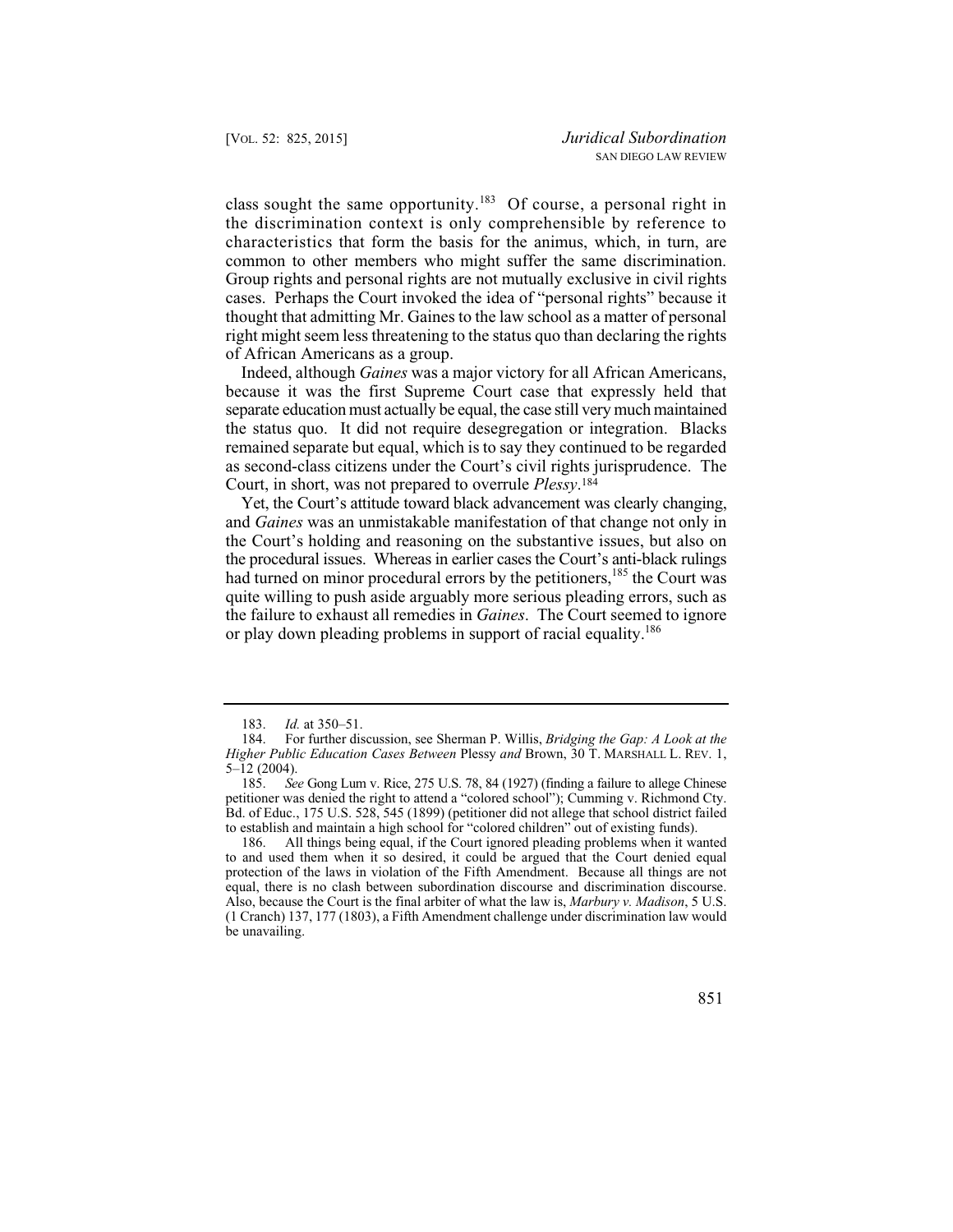## *2.* McLaurin *and* Sweatt

In two cases handed down on the same day in 1950, the Supreme Court continued to move toward rectifying its shameful past. The first case was *McLaurin v. Oklahoma State Regents for Higher Education*. 187 As a condition for enrolling in a graduate program at an all-white university under the *Gaines* precedent, appellant G.W. McLaurin, an African American Ph.D. candidate, had to comply with a state statute that required the following:

[him] to sit apart at a designated desk in an anteroom adjoining the classroom; to sit at a designated desk on the mezzanine floor of the library, but not to use the desks in the regular reading room; and to sit at a designated table and to eat at a different time from the other students in the school cafeteria.188

Not unlike it did in *Gaines*, the Court pushed by the state's main argument, that the conditions it imposed were "merely nominal,"189 to rule in favor of black advancement on equal protection grounds. The educational conditions imposed on the appellant were so humiliating and segregating that he was "handicapped in his pursuit of effective graduate instruction. Such restrictions impair and inhibit his ability to study, to engage in discussions and exchange views with other students, and, in general, to learn his profession."190 The Court not only found that the appellant had an equality interest in integrated education, which interest, as the interest in *Gaines*, was "personal and present"<sup>191</sup>—not dependent upon similar requests made by other blacks and ripened with the establishment of similar educational opportunities for whites $192$ —but, for the very first time, linked the black equality interest to good social policy:

 that need, for he is attempting to obtain an advanced degree in education, to become, and influence must be directly affected by the education he receives. Their own Our society grows increasingly complex, and our need for trained leaders increases correspondingly. Appellant's case represents, perhaps, the epitome of by definition, a leader and trainer of others. Those who will come under his guidance education and development will necessarily suffer to the extent that his training

<sup>187. 339</sup> U.S. 637 (1950).

<sup>188.</sup> *Id.* at 640.

<sup>189.</sup> *Id.*

 <sup>190.</sup> *Id.* at 641.

<sup>191.</sup> *Id.* at 642.

<sup>&</sup>quot;It is fundamental that these cases concern rights [that] are personal and present. This Court has stated unanimously that 'The State must provide [legal education] for [petitioner] in conformity with the equal protection clause of the Fourteenth Amendment and provide it as soon as it does for applicants of any other group.'" Sweatt v. Painter, 339 U.S. 629, 635 (1950) (quoting Sipuel v. Bd. of Regents, 332 U.S. 631, 633 (1948)).

<sup>852</sup>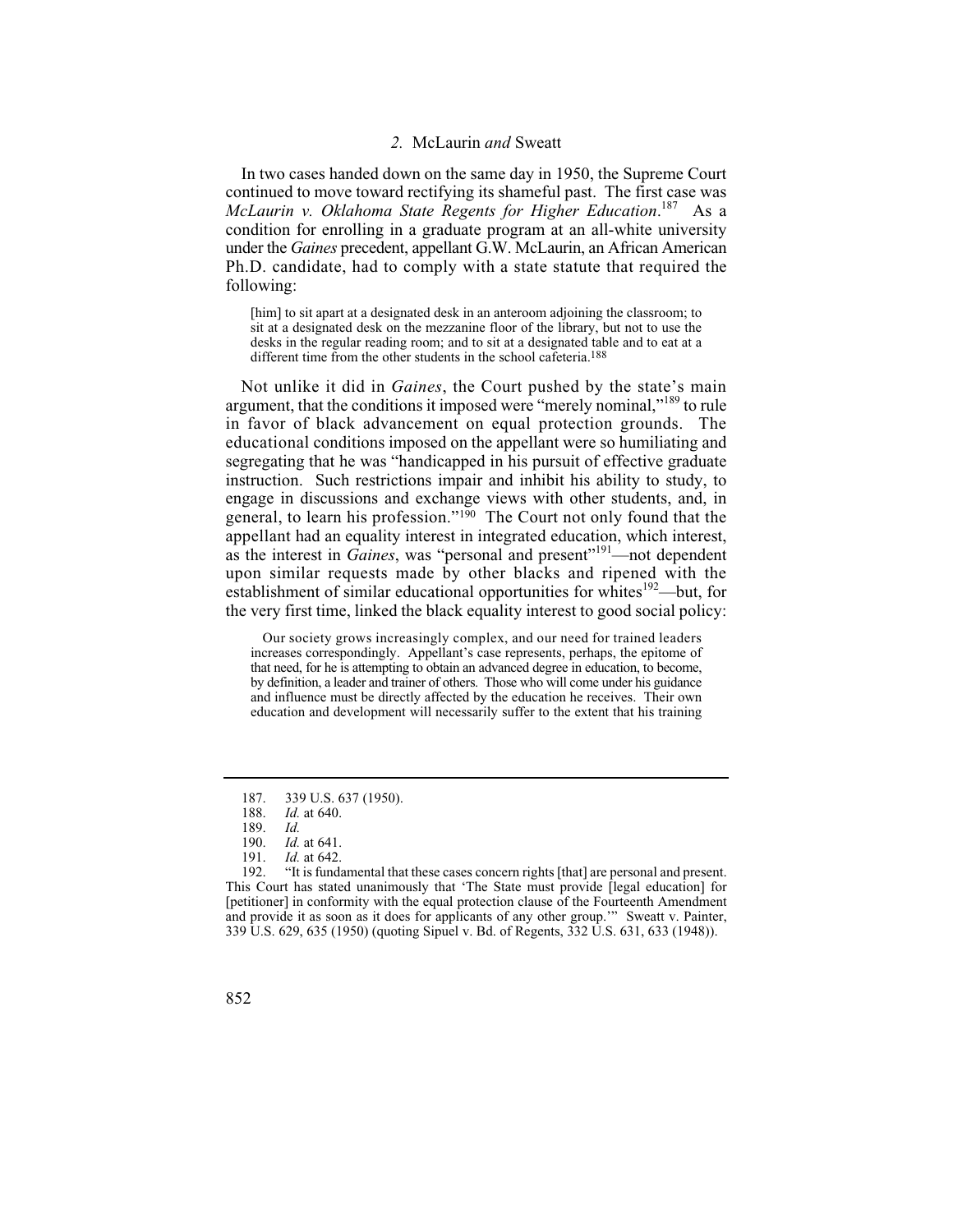is unequal to that of his classmates. State-imposed restrictions [that] produce such inequalities cannot be sustained.193

In the next case, *Sweatt v. Painter*, 194 the Court continued the process of historical reversal. However, unlike *McLaurin*, the Court did not place the black equality interest in the larger context of good social policy. Instead, the Court packaged the asserted interest as only a "personal and present" constitutional right.<sup>195</sup>

The Court in *Sweatt* came very close to overturning *Plessy v. Ferguson*. 196 The issue was whether a new law school built for African Americans in Texas offered the petitioner, Heman Marion Sweat, "'privileges, advantages, and opportunities for the study of law substantially equivalent to those offered by the State to white students at the University of Texas,'" from which Sweatt had been denied admission because of the color of his  $\sin^{197}$  The Court answered this question in the affirmative.<sup>198</sup> It held that the petitioner must be admitted to Texas Law School because the state's black law school was unequal in physical facilities and "reputation of the faculty, experience of the administration, position and influence of the alumni, standing in the community, traditions and prestige. It is difficult to believe that one who had a free choice between these law schools would consider the question close."199 While reiterating that the equality interest petitioner sought to assert—an integrated or quality education (same difference in this case)—was "personal and present,"200 the Court did not link the vindication of this interest to good social policy. The Court kept the interest "personal."

 changed the legal status of blacks, who remained second-class citizens. *McLaurin* and *Sweatt* have important differences that make the former the more important case. *McLaurin* links black advancement to good social policy; *Sweatt* does not. The black interest asserted in *Sweatt* has no significance beyond the individual who asserts it. Neither case, however,

 <sup>193.</sup> *McLaurin*, 339 U.S. at 641.

<sup>194. 339</sup> U.S. 629, 635–36 (1950).<br>195. See id. at 635.

<sup>195.</sup> *See id.* at 635.

<sup>196. 163</sup> U.S. 537 (1896), *overruled by* Brown v. Bd. of Educ., 347 U.S. 483, 494– 95 (1954).

<sup>197.</sup> *Sweatt,* 339 U.S. at 632 (quoting Sweatt v. Painter, 210 S.W.2d 442, 446 (Tex. Civ. App. 1948), *rev'd*, 339 U.S. 629 (1950)).

<sup>198.</sup> *Id.* at 632–33.

<sup>199.</sup> *Id.* at 634.

*Id.* at 635.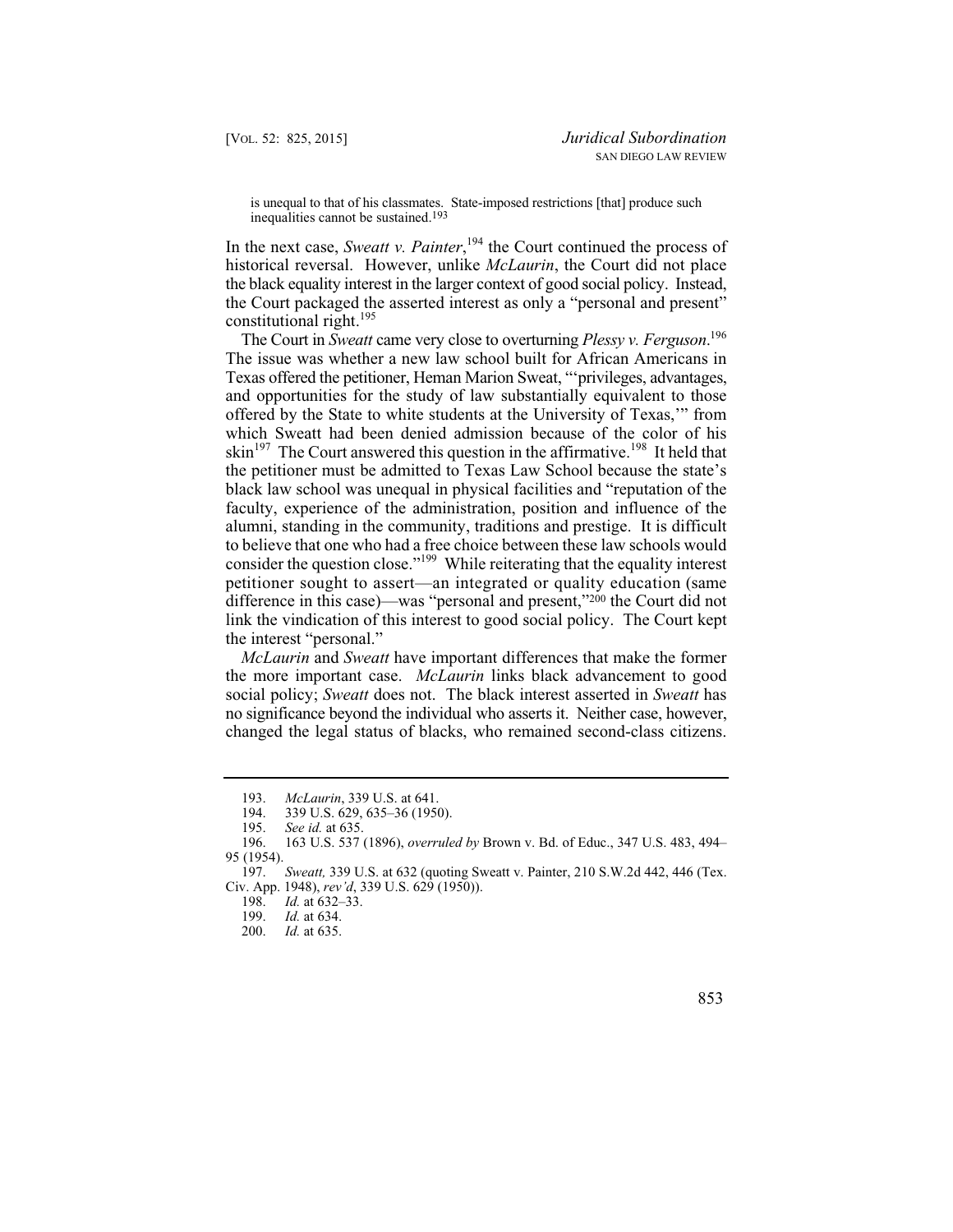Separate–but–equal was still the law of the land. In fact, *Sweatt* explicitly refused to "reach petitioner's contention that *Plessy v. Ferguson* should be reexamined in the light of contemporary knowledge respecting the purposes of the Fourteenth Amendment and the effects of racial segregation."201 That task was left to *Brown*.

## *C. Juridical Redemption:* Brown v. Board of Education

#### *1. The Opinion*

With the momentum of cases that chipped away at the separate–but– equal doctrine, *Gaines*, *McLaurin*, and *Sweatt* in particular, a unanimous Supreme Court in *Brown v. Board of Education* raised and answered the dispositive issue: "Does segregation of children in public schools solely on the basis of race, even though the physical facilities and other 'tangible' factors may be equal, deprive the children of the minority group of equal educational opportunities? We believe that it does."<sup>202</sup>

The Court then went on to sign the execution warrant for Jim Crow. It ruled, "in the field of public education the doctrine of 'separate but equal' has no place.... [S] uch segregation is a denial of the equal protection of

<sup>201.</sup> *Id.* at 636.<br>202. 347 U.S.

 to the "facilities," it also avers that "the policy, custom, practice and usage of defendants . . . in 347 U.S. 483, 493 (1954). The attack on separate–but–equal was first lodged at the district court level in one of the four cases consolidated in *Brown*, *Briggs v. Elliott,*  342 U.S. 350 (1952), when the NAACP, with some prodding from a sympathetic trial judge, Judge Julius Waties Waring, changed its litigation strategy against separate–but– equal from an attack on the equality part of the equation—equalized facilities—to an attack on the separation part— segregation is immoral and inherently unequal. *See Brown*, 347 U.S. at 486 n.1; RICHARD KLUGER, SIMPLE JUSTICE: THE HISTORY OF *BROWN V. BOARD OF EDUCATION* AND BLACK AMERICA'S STRUGGLE FOR EQUALITY 304 (2004). There is a bit of a controversy regarding how the NAACP's litigation strategy changed. In his memoir, A MATTER OF LAW: A MEMOIR OF STRUGGLE IN THE CAUSE OF EQUAL RIGHTS, Robert L. Carter claims that the original complaint in *Briggs* stated a frontal attack on the separate– but–equal doctrine and that the group's litigation strategy had changed from tangible to intangible inequality. CARTER, *supra* note 5, at 96. Based on our review of the original filing papers, we must side with Richard Kluger's account. The complaint in *Briggs*  focuses on tangible inequality, such as "failing to or refusing to provide such bus transportation to Negro children" and "maintaining public schools for Negro children . . . which are in every respect inferior to [as opposed to separate from] those maintained for white children." Complaint at 9–10, Briggs v. Bd. of Trs. for Sch. Dist. No. 22, (E.D.S.C. May 17, 1950) (No. 2505). Although the amended complaint continues to make reference refusing to allow infant plaintiffs, and other Negro children, to attend elementary and secondary public schools in Clarendon County, South Carolina which are maintained and operated exclusively for white children is a violation of the equal protection of the laws as guaranteed under the Fourteenth Amendment to the Constitution[.]" Complaint at 12, Briggs v. Elliott, 98 F. Supp. 529 (E.D.S.C. Dec. 22, 1950) (No. 2657).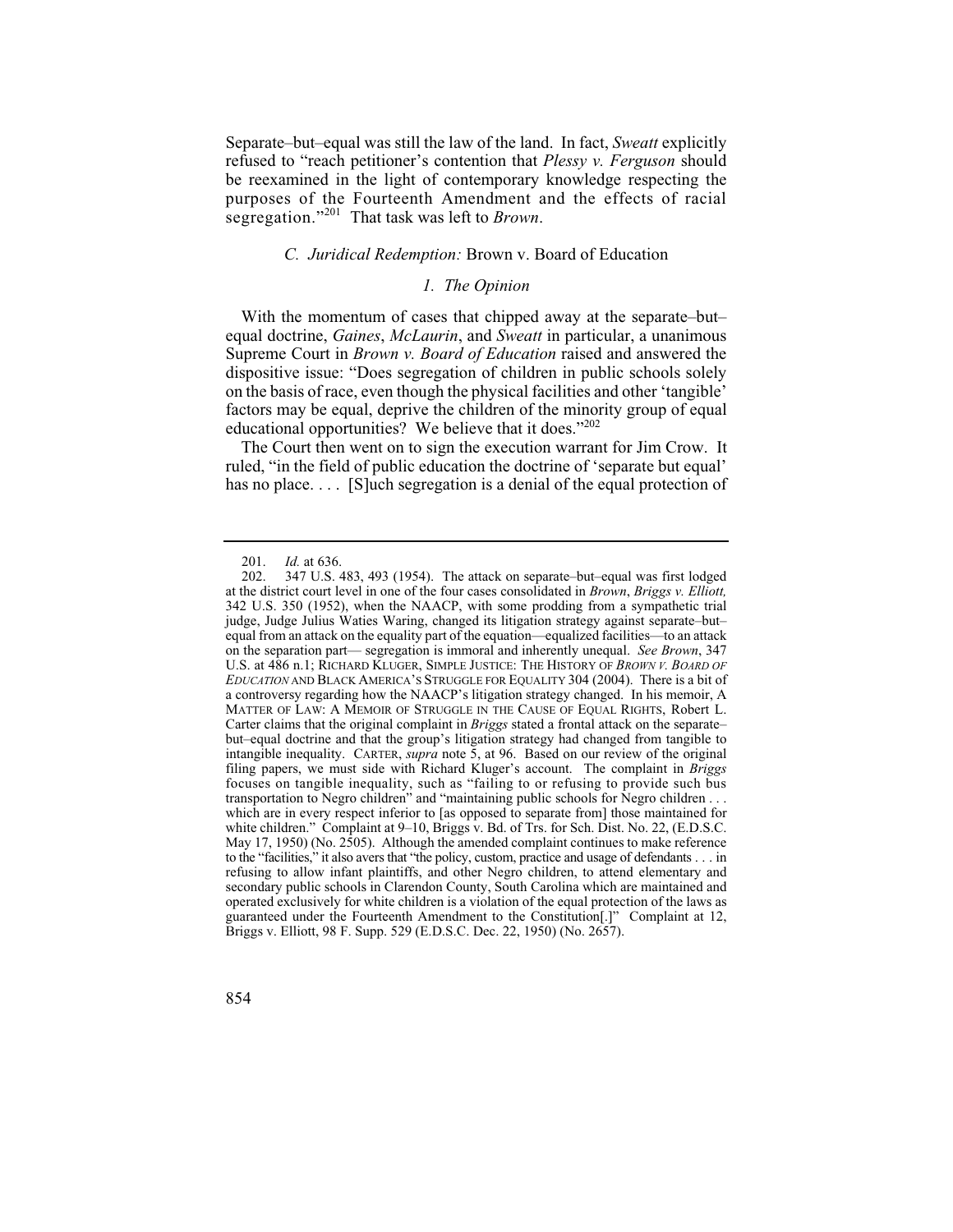the laws."<sup>203</sup>*Brown* changed the sociopolitical environment for racial relations in our country. From that point forward, the law would regard blacks as people whose lives mattered. Equal opportunity before the law—*formal equal opportunity*—was now the law of the land, first in the field of education, then spreading to other segments of society.

 Hence, Judge Pollak saw the decision in the same light as did Judge Carter. Looking back at the decision a decade later, Judge Robert Carter, one of the NAACP lawyers who argued the case before the Supreme Court, wrote that *Brown*'s decision engendered "a social upheaval the extent and consequences of which cannot even now be measured with certainty" and changed the legal status of black Americans from mere supplicants "seeking, pleading, begging to be treated as full-fledged members of the human race" to persons entitled to equal treatment under the law.<sup>204</sup> Effectively ending racial segregation, a relic of slavery, the decision was, in the view of Judge Louis Pollak, who had for most of his professional life been an advisor to the NAACP lawyers, "probably the most important American government act of any kind since the Emancipation Proclamation."205 In a 2004 interview on NPR, he observed that, "even though it was a decision about schools, [*Brown*] became a precedent for, in the next half-dozen years, a series of Supreme Court decisions where they didn't even have to write opinions, where they knocked out segregation in buses, in parks, in swimming pools and the whole array of public institutions that had been blanketed with Jim Crow for half a century."<sup>206</sup>

## *2. The Motivation*

Many contemporary legal scholars view *Brown* in materialistic terms. They argue that the Supreme Court's decision to upset settled law was motivated less by a racial awakening or fulfillment of the American Creed—

 <sup>203.</sup> *Brown*, 347 U.S. at 495.

<sup>204.</sup> Robert L. Carter, *The Warren Court and Desegregation*, 67 MICH. L. REV. 237, 246–47 (1968).

<sup>205.</sup> *About the Book*, RICHARDKLUGER.COM, http://www.richardkluger.com/About SimpleJustice.htm [http://perma.cc/MSU5-V4YF] (last visited Nov. 5, 2015). Judge Pollak had served as the dean of Yale Law School and the University of Pennsylvania Law School prior to becoming a judge. Dennis Hevesi, *Louis H. Pollak, Civil Rights Advocate and Federal Judge, Dies at 89*, N.Y. TIMES (May 12, 2012), http://www.nytimes.com/2012/05/13/us/ louis-pollak-judge-and-civil-rights-advocate-dies-at-89.html?\_r=0 [http://perma.cc/MFP9- 97D8].

 <sup>206.</sup> Hevesi, *supra* note 205.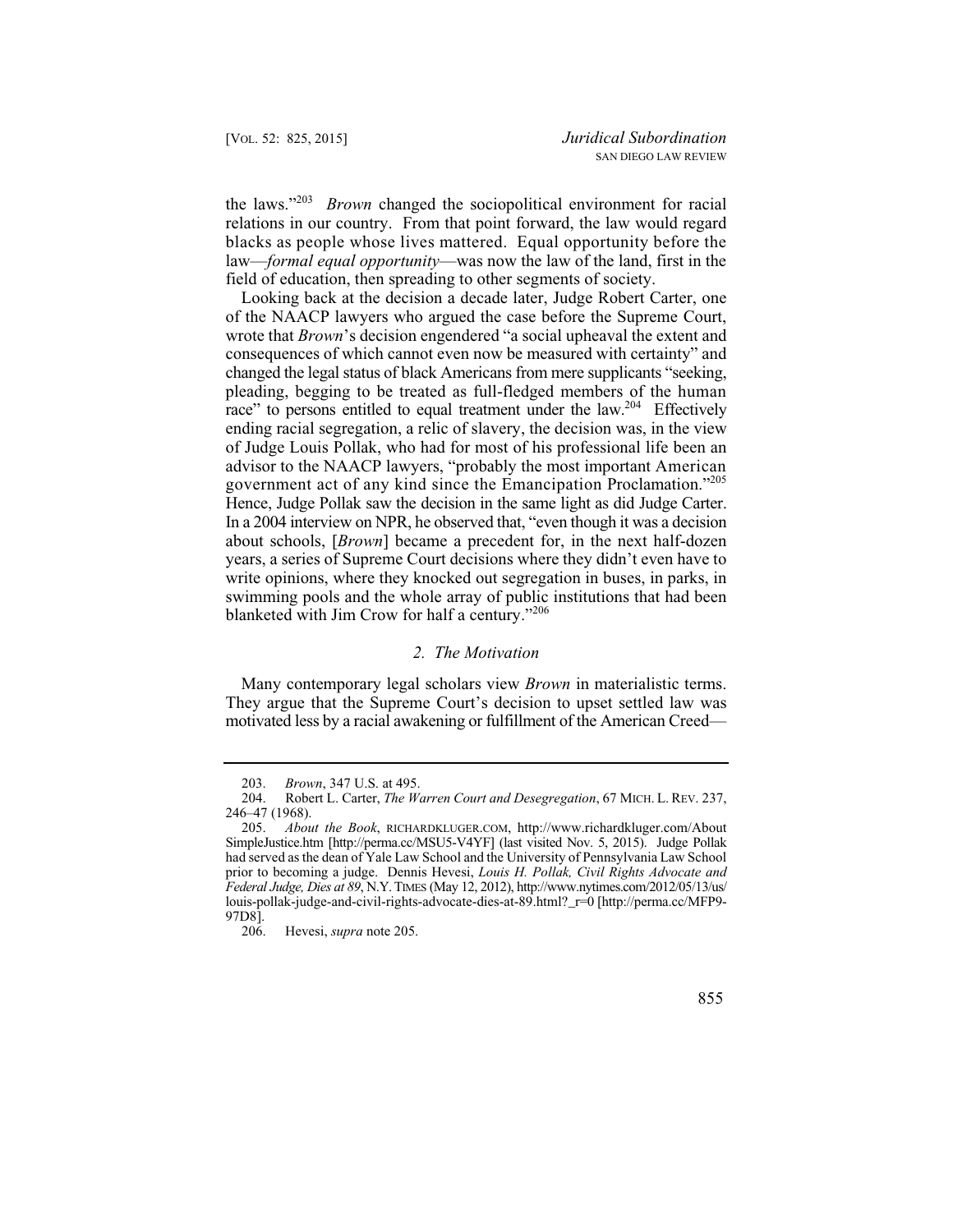Myrdal<sup>207</sup>—than by material considerations.<sup>208</sup> Not only had we just fought a war to save democracy for the world, but also black soldiers returned the Court's response to the American Dilemma made plain by Gunnar home with a new militancy. They were unwilling to accept second-class citizenship.<sup>209</sup>

 ambassadors abroad, and other communiqués clearly and persistently indicated There were also geopolitical considerations. At the time of *Brown*, the United States was in the throes of the Cold War, in which a major objective was to win the hearts and minds of the black, brown, and yellow people of the Third World. Foreign press reports, letters from United States that the United States could not win the Cold War if world news organizations continued to carry stories of lynchings, murders of young blacks like that of 14-year-old Emmett Till, racial discrimination against African delegates to the United Nations in places of public accommodation, and other domestic incidents of racial oppression.<sup>210</sup> So serious were these concerns that the United States Department of State filed amicus curiae brief in *Brown* that sided with the NAACP.<sup>211</sup> This was the first time in American history that the government sided with the NAACP in a

<sup>207.</sup> Gunnar Myrdal was a Swedish Nobel laureate economist and sociologist who headed a large scale study of racial relations in the United States funded by the Carnegie Institution and documented in his seminal book, AN AMERICAN DILEMMA: THE NEGRO PROBLEM AND MODERN DEMOCRACY (1944). That book described the problem of race in the United States as "an America Dilemma" because of the obvious conflict between the high ideals of freedom and equality embedded in our founding documents and continuously espoused by our leaders, which Myrdal called the "American Creed," and the regime of cruelty and humiliation visited upon blacks under the separate–but–equal doctrine, or Jim Crow. *Id.* at xlvii. The materialists play down the impact Myrdal's book had on the *Brown*  Court.<br> $208.$ 

<sup>208.</sup> For a more detailed discussion of this perspective, see sources cited *infra*, n.210; DERRICK BELL, SILENT COVENANTS: BROWN V. BOARD OF EDUCATION AND THE UNFULFILLED HOPES FOR RACIAL REFORM 59–68 (2004) (explaining how the Court in *Brown* reacted to geopolitical concerns).<br>209. For a discuss

<sup>209.</sup> For a discussion, see, for example, ROY L. BROOKS, RETHINKING THE AMERICAN RACE PROBLEM 28 (1992) (describing the role of the war in encouraging the issuance of presidential executive orders).

 various racist acts in the United States). Emmett Till's murder for allegedly whistling at 210. *See, e.g.*, MARY L. DUDZIAK, COLD WAR CIVIL RIGHTS: RACE AND THE IMAGE OF AMERICAN DEMOCRACY 48–79 (2002) (discussing international impressions of American racism); Richard Delgado, *Explaining the Rise and Fall of African American Fortunes— Interest Convergence and Civil Rights Gains*, 37 HARV. C.R.-C.L. L. REV 369, 369–76 (2002) (book review) (describing the American response to international censure of a white woman was so monstrous that it helped inspire Rosa Park's civil rights defiance. Allan Jalon, *1955 Killing Sparked Civil Rights Revolution: Emmett Till: South's Legend and Legacy*, L.A. TIMES, (Oct. 7, 1985), http://articles.latimes.com/1985-10-07/news/mn-16511\_1\_emmett-till-s-name [http://perma.cc/274J-4XTX].

<sup>211.</sup> Brief for the United States as Amicus Curiae, Brown v. Bd. of Educ., 347 U.S. 483 (1954) (Nos. 1, 2, 3, 4, 5), 1952 WL 82045.

<sup>856</sup>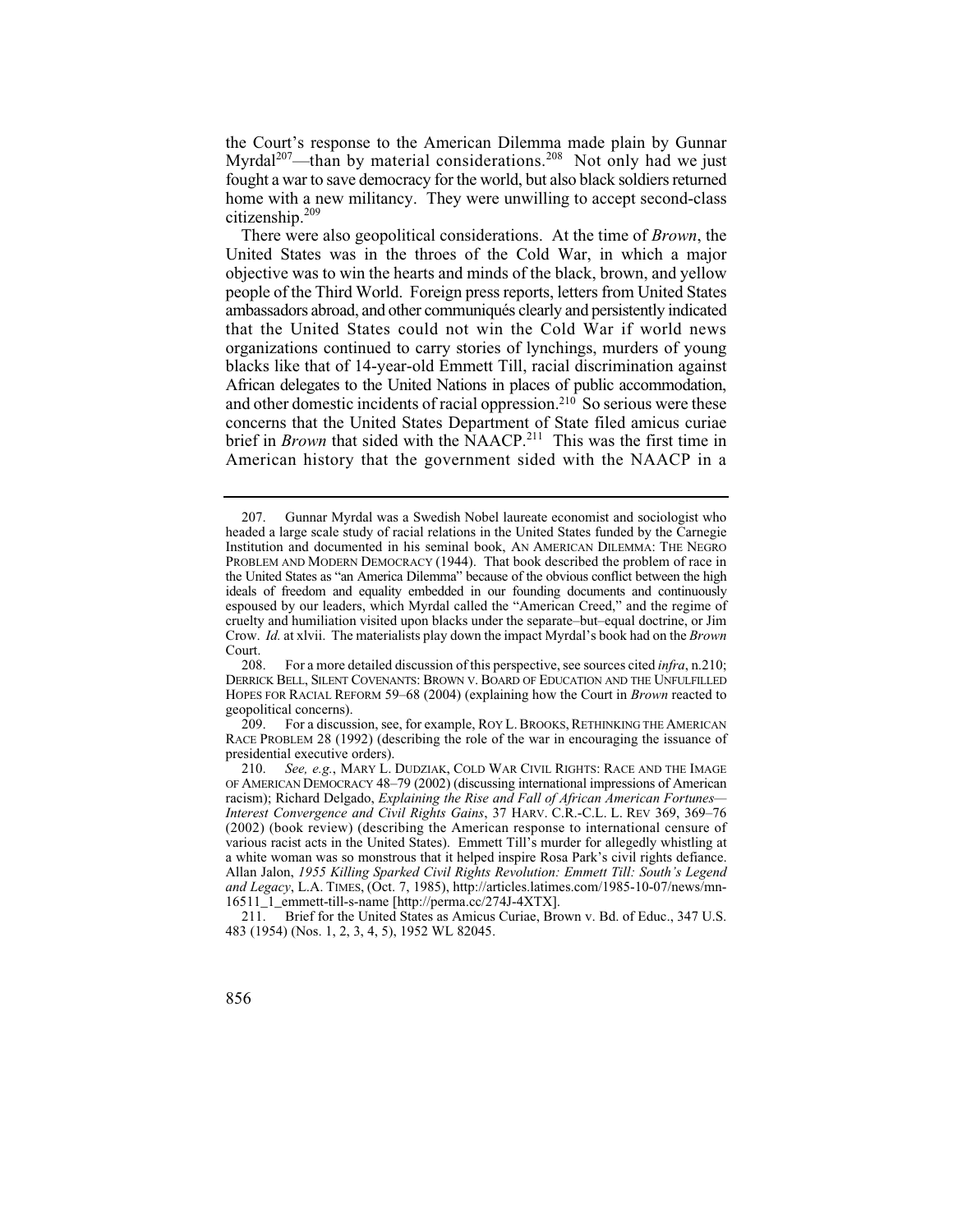the effective maintenance of our moral leadership of the free and democratic nations of the world."<sup>212</sup> American racism made it difficult for the United segregation case. The government's amicus curiae brief referred to Secretary of State Dean Acheson's report stating that "racial discrimination in the United States remains a source of constant embarrassment to this Government in the day[–]to[–]day conduct of its foreign relations; and it jeopardizes States to market democracy as a protector of personal freedoms.

We see another motivation for the Court's decision in *Brown*; namely, the Supreme Court's own history in racial relations—its inglorious racial past.213 When viewed within that context, *Brown* stands for something quite different, and what it stands for is not inconsistent with the materialist take on the case.<sup>214</sup>

Well aware of its sordid precedents, the *Brown* Court arguably sought to end the harm that prior Supreme Courts had visited upon generations of blacks. At its most basic level, *Brown* should be understood as a case of juridical redemption, a case in which the Court seeks to atone for its inglorious racial history enshrined in cases like *Dred Scott* and *Plessy*. *Brown* sought to reverse course, to support racial advancement rather than to continue to impede it. And it sought to do so less because it felt sorry for blacks or wanted to accord them special treatment than because it saw racial advancement as good social policy.

Ending school segregation in 1954 was good social policy. The *Brown*  Court, in fact, explicitly noted "the importance of education to our democratic society."<sup>215</sup> School segregation was fundamentally inconsistent with

 212. Derrick Bell, *Brown v. Board of Education*: *Forty-Five Years After the Fact*, 26 OHIO N. U. L. REV. 171*,* 179–80 (2000) (quoting Brief for the United States as Amicus Curiae, *supra* note 211, at 8); *see* DUDZIAK, *supra* note 210; Mary L. Dudziak, *Desegregation as a Cold War Imperative*, 41 STAN. L. REV*.* 61, 111–12 (1988).

 justices could have been motivated by both materialistic (bringing the country into a new, 213. *See supra* Part 1.A. Nor is the materialistic view inconsistent with the Mydralian view. Clearly, the post-War order) and idealistic (living up to the American Creed) considerations, the latter of which could include atonement for a shameful judicial course of conduct in racial relations. For other views regarding the meaning of *Brown*, see, for example, MARTHA MINOW, IN *BROWN*'S WAKE: LEGACIES OF AMERICA'S EDUCATIONAL LANDMARK (2010) (describing the challenges of post-*Brown* integration and treating various interpretations of *Brown*); WHAT *BROWN V. BOARD OF EDUCATION* SHOULD HAVE SAID: THE NATION'S TOP LEGAL EXPERTS REWRITE AMERICA'S LANDMARK CIVIL RIGHTS DECISION (Jack M. Balkin, ed., paperback ed., 2002) (collecting a group of constitutional law scholars' rewritten *Brown*  opinions).<br>215.

Brown v. Bd. of Educ., 347 U.S. 483, 493 (1954).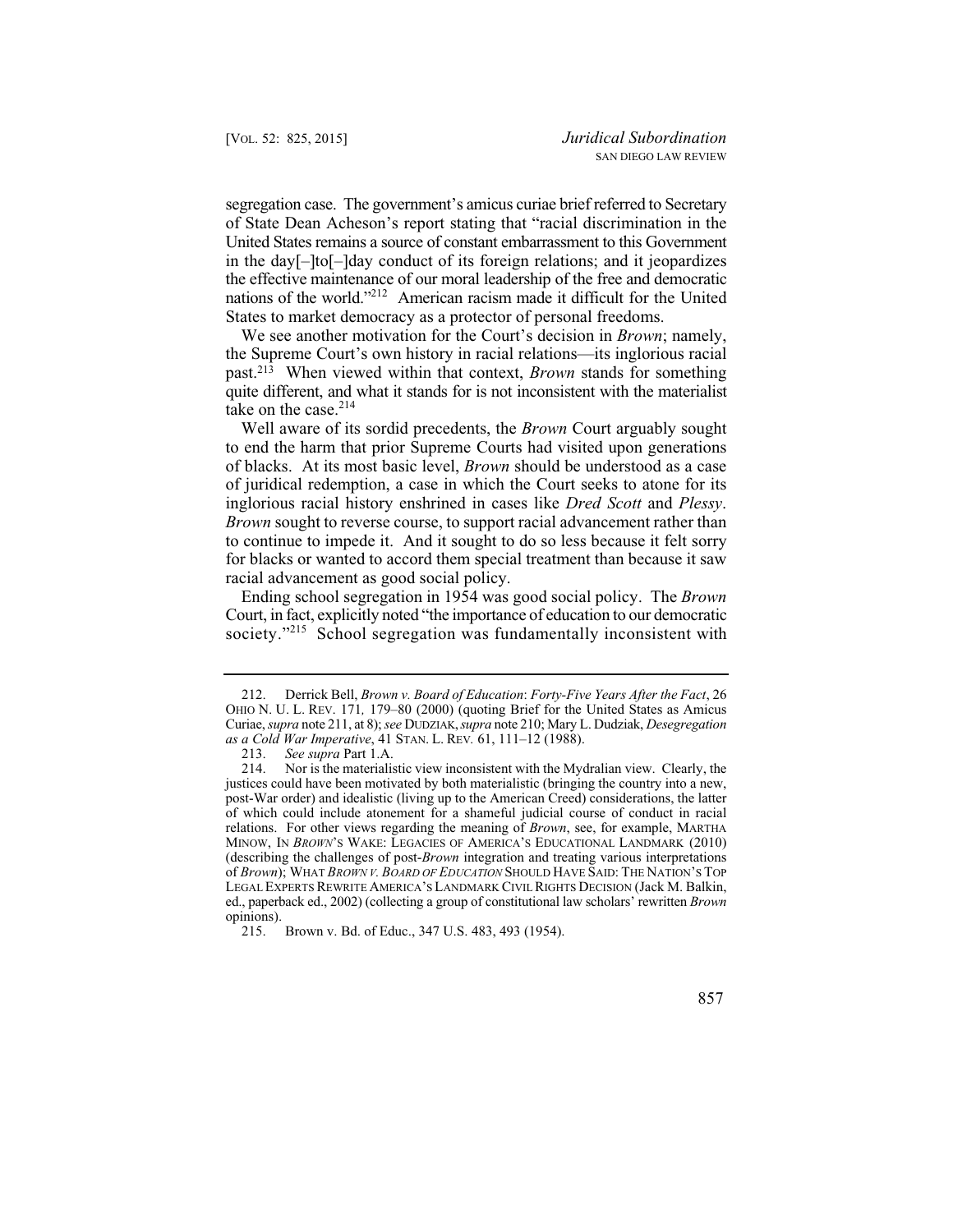perspective.<sup>216</sup> Heeding the voices of black children spoken through the *Brown* went in the opposite direction of *Plessy*, finding that "'[s]egregation upon the colored children.' . . . Any language in *Plessy v. Ferguson* contrary democracy's internal morality—human dignity. To reach that conclusion, the Court had to reject *Plessy*'s "finding" that the segregation statutes did not stamp blacks with a "badge of inferiority" and that any suggestion of black inferiority arising from racial segregation came from a twisted black doll test, the work of black psychologists Kenneth and Mamie Clark, $217$ of white and colored children in public schools has a detrimental effect to this finding is rejected."<sup>218</sup> Brown thus embraced racial advancement as a matter of good social policy.

## II. ELEMENTS OF JURIDICAL SUBORDINATION

The phase "juridical subordination" is used to describe judicial decision-making in civil rights cases, especially at the Supreme Court level, that inhibits racial advancement by suppressing the black equality interest.<sup>219</sup> Such decision-making is bad social policy, we argue, because it reverses the civil rights course set in *Brown* and undercuts *Brown*'s noble attempt to reverse the Supreme Court's inglorious racial history. Juridical subordination, then, occurs when the Supreme Court, without racist intent, suppresses the black equality interest necessary for racial advancement. The Court itself becomes an object of civil rights scrutiny.

Unearthing juridical subordination is a complex process that necessarily begins with an understanding of the black equality interest in civil rights law.220 In overturning the separate–but–equal doctrine, the *Brown* Court embraced a rather ambiguous concept of racial equality, or black equality, that scholars call "formal equal opportunity."<sup>221</sup>  $FEO$ , as it is sometimes called, guarantees equal rights under the law. In the decades following *Brown*, Congress and the Supreme Court have fashioned two potentially conflicting tenets to give meaning to formal equal opportunity: "racial

<sup>216.</sup> Plessy v. Ferguson, 163 U.S. 537, 550 (1896), *overruled by* Brown v. Bd. of Educ., 347 U.S. 483, 494–95 (1954).

<sup>217.</sup> *Brown,* 347 U.S. at 494 n.11 (citing studies including Kenneth Bancroft Clark, *Effect of Prejudice and Discrimination on Personality Development* (Midcentury White House Conference on Children and Youth, 1950)).

<sup>218.</sup> *Id*. at 494–95 (quoting finding VIII of the district court in *Brown*, filed with the opinion but not printed in 98 F. Supp. 797 (D. Kan. 1951)).

<sup>219.</sup> *See generally,* Roy L. Brooks, Racial Inequality Beyond Racial Discrimination (unpublished manuscript) (on file with author) (describing the ancillary problem not solved by *Brown*: the post-civil rights race problem).

<sup>220.</sup> *See infra* Part II.B.1.<br>221. *See, e.g.*, BROOKS. su

<sup>221.</sup> *See, e.g*., BROOKS, *supra* note 209, at 29 (discussing *Brown*'s role as the first governmental act to make formal equal opportunity a constitutional imperative).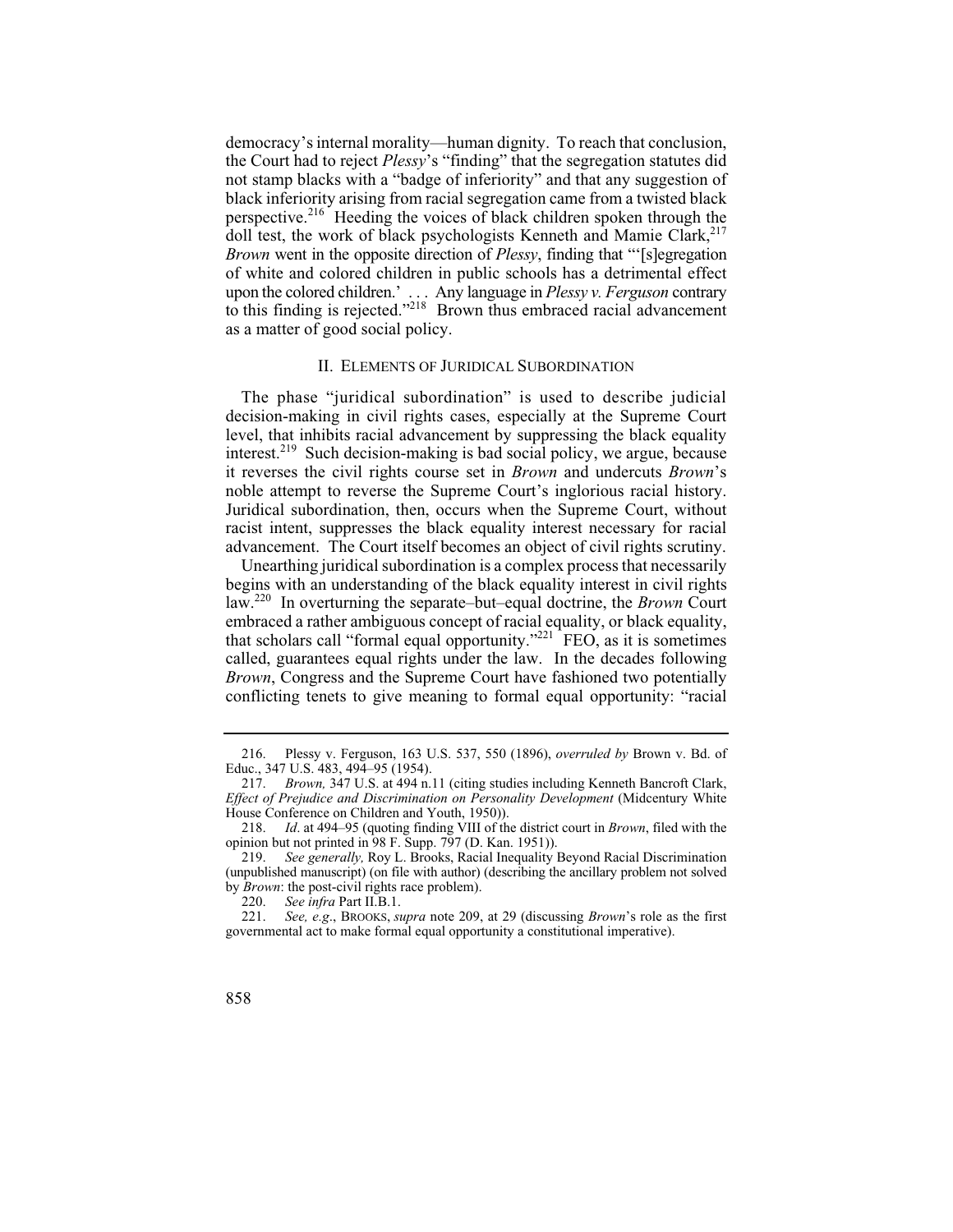omission"—or color blind—and "racial integration"—or racial mixing.222 These operating tenets effectively defined the black equality interest during the civil rights period and guided both the creation and application of civil rights law during the time as well as today.

Governing both the civil rights and post-civil rights periods, our civil rights law can be divided into antidiscrimination law and racial preference law. Antidiscrimination law mainly implements the racial omission tenet of formal equal opportunity through the intent or effects test, while racial preference law primarily enforces the racial integration tenet through application of the strict scrutiny test. $2^{23}$  The primary sources of civil rights law, whether antidiscrimination law or racial preference law, are the Constitution, most particularly the Equal Protection Clause, and myriad federal statutes proscribing discrimination.<sup>224</sup>

 the best or even sound approaches in today's society. One of the questions staring us in the face is whether the civil rights-era equality interests—racial As we shall see, the black equality interests and implementing law crafted during the civil rights era are not the only ways to promote racial advancement in today's post-civil rights society. Indeed, they may not be omission and racial integration—continue to have currency in post-civil rights America. Are they themselves elements of juridical subordination?<sup>225</sup> To answer that question, we begin with a discussion of the black equality interests and implementing law in the civil rights era.

## *A. Civil Rights Period*

## *1. Black Equality Interest*

Racial omission and racial integration are operating tenets for formal equal opportunity, the civil rights policy that replaced separate–but–equal. Taken together, they define "equal rights" or, for present purposes, the black equality interest under a regime of equal rights. Racial omission defines equal rights, or the black equality interest, as racial neutrality. The government's stance on matters of race should be neutral, or color blind. Race must be omitted from governmental rules and policies regarding

<sup>222.</sup> *Id.* at 29–30.<br>223. *See* discussion

<sup>223.</sup> *See* discussion *infra* Parts II.A.2, II.B.3.

See discussion *infra* Parts II.A.2, II.B.3.

<sup>225.</sup> *See infra* Part II.B.1.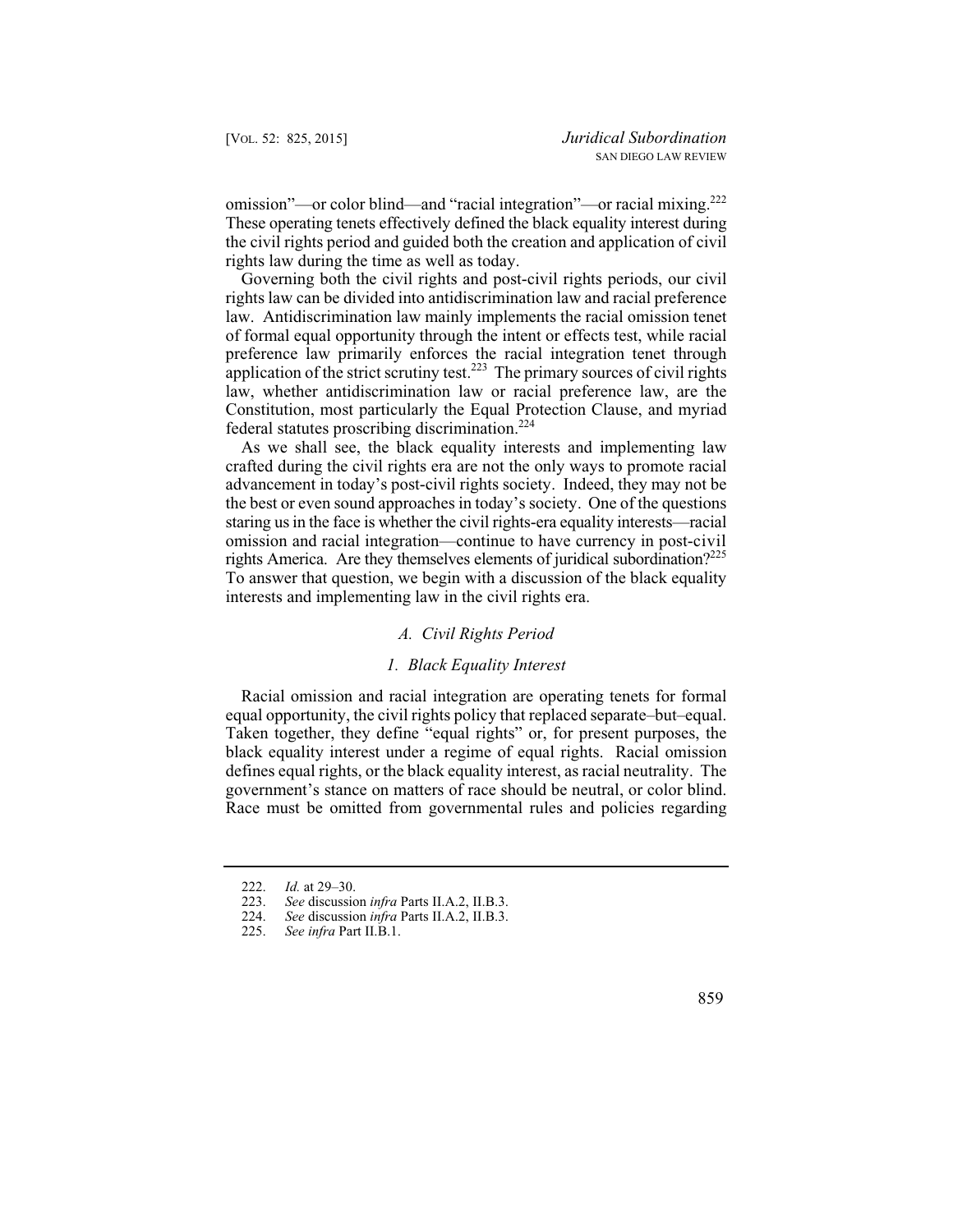education, employment, housing, and other areas of American life.<sup>226</sup> Racial groups are entitled to equal treatment, or racial neutrality, from the government in all aspects of life. White Americans should not be given any government-sanctioned freedoms or privileges not also available to African Americans and vice versa.<sup>227</sup>

Racial integration is racial omission's sibling tenet. It defines formal equal opportunity, or the black equality interest thereunder, as racial mixing.<sup>228</sup> All aspects of the government and government-supported segments of American society—whether educational, economic, or social—should be racially mixed. Racially integrated settings create opportunities for blacks and, at the same time, remove from the public arena all vestiges of prior systems of racial oppression. However, beneficial racial integration might be for blacks and the nation as a whole, the racial integration tenet, unlike the racial omission tenet, is permissive rather than mandatory, at least in the Supreme Court's deployment of the tenet. Governmental entities need not take affirmative steps to promote racial mixing, and, in fact, can only do so under very limited circumstances.229 They, however, must take affirmative measures to ensure that their policies and practices are raceneutral.<sup>230</sup>

Clearly, the racial omission and racial integration tenets presuppose racial desegregation. No government could logically or successfully operate a public policy that mandates the omission of race from legal considerations or calls for racial mixing without first, or at least simultaneously, removing legal designations that exclude and stigmatize a racial group. The failure to do so would be disingenuous and certainly would create governmental dysfunction, if not cognitive dissonance among Americans, on racial matters.

The racial integration and racial omission tenets sometimes collide with each other. This happens most famously in the case of affirmative action, which typically promotes racial integration in a race-conscious manner.<sup>231</sup>

 <sup>226.</sup> *See* BROOKS, *supra* note 209, at 29.

<sup>227.</sup> *Id.*

 <sup>228.</sup> *Id.* at 30.

See, e.g., BROOKS ET AL., *supra* note 22, at 1323–1401 (discussing that voluntary affirmative action must have a remedial or educational diversity purpose).

<sup>230</sup>*. See, e.g*., 42 U.S.C. § 2000e-2 (2012) (prohibiting employment discrimination on the basis of race).

 Caucasian student's suit against a university for discrimination against her on the basis of 231*. See, e.g*., Fisher v. Univ. of Tex. at Austin, 133 S. Ct. 2411 (2013) (remanding race because the Fifth Circuit did not apply strict scrutiny to her claims); Parents Involved in Cmty. Schs. v. Seattle Sch. Dist. No. 1, 551 U.S. 701 (2007) (school districts' use of racial classifications as a "tiebreaker" to promote diversity was unconstitutional because districts failed to meet high bar for justifying racial discrimination); Gratz v. Bollinger, 539 U.S. 244 (2003) (selection method favoring "underrepresented" groups violated Equal Protection clause); Grutter v. Bollinger, 539 U.S. 306 (2003) (narrowly tailored admissions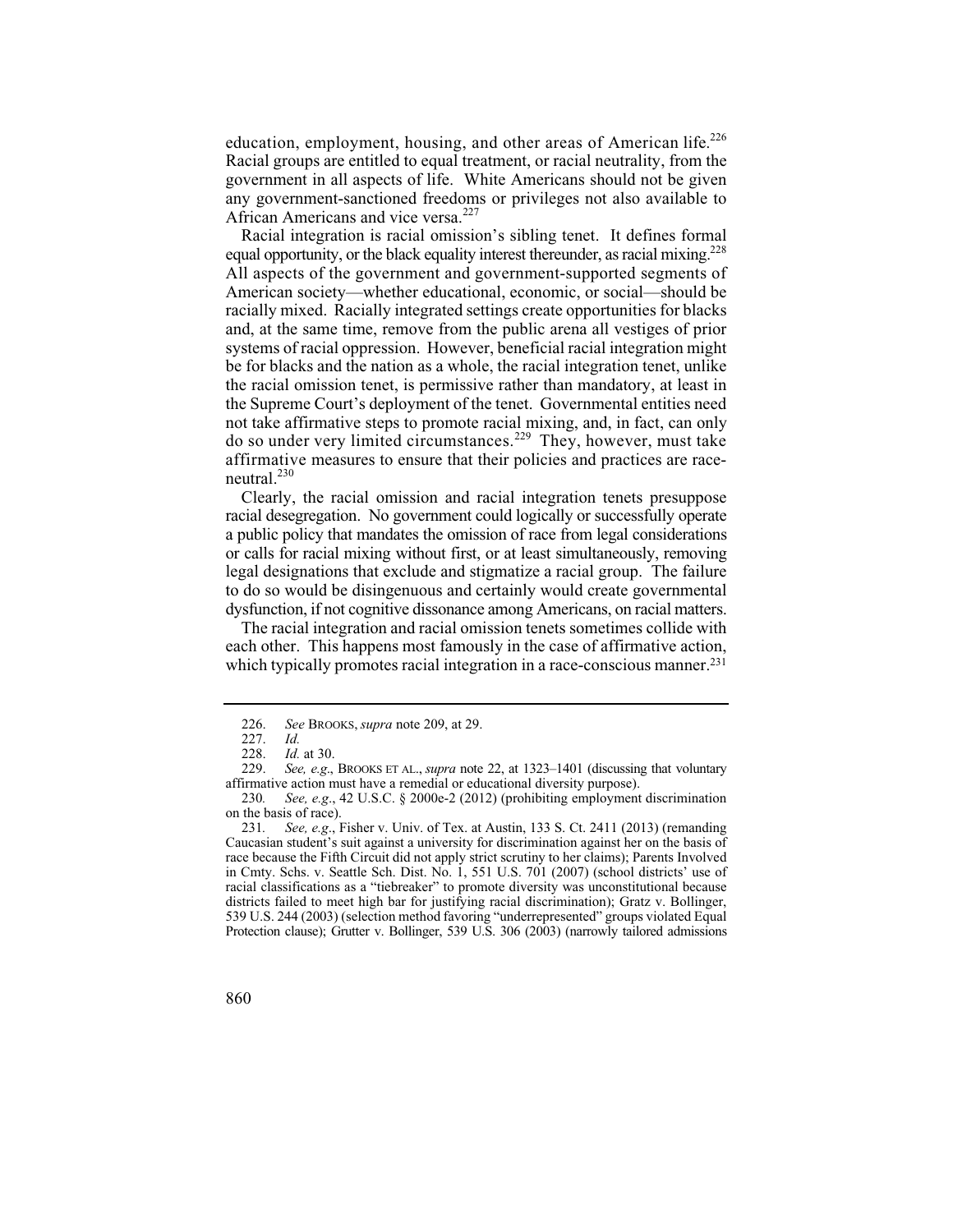Yet, the tenets need not collide. Colorblind decision-making can support the racial integration tenet on the theory that it allows racial mixing to unfold naturally—by the removal of the artificial barrier of racial segregation rather than by affirmative measures taken by an institution. When the tenets collide, one of them must yield. Usually civil rights law requires the racial integration tenet to give ground.<sup>232</sup>

# *2. Implementing Law*

There are two basic mechanisms in American law for the enforcement of formal equal opportunity, or the racial omission and racial integration tenets. The first is through antidiscrimination law, and the second is through racial preference, or affirmative action, law. Both sets of law comprise modern civil rights law. Each is provided for in federal statutes as well as the U.S. Constitution.

On the statutory side, there are myriad federal statutes that both proscribe racial discrimination and permit racial preferences. The Civil Rights Act of 1964,<sup>233</sup> the Voting Rights Act of  $1965$ ,<sup>234</sup> the Fair Housing Act of 1968,<sup>235</sup> and the 1972 amendments to Title VII of the 1964 Civil Rights Act236 are the most significant federal antidiscrimination and racial preference laws implementing the racial omission and racial integration

program, although race-conscious, served a compelling interest and was therefore constitutional); Adarand Constructors, Inc. v. Pena, 515 U.S. 200 (1995) (applying strict scrutiny to racial classifications in awarding government contracts); City of Richmond v. J.A. Croson, Co., 488 U.S. 469 (1989) (holding city failed to show a compelling government interest justifying plan requiring contractors to award subcontracts to minorities)*;* Regents of the Univ. of Cal. v. Bakke, 438 U.S. 265 (1978) (allowing measured use of race as an admissions criterion). *See generally* BROOKS, ET AL., *supra* note 22, at 1323–1401 (discussing the remedial purpose and diversity rationales, the discriminatory purpose requirement, and alternatives to affirmative action); KATHLEEN M. SULLIVAN & GERALD GUNTHER, CONSTITUTIONAL LAW 501–86 (17th ed. 2010) (discussing Supreme Court jurisprudence on equal protection in the racial discrimination context).

<sup>232.</sup> *See* BROOKS ET AL., *supra* note 22, at 1323–1401; SULLIVAN & GUNTHER, *supra*  note 231.

<sup>233.</sup> Pub. L. No. 88-352, 78 Stat. 241 (1964) (codified as amended in scattered sections of 42 U.S.C.).

<sup>234.</sup> Pub. L. No. 89-110, 79 Stat. 437 (1965) (codified as amended in scattered sections of 52 U.S.C.).

<sup>235.</sup> Pub. L. No. 90-284, 82 Stat. 81 (1968) (codified as amended at 42 U.S.C. §§ 3601–3619).

<sup>236.</sup> Equal Employment Opportunity Act of 1972, Pub. L. No. 92-261, 86 Stat. 103 (amending 42 U.S.C. §§ 2000e to 2000e-17 (Supp. V. 1975)).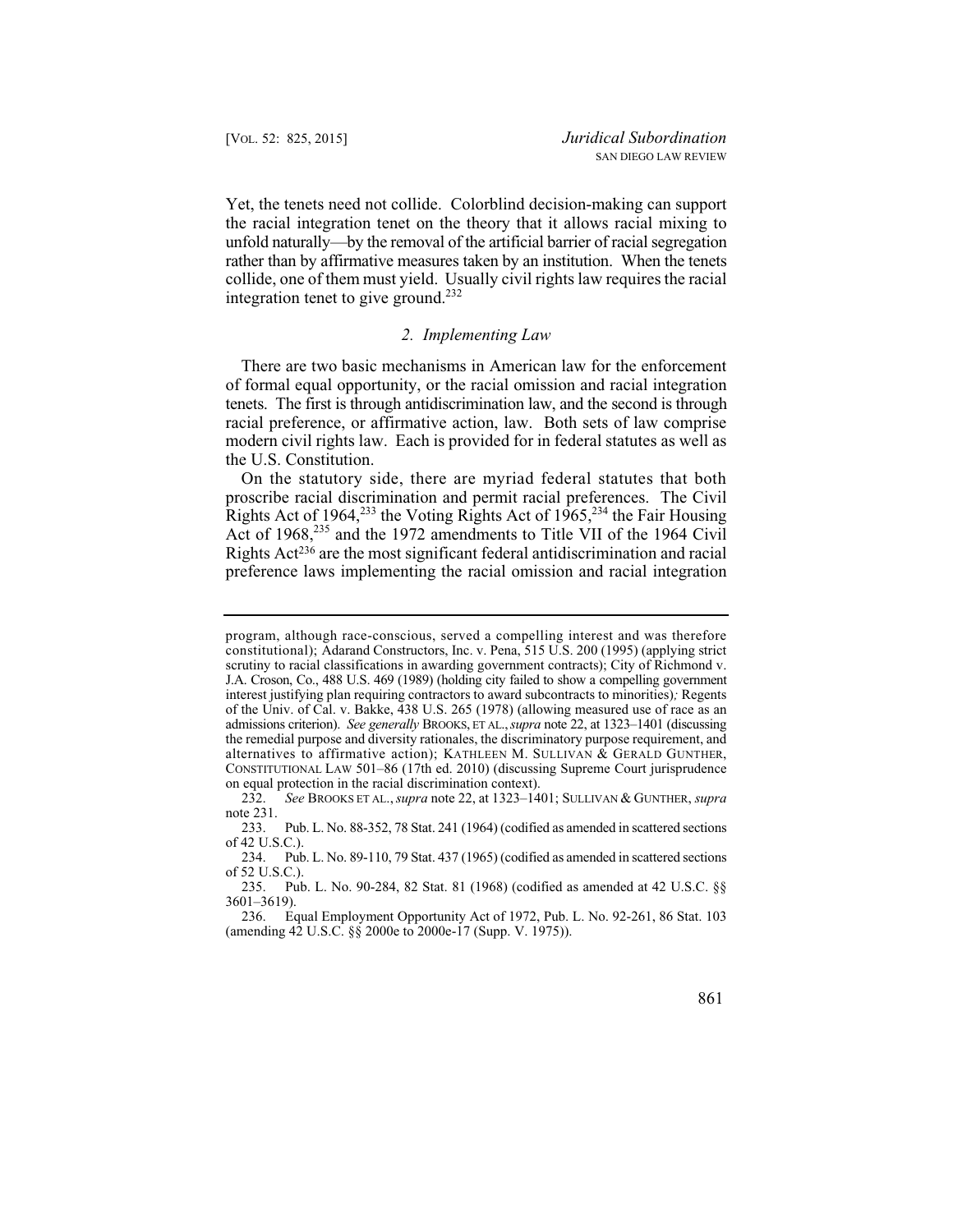tenets. Vindicating the racial omission tenet, the 1964 Civil Rights Act has eleven titles, each of which prohibits discrimination "on the basis of race or color" in a major sector of American life, such as voting, $237$  public  $\frac{238}{\text{pubic}}$  public education,<sup>239</sup> and employment<sup>240</sup>—to mention just a few. Similarly, the 1965 Voting Rights Act, which vastly improves the voting protections provided in Title I of the 1964 Civil Rights Act, which mainly established standards applicable to voter registration,<sup>241</sup> bans all forms of discrimination in voting from literacy tests to complex schemes of vote dilution "on account of race or color."242 The 1968 Fair

238. *Id.*, tit. 2, Pub. L. No. 88-352, §§ 201–07, 78 Stat. at 243–46 (codified at 42 U.S.C. §§ 2000a to a-6 (2012)).<br>239. *Id.*, tit. 4, Pub. L. No

Id., tit. 4, Pub. L. No. 88-352, §§ 401-10, 78 Stat. at 246-49 (codified at 42 U.S.C. §§ 2000c to c-9 (2012)).<br>240. *Id.*, tit. 7. Pub. L. No

Id., tit. 7, Pub. L. No. 88-352, §§ 701-16, 78 Stat. at 253-66 (codified at 42 U.S.C. §§ 2000e to 2000e-17 (2012)).<br>241. *Id.*, tit. 1, Pub. L. No. 88-3.

*Id.*, tit. 1, Pub. L. No. 88-352, § 101, 78 Stat. at 241–42 (codified as amended at 52 U.S.C. § 10101 (2012)).<br>242. Voting Rights Act

242. Voting Rights Act of 1965, Pub. L. No. 89–110, 79 Stat. 437 (1965) (codified as amended in scattered sections of 52 U.S.C.). Many restrictions on voting enacted by several states prior to the 2012 presidential election were eerily similar to forms of discrimination used during Jim Crow to prevent blacks from voting. In a 2012 report, the NAACP detailed the numerous efforts by state governments across the nation, particularly in the south, to disfranchise African Americans. *See* NAACP LEGAL DEF.&EDUC. FUND, INC. & NAACP, DEFENDING DEMOCRACY: CONFRONTING MODERN BARRIERS TO VOTING RIGHTS IN AMERICA (2011), http://naacp.3cdn.net/67065c25be9ae43367\_mlbrsy48b.pdf [http://perma.cc/ZG3V-VDK2]. Although these efforts are executed in the name of politics and are facially neutral, they have a significant disparate impact on blacks. *See id.*  at 11–38. Some are clearly targeted toward African Americans, Hispanics, and the poor. *See id.* at 37–38. For a sample of the disfranchisement measures detailed in the NAACP report, see *id.* at 11–13

 that work to the detriment of black voters many of whom rely heavily on these drives to Florida and Texas have enacted laws that substantially restrict voter registration drives register. In Florida, nearly twenty percent of blacks, more than any other group, register through voter registration drives. *Id.* at 11 (citing Letter from League of Women Voters of Fla. et al. to Chris Herren, Chief, Voting Section, Civil Rights Div., U.S. Dep't of Justice 12 (July 15, 2011), https://www.brennancenter.org/sites/default/files/legacy/Democracy/ Florida%20Section%205%20comment%20letter%20-%20FINAL.pdf [https://perma.cc/ ZZT4-89LV]). Also, many poor blacks register to vote at public assistance agencies three times more often than poor white voters. *Id.* at 16 (citing *Voting and Registration in the Election of November 2008—Detailed Tables*, U.S.CENSUSBUREAU, https://www.census.gov/ hhes/www/socdemo/voting/publications/p20/2008/tables.html [https://perma.cc/EP3T-JUJ2]). States are required by federal law to provide voter registration services at state public assistance agencies. National Voter Registration Act (NVRA), Pub. L. 103-31, § 7, 107 Stat. 77, 80 (codified at as amended at 50 U.S.C. § 20506 (2012)). Yet, Louisiana, Georgia, Texas, and other states have failed to comply with the NVRA. NAACP LEGAL DEF. & EDUC. FUND, INC. & NAACP, *supra*, at 12.

Some states have limited the time and place individuals can register to vote, all to the detriment of blacks. Florida, Ohio, Wisconsin, and Maine have enacted such laws. *Id.* at

862

<sup>237.</sup> Tit. 1, Pub. L. No. 88-352, § 101, 78 Stat. 241, 241–42 (codified as amended at 52 U.S.C. § 10101 (2012)).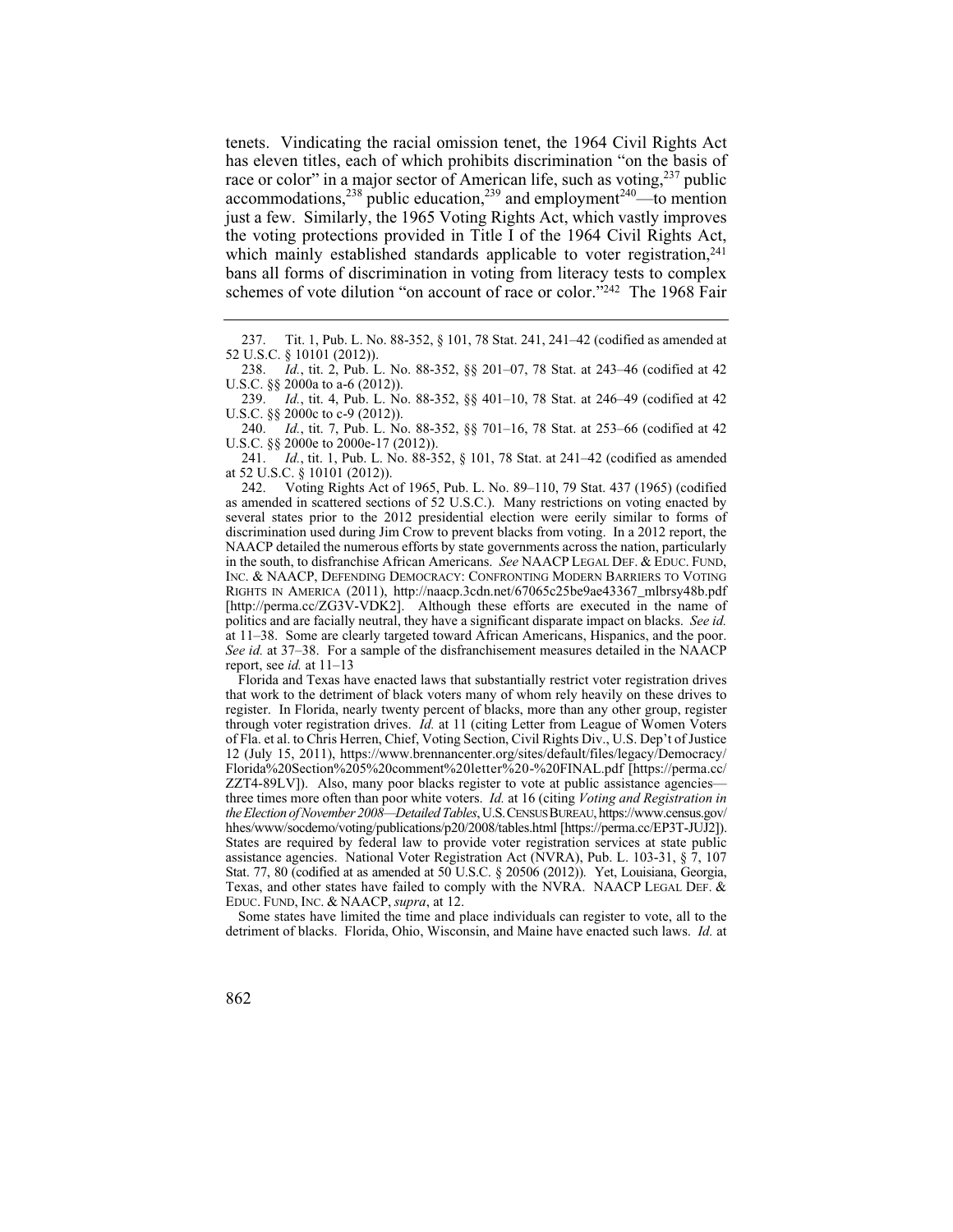12. Ohio, for example, repealed a law that provided a one-week period in which individuals could both register and vote at the same time. *Id.* The elimination of this law falls disproportionately on black voters who have used it more than other groups in the past. *Id.* 

 can register to vote. *Id.* This facially neutral requirement will fall more harshly on older have enough money to pay for a hospital delivery. *Id.* (citing *New State Voting Laws:*  must be a resident of the state before becoming eligible to vote. *Id.* These durational Several states have enhanced their eligibility requirements for voting. Alabama, Kansas, and Tennessee have enacted laws that require documentary proof of citizenship before one African Americans because many were born in the Jim Crow Era, when most blacks were born at home without birth certificates, as they were denied access to hospitals or did not *Barriers to the Ballot?: Hearings Before the Subcomm. on the Constitution, Civil Rights, and Human Rights of the S. Comm. on the Judiciary*, 112th Cong. 9 (Sept. 8, 2011) (statement of Ryan P. Haygood, Director, Political Participation Group, NAACP LDF), http://www.naacpldf.org/files/case\_issue/Final%20Voting%20Barriers%20Testimony2C %20September%2012C%202011%20\_400\_2.pdf [http://perma.cc/5XD2-QFZJ]). The same result occurs with laws in states like Wisconsin that lengthen the period of time one residency requirements disproportionately affect blacks, who tend to move more frequently than whites. *Id.* (citing PAUL TAYLOR ET AL., PEW RESEARCH CTR., AMERICAN MOBILITY: WHO MOVES? WHO STAYS PUT? WHERE'S HOME? 22 (2008), http://www.pewsocial trends.org/files/2010/10/Movers-and-Stayers.pdf [http://perma.cc/C4Z3-34E9]).

 felons. *Id.* at 26–27. Ex-felons who have served their sentences are permanently denied citizens. *Id.*  The Florida and Iowa legislatures have passed laws that deny the franchise to convicted the right to vote. *Id.* at 12. As African Americans have disproportionately high rates of felony convictions and incarcerations, these laws will disfranchise thousands of black

Florida, Mississippi, and several other states have taken steps to purge voters from the registration rolls. *Id.* While the stated purpose of voter purges is to maintain the purity of the lists of eligible voters by removing the names of ineligible individuals, eligible voters are often purged from the lists. *Id.* A ninety-one year-old war hero, for instance, was stricken from the rolls in Florida. Greg Allen, *World War II Vet Caught Up in Florida's Voter Purge Controversy*, NPR.ORG (May 31, 2013, 1:56 PM), http://www.npr.org/sections/ itsallpolitics/2012/05/31/154020289/world-war-ii-vet-caught-up-in-floridas-voter-purgecontroversy [http://perma.cc/RHV2-GTTM]. That state's purging program has been so flawed that 12,000 voters have been erroneously flagged or purged. NAACP LEGAL DEF. & EDUC. FUND, INC. & NAACP, *supra*, at 12. Over seventy percent of these voters have been black or Latino. *Id.* (citing WENDY WEISER & MARGARET CHEN, BRENNAN CTR. FOR JUSTICE, RECENT VOTER SUPPRESSION INCIDENTS 2 (2008), http://brennan.3cdn.net/e8272 30204c5668706\_p0m6b54jk.pdf [http://perma.cc/YC6A-HBGJ])*.* 

 reduced the opportunities for early voting. *Id.* The period for early voting was cut almost  in half, from fourteen to eight days, in Florida. *Id.* Again, this facially neutral move falls (citing Letter from NAACP LDF to Chris Herren, Chief, Voting Section, Civil Rights Div., Florida, Georgia, Ohio, Tennessee, and West Virginia passed legislation that substantially more heavily on blacks than whites as they are more likely than whites to use the early voting process. *Id.* Although only thirteen percent of the Florida electorate, blacks accounted for twenty-two percent of the early voters therein during the 2008 general election. *Id.*  U.S. Dep't of Justice 4 (June 17, 2011), http://naacpldf.org/files/case\_issue/2011-06-17%20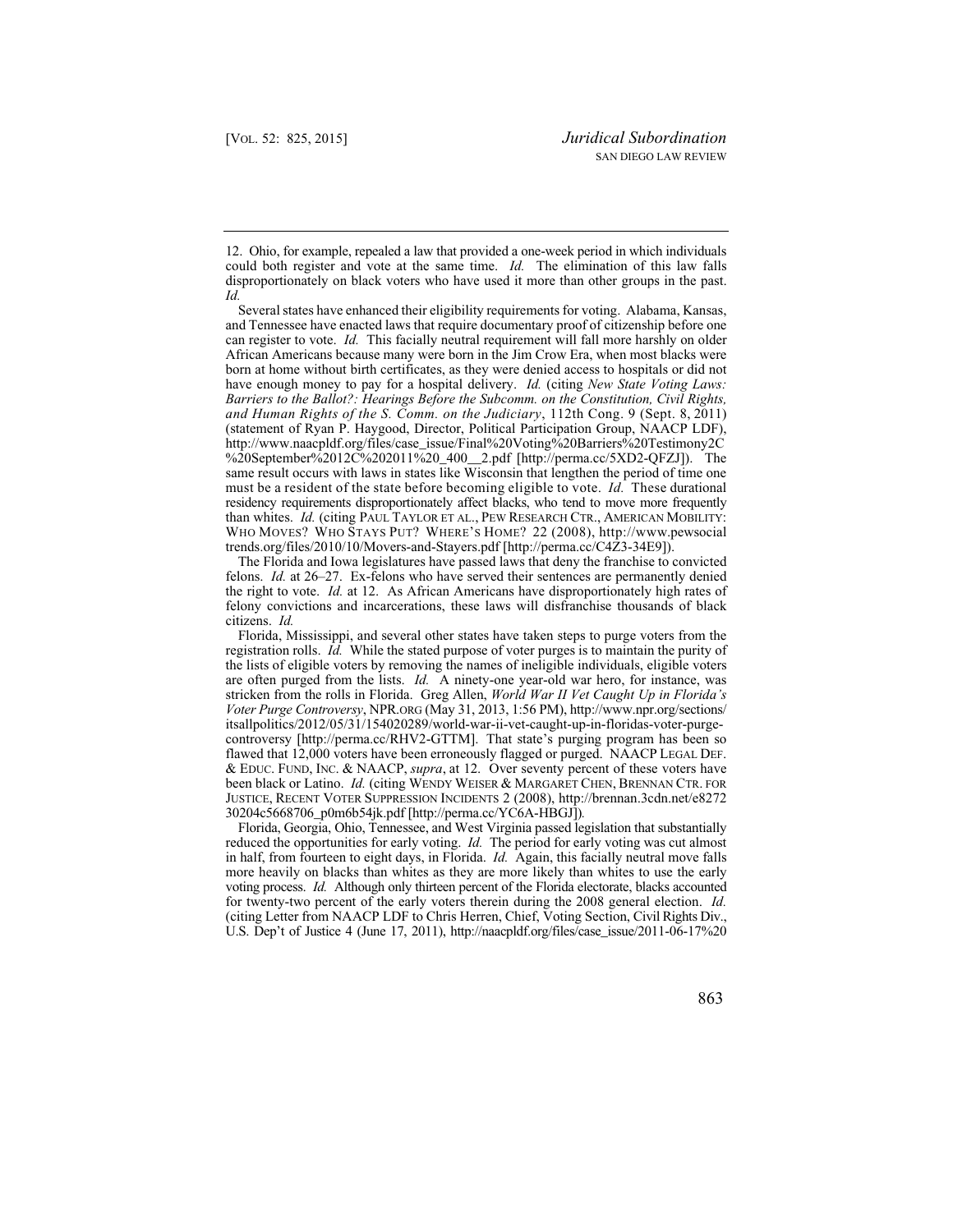rental of housing.<sup>243</sup> Finally, the 1972 amendments to Title VII of the 1964 Commission, the government agency charged with enforcing Title VII, by 1972."<sup>245</sup> The 1972 amendments brought an official end to the Jim Crow Housing Act makes it illegal for certain property owners, real estate agencies, and lenders to discriminate "because of race, [or] color" in the sale or Civil Rights Act, *inter alia*, strengthened the Equal Employment Opportunities giving it the power to investigate and prosecute charges of employment discrimination, making Title VII more than just a toothless tiger, and by extending the prohibition against employment discrimination to states and local governmental entities.<sup>244</sup> The latter revision made employment discrimination unlawful in states that had not already enacted employment discrimination laws. As the Supreme Court has noted, "Racial discrimination by public employers was not made illegal under Title VII until March 24, era and began the post-civil rights era.<sup>246</sup>

Vindicating the racial integration tenet, many federal statutes also permit the use of racial preferences as a remedy for past discrimination. Title VII, for example, permits employers to establish race-conscious affirmative action policies under such circumstances.<sup>247</sup> The 1965 Voting

LDF%20joint%20statement%20to%20AG%20regarding%20Florida%20election%20law s%20.PDF [http://perma.cc/Q3D2-87Z3]).

Finally, several states have passed laws requiring voters to present a government-issued photo ID at the polls on election day. Among these states are Alabama, Texas, Mississippi, South Carolina, Kansas, Rhode Island, Tennessee, and Wisconsin. *Id.* at 12–13. These laws have a tremendous disfranchisement effect on the American people, as eleven percent of voting-age citizens, approximately 22.9 million people, do not have a government-issued photo ID. *Id.* at 13 (citing BRENNAN CTR. FOR JUSTICE, CITIZENS WITHOUT PROOF: A SURVEY OF AMERICANS' POSSESSION OF DOCUMENTARY PROOF OF CITIZENSHIP AND PHOTO IDENTIFICATION 3 (2006), http://www.brennancenter.org/page/-/d/download\_file\_39242.pdf [http://perma.cc/AAS6-7QEE]). They are especially devastating for blacks, as 25 percent of black voting age citizens (over six million people) do not possess a valid governmentissued photo ID. *Id.* 

 south during Jim Crow to deny the right to vote or to reduce the voting power of blacks. The NAACP report also highlights federal and state attempts to weaken the Voting Rights Act of 1965. *Id.* at 39–40. Sections 2 and 5 are the most important provisions of the Act. Many of these facially neutral voting measures smack of voting techniques used throughout the

<sup>243.</sup> Pub. L. No. 90-284, § 804(a), 82 Stat. 81, 83 (1968) (codified as amended at 42 U.S.C. § 3604 (2012)).

<sup>244.</sup> Equal Employment Opportunity Act of 1972, Pub. L. No. 92-261, 86 Stat. 103 (codified as amended in 42 U.S.C. §§ 2000e to 2000e-17 (Supp. V. 1975)); *see* Brooks, *supra* note 23, at 259 (discussing the 1972 Amendments).

<sup>245.</sup> Hazelwood Sch. Dist. v. United States, 433 U.S. 299, 309 (1977).<br>246. See 42 U.S.C. §§ 2000e to 2000e-17 (Supp. V 1975); BROOKS, sup

<sup>246.</sup> *See* 42 U.S.C. §§ 2000e to 2000e-17 (Supp. V 1975); BROOKS, *supra* note 9, at xii.

<sup>247.</sup> *See, e.g.*, Johnson v. Transp. Agency, Santa Clara Cty., 480 U.S. 616 (1987) (voluntary); Local 28 of the Sheet Metal Workers' Int'l Ass'n v. EEOC, 478 U.S. 421 (1986) (involuntary). *See generally*, ROY L. BROOKS ET AL., CIVIL RIGHTS LITIGATION:

<sup>864</sup>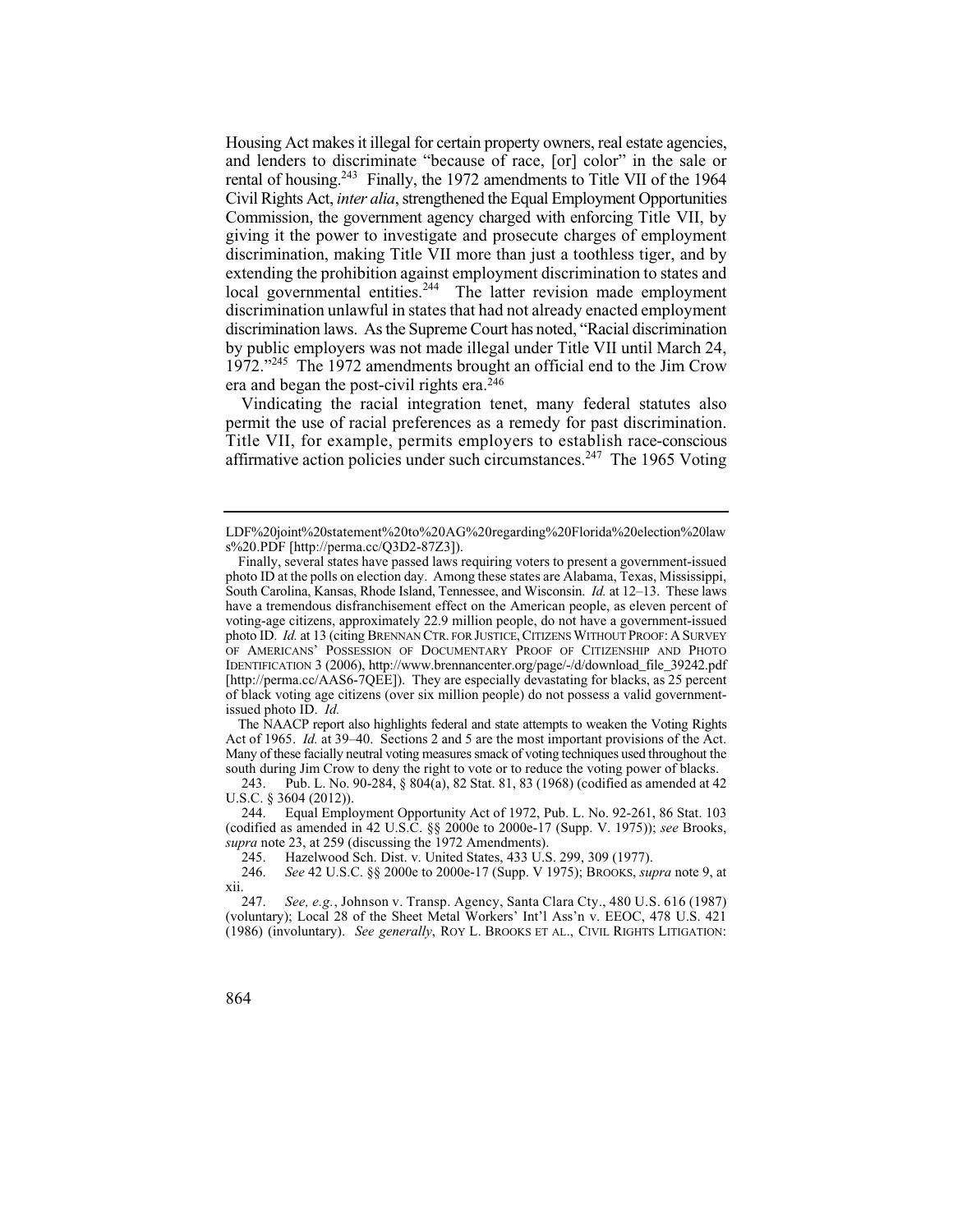Rights Act authorizes the creation of "majority-minority voting districts," a form of affirmative action, to remedy historic patterns of voting discrimination.248 The 1968 Fair Housing Act has in the past permitted affirmative action housing policy on a limited basis.<sup>249</sup>

Statutory antidiscrimination and racial preference laws are triggered by the "intent test" and, sometimes, the "effects test." The former test requires the plaintiff to show that the defendant, whether it be a private party or governmental entity, purposefully made a race-conscious decision that disadvantages the plaintiff.250 The effects test requires the plaintiff to show that the defendant used a racially neutral policy or practice that "fall[s] more harshly" on the plaintiff's civil-rights class than on one or

 integration." *See, e.g*., South-Suburban Hous. Ctr. v. Greater S. Suburban Bd. of Realtors, 249. These are "access" quotas designed to increase minority participation in housing as opposed to "ceiling" quotas used to regulate the racial composition of a housing complex. The latter is typically referred to as "racial occupancy controls" or "managed 935 F.2d 868, 871, 882–83, 899 (7th Cir. 1991) (special outreach marketing did not necessarily limit access); United States v. Starrett City Assocs., 840 F.2d 1096, 1101–02 (2d Cir. 1988) (noting that access quotas are generally upheld, while ceiling quotas are "of doubtful validity"). *See generally*, BROOKS ET AL., *supra* note 247, at 282–336, 318–20 (discussing the Fair Housing Act in general, and specifically affirmative action in the context of housing).

250. *See, e.g*., Raytheon Co. v. Hernandez, 540 U.S. 44, 52–53 (2003) (disparate treatment claims require proof of discriminatory intent).

CASES AND PERSPECTIVES 1203–34 (3d ed. 2005) (discussing Supreme Court cases regarding voluntary and involuntary affirmative action under statutory law).

 purpose of the Voting Rights Act); Shaw v. Reno, 509 U.S. 630, 640–41 (1993) (same). ability to elect a preferred candidate of choice); Shelby County v. Holder, 133 S. Ct. 2612, 248. *See, e.g*., Miller v. Johnson, 515 U.S. 900, 905–06 (1995) (discussing the Although jurisdictions may continue to take race into account when drawing election districts, the Supreme Court requires a strong justification if racial considerations predominate over traditional districting principles. *See* Ala. Legis. Black Caucus v. Alabama, No. 13-895, 135 S. Ct. 1257, 1270–73 (Mar. 25, 2015) (holding, *inter alia*, that the district court failed to properly calculate "predominance" in its alternative holding that race was not the predominant motivating factor in the creation of any of the challenged districts, that the district court's other alternative holding—that the challenged districts would satisfy strict scrutiny—rests on a misperception of the law; specifically, Section 5 of the Voting Rights Act does not require a covered jurisdiction to maintain a particular numerical minority percentage. Instead, it requires the jurisdiction to maintain a minority's 2631 (2013) (holding that § 4(b) of the Voting Rights Act was unconstitutional as it applied an outdated formula to determine which states and counties were covered entities under § 5 of the Act). *See generally*, BROOKS ET AL., *supra* note 247, at 557–678 (discussing the development of the right to vote).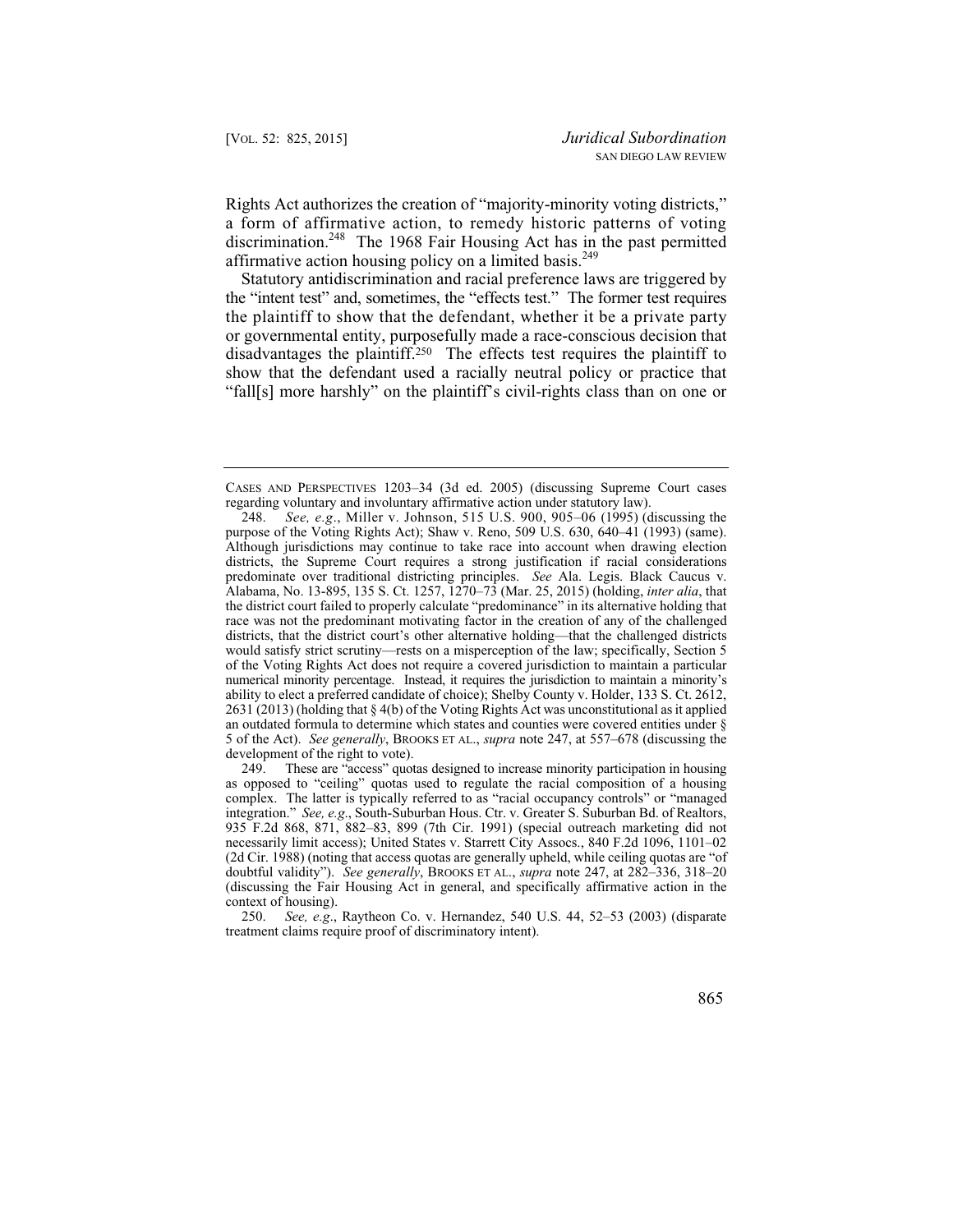more of the other civil-rights classes.<sup>251</sup> Because whites constitute a civilrights class (a "protected class"), these laws also protect them.252

Like statutory law, constitutional law enforces formal equal opportunity through the creation of antidiscrimination and racial preference laws. In constitutional law, the "strict scrutiny test" has become the Supreme Court's chief means of enforcing the racial omission and racial integration tenets. A two-prong equal-protection test, the strict scrutiny test prohibits a governmental entity from intentionally—the intent test—using a racial classification unless the classification is narrowly tailored—commonly called the "means prong" or "means test"—to serve a compelling state or governmental purpose—commonly called the "ends prong" or "ends test".253 Imbued with the constitutional authority of the Equal Protection Clause, the strict scrutiny test is intended to severely limit the use of race in the formulation of public law or policy.<sup>254</sup> To that extent, the strict scrutiny test promotes the racial omission tenet.<sup>255</sup>

Implicit in the strict scrutiny test is the constitutional authorization for the use of racial preferences by governmental entities. These institutions have constitutional permission to intentionally use a racial classification that would otherwise be discriminatory only if the classification meets the strict scrutiny's means and ends tests—it must be as narrowly tailored to

<sup>251.</sup> *Id.* (quoting Int'l Brotherhood of Teamsters v. United States, 431 U.S. 324, 335 n.15 (1977)).

 consistently interprets that title to apply to discrimination against whites, as well as against 252. *See, e.g*., McDonald v. Santa Fe Trail Transp. Co., 427 U.S. 273, 278–79 (1976) (reasoning Title VII terms are not limited to any particular race and that the EEOC nonwhites); *see generally*, BROOKS ET AL., *supra* note 247, at 261–81, 375–556 (discussing discrimination in public accommodation and employment).

 Caucasian student's suit against a university for discrimination against her on the basis of 253. *See, e.g*., Fisher v. Univ. of Tex. at Austin, 133 S. Ct. 2411 (2013) (remanding race because the Fifth Circuit did not apply strict scrutiny to her claims); Parents Involved in Cmty. Schs. v. Seattle Sch. Dist. No. 1, 551 U.S. 701 (2007) (school districts' use of racial classifications as a "tiebreaker" to promote diversity was unconstitutional because districts failed to meet high bar for justifying racial discrimination); Johnson v. California, 543 U.S. 499 (2005) (strict scrutiny governed inmate's racial discrimination claim against prison); Gratz v. Bollinger, 539 U.S. 244 (2003) (selection method favoring "underrepresented" groups violated Equal Protection clause); Grutter v. Bollinger, 539 U.S. 306 (2003) (narrowly tailored admissions program, although race-conscious, served a compelling interest and was therefore constitutional).

 254. *See* Adam Winkler, *Fatal in Theory and Strict in Fact: An Empirical Analysis of Strict Scrutiny in the Federal Courts*, 59 VAND. L. REV. 793, 802–05 (2006). *But see*  Adarand Constructors, Inc. v. Pena, 515 U.S. 200, 237 (1995) (expressing the majority's "wish to dispel the notion that strict scrutiny is 'strict in theory, but fatal in fact'").

<sup>255.</sup> *See, e.g*., BROOKS ET AL., *supra* note 247, at 1235–1312 (providing background on the use of strict scrutiny by the courts); SULLIVAN & GUNTHER, *supra* note 231, at 531– 76.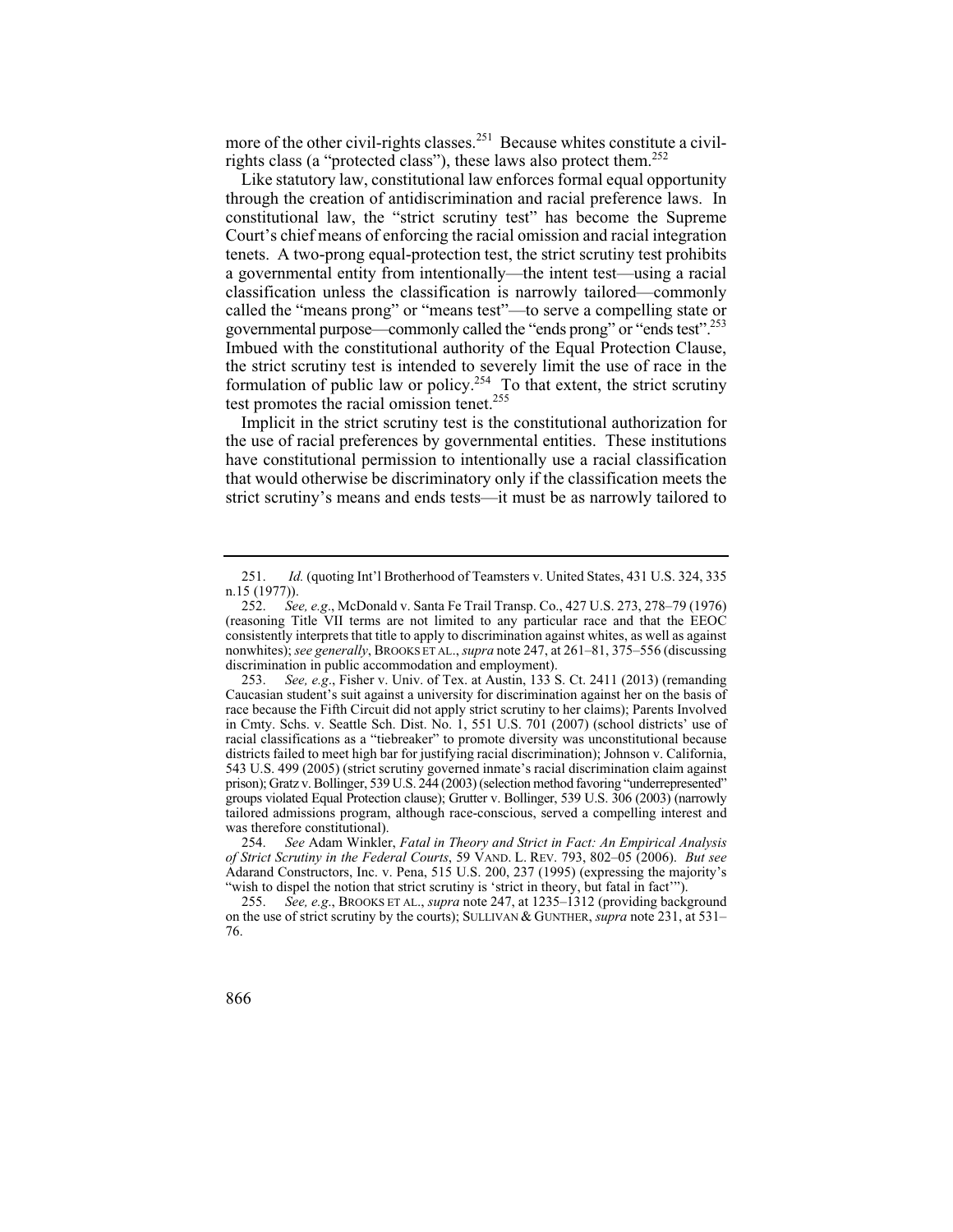constitutional, as well as most statutory cases. serve a compelling governmental purpose.<sup>256</sup> Few racial classifications pass the strict scrutiny test. Basically, the Supreme Court recognizes only two compelling state interests regarding race-conscious programs designed to assist blacks: the desire to remedy an institution's own past discrimination and the desire to maintain a diverse student body. In sanctioning affirmative action, the strict scrutiny test, to that extent, promotes the racial integration tenet.257 Mediating the tension between the racial omission tenet and the racial integration tenet, the strict scrutiny test typically favors the former tenet. The racial omission tenet trumps the racial integration tenet in most

 law, permitting racial preferences as an exception to said prohibition. antidiscrimination law is invoked by the intent test and sometimes by the In sum, statutory and constitutional civil rights law can be divided into antidiscrimination law, prohibiting racial discrimination, and racial preference Antidiscrimination law, whether statutory or constitutional, primarily seeks to enforce the racial omission side of formal equal opportunity. Statutory effects test. Constitutional antidiscrimination law operates through the

 omitted) ("Under strict scrutiny, all racial classifications are categorically prohibited scrutiny] means that such classifications are constitutional only if they are narrowly tailored to further compelling governmental interests."); *Adarand Constructors, Inc*., 515 governmental actor, must be analyzed by a reviewing court under strict scrutiny. In other 256. *See Fisher*, 133 S. Ct. at 2422 (Thomas, J., concurring) (internal citation unless they are 'necessary to further a compelling governmental interest' and 'narrowly tailored to that end.'" (quoting *Johnson*, 543 U.S. at 514)); *Grutter*, 539 U.S. at 326 ("[Strict U.S. at 227 ("[A]ll racial classifications, imposed by whatever federal, state, or local words, such classifications are constitutional only if they are narrowly tailored measures that further compelling governmental interests.").

<sup>257.</sup> *See, e.g*., *Fisher*, 133 S. Ct. 2411 (remanding Caucasian student's suit against a university for discrimination against her on the basis of race because the Fifth Circuit did not apply strict scrutiny to her claims); *Parents Involved in Cmty. Schs.*, 551 U.S. 701 (school districts' use of racial classifications as a "tiebreaker" to promote diversity was unconstitutional because districts failed to meet high bar for justifying racial discrimination); *Gratz*, 539 U.S. 244 (selection method favoring "underrepresented" groups violated Equal Protection clause); *Grutter*, 539 U.S. 306 (narrowly tailored admissions program, although race-conscious, served a compelling interest and was therefore constitutional); *Adarand Constructors, Inc.*, 515 U.S. 200 (applying strict scrutiny to racial classifications in awarding government contracts); City of Richmond v. J.A. Croson Co., 488 U.S. 469 (1989) (holding city failed to show a compelling government interest justifying plan requiring contractors to award subcontracts to minorities); Regents of the Univ. of Cal. v. Bakke, 438 U.S. 265 (1978) (allowing measured use of race as an admissions criterion); *see also* BROOKS ET AL., *supra* note 247, at 1197–1318 (providing an overview of the historical development of and current law regarding affirmative action); SULLIVAN & GUNTHER, *supra* note 231.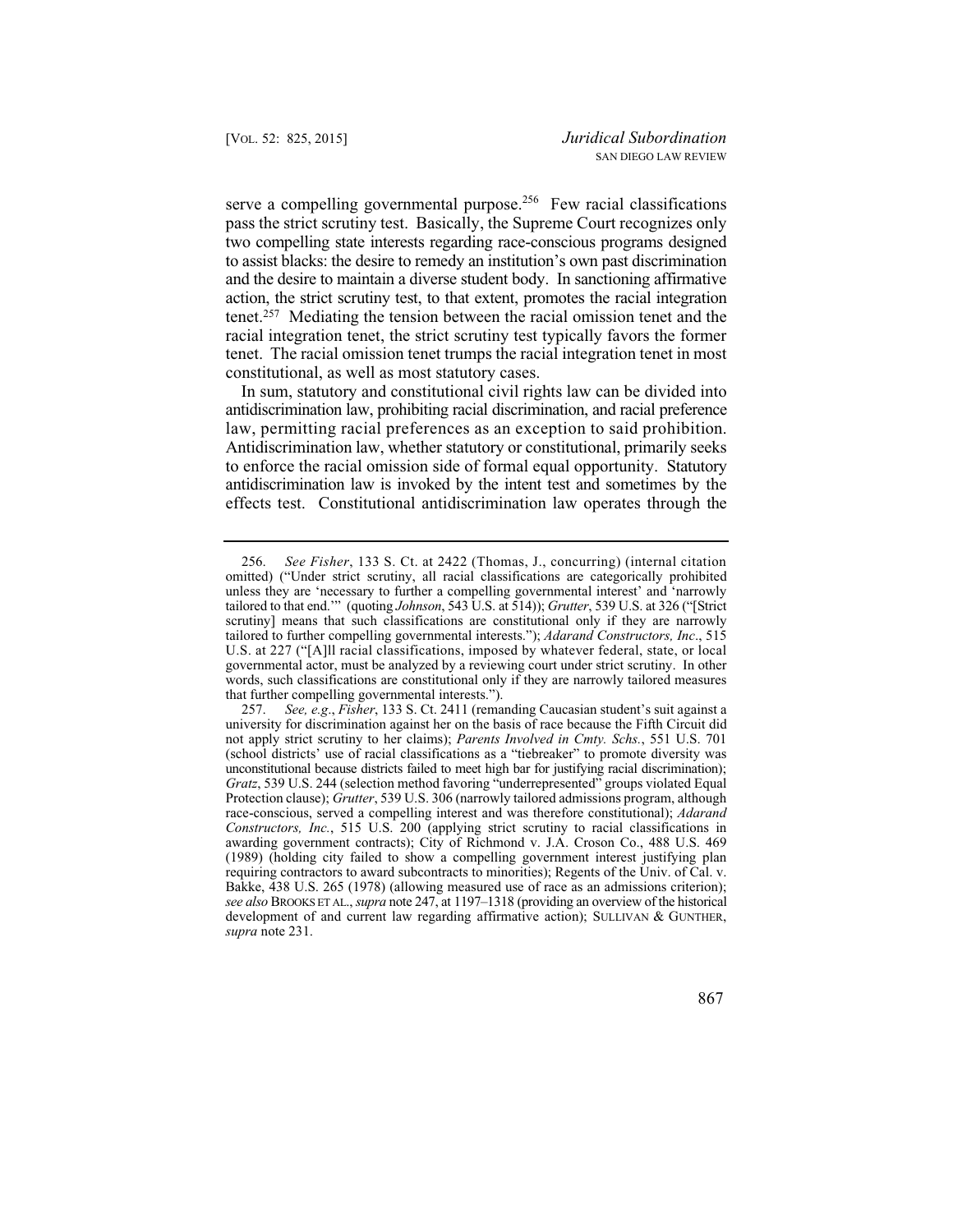strict scrutiny test, which incorporates the intent test. Racial preference law, whether statutory or constitutional, primarily seeks to enforce the racial integration tenet. It operates as an exception to the intent test statutorily and the strict scrutiny test constitutionally.

 the American race problem needs to keep up with the times. It must become These laws have governed the Supreme Court's decision-making in both the civil rights and post-civil rights periods. Here's the rub: racial dynamics have changed since the civil rights era, not a little but a  $\text{lot.}^{258}$ New black equality interests challenge the old interests. Dialogue about more sophisticated, shifting from discrimination discourse to subordination discourse.

## *B. Post-Civil Rights Period*

# *1. The Problem: Changing Racial Dynamics*

from what they were at the time of *Brown* and during the civil rights era. Racial conditions in contemporary American society are quite different The Supreme Court in 1954 was dealing with a system of American Apartheid. The South had Jim Crow laws and the North, for the most part, had Jim Crow practices. For example, blacks in the South were prohibited not only from going to the same schools as whites, but also from eating in the same restaurants, drinking out of the same public water fountains, entering the same restrooms, or watching movies seated next to whites in theaters.259 Common signage at the time warned: "Whites Only"; "Restrooms for Colored"; "No Dogs or Niggers"; "Colored Waiting Room"; and "Staff and Negroes Use Back Entrance."260 Blacks could be lynched for such infractions as attempting to register to vote, filing a lawsuit against a white person or a black man making eye contact with a white woman—"eyeball rape."<sup>261</sup> Lynching was more than hanging. It typically had a prelude and finale, the former consisting of torture, burning, maiming, and dismemberment,

<sup>258.</sup> For a detailed discussion of these changes see, for example, BROOKS, *supra* note 9, at x–xiii (contrasting the discrimination experienced by black Americans in the past with current instances of racial discrimination, including capital deficiencies and disparity in opportunities).<br>259.  $Id.$  at x

<sup>259.</sup> *Id.* at xi.

See, e.g., REMEMBERING JIM CROW: AFRICAN AMERICANS TELL ABOUT LIFE IN THE SEGREGATED SOUTH 5, 6, 10, 39, 110, 131, 166, 181, 232, 236 (William H. Chafe, Raymond Gavins, & Robert Korstad eds., 2001) (illustrating various forms of segregation and discrimination in the Jim Crow South).

<sup>261.</sup> *Id.* at xii.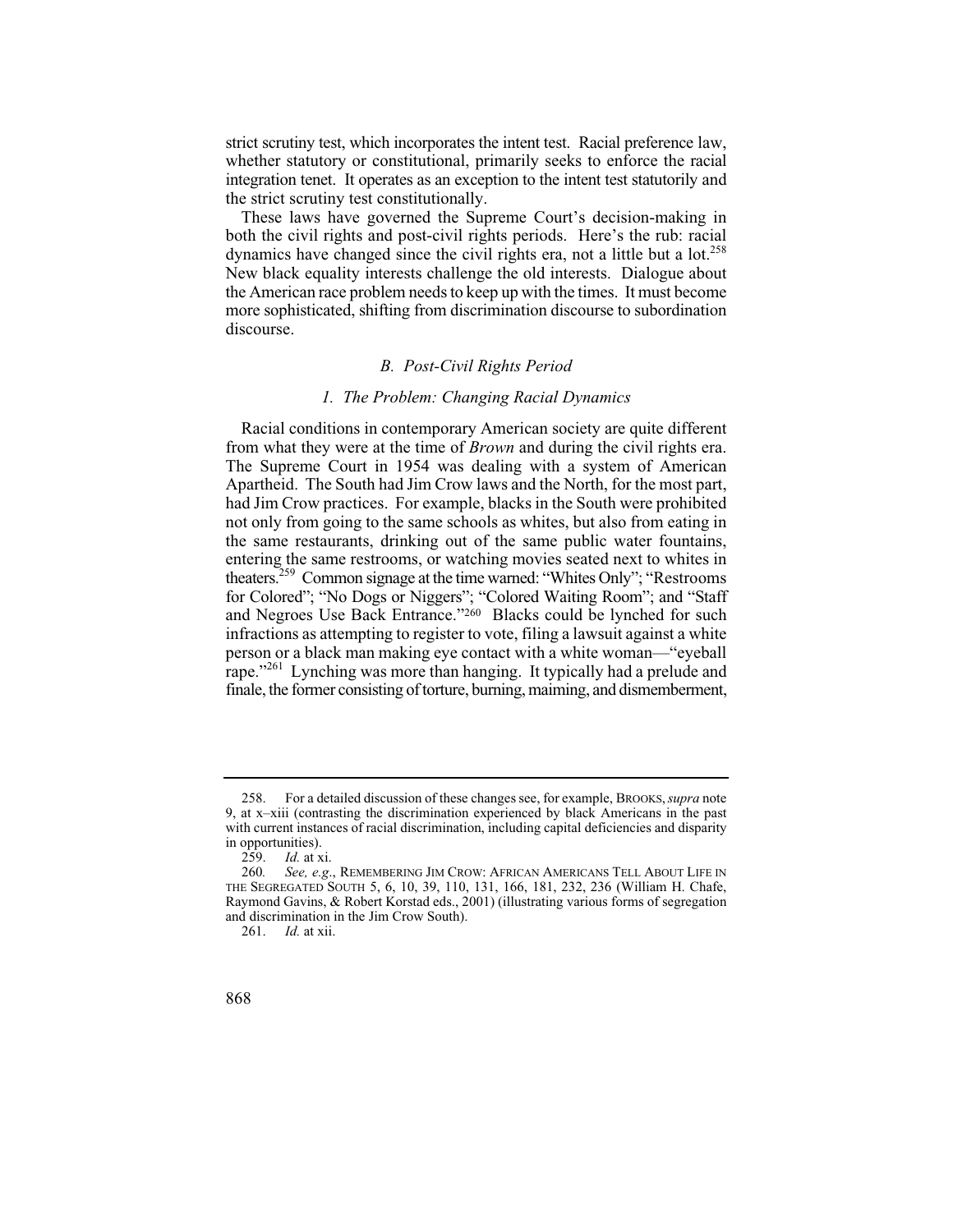and the latter consisting of such "souvenirs" as ears, nose, lips, genitals, and other body parts.262

In 1972, the racial dynamics of American society changed significantly and for the better. Jim Crow died with the passage of the Equal Employment Opportunity Act of 1972,<sup>263</sup> the Civil Rights Movement as well as the civil rights period ended, and what scholars call the post-civil rights period began. Some four decades into the post-civil rights period, blacks have experienced unprecedented success individually, including the election and reelection of a black President of the United States. Yet capital deficiencies—financial, human, and social—continue to overwhelm the vast majority of African Americans.<sup>264</sup> While formal equal opportunity the racial omission and racial integration tenets—was seen as an effective and fair response to Jim Crow, many scholars today question its soundness in our current racial environment. Indeed, at least four distinct post-civil rights theories speak to the question of formal equal opportunity's utility in civil rights cases and, more broadly, our post-civil rights society: *traditionalism*; *reformism*; *limited separation*; *and critical race theory*.

 is traditionally the case. Reformists proceed from the opposite posture. They believe race still matters in post-civil rights America; ergo FEO is Each theory proceeds from a very distinct belief, orientation, or norm regarding the best strategy for racial advancement in contemporary American society. Traditionalists believe that race no longer matters in our postcivil rights society; ergo, FEO is conceptually sound, provided that the racial omission tenet trumps the racial integration tenet in civil rights cases, as conceptually sound but operationally flawed, precisely because the racial integration tenet does not routinely prevail over the racial omission tenet. Limited separatists start from the normative position that racial solidarity

<sup>262.</sup> *See, e.g.*, PHILIP DRAY, AT THE HANDS OF PERSONS UNKNOWN: THE LYNCHING OF BLACK AMERICA (2002) (describing how lynching was used by whites to institute a reign of terror over black Americans); CHARLES S. MANGUM, JR., THE LEGAL STATUS OF THE NEGRO (The Lawbook Exchange, Ltd. 2008) (1940) (reviewing statutes and cases concerning post-Civil War race relations); NATIONAL ASSOCIATION FOR THE ADVANCEMENT OF COLORED PEOPLE, THIRTY YEARS OF LYNCHING IN THE UNITED STATES, 1889–1918 (Negro Universities Press 1969) (1919) (discussing the shameful presence of lynchings in American history); REMEMBERING JIM CROW, *supra* note 260 (collecting interviews of firsthand accounts of the atrocities perpetuated against black southerners); Sherrilyn A. Ifill, *Creating a Truth and Reconciliation Commission for Lynching*, 21 LAW & INEQ. 263, 282–86 (2003) (presenting the horrific details of lynchings).

<sup>263.</sup> BROOKS, *supra* note 9, at xii; Roy L. Brooks, *The Crisis of the Black Politician in the Age of Obama*, 53 HOW. L.J. 699, 727–31 (2010).

<sup>264.</sup> BROOKS, *supra* note 9, at 125–83.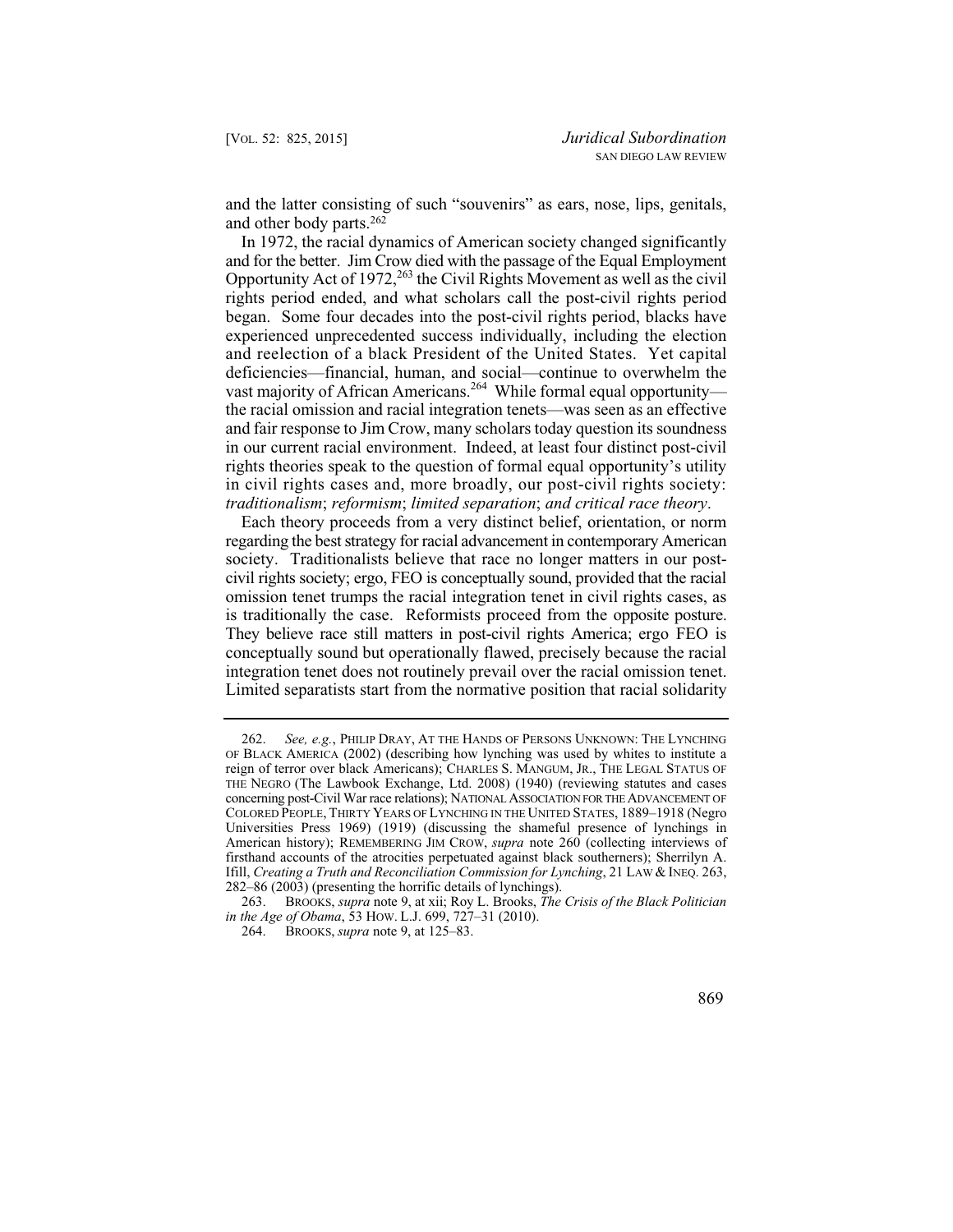matters most; ergo, FEO is conceptually unsound because it leaves no room for racial separation. Finally, critical race theorists' core post-civil rights belief is that white hegemony matters most; ergo, FEO is conceptually unsound as it protects and perpetuates white privilege and it offers no social transformation.

 solidarity—judicial decision-making that supports black institutions is the From these very different post-civil rights theories, we get very different articulations of the black equality interest, from which determinations of juridical subordination can be made. Traditionalists define the black equality interest as racial omission—colorblind judicial decision-making is the best path for racial advancement in today's society—and would, accordingly, find juridical subordination whenever the Supreme Court suppresses the racial omission tenet. Reformists define the black equality interest as racial integration—diversity-driven judicial decision-making is the best strategy for racial advancement—and would, as a result, find juridical subordination whenever the Supreme Court suppresses the racial integration tenet. Limited separatists define the black equality interest as racial best prescription for racial advancement—and would, consequently, find juridical subordination whenever the Supreme Court suppressed or perhaps failed to support benign racial identity. Finally, critical race theorists define the black equality interest as social transformation—judicial decisionmaking that strikes a blow against white hegemony—and would, accordingly, find juridical subordination whenever the Supreme Court suppressed efforts to bring about social transformation.

Determining juridical subordination is a complex process of analysis in post-civil rights America because the black equality interest today is subject to multiple conceptualizations. Notwithstanding such complexity, the Supreme Court and lower federal courts must make this calculation. They must engage subordination discourse to further racial advancement and, hence, good social policy, in our post-civil rights society. What follows is a more detailed explanation of the calculations that go into the multifarious determinations of juridical subordination.

### *2. Black Equality Interest and Subordination*

#### *a. Traditionalism*

Traditionalism's basic orientation toward the American race problem, its core belief about racial relations and black progress, is quite simple: *race no longer matters*. 265 Adherents of this post-civil rights theory are clearly not saying that racism does not exist; they are saying that the

<sup>265.</sup> *See id.* at 14–34.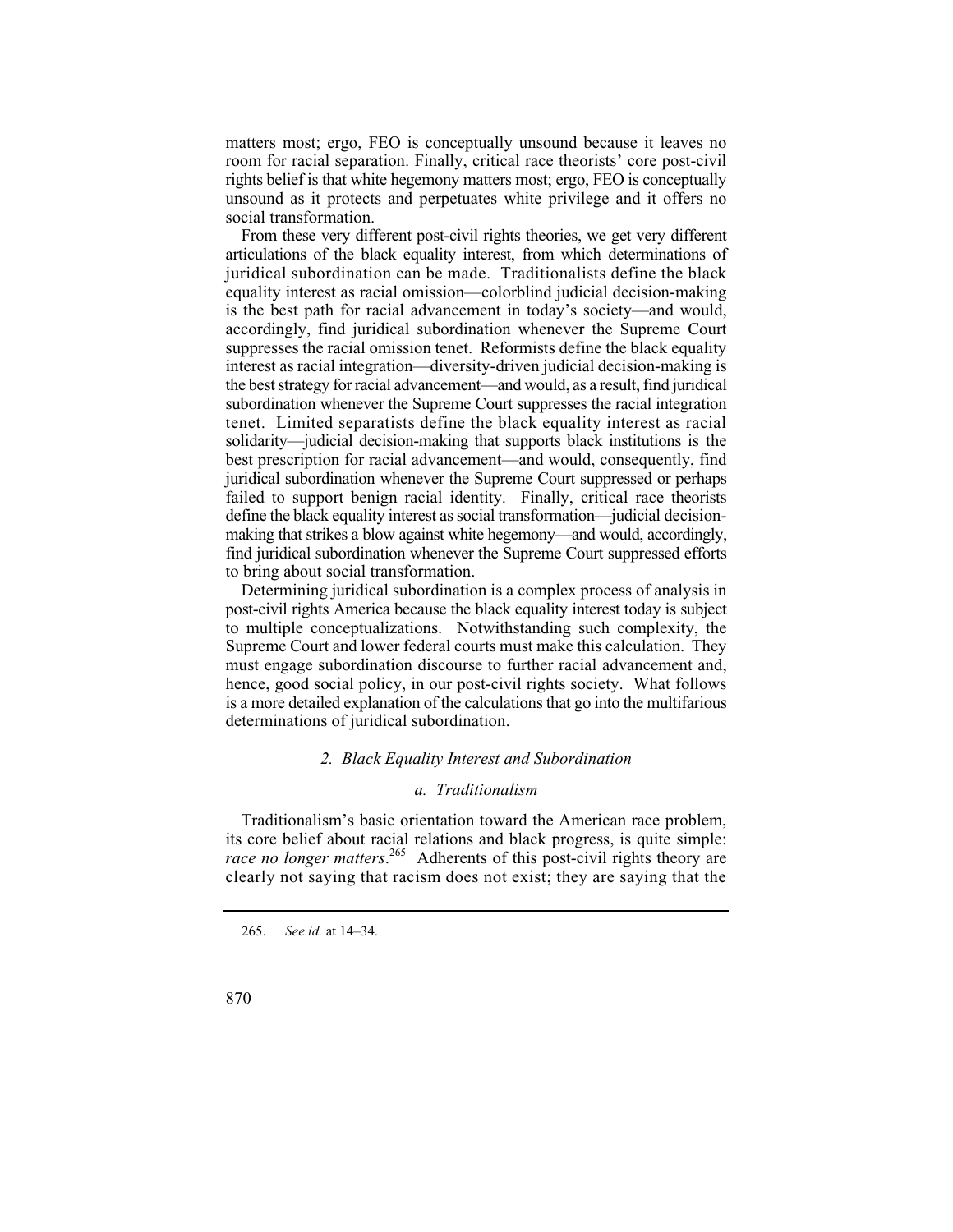our post-civil rights society. Similarly, they are clearly not saying that racism that does exist does not prevent African Americans or any other ethnic group from achieving worldly success and personal happiness in African Americans face no problems today; they are saying that the problems African Americans face in today's society are self-inflicted. These problems are internal, not external; they are cultural, not racial.<sup>266</sup>

in a race-conscious manner, then the racial omission tenet must trump. Given this core belief about black equality in post-civil rights America, one can easily imagine that traditionalists are largely in sync with the civil rights-era conceptualization of the black equality interest. They would seem to have an overall favorable regard for formal equal opportunity's design for racial advancement. Formal equal opportunity still makes good sense to them. It is a civil rights policy, or strategy for racial advancement, that it is both conceptually and operationally sound. The only caveat is that each tenet must be strictly applied; in other words, the racial integration tenet must always be enforced in a racially neutral fashion. It must never cross paths with the racial omission tenet in application. If, however, their paths do cross through an ill-advised attempt to bring about racial integration Blacks and society as a whole are better off when we do not pollute the social environment by making too much fuss about race when, in fact, race no longer matters. Race-conscious policies are racially divisive, pure and simple.

This thinking, indeed, provides the subtext for most of the Supreme Court's decision-making in civil rights cases since the end of the civil rights period. The Court simply does not want to make too much of the problem of race in our society.<sup>267</sup> Our judgment that traditionalists have a strong preference for the racial omission tenet comes not only by implication

 <sup>266.</sup> *See id.* at 1–13.

 267. *See, e.g.*, Schuette v. Coal. to Defend Affirmative Action, Integration, & (no federal authority could bar state constitutional amendment prohibiting affirmative (2003) (narrowly tailored admissions program, although race-conscious, served a compelling Immigration Rights & Fight for Equal. by Any Means Necessary, 134 S. Ct. 1623 (2014) action); Fisher v. Univ. of Tex. at Austin, 133 S. Ct. 2411 (2013) (remanding Caucasian student's suit against a university for discrimination against her on the basis of race because the Fifth Circuit did not apply strict scrutiny to her claims); Grutter v. Bollinger, 539 U.S. 306 interest and was therefore constitutional); City of Richmond v. J.A. Croson, 488 U.S. 469 (1989) (holding city failed to show a compelling government interest justifying plan requiring contractors to award subcontracts to minorities); Adarand Constructors, Inc. v. Pena, 515 U.S. 200 (1995) (applying strict scrutiny to racial classifications in awarding government contracts); *see also* Larry Alexander & Maimon Schwarzchild, *Race Matters,*  29 CONST. COMMENT. 31 (2013) (arguing that too much attention is given to the race issue).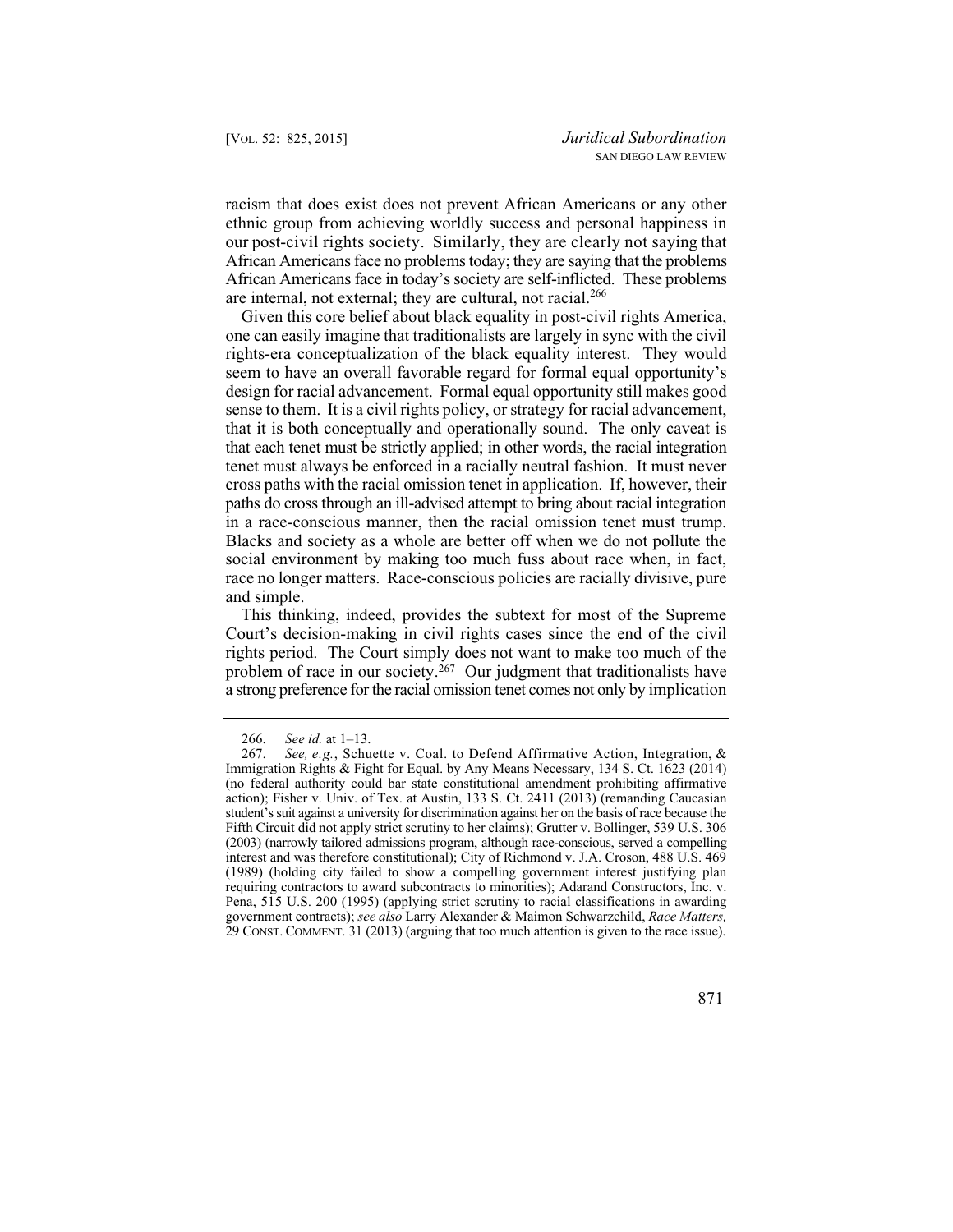from their core post-civil rights belief, but also directly from the lips of some well-known traditionalists. Chief Justice Roberts is a steadfast traditionalist. He writes: "Simply because the school districts may seek a worthy goal does not mean they are free to discriminate on the basis of race to achieve it. . . . The way to stop discrimination on the basis of race is to stop discriminating on the basis of race."268 George Will, another traditionalist, strongly believes not only that race no longer matters, but also that race only matters when the government uses it in policymaking. Whether invidious or benign, "negative" or "positive," race-conscious governmental policies are discriminatory and, hence "racist."<sup>269</sup>

Based upon the traditionalists' view about formal equal opportunity, especially the emphasis they give to the racial omission tenet in furthering the black equality interest, it is reasonable to conclude that traditionalists would find juridical subordination whenever courts suppress the racial omission tenet, even in favor of blacks. Giving blacks special treatment is not only racially divisive, but it also signals to society that blacks are hapless victims in need of special treatment. Such treatment undercuts the black equality interest by depicting blacks as a people less than equal to whites. Blacks are akin to wards of the state. Racial charity undermines racial equality.

#### *b. Reformism*

Reformists operate from a different post-civil rights perspective than traditionalists. Glenn Loury, a one-time traditionalist, argues that the traditionalist belief that "[i]t's time to move on" is "simplistic social ethics and sophomoric social psychology."270 When reformists look at the American race problem, they see a problem of race, rather than a narrower problem that inheres in the culture of the lowest socio-economic class in black America.

For reformists, race still matters, just the opposite of what traditionalists believe, because, *inter alia*, even though we have a black president, the most powerful person in the world lacks the power to raise racial issues with a strong voice in his own administration.<sup>271</sup> General Mills reports a

<sup>268.</sup> Parents Involved in Cmty. Schs. v. Seattle Sch. Dist. No. 1, 551 U. S. 701, 743, 748 (2007).

<sup>269.</sup> *See* George F. Will, *Why Civil Rights No Longer Are Rights*, SAN DIEGO UNION-TRIB., Mar. 10, 2005, at B12.

<sup>270.</sup> GLENN C. LOURY, THE ANATOMY OF RACIAL INEQUALITY 144 (2002).

 president, Henry Louis Gates, by a white police officer, Sgt. James Crowley of the 271. For instance, President Barack Obama was severely rebuked by the media when he saw racism in the arrest of a renowned black Harvard professor and friend of the Cambridge, Mass., Police Department. Helene Cooper, *Obama Criticizes Arrest of a*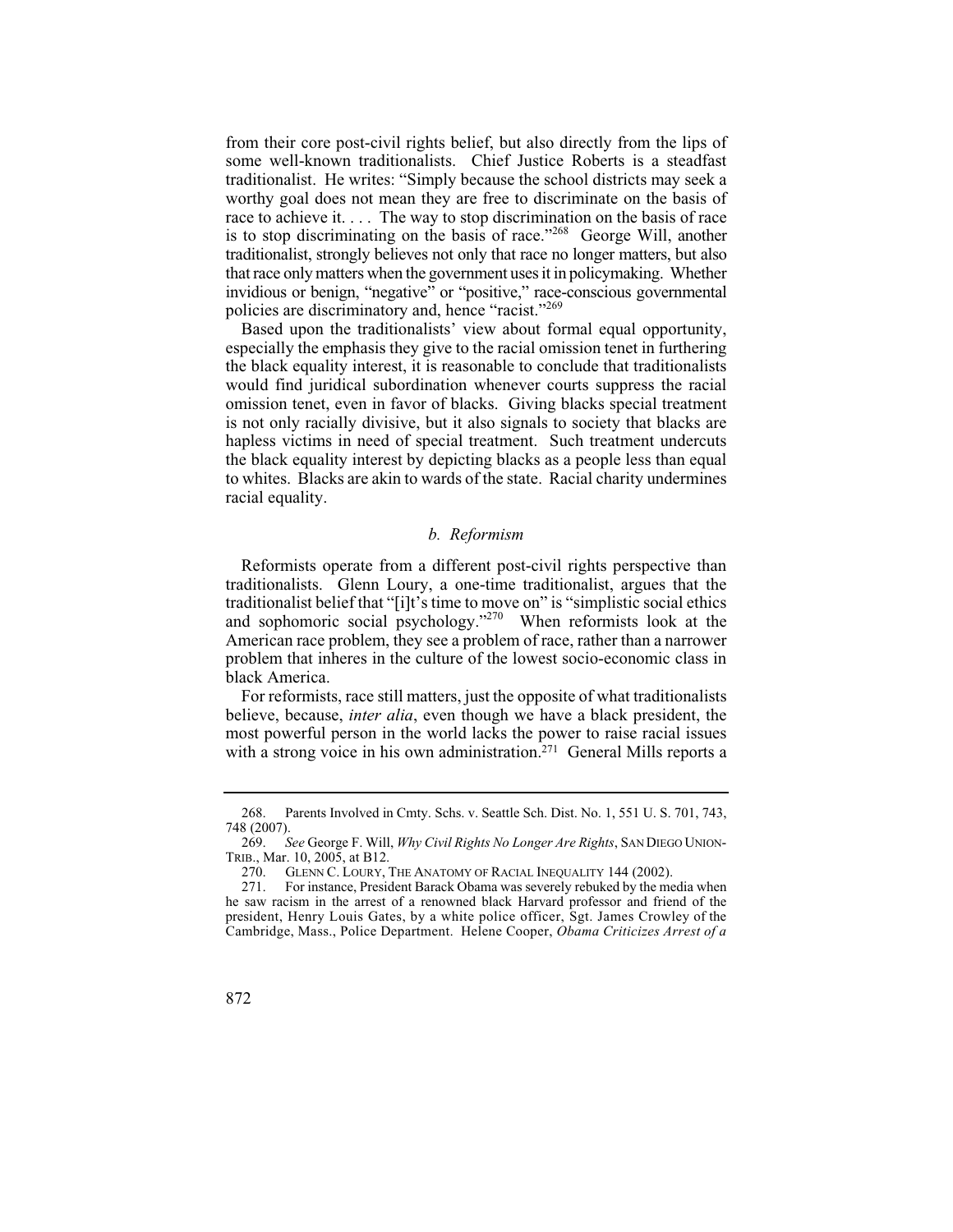family eating its iconic cereal, Cheerios.<sup>272</sup> Backstage racism, such as that strong racist response to its 2013 commercial showing an interracial revealed by former NBA owner Donald Sterling in a private conservation, seems more prevalent than front-stage racism—racism expressed in public places.273 Smoking-gun evidence of African American claims of racist cops can be found not only in the Department of Justice (DOJ) report on Ferguson,  $274$  but also in Federal Bureau of Investigation (FBI) Director James Comey's acknowledgment of the "hard truth" that racial bias is a fact of life among police officers policing black communities.<sup>275</sup> Yes, there is black–on–black crime, but traditionalists fail to point out that FBI statistics show that the rate of white on white crime is virtually identical to the rate of black–on–black crime, reformists argue.<sup>276</sup> Reformists want

*Harvard Professor*, N.Y. TIMES (July 23, 2009), http://www.nytimes.com/2009/07/23/us/ politics/23gates.html?\_r=0 [http://perma.cc/ALX9-FRLS]; Toby Harnden, *Barack Obama's Support Falls Among White Votes*, TELEGRAPH (Aug. 2, 2009), http://www.telegraph.co.uk/ news/worldnews/barackobama/5961624/Barack-Obamas-support-falls-among-white-voters. html [http://perma.cc/LL7M-4N5K]; Michael A. Fletcher & Michael D. Shear, *Obama Voices Regret to Policeman*, WASH. POST (July 25, 2009), http://www.washingtonpost. com/wp-dyn/content/article/2009/07/24/AR2009072400451.html [http://perma.cc/BJ4Q-HRA2]; Krissah Thompson & Cheryl W. Thompson, *Officer Tells His Side of the Story in Arrest of Harvard Scholar*, WASH. POST (July 24, 2009), http://www.washingtonpost. com/wp-dyn/content/article/2009/07/23/AR2009072301073.html [http://perma.cc/NYN9- NDGA].<br>272.

 272. Stuart Elliott, *Vitriol Online for Cheerios Ad with Interracial Family*, N.Y. TIMES (May 31, 2013), http://www.nytimes.com/2013/06/01/business/media/cheerios-adwith-interracial-family-brings-out-internet-hate.html [http://perma.cc/8M84-P2UR].<br>273. See, e.g., LESLIE HOUTS PICA & JOE R. FEAGIN, TWO-FACED RACISM: WHIT

 THE BACKSTAGE AND FRONTSTAGE (2007) (positing that most actual expression of racism See, e.g., LESLIE HOUTS PICA & JOE R. FEAGIN, TWO-FACED RACISM: WHITES IN is done in private settings, particularly among social groups).

<sup>274.</sup> U.S. DEP'T OF JUSTICE, CIVIL RIGHTS DIV., INVESTIGATION OF THE FERGUSON POLICE DEPARTMENT 5, 18, 62, 65 (2015), http://www.justice.gov/sites/default/files/opa/ press-releases/attachments/2015/03/04/ferguson\_police\_department\_report.pdf [http://perma. cc/LH8B-RDSL].

<sup>275.</sup> James B. Comey, Director, Fed. Bureau of Investigation, Address at Georgetown University (Feb. 12, 2015), http://www.fbi.gov/news/speeches/hard-truths-law-enforcementand-race [http://perma.cc/6UJB-HKD8].

 crimes perpetrated against African Americans were committed by other African Americans. In 276. *See* BROOKS, *supra* note 9, at 32–33 ("In 2002, for example, 74.5% of violent that same year, however, 72.6% of violent crimes perpetrated against whites were committed by other whites." (citing BUREAU OF JUSTICE STATISTICS, U.S. DEP'T OF JUSTICE, CRIMINAL VICTIMIZATION IN THE UNITED STATES, 2002 STATISTICAL TABLES, at tbl. 42, http://www.bjs.gov/content/pub/pdf/cvus02.pdf [http://perma.cc/2R6G-LEJK])).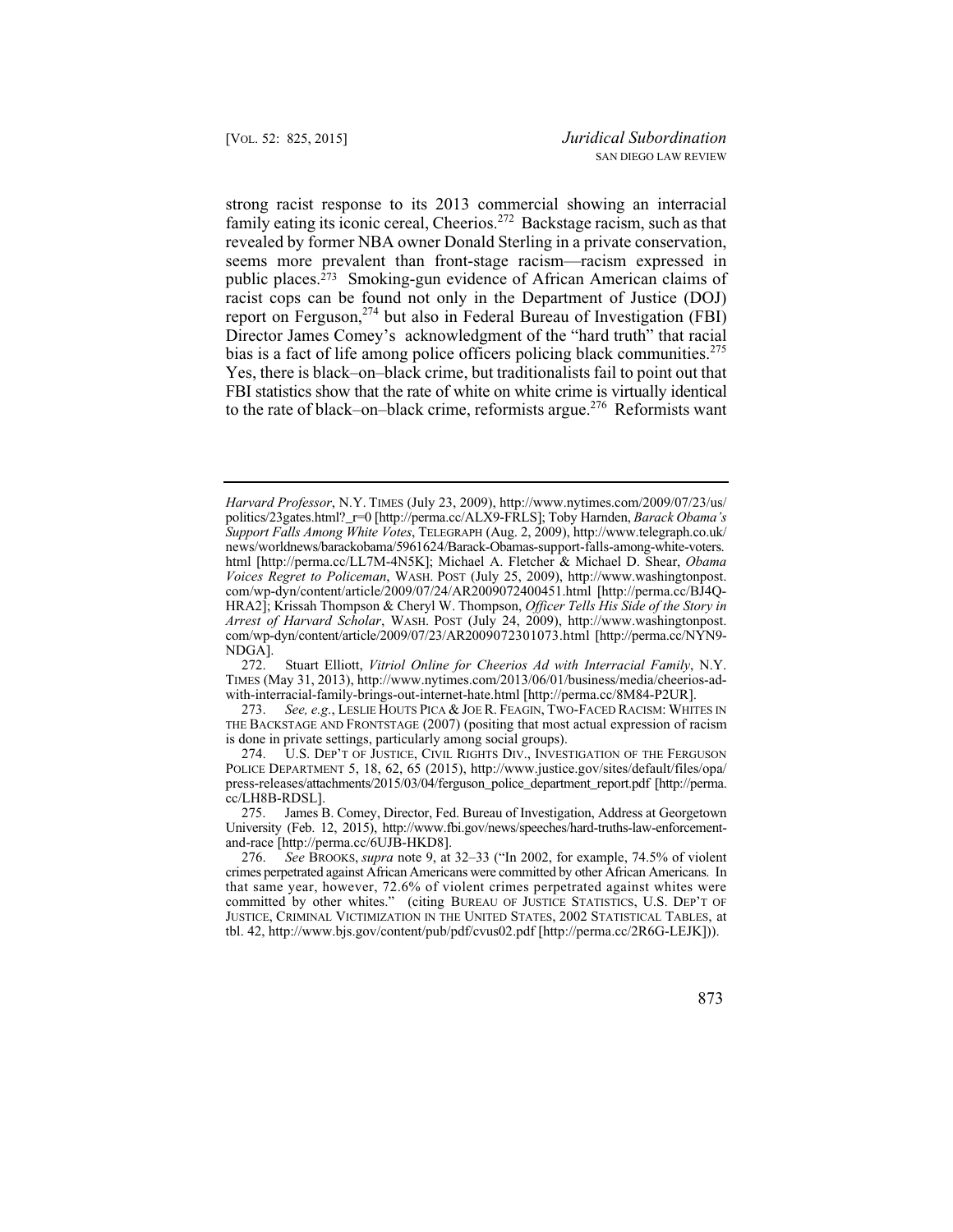the Supreme Court to be more sensitive to the racially disadvantaging effects of these and other racialized conditions.<sup>277</sup>

 means more race-conscious, less colorblind decision-making. Black equality is most enhanced through racial integration, as the mainstream is emphasis given to the racial omission and racial integration tenets. For But reformists are not revolutionaries. "With due humility," reformist Glenn Loury insists, "I am a reformer, not an 'abolitionist[.]'"278 Hence, reformists, like traditionalists, would seem to embrace formal equal opportunity in concept. Racial omission and racial integration are fine in concept in our post-civil rights, post-Jim Crow society. The difference lies in their views as to the way in which the Supreme Court typically applies these tenets. Traditionalists believe formal equal opportunity, although conceptually sound, is operationally flawed. It is flawed in that way because the Court does not place enough emphasis on the racial integration tenet in its administration of both racial preference and antidiscrimination law. Reformists want more, rather than less, racial integration, even if that where the best of everything is—the best schools, jobs, and so on.<sup>279</sup> The difference between reformists and traditionalists, in short, lies in the relative traditionalists, the racial omission tenet trumps the racial integration tenet. For reformists, the racial integration tenet trumps the racial omission tenet.

 Cornel West's book, *Race Matters*280—juridical subordination under Given the strong belief that race still matters—Justice Sotomayer begins one of her dissenting opinions by borrowing from the title of reformist reformism can be defined as the suppression of the racial integration tenet. Such racial subordination is manifested most frequently when the Supreme Court curtails racial preference law. Race-conscious affirmative action is

<sup>280.</sup> *See* Schuette v. Coal. to Defend Affirmative Action, Integration, & Immigration Rights & Fight for Equal by Any Means Necessary, 134 S. Ct. 1623, 1651, 1676 (2014) (Sotomayor, J., dissenting)*; see also* CORNEL WEST, RACE MATTERS (2d ed. 2001) (calling on both races to recognize that racism and race are woven into American history and must be acknowledged).



<sup>277.</sup> For further discussion of how race still matters, see *id.* at 37–53.<br>278. LOURY. *supra* note 270. at 121.

<sup>278.</sup> LOURY, *supra* note 270, at 121.<br>279. For example, on average, segreg

For example, on average, segregated schools are "inferior in terms of the quality" of their teachers, the character of the curriculum, the level of competition, average test scores, and graduation rates." Brenna Lermon Hill, Comment, *A Call to Congress: Amend Education Legislation and Ensure That President Obama's "Race to the Top" Leaves No Child Behind*, 51 HOUS. L. REV. 1177, 1184 (2014) (quoting GARY ORFIELD & CHUNGMEI LEE, THE CIVIL RIGHTS PROJECT, HISTORICAL REVERSALS, ACCELERATING RESEGREGATION, AND THE NEED FOR NEW INTEGRATION STRATEGIES 5 (2007), http://civilrightsproject.ucla. edu/research/k-12-education/integration-and-diversity/historic-reversals-accelerating-resegre gation-and-the-need-for-new-integration-strategies-1/orfield-historic-reversals-accelerating. pdf [http://perma.cc/4X36-FLKF]).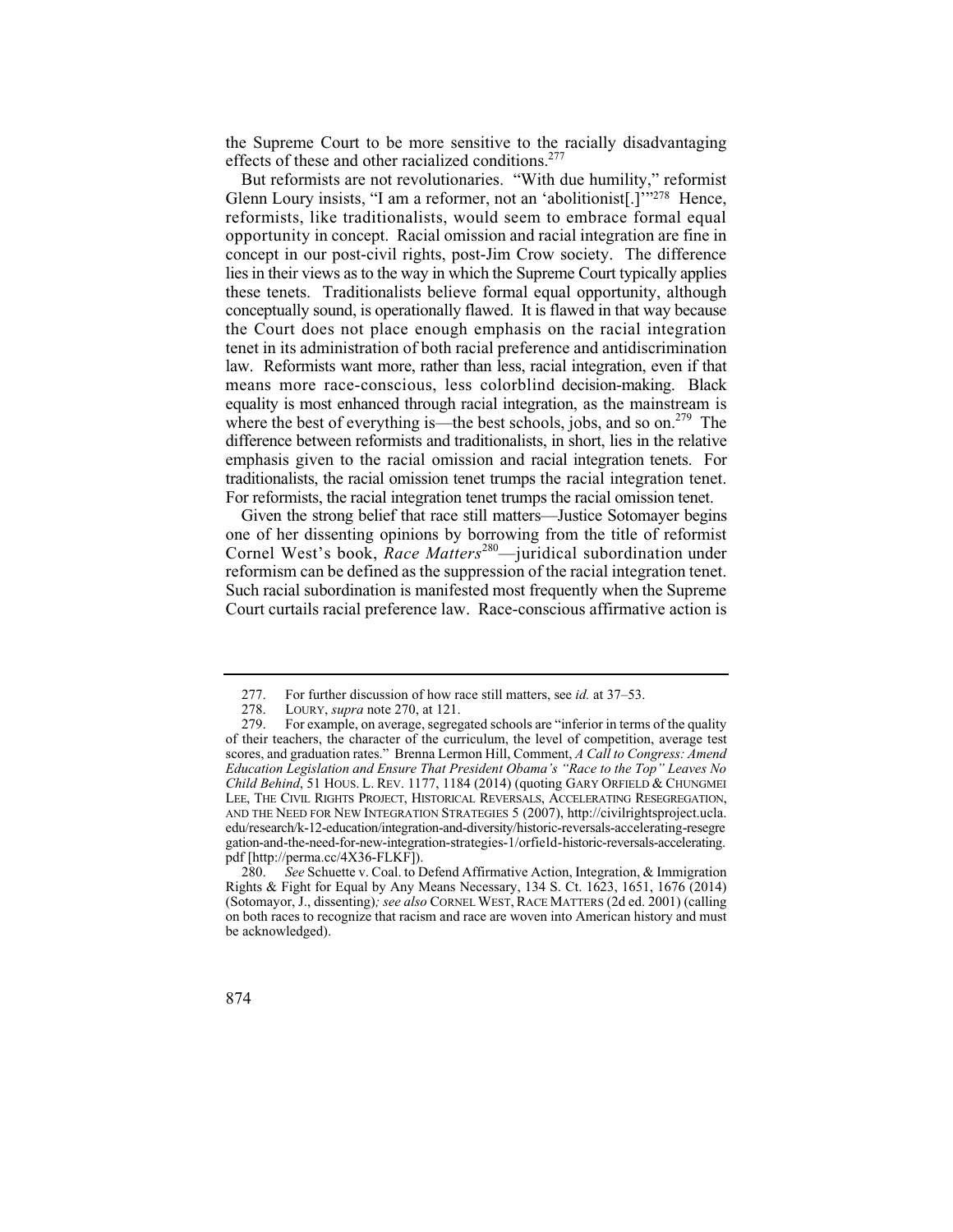the strongest implementation of the racial integration tenet.<sup>281</sup> Similarly, juridical subordination occurs in antidiscrimination law when the Court makes it difficult for plaintiffs to bring or win cases that would bolster racial integration. Antidiscrimination law—the prohibition against discrimination on the basis of race or color<sup>282</sup>—is the gateway to integrating American institutions.

# *c. Limited Separation*

 separatists believe, suffer from a dearth of racial unity—a paucity of racial Limited separatists have a clear post-civil rights orientation, a clear understanding of what matters most in the quest for black equality in today's society: racial solidarity. Racial self-sufficiency is the *sine qua non* of racial advancement for African Americans. Yet, blacks, limited pride. Blacks are too preoccupied with gaining acceptance from whites or making their fame and fortune in white institutions. Hence, there is not enough black pride, black heritage, black solidarity, and self-reliance.<sup>283</sup>

Given this post-civil rights perspective, one can safely surmise that limited separatists have an unfavorable opinion of formal equal opportunity. Both tenets—racial omission and racial integration—are conceptually incompatible with limited separatists' core message of racial solidarity, a message that is both race-conscious and out of sync with racial integration. Thus, unlike traditionalists and reformists, limited separatists reject formal equal opportunity at the conceptual level. Formal equal opportunity, in the view of limited separatists, is at best an inchoate post-civil rights policy and at worst a dangerous post-civil rights policy in the context of today's post-civil rights society.

 *Scrutiny Test for Affirmative Action Policies Aimed at Achieving Diversity in the Classroom*, 281. *See* MINOW, *supra* note 214; Philip C. Aka, *The Supreme Court and Affirmative Action in Public Education, with Special Reference to the Michigan Cases*, 2006 BYU EDUC. & L.J. 1, 5–6 (2006); Leslie Yalof Garfield, *Back to* Bakke*: Defining the Strict*  83 NEB. L. REV. 631, 684 (2005); David Orentlicher, *Diversity: A Fundamental American Principle*, 70 MO.L. REV. 777, 812 (2005); *see, e.g*., Grutter v. Bollinger, 539 U.S. 306 (2003) (narrowly tailored admissions program, although race-conscious, served a compelling interest and was therefore constitutional); Adarand Constructors, Inc. v. Pena, 515 U.S. 200 (1995) (applying strict scrutiny to racial classifications in awarding government contracts); Regents of the Univ. of Cal. v. Bakke, 438 U.S. 265 (1978) (allowing measured use of race as an admissions criterion).

<sup>282.</sup> *See supra* text accompanying notes 220–24.<br>283. *See* BROOKS, *supra* note 9, at 73–74.

See BROOKS, *supra* note 9, at 73–74.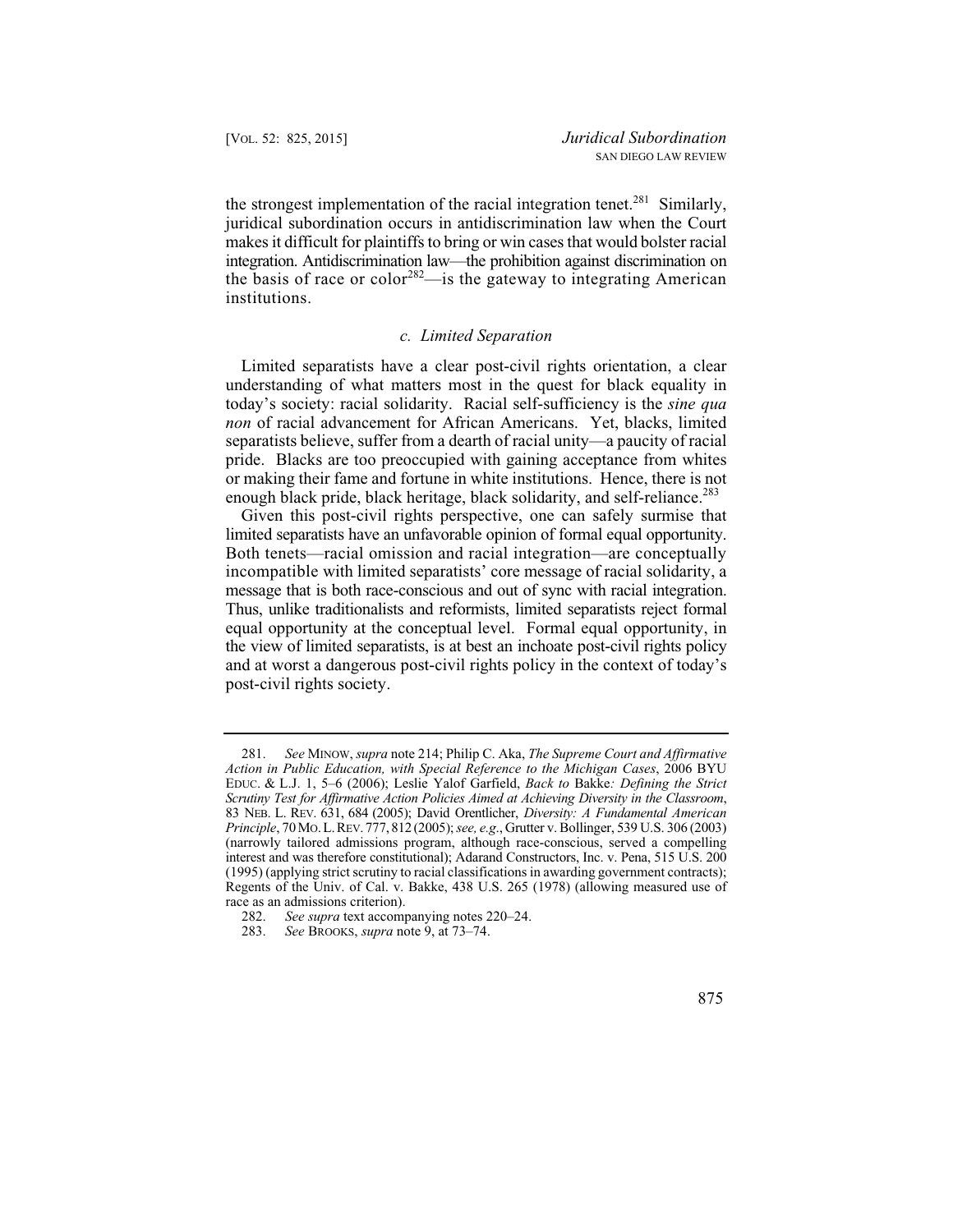Even during the civil rights era, many African Americans viewed the or creating black institutions. For most of the post-civil rights period, it has ground that they make a mockery of *Brown*. For example, the Court placed Historically Black Colleges and Universities (HBCUs), which are concepts of racial omission and racial integration with suspicion. While African Americans in general initially greeted the Supreme Court's decision in *Brown* with exuberance, a fair amount of apprehension set in among many blacks, especially in the South, upon sober reflection. The fear was that formal equal opportunity might mean the closure of black institutions or the end to public funding of such institutions.<sup>284</sup> The NAACP lawyers who argued *Brown* were aware of these concerns, but dismissed them as unfounded.<sup>285</sup> However, the fears have, by and large, proven to be true.<sup>286</sup> Indeed, the Supreme Court simply does not place much value in maintaining waged a sustained war against publicly funded black institutions on the quintessential black institutions, under a constitutional duty to dismantle their racial identity in deference to the color-blind tenet. In *United States* 

<sup>284.</sup> *See* discussion *infra*, note 286.

See CARTER, *supra* note 5, at 156–57, 172. In addition, some civil rights scholars see implicit racism in *Brown*'s assertion that separate is inherently unequal. *See infra* note 293 and accompanying text.

 CHANGE: CIVIL RIGHTS LAWS AND THEIR CONSEQUENCES 94–97 (1972) (stating classes and white students in advanced classes. *See* BROOKS, *supra* note 209, at 77. 286. Testimony before the United States Senate indicated that perhaps a majority of African American principals and teachers did lose their jobs. *See* Kevin D. Brown, *Review: Robert L. Carter, A Matter of Law: A Memoir of Struggle in the Cause of Equal Rights*, 31 VT. L. REV. 925, 939 (2007) (citing *Displacement and Present Status of Black School Principals in Desegregated School Districts: Hearings Before the Select Comm. on Equal Educ. Opportunity of the U.S. S.*, 92d Cong. 4906–07 (1971) (statement of Dr. Benjamin Epstein, Assistant Superintendent in Charge of Secondary Education, Newark, New Jersey)); *see also* ALVIS V. ADAIR, DESEGREGATION: THE ILLUSION OF BLACK PROGRESS (1984) (discussing the impact of desegregation on African Americans); DERRICK BELL, AND WE ARE NOT SAVED: THE ELUSIVE QUEST FOR RACIAL JUSTICE 102, 109 (1987) (citing Brief for Nat'l Educ. Assoc. as Amicus Curiae, United States v. Georgia, 445 F.2d 303 (5th Cir. 1971) (No. 30-338) (providing empirical data on burden borne by black teachers, administrators, and students because of school integration)); JAMES E. BLACKWELL, THE BLACK COMMUNITY: DIVERSITY AND UNITY, 158–60 (2d ed. 1985); HAROLD CRUSE, PLURAL BUT EQUAL: A CRITICAL STUDY OF BLACKS AND MINORITIES AND AMERICA'S PLURAL SOCIETY 22 (1987) (describing the "disservice" done to blacks by the NAACP's rejection of compromise gestures—belated equalization of segregated school systems); ROY L. BROOKS, STRUCTURES OF JUDICIAL DECISION MAKING FROM LEGAL FORMALISM TO CRITICAL THEORY 285, n.13 (2d ed. 2005) (sources cited therein); HARRELL R. RODGERS, JR. & CHARLES S. BULLOCK, III, LAW AND SOCIAL desegregation often resulted in merely superficial changes and placed the burden on those it was intended to aid); David G. Carter, *Second-Generation School Integration Problems for Blacks*, 13 J. BLACK STUD. 175, 175–88 (1982) (examining the phenomenon of post-*Brown* resegregation). In addition to school closings, many of the integrated schools experienced "second-generation resegregation"—segregation within these schools—with the over placement of black students in slow-learner, such as "educable mentally retarded,"

<sup>876</sup>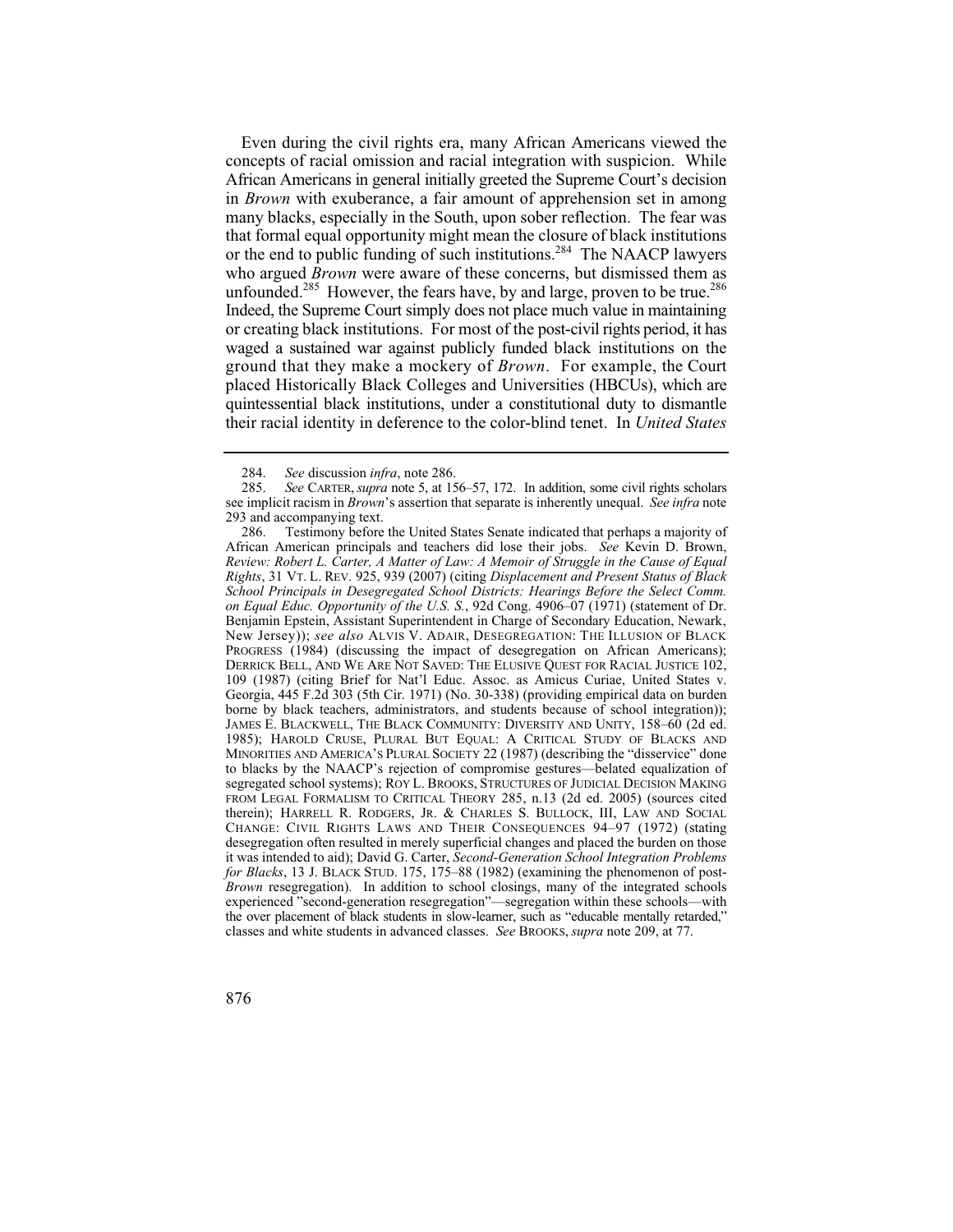to de jure segregation—poses to the existence of HBCUs, Justice Clarence Thomas, the lone black justice on the Court who, if nothing else, is proudly *v. Fordice*, the Supreme Court held that current policies traceable to de jure segregation that have a discriminatory effect "must be reformed to the extent practicable and consistent with sound educational practices."<sup>287</sup> Understanding the threat this standard—"racial identifiability" attributable black, attempted to spin the majority's opinion in such a way as to save HBCUs. The Court, he opined in a concurring opinion, "do[es] not foreclose the possibility that there exists 'sound educational justification' for maintaining historically black colleges *as such*."288

Despite Justice Thomas' attempt to spin the holding in *Fordice*, subsequent attempts have been made to "desegregate" HBCUs. Indeed, on remand in *Fordice*, the lower court mandated colorblind admission standards at HBCUs and white colleges in the state of Mississippi.<sup>289</sup> This ruling was made over the vehement objection of blacks who argued that the new standards would cut black enrollment in half at Mississippi's three HBCUs. The Supreme Court denied an appeal in the case and, hence, refused to block the lower court's ruling.<sup>290</sup>

the inadequacy of racial equality under formal equal opportunity.<sup>291</sup> As For limited separatists, Justice Harlan's famous defense of the racial omission tenet in his dissenting opinion in *Plessy v. Ferguson* illustrates he set about defending the idea of a colorblind Constitution, Justice Harlan assured the nation that America's racial hierarchy would *not* change. The very same paragraph in which he embraced the colorblind Constitution opens with Justice Harlan avowing:

The white race deems itself to be the dominant race in this country. And so it is, in prestige, in achievements, in education, in wealth, and in power. So, I doubt not, it will continue to be for *all time*, if it remains true to its great heritage, and holds fast to the principles of constitutional liberty.<sup>292</sup>

<sup>287. 505</sup> U.S. 717, 729 (1992).

<sup>288.</sup> *Id.* at 748 (Thomas, J., concurring).

<sup>289.</sup> Ayers v. Fordice, 879 F. Supp. 2d 1419, 1494 (N.D. Miss. 1995).

<sup>290.</sup> Ayers v. Fordice, 522 U.S. 1084 (1998) (mem.). The Court's decision denying certiorari in the case is reported in an article written by Peter Applebone. *Equal Entry Standards May Hurt Black Students in Mississippi*, SAN DIEGO UNION-TRIB., Apr. 24, 1996, at A10.

<sup>291. 163</sup> U.S. 537, 552 (1896) (Harlan, J., dissenting), *overruled by* Brown v. Bd. of Educ., 347 U.S. 483, 494–95 (1954).

<sup>292.</sup> *Id.* at 559 (emphasis added).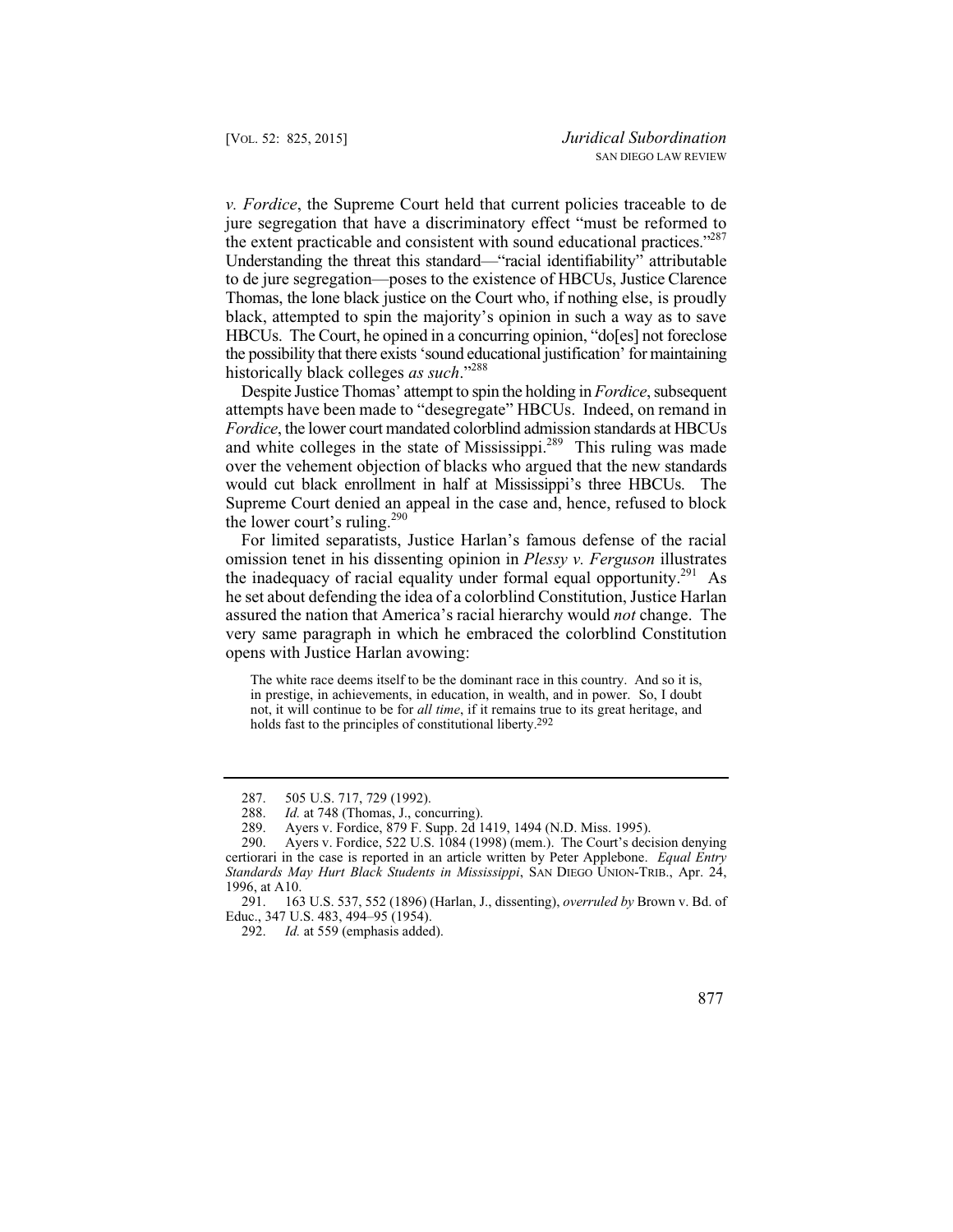Limited separatists ask, rhetorically, how could anyone who truly cares about racial equality limit the black equality interest to formal equal opportunity?

Given the importance of racial identity and solidarity to limited separatists, it is not difficult to glean a responsive definition of juridical subordination. The Supreme Court engages in juridical subordination when it suppresses racial identity or solidarity. Justice Thomas seems to indicate that this form of juridical subordination is quite typical: "*It never ceases to amaze me that the courts are so willing to assume that anything that is predominantly black must be inferior*."293 Although a core traditionalist, Justice Thomas has a clear understanding of and appreciation for the limited separatist concept of juridical subordination.294

#### *d. Critical Race Theory*

Critical race theory's central post-civil rights message is that white hegemony matters most in the struggle for racial advancement. Not unlike that of limited separation, this core belief translates into a condemnation of formal equal opportunity. From the perspective of critical race theory, formal equal opportunity is conceptually unsound, dead on arrival, so never mind about its application. Thus, unlike limited separatists or reformists for that matter, critical race theorists do not believe formal equal opportunity's defects can be fixed by artful reconceptualization or clever application. The "animal" cannot be "tamed"; it must be "killed."

Critical race theory's core message of white hegemony comes from an analytical framework that goes to the very structure of our society. As Richard Delgado and Jean Stefancic assert, "critical race theory questions the very foundations of the liberal order, including equality theory, legal

<sup>294.</sup> For an attempt to reconcile Justice Thomas's traditionalism with his limited separatism, see *infra* text accompanying notes 349–49.



<sup>293.</sup> Missouri v. Jenkins (*Jenkins III*), 515 U.S. 70, 114 (1995) (Thomas, J., concurring) (emphasis added). Some civil rights scholars see implicit racism in *Brown*'s assertion that separate is inherently unequal. *See, e.g*., Kevin Brown, *Has the Supreme Court Allowed the Cure for De Jure Segregation to Replicate the Disease?*, 78 CORNELL L. REV. 1, 4–6 (1992) (discussing de jure segregated public schools' inconsistency with constitutional values). In a subsequent article, Professor Brown states:

I am one who firmly believes that what allowed Chief Justice Earl Warren to produce an opinion that all the justices of the Supreme Court could agree upon was the notion that segregation damaged only black people. Thus, I think the social science evidence was necessary because it allowed Warren to garner unanimous support for his opinion striking down segregation. As insulting to blacks as I find Warren's opinion in *Brown* fifty years later, my deep and long reflections of twenty years as a law professor assures me that striking down segregation, even at this cost, was a tremendous bargain for black people. *Id.* at 947.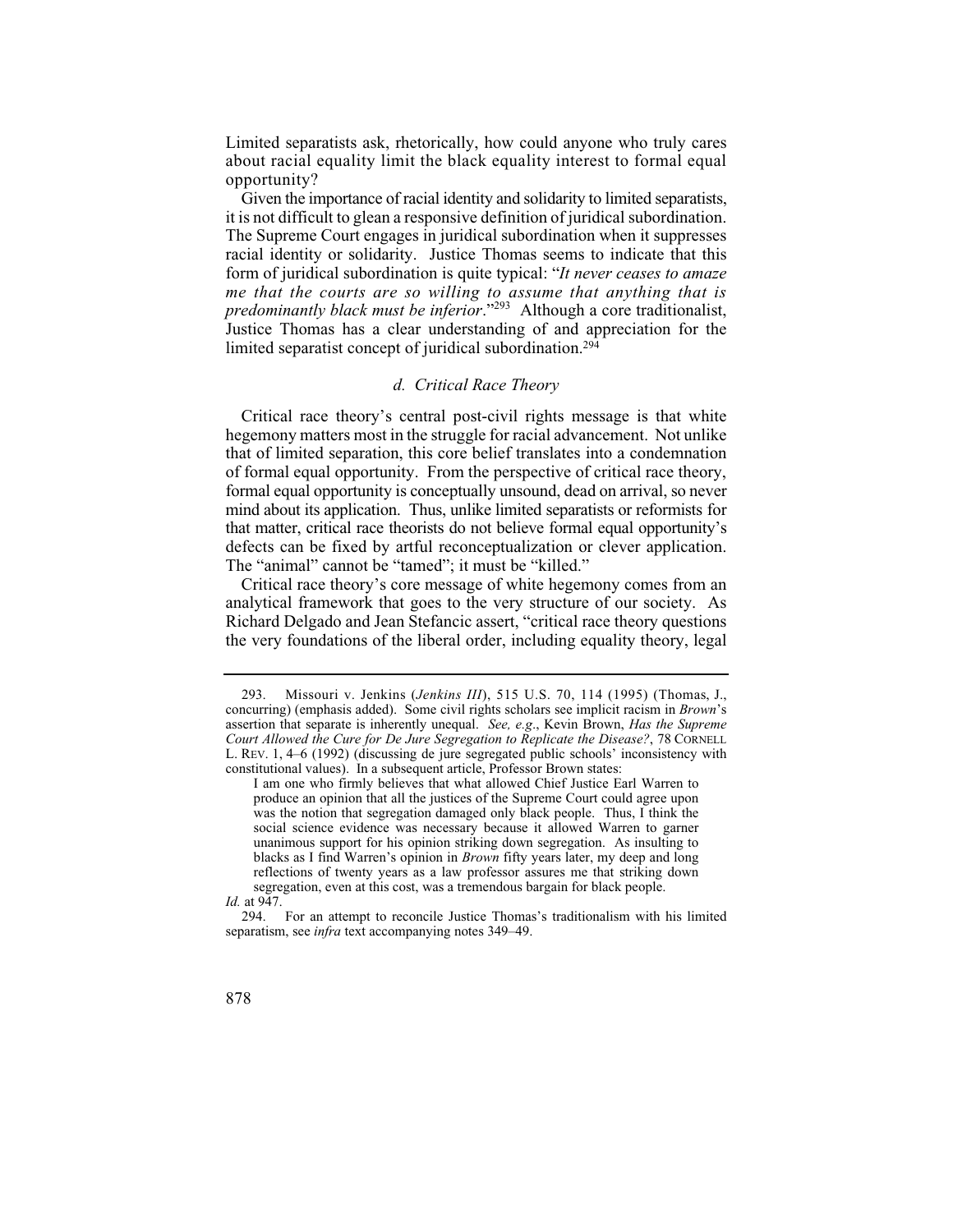constructive. When people think colorblind, they do not see monochrome; reasoning, Enlightenment rationalism, and neutral principles of constitutional law."295 Reminiscent of the *Wizard of Oz*, critical race theorists believe that appearance can be deceiving and, hence, seek to "understand what is going on behind the curtain."296 Looking behind the curtain, critical race theorists see a post-civil rights social order that is racially corrupt and has been from the very beginning. Look around and what does one see: whites on top, people of color on the bottom. Everything important in our society slants in favor of insiders who are overwhelmingly straight white males. This racialized social order means that our society is "racist," a term critical race theorists use quite often. "Racism" means that our society is not organically neutral or objective when it comes to matters of race. Instead, it is "non-neutral" or "anti-objective," all of which is socially they see white. $297$ 

Some whites, "critical white theorists," acknowledge the privilege they have in the social order.

[W]hen I . . . apply for a job[ ]or hunt for an apartment, I don't look threatening. Almost all of the people evaluating me for those things look like me—they are white. They see in me a reflection of themselves—and in a racist world that is an advantage. I smile. I am white. I am one of them. I am not dangerous. Even when I voice critical opinions, I am cut some slack. After all, I'm white.298

In response to Justice Holmes's aphorism, "[t]he life of the law has not been logic: it has been experience," or values, $2^{99}$  critical race theorists can be understood to pose the following question: whose values does the law tend to vindicate?

Because it is part of a racially corrupt society, formal equal opportunity is necessarily "racist," critical race theorists insist. More than just a cog or mantelpiece, formal equal opportunity is an integral part of the social order, as it protects and perpetuates it. That, indeed, is the purpose of law:

299. OLIVER WENDELL HOLMES, THE COMMON LAW 5 (Mark DeWolfe Howe ed. 1963).

<sup>295.</sup> RICHARD DELGADO & JEAN STEFANCIC, CRITICAL RACE THEORY: AN INTRODUCTION 3 (2d ed. 2012).

<sup>296.</sup> Jerry L. Anderson, *Law School Enters the Matrix: Teaching Critical Legal Studies*, 54 J. LEGAL EDUC. 201, 210 (2004).

<sup>297.</sup> *See* BROOKS, *supra* note 9, at 89–108; TIM WISE, DEAR WHITE AMERICA: LETTER TO A NEW MINORITY (2012).

<sup>298.</sup> Robert Jensen, *White Privilege Shapes the U.S.: Affirmative Action for Whites is a Fact of Life*, BALT. SUN (July 19, 1998), http://articles.baltimoresun.com/1998-07-19/news/1998200115\_1\_white-privilege-unearned-white-action-for-whites [http://perma.cc/ 6C6Z-JMFA].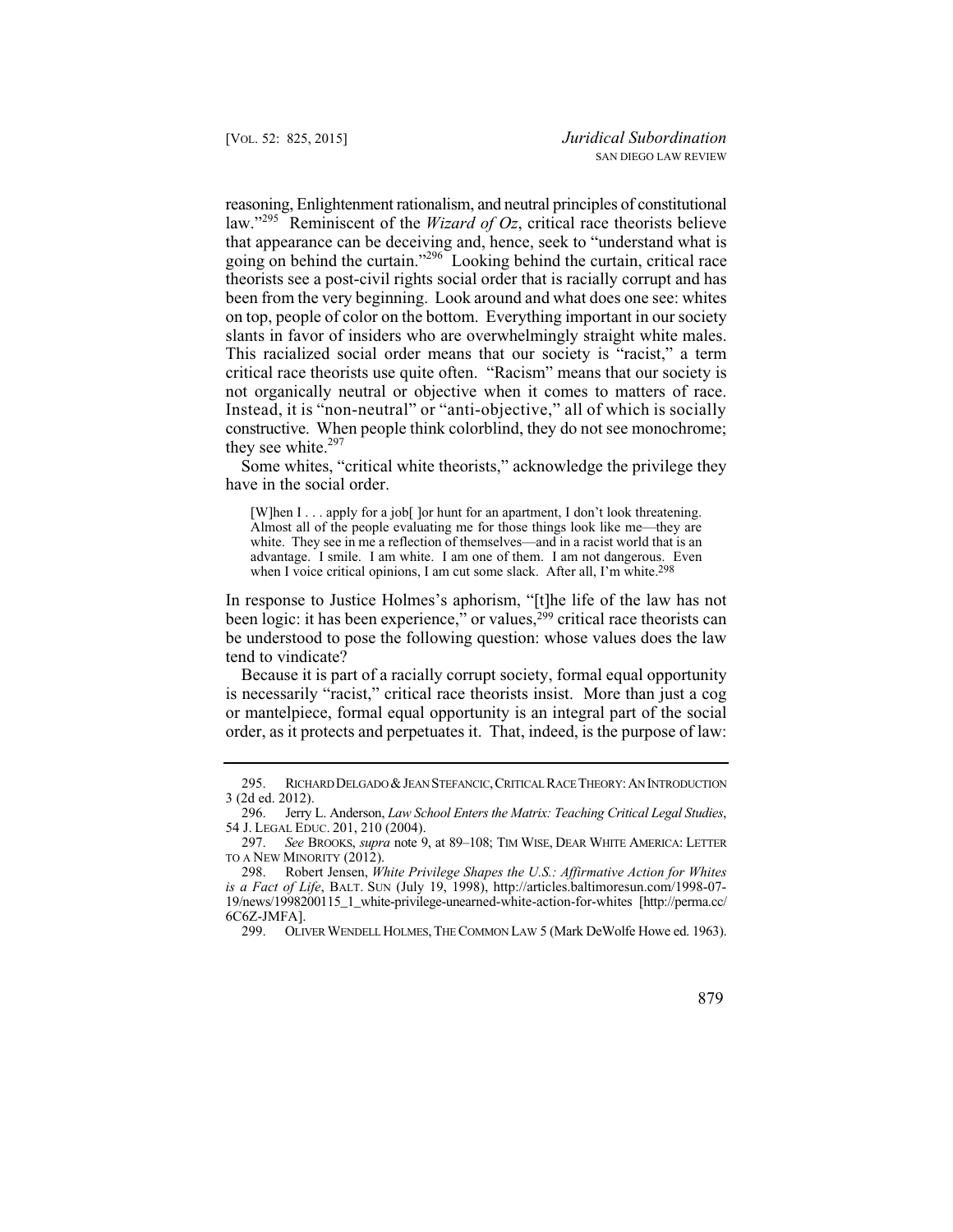hierarchy that inheres in our society—but does everything to legitimize it. to maintain the existing social order. Consequently, formal equal opportunity does nothing to unstack the deck—to disassemble the constructed racial "Formal equal opportunity is thus calculated to remedy at most the more extreme and shocking forms of racial treatment; it can do little about the business–as–usual types of [racialized conditions] that people of color confront every day and that account for much of our subordination, poverty, and despair."300 The criticalist critique of formal equal opportunity, then, is part of a more general critique of our socio-legal order.<sup>301</sup>

Precisely how does formal equal opportunity do its job? How does it protect and perpetuate the socio-legal order? It does so, critical race theorists contend, primarily by privileging the perspective of the people on top: straight white males, the "insiders." Created by insiders, formal equal opportunity, and, hence, civil rights law, is largely informed by their perspective, rather than by the victim's perspective. The insider's ultimate aim is to remain on the inside: to stay in power. This goal is camouflaged by the use of lofty language like "justice," "equal protection," and "due process" in legal reasoning. Such language endows the socio-legal order with noble rhetoric, which, in turn, is used to mollify outsiders. Opium for the masses.

Based upon their critique of formal equal opportunity, critical race theorists would find juridical subordination when courts write opinions or render decisions that protect or preserve white hegemony. Juridical subordination, in other words, is judicial decision-making that effectively privileges insiders. Hence, from the critical race theory perspective, any judicial opinion that sustains the existing racial order—the historical relationship between race and power, or white hegemony—constitutes juridical subordination.

To demonstrate how juridical subordination is manifested, critical race theorists might cite an example involving the government's treatment of a nonblack "outsider" group, Native Americans. The government has used law to rationalize and justify the reduction and eradication of Native American land rights. As Robert Williams notes:

 legal discourse, its . . . aggression against Indian people by stressing tribalism's Since its invasion of America, white society has sought to *justify*, through law and incompatibility with the superior values and norms of white civilization. For half a millennium, the white man's Rule of Law has most often served as the

 300. Richard Delgado, *Recasting the American Race Problem*, 79 CALIF. L. REV. 1389, 1394 (1991) (reviewing ROY L. BROOKS, RETHINKING THE AMERICAN RACE PROBLEM (1990)). 301*. See* BROOKS, *supra* note 9, at 89–108.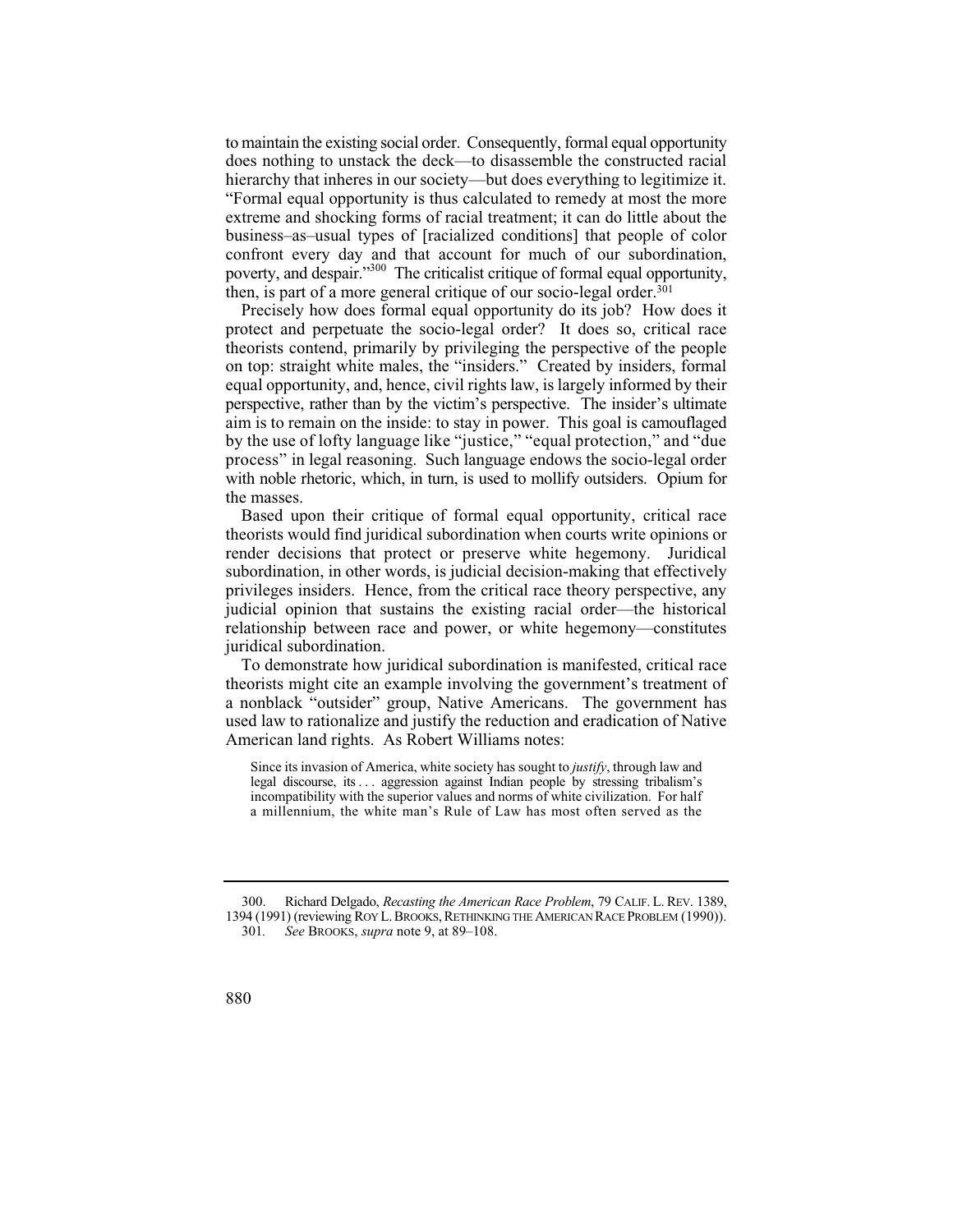fundamental mechanism by which white society has absolved itself [of] . . . any injustices arising from its assumed right of domination over Indian people.302

Juridical subordination is manifested by the fact that, in this case, law protects and perpetuates white hegemony over Native Americans—an "assumed right of domination over Indian peoples." Williams finds other examples of white hegemony "in the discourses of seventeenth[-]century Puritan divines, nineteenth[-]century Georgia legislators, and twentieth[-] century members of Congress, the federal judiciary[,] and the federal executive branch."303

 Supreme Court from the insider's perspective—the perpetrator's perspective of affirmative action in *Grutter*.<sup>305</sup> From the outsider's perspective, however, Critical race theorists would also point to numerous legal doctrines in racial preference law and antidiscrimination law that protect or preserve white hegemony. These doctrines are conceived or implemented by the —rather than from the outsider's perspective—the victim's perspective.<sup>304</sup> For example, the diversity rationale is one of the permissible governmental purposes that sustains race-based affirmative action under the strict scrutiny test. Insiders seized upon that rationale as the basis for their support the diversity rationale is a negative because, critical race theorists argue, it sustains white hegemony by diverting the nation's attention from the real reason we need affirmative action—to redress white control and power in our mainstream institutions.306 Similarly, in antidiscrimination law, the plaintiff is typically required to trace discriminatory acts to a here–and–now perpetrator, an existing person or institution, which can be held directly responsible for the discrimination. Critical race theorists maintain that this requirement makes it impossible for antidiscrimination law to redress societal discrimination, which from the outsider's point of view is a far more debilitating form of discrimination than individual

<sup>302.</sup> Robert A. Williams, Jr., *Documents of Barbarism: The Contemporary Legacy of European Racism and Colonialism in the Narrative Traditions of Federal Indian Law*, 31 ARIZ. L. REV. 237, 277 (1989), *reprinted in* CRITICAL RACE THEORY: THE CUTTING EDGE 94, 103 (Richard Delgado & Jean Stefancic eds., 2d. ed. 2000).

<sup>303.</sup> *Id.*, *reprinted in* CRITICAL RACE THEORY at 103.

<sup>304.</sup> The classic scholarship on this point remains Alan David Freeman, *Legitimizing Racial Discrimination Through Antidiscrimination Law: A Critical Review of Supreme Court Doctrine*, 62 MINN. L. REV. 1049 (1978).

<sup>305.</sup> Grutter v. Bollinger, 539 U.S. 306, 317 (2003).

<sup>306.</sup> Derrick A. Bell, *Who's Afraid of Critical Race Theory?*, 1995 U. ILL. L. REV. 893, 906 (1995).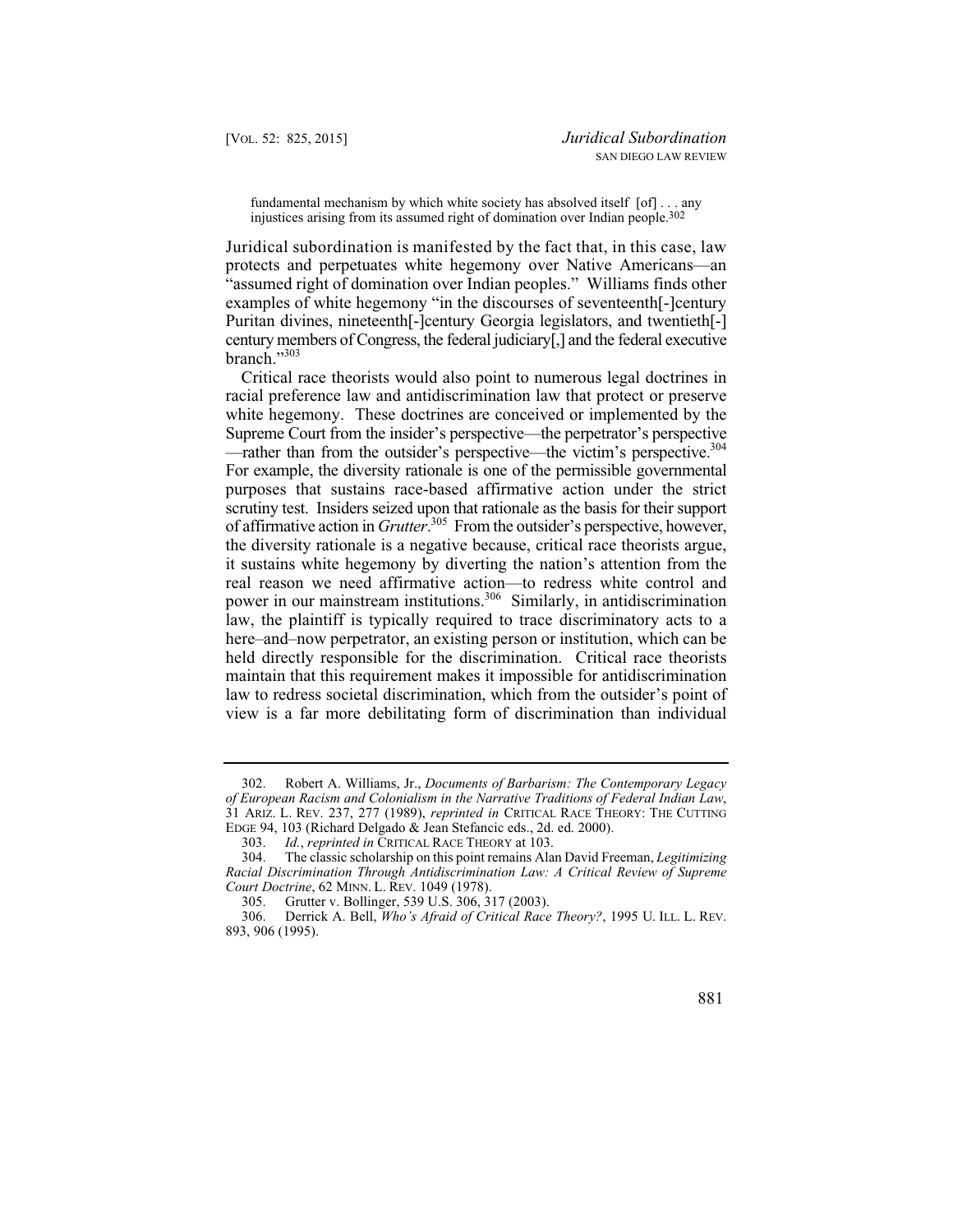discri m ination. Redressing societal discri mination offers a more direct hit against white hegemony than going after individual acts of discrimination.<sup>307</sup>

## *3. Implementing Law*

What would civil rights law look like if the Supreme Court attempted to avoid juridical subordination in the ways suggested by the post-civil rights norms? If the Court showed absolute devotion to each of the postcivil rights norms individually—racial omission, racial integration, racial solidarity, and social transformation—what might civil rights law begin to look like? We think it might look something like the following.

# *a. Traditionalism*

Traditionalists would make certain changes to current racial preference and antidiscrimination law so as to guard against the juridical subordination they identify—suppression of the racial omission tenet. As to the former, traditionalists would, at the very least, eliminate race-based affirmative action—repeal racial preference law—and, thus, obviate the need for the strict scrutiny test, at least for racial classifications. Indeed, Justice Scalia, a core traditionalist, argues that race-conscious laws are dangerously divisive in a society like ours. Quoting Professor Bickel's influential book, *The Morality of Consent*, Justice Scalia writes:

The difficulty of overcoming the effects of past discrimination is as nothing compared with the difficulty of eradicating from our society the source of those effects, which is the tendency—fatal to a Nation such as ours—to classify and judge men and women on the basis of their country of origin or the color of their skin. A solution to the first problem that aggravates the second is no solution at all. . . . "The lesson of the great decisions of the Supreme Court and the lesson of contemporary history have been the same for at least a generation: discrimination on the basis of race is illegal, immoral, unconstitutional, inherently wrong, and destructive of democratic society."308

See, e.g., Freeman, *supra* note 304, at 1053 (remedying racial discrimination, from the victim's perspective, requires affirmative efforts to change the conditions, rather than individual actions); Alan D. Freeman, *Race and Class: The Dilemma of Liberal Reform*, 90 YALE L.J. 1880 (1981) (reviewing DERRICK A. BELL, JR., RACE, RACISM, AND AMERICAN LAW (2d ed. 1980)).

<sup>308.</sup> City of Richmond v. J.A. Croson Co., 488 U.S. 469, 520–21 (1989) (Scalia, J., concurring) (quoting ALEXANDER M. BICKEL, THE MORALITY OF CONSENT 133 (1975)). Chief Justice Roberts takes a similar position. *See* Parents Involved in Cmty. Schs. v. Seattle Sch. Dist. No. 1, 551 U.S. 701, 742 (2007); *see also* Schuette v. Coal. to Defend Affirmative Action, Integration, & Immigration Rights & Fight for Equal. by Any Means Necessary, 134 S. Ct. 1623 (2014) (no federal authority could bar state constitutional amendment prohibiting affirmative action); Fisher v. Univ. of Tex. at Austin, 133 S. Ct. 2411 (2013) (remanding Caucasian student's suit against a university for discrimination

<sup>882</sup>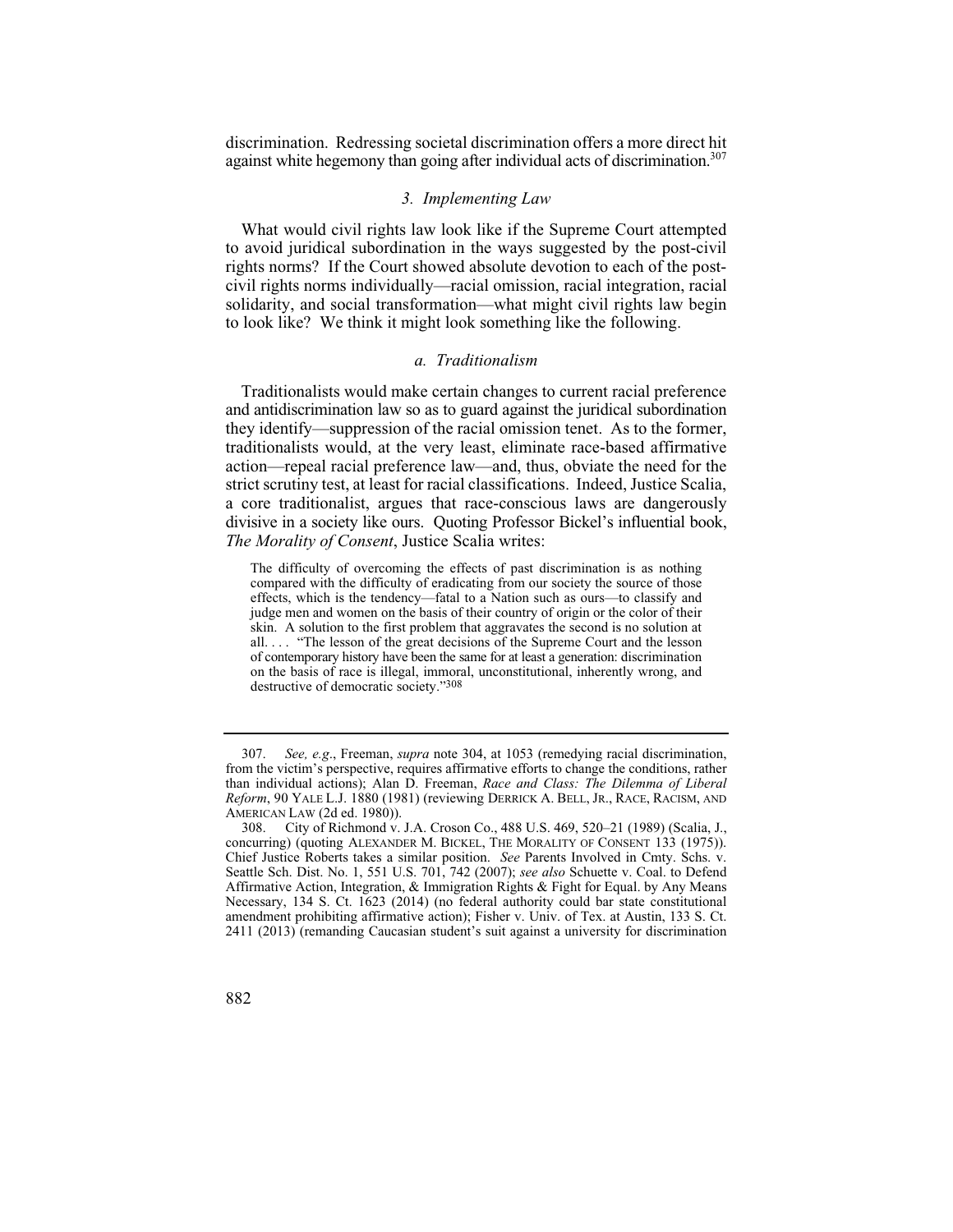Traditionalists have a more complex view of antidiscrimination law. Antidiscrimination law effectuates the racial omission tenet by prohibiting governmental entities and certain private institutions from using raceconscious policies or practices. A violation of antidiscrimination law is triggered when it can be shown that the defendant intentionally used race in its decision-making process—intent test—or used an identified facially neutral policy or practice that, unknown to the defendant, had a racially disparate impact on a protected class—effects test. The intentional use of race means that race was a motivating factor—or under some laws "the substantial factor"—in the decision-making process.

To avoid juridical subordination, traditionalists would make any number of changes to antidiscrimination law. High on the list is jettisoning the effects test while retaining the intent test. The latter is acceptable because it is narrowly focused on the accused's racial animus, indicating that race really did matter in the action taken. For that reason, traditionalist judges, including Justices Scalia and Thomas, have not hesitated to permit litigation to go forward under the intent test in a variety of settings. In *Thompson v. North American Stainless*, *LP*, Justice Scalia wrote a unanimous opinion that upheld the right of a plaintiff to bring a third-party retaliation claim under Title VII.<sup>309</sup> The plaintiff alleged that he was fired by his employer three weeks after the plaintiff's fiancée, who also worked for the defendant, filed an EEOC sex discrimination charge against the employer.<sup>310</sup> Similarly, in *Robinson v. Shell Oil Co.*, Justice Thomas wrote a unanimous opinion that permitted a former employee to bring an action for post-employment retaliation under Title VII against an employer who wrote a bad reference letter even though the statute explicitly applies only to "an employee or applicant."<sup>311</sup>

Traditionalists, on the other hand, reject the effects test. They find this test to be too broad—too much of a hunting expedition searching for racism. Far from being colorblind, the effects test, they believe, is color-

 claims); *Grutter*, 539 U.S. 306 (narrowly tailored admissions program, although raceagainst her on the basis of race because the Fifth Circuit did not apply strict scrutiny to her conscious, served a compelling interest and was therefore constitutional); *J.A. Croson, Co.*, 488 U.S. 469 (1989) (holding city failed to show a compelling government interest justifying plan requiring contractors to award subcontracts to minorities); Adarand Constructors, Inc. v. Pena, 515 U.S. 200 (1995) (applying strict scrutiny to racial classifications in awarding government contracts).

<sup>309. 562</sup> U.S. 170, 178 (2011).<br>310. Id. at 172.

<sup>310.</sup> *Id.* at 172.

<sup>519</sup> U.S. 337, 339-46 (1997).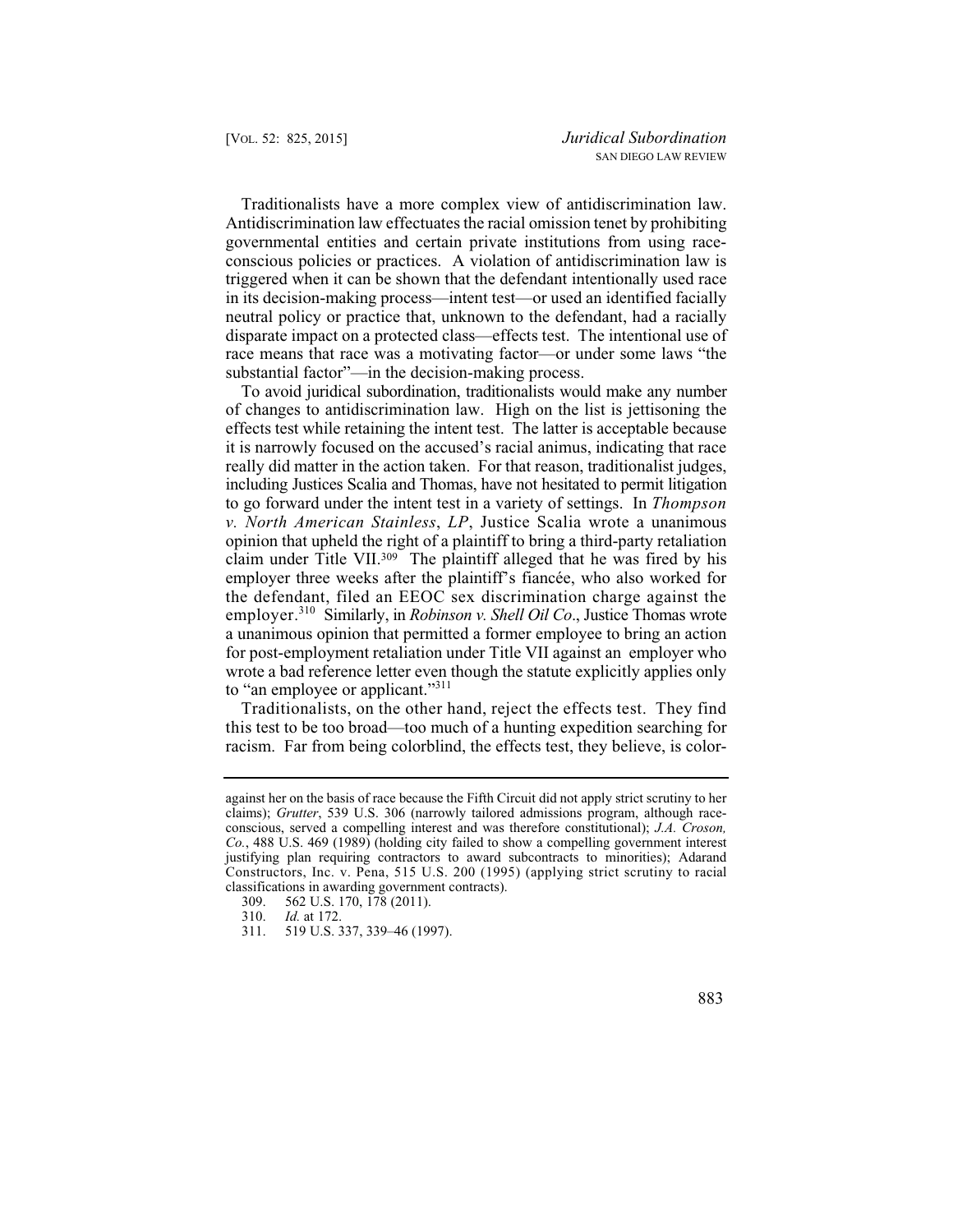conscious in that it brings too much attention to the question of race in the administration of our antidiscrimination law. As far as traditionalists are concerned, racial animus, unless explicitly shown otherwise, is not responsible for the plight of blacks. The problem facing blacks is classbased, not race-based. Hence, giving race so much attention makes race matter when it really does not, and should not, in our post-civil rights society. The government, especially the courts, ought not to encourage plaintiffs in employment discrimination, housing discrimination, voting rights, and other antidiscrimination lawsuits to think of ingenious ways to imagine the existence of racism or racial discrimination where none exist—or at least not enough to matter. Actions that raise the ghost of racism can only take the nation down a dangerously divisive path. Hence, the traditionalists on the Supreme Court have not allowed plaintiffs to initiate effects-based litigation under Title VI of the 1964 Civil Rights  $Act<sup>312</sup>$  and have otherwise sought to clip the wings of the effects test whenever possible. Two examples follow.

In *Wal-Mart Stores, Inc. v. Dukes*, the traditionalist justices, over a strongly worded dissent by the reformists justices, rejected the female employees' claim that the employer's policy of allowing local supervisors to exercise discretionary and subjective decision-making over employment matters explained the widespread disparate pay and promotions accorded to female employees across the nation.<sup>313</sup> The traditionalists could not find discrimination because, *inter alia*, Wal-Mart had adopted a written policy of nondiscrimination, and plaintiffs failed to identify a specific employment practice that produces the gender disparity.<sup>314</sup> Similarly, in *Ricci v. DeStefano*, the traditionalist justices favored the intent test over the effects test.315 Plaintiffs were seventeen white firefighters and one Hispanic firefighter who argued that they were the victims of disparate treatment discrimination—intent test—in violation of Title VII when the city of New Haven discarded the results of a promotional exam that had an adverse impact on the black firefighters who took it—effects test.<sup>316</sup> Fearing a disparate-impact lawsuit, the city threw out the exam results.<sup>317</sup> Over a sharp dissent written by the reformists justices, the traditionalists justices ruled that the fear of a lawsuit was not enough to excuse what

*Id.* at 562.<br>*Id.* 

<sup>312.</sup> *See* Alexander v. Sandoval, 532 U.S. 275, 291–93 (2001).

<sup>313. 131</sup> S. Ct. 2541, 2547–48, 2557 (2011).<br>314. *Id.* at 2553–55.

<sup>314.</sup> *Id.* at 2553–55.

<sup>315. 557</sup> U.S. 557, 585 (2009).<br>316. Id. at 562.

<sup>317.</sup> *Id.*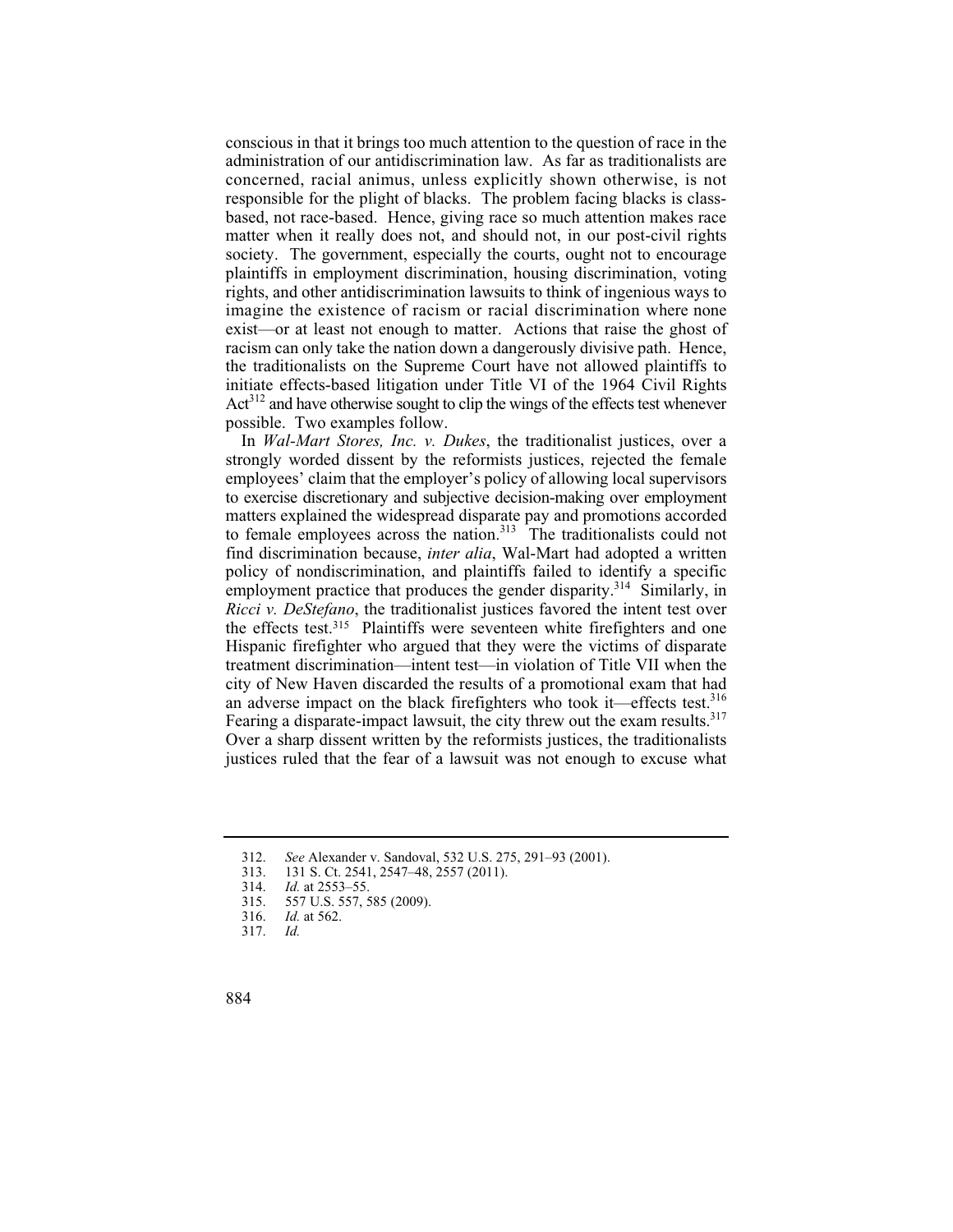these justices saw as the city's intentional discrimination.<sup>318</sup> The Court held the city liable under the intent test.<sup>319</sup>

### *b. Reformism*

race-conscious affirmative action would be made a general rule of law. constitutionally tested, would have to be changed. Currently, an affirmative To avoid the juridical subordination they identify—suppression of the racial integration tenet—reformists would make certain changes to current racial preference and antidiscrimination law. With respect to the former, Affirmative action, thereby, becomes as legitimate under reformism as it is illegitimate under traditionalism. To accomplish that goal, the strict scrutiny test, against which all voluntary affirmative action plans are action plan passes constitutional muster under the strict scrutiny test if it is narrowly tailored—means test—to serve a compelling governmental interest—ends test.320 One way to accommodate more affirmative action is to expand the ends prong. In addition to a public institution's desire to redress its own discrimination, which is extant law, reformists would certainly include the desire to eradicate societal discrimination among the acceptable compelling governmental interests.<sup>321</sup>

 for purposes of satisfying strict scrutiny's ends prong in any context. They Another candidate for the ends prong that might resonate with reformists is the simple desire for racial integration. An affirmative action program could satisfy the ends prong—would constitute a compelling governmental interest—if the program was established for the purpose of increasing racial integration within the institution. This effectively extends the diversity rationale beyond current law, which limits that rationale to the educational context.322 If, for example, a school district wanted to implement an affirmative action plan not for its student body, but for its work force, it could do so without violating the strict scrutiny's ends prong by demonstrating a need to bring more racial diversity to its work force. Thus, for reformists, diversity would probably be regarded as a compelling governmental interest

 <sup>318.</sup> *Id.* at 579–80.

<sup>319.</sup> *Id.* at 593.

See Equal Employment Opportunity Act of 1972, Pub. L. No. 92-261, 86 Stat. 103 (amending 42 U.S.C. §§ 2000e to 2000e-17 (Supp. V. 1975)).

<sup>321.</sup> *See* BROOKS, *supra* note 9, at 44–45.

Grutter v. Bollinger, 539 U. S. 306, 328 (2003).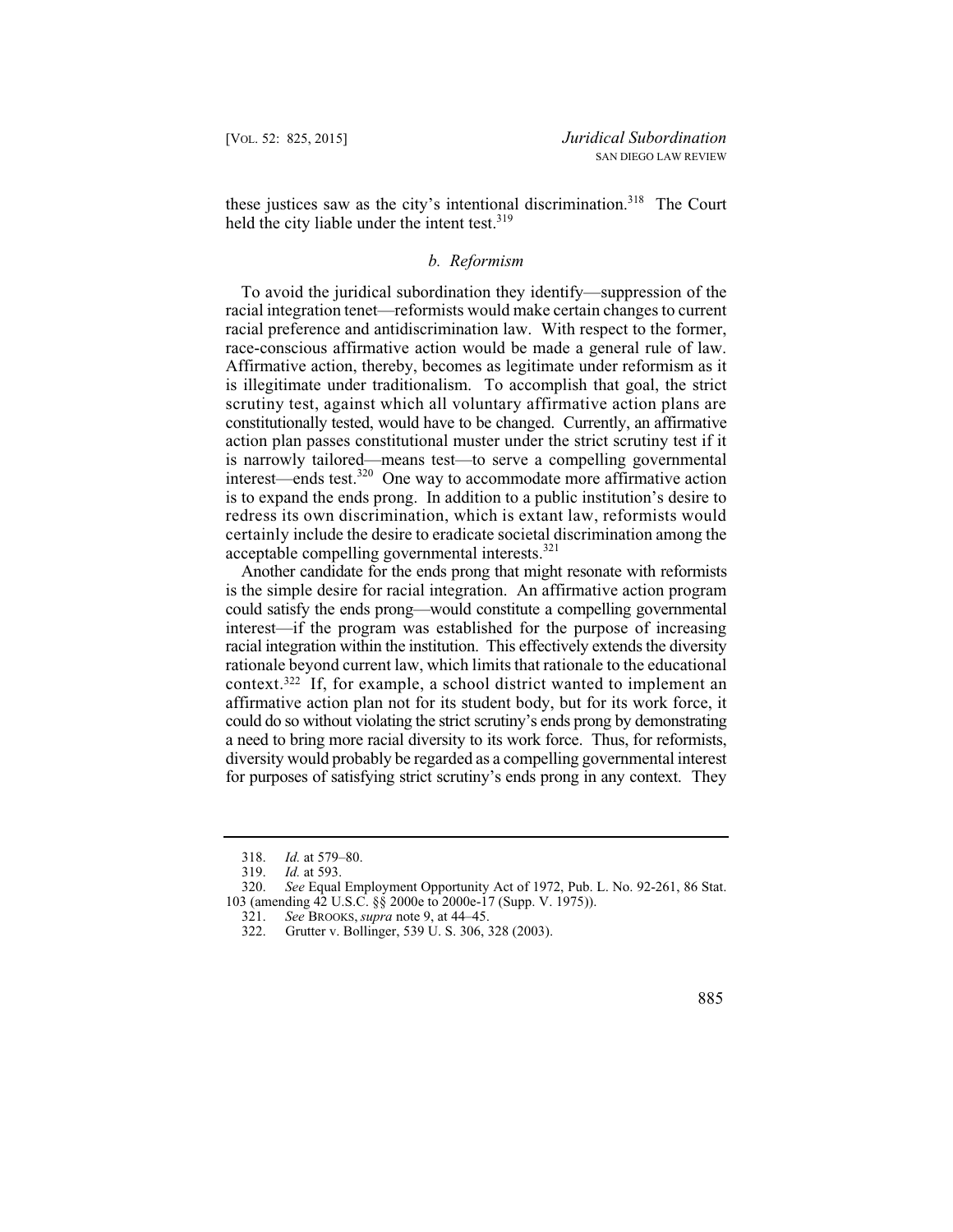might reason that racial democracy is not achieved when blacks experience their greatest social mobility in sports and music.

 creation of a new litigation model, called the "individual effects test." This test provides an easier way of probing institutional discrimination than the it. Finally, institutions should be allowed to use good-faith efforts to open opportunities for blacks within their organizations without at the same time From the reformist perspective, the Supreme Court commits juridical subordination in antidiscrimination law when it fails to deploy this important body of civil rights law in ways that foster racial integration in a given case. To avoid such juridical subordination in antidiscrimination law, reformists would create or modify any and all legal doctrines that supported racial integration. Four examples readily come to mind. The first is the current effects standard, which is group-based. Second, societal discrimination should be made actionable under antidiscrimination law. Third, the burden of proof as to the defendant's state of mind in intentional discrimination should be shifted from the plaintiff to the defendant as the latter is in control of this evidence and, hence, is in the best position to know the truth regarding subjecting themselves to litigation or at least liability under the intent test.

The individual effects test is a way to probe institutional discrimination effectively. It allows the plaintiff to establish a prima facie violation of antidiscrimination law by proving that he or she, as a member of a protected class, was adversely affected by an institution's facially neutral policy or practice, for instance by a college's heavy reliance on the SAT or an employer's written test requirement. The plaintiff would *not* have to show, as he or she must under the extant effects standard, that the facially neutral practice or policy adversely impacts his or her protected class as a whole. Such a showing requires complex statistical analysis and expert witnesses. Under the reformists' model, first proposed by Professor Richard Zimmer, $323$  a black job applicant who receives a low score on an employment test establishes adverse impact, but not necessarily employment discrimination. The plaintiff must then show that a less discriminatory alternative policy or practice was available to the institution and that the institution failed to use it. The alternative, less discriminatory policy or practice must serve the institution's legitimate interests. Thus, on-the-job experience may be a less discriminatory, but equally effective alternative to assess the applicant's qualifications as the employer's written test. An applicant might say, "I did not do well on the test, but I have twenty years of excellent on–the–job experience." The use of AP grades in lieu of SAT scores may be a less discriminatory alternative for a particular black

<sup>323.</sup> BROOKS ET AL., *supra* note 247, at 510 (quoting Michael J. Zimmer, *Individual Disparate Impact Law: On the Plain Meaning of the 1991 Civil Rights Act*, 30 LOY. U. CHI. L.J. 473, 497–98, 500–01, 503 (1999)).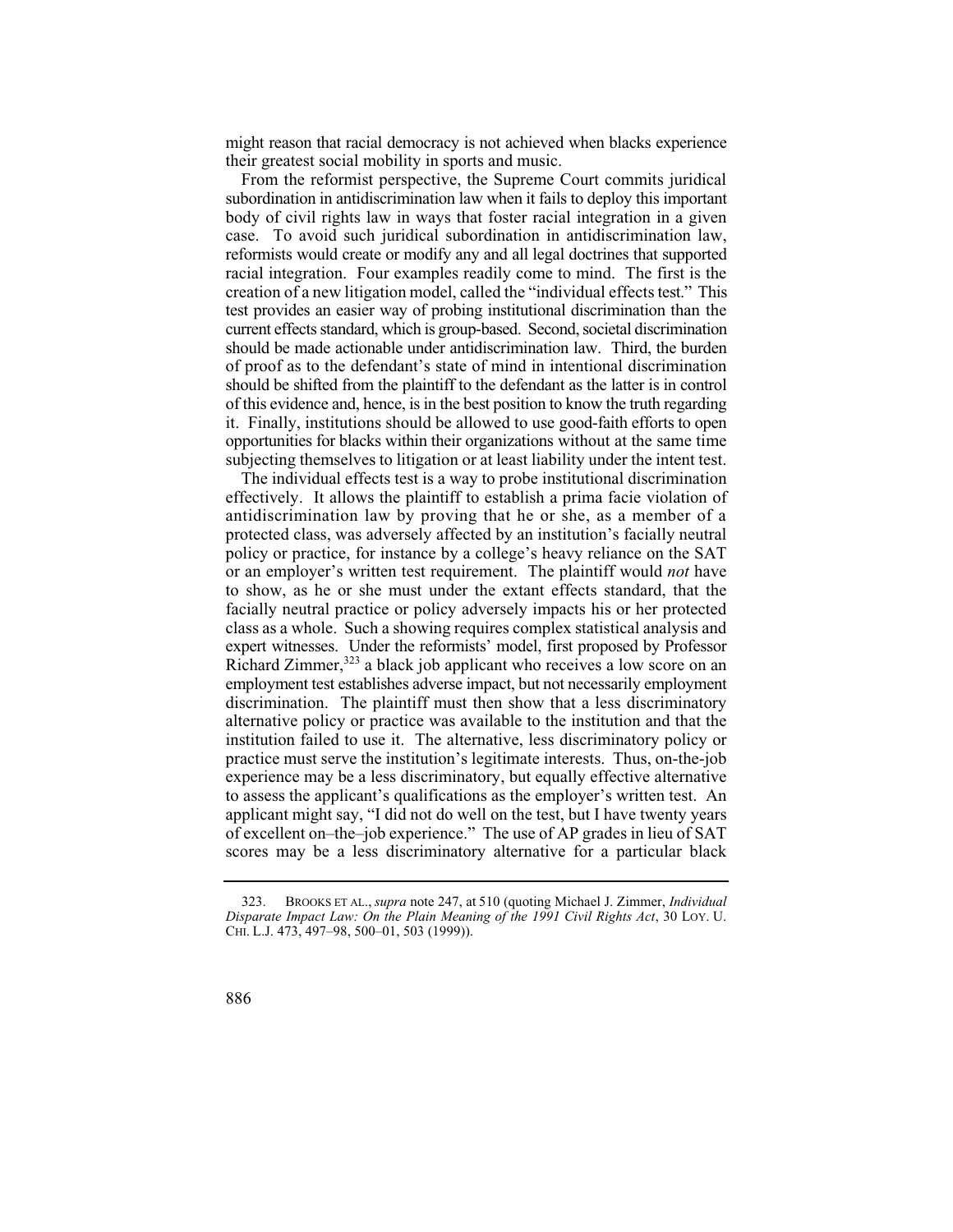alternative.<sup>325</sup> Professor Zimmer's proposal leaves out the job-related or business-necessity defense for the individual effects test.<sup>326</sup> He summarizes college applicant seeking admissions to Harvard. This approach is somewhat consistent with current law. An employer sued under Title VII of the 1964 Civil Rights Act is entitled to rebut the prima facie case based on adversity to the group by proving that the test was job-related and consistent with business necessity.<sup>324</sup> If the employer carries this burden, it can still be held liable if the plaintiff can show the availability of a less-discriminatory this litigation model in the context of employment discrimination:

 [T]his model "requires that the plaintiff prove that she was adversely affected by legitimate interests.". . . Plaintiff establishes an employment practice that an 'employment practice,' that an alternative practice exists, and that this alternative both would not adversely affect the plaintiff and would serve the employer's adversely affects her by bringing forth "evidence that the action is consistent with the way the defendant usually operates and is not ad hoc [a first-time action] or idiosyncratic.". . . The term "employment practice" is to be construed liberally, and, as such, includes subjective judgments of supervisors. . . Plaintiff proves an alternative employment practice by showing that "other employers either did or could act regularly on the basis of this proposed practice. It is not enough to show that an employer could act on it in some exceptional situations."327

The Supreme Court may have difficulty accepting an effects test that disassociates itself from the idea of systemic discrimination, which is how the effects test has always been understood.<sup>328</sup> Unlike claims of intentional discrimination, which invoke the intent test, claims of disparate impact discrimination are deemed to be cognizable only because they impact the entire group of, say, black workers or black college applicants. Disparate impact does not apply to single-plaintiff lawsuits. The effects test is for groups; the intent test is for individuals or groups. Hence, the individual effects test takes what has traditionally been viewed as a group-oriented

<sup>324.</sup> *See* Wards Cove Packing Co. v. Atonio, 490 U.S. 642, 659–60 (1989).

See id. at 660–61.

 not, at the time, illegal). 326. *See, e.g.*, Hazelwood Sch. Dist. v. United States, 433 U. S. 299 (1977) (statistics provided to make prima facie case of discrimination must not rely on practices that were

 <sup>327.</sup> BROOKS ET AL., *supra* note 247, at 510 (quoting Zimmer, *supra* note 323, at 497–98, 500–01, 503).

 not, at the time, illegal). 328. *See, e.g*., *Wards Cove Packing Co.*, 490 U.S. 642 (nonwhite workers could not prevail because they had only statistics, rather than evidence of particular hiring practices linked to demonstrated adverse impact); *Hazelwood Sch. Dist.*, 433 U.S. 299 (statistics provided to make prima facie case of discrimination must not rely on practices that were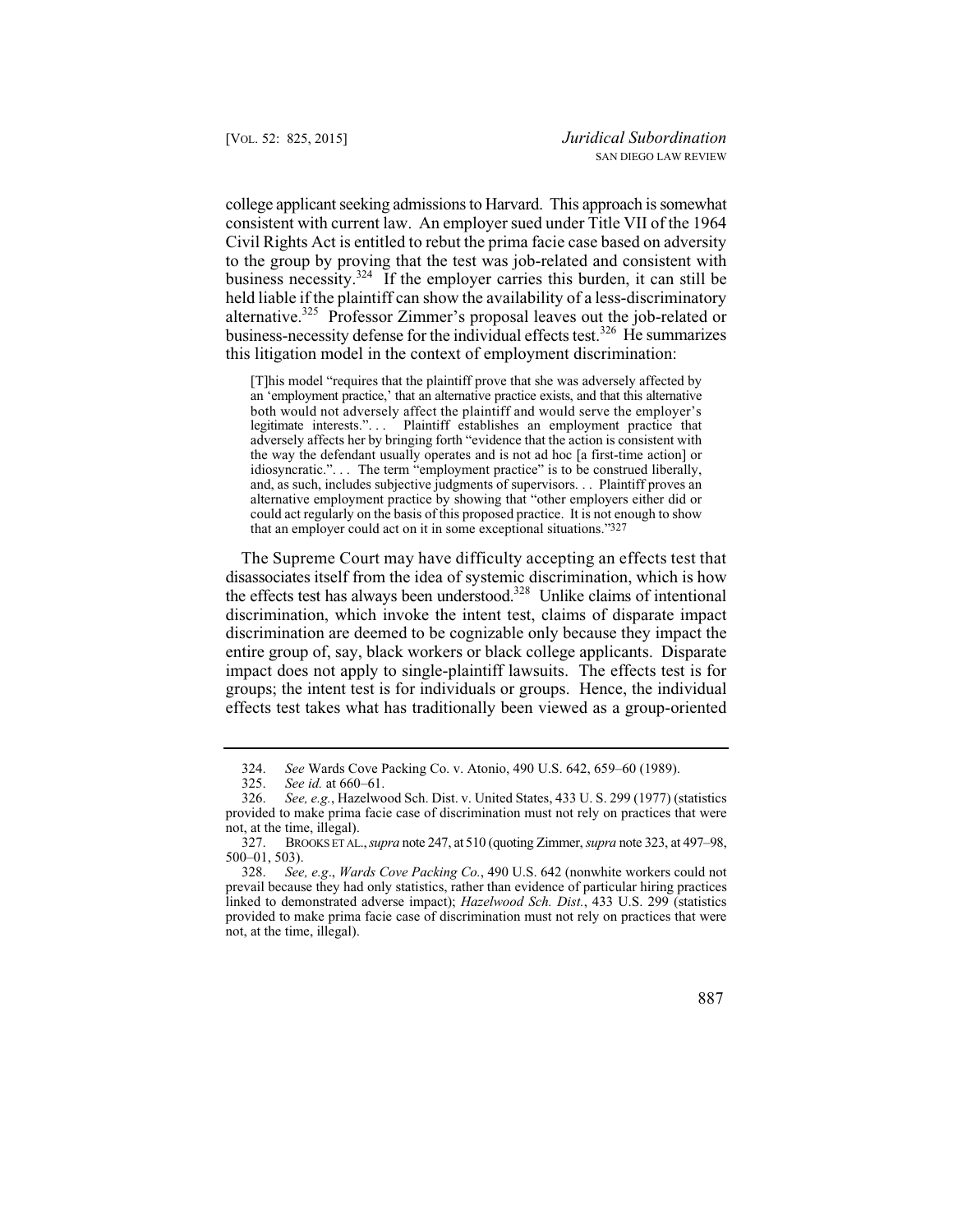lawsuit and makes it accessible to individual claims of discrimination. Reformists might argue that this critical change in law should make the effects test more successful in doing what it was supposed to have done from the beginning—"eliminat[e] the cumulative effects of historical racial discrimination."<sup>329</sup> Given the fact that the conventional deployment of the effects test has had limited success, $330$  should the Supreme Courts fail to adopt the individual effects test where applicable, a reformist would say, the Court will have engaged in juridical subordination.

Allowing for the prosecution of societal discrimination is the second reformist measure.

Societal discrimination, according to the Supreme Court, is "discrimination not traceable to its own actions."331 Michael Selmi defines it as "discrimination in the air" or as:

 effects of past discrimination. The term may also serve as a surrogate for identifiable . . . discrimination for which there is no identifiable responsible party, public or private. It might alternatively be defined as discrimination that occurred some time in the past with an identifiable party that is no longer legally culpable because the statute of limitations has run or the effects of the discrimination are now too attenuated to trace. . . . [S]ocietal discrimination. . . [might include] the lingering discrimination in the circumstance where a governmental entity is reluctant to admit or prove its own discrimination. Finally, . . . societal discrimination might best be seen as the cumulative effects of multiple acts and actors—a combination of all the factors identified above[.]332

 VII's ostensible goal of eliminating the cumulative effects of historical racial discrimination." 329. Smith v. City of Jackson, 544 U.S. 228, 247, 262 (2005) (O'Connor, J.,). In discussing the history of disparate impact liability, Justice O'Connor remarked that "the Court in *Griggs* reasoned that disparate impact liability was necessary to achieve Title *Id.* (citing Griggs v. Duke Power Co., 401 U.S. 424 (1971)).<br>330. *See Michael Selmi, Was the Disparate Impact The* 

 theory by limiting our understanding of what constitutes intentional discrimination. *Id.* at 330. *See* Michael Selmi, *Was the Disparate Impact Theory a Mistake?*, 53 UCLA L. REV. 701 (2006). In this article, Professor Selmi argues that the disparate impact theory arose not as a general theory of equality, but more modestly as a device to deal with specific instances of prior discrimination. *Id.* at 705, 708–16. After reviewing the cases, Professor Selmi concludes that the disparate impact theory has had limited success outside of written employment tests and that disparate impact is extremely difficult to prove in court. *Id.* at 725, 755–57. Professor Selmi's most striking conclusion is that the disparate impact theory may have had the unintentional effect of undercutting the disparate treatment 767–82. Our concept of intentional discrimination continues to turn on motivation and animus. *Id.* at 701, 782. The major social mistake of pushing so hard for disparate impact theory, Professor Selmi argues, was the belief that law could do the work that politics itself could not—to wit, bring about substantive racial equality. *Id.* at 707. Professor Selmi argues for a greater commitment by society to remedying inequalities. *Id.* at 770–71.

<sup>331.</sup> Wygant v. Jackson Bd. of Educ., 476 U.S. 267, 288 (1986) (O'Connor, J., concurring); *see* Regents of the Univ. of Cal. v. Bakke, 438 U.S. 265 (1978).

 332. Michael Selmi, *Remedying Societal Discrimination Through the Spending Power*, 80 N.C. L. REV. 1575, 1603–04 (2002) (citations omitted).

<sup>888</sup>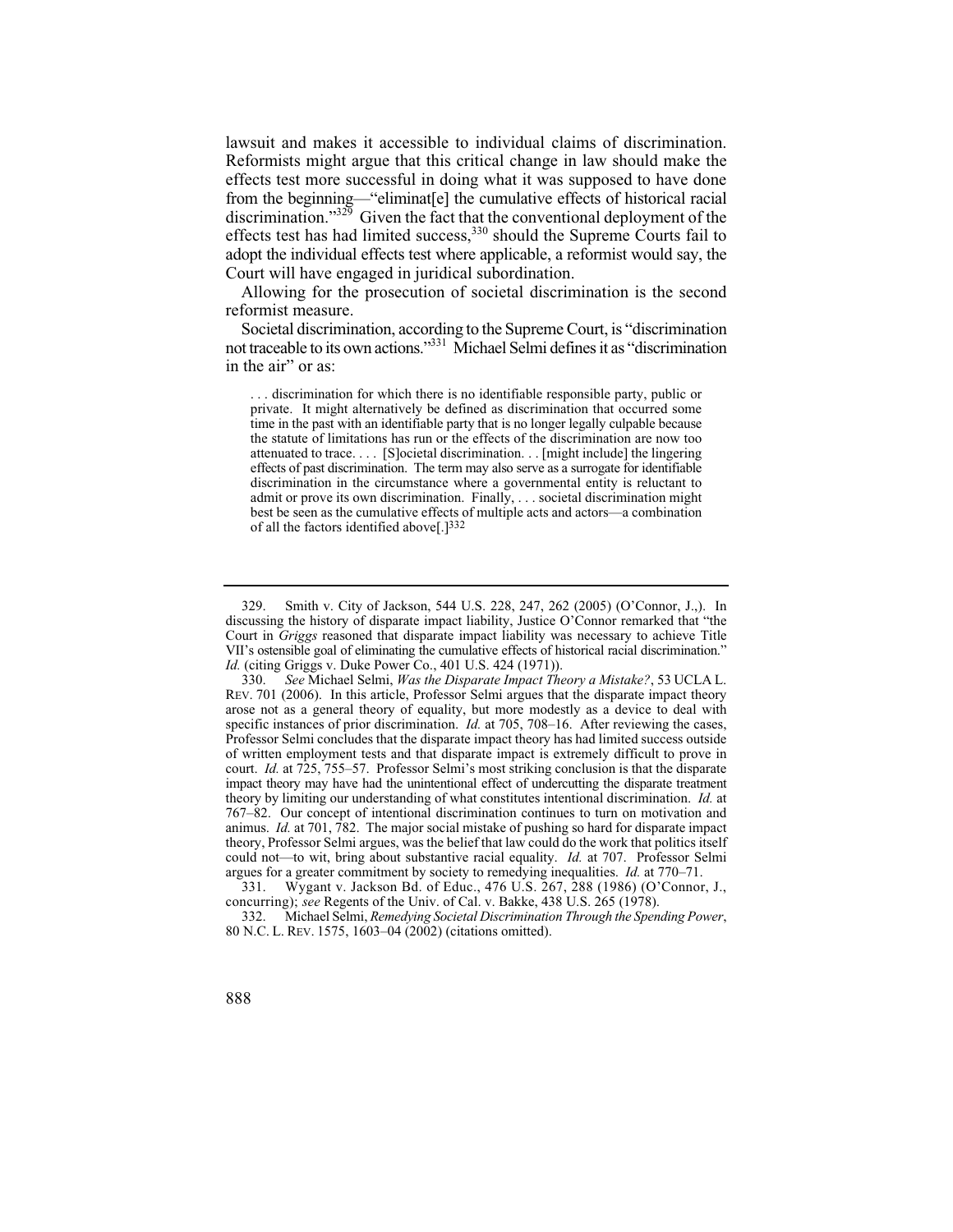that such effects may have begun with an act of past intentional identifiable perpetrator—it is not tied to any particular person or institutional The last definition—the cumulative effects of all forms of prior or current discrimination, including the lingering effects of slavery and Jim Crow is the most coherent. It focuses on current discriminatory effects, realizing discrimination. This definition also recognizes that societal discrimination, unlike individual or institutional discrimination, is not likely to have an practice or policy—although it can certainly affect an individual's behavior or what goes on in an institution. As the cumulative effects of all discrimination in a society, past or present, societal discrimination effectively identifies society as the perpetrator. For that reason, according to the Supreme Court, societal discrimination is not subject to legal redress. The problem, from the Supreme Court's perspective, is not that societal discrimination does not exist, but that it is "ageless in [its] reach into the past, and timeless in [its] ability to affect the future."<sup>333</sup> It is too big to prosecute.

 discrimination that the Court lacks the imagination to remedy. That is yet This, then, means that racial integration is impeded by a form of another instance of juridical subordination. Perhaps this form of juridical subordination is justified, perhaps not. The point, however, is that it exists, and should, at the very least, be acknowledged as such.

 *are morally illegitimate*," Loury argues, "*the propriety of the contemporary*  Reformists would certainly make societal discrimination actionable. They strongly believe that we should not be hung up on identifying a perpetrator when all of society is the perpetrator. "*If the past disparities order must also be called into question.*"334 One way to make societal discrimination actionable is to require institutions to take societal discrimination into account as best as they can when formulating institutional policies or practices. Failure to do so would make them liable to blacks disadvantaged by the institution's policy or practice. Thus, to avoid liability, the institution would have to consider the ways in which its policies or practices are likely to disadvantage blacks affected by such policies or practices. For example, prior to administering a promotional exam, the employer should run it by blacks within or outside the company to get their input as to its racial impact. Bringing in more people to review the exam can bring to light unanticipated problems and avoid charges of

<sup>333.</sup> *Wygant*, 476 U.S. at 276 (plurality opinion).

<sup>334.</sup> LOURY, *supra* note 270, at 103; *see* ROY L. BROOKS, ATONEMENT AND FORGIVENESS: A NEW MODEL FOR BLACK REPARATIONS 137–38 (2004).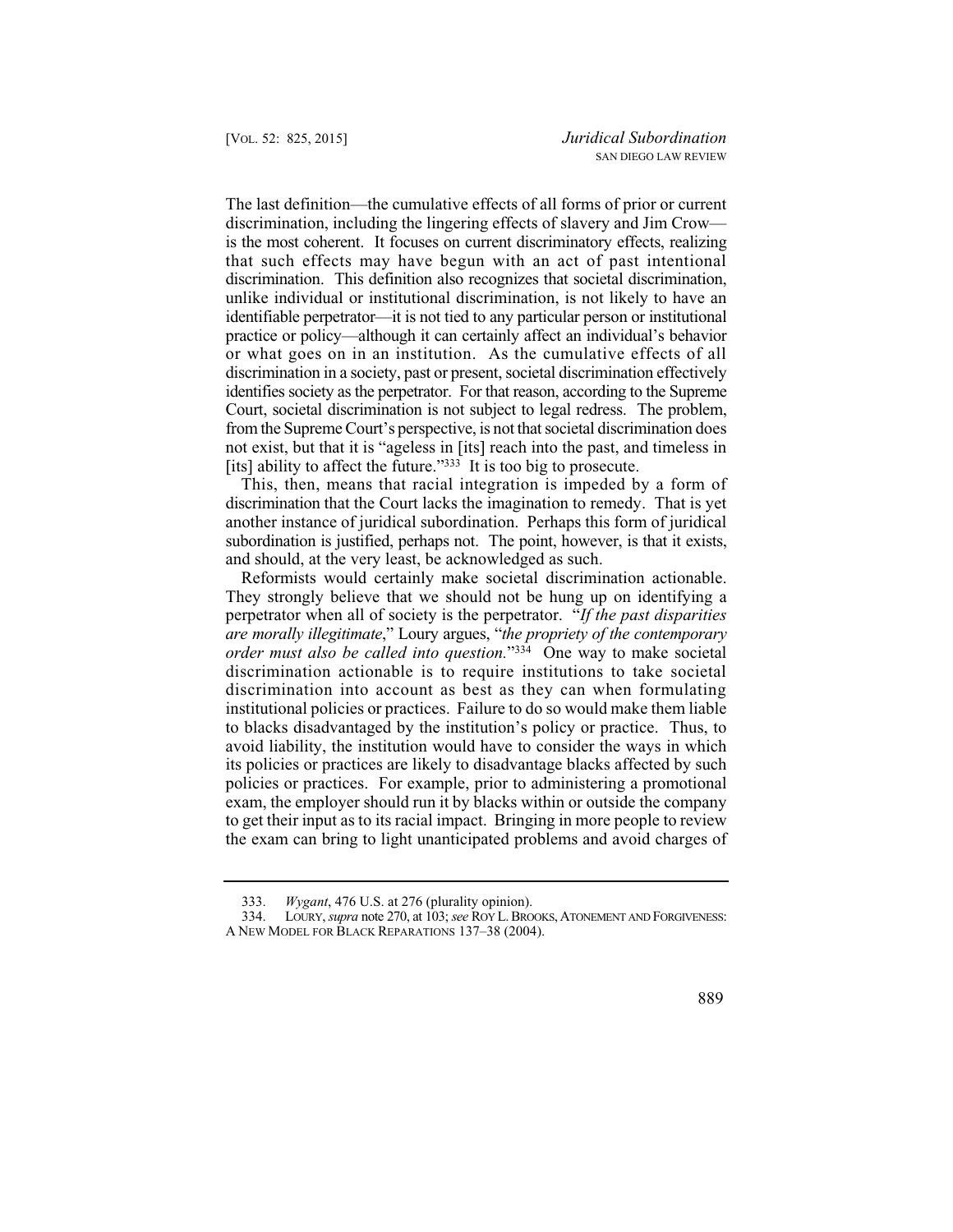racial unfairness after the exam is given. Similarly, a state would not institute a new Voter ID law requiring a birth certificate when it discovers, upon consulting with black community leaders, that a large segment of blacks who had been voting for years have no birth certificate simply because they were born at home at a time when Jim Crow denied them access to hospitals.

educational institutions, such as Title VI of the 1964 Civil Rights Act.<br>335. Dalton Conley, Opinion, *The Cost of Slavery*, N.Y. TIMES (Feb. 15, 2003), http://www. Requiring institutions to take societal discrimination into account also seems fair, reformists might argue, because public and private institutions have historically played major roles in creating societal discrimination. Accordingly, institutions are much better positioned than individuals to do something about societal discrimination. Take, for example, the fact that "[t]he typical white family enjoys a net worth that is more than eight times that of its black counterpart."<sup>335</sup> This racial disparity, reformists could argue, is one of the effects of societal discrimination. It is the cumulative effect of historical discrimination against blacks in employment markets, housing markets, and educational institutions going back intergenerationally as far as Jim Crow and even slavery. Because of the inertia of these discriminatory traditions, the typical black family has not been able to accumulate an estate to pass down to future generations. When poor white immigrants were starting out in this country from the 1890s to the 1940s, scores of young black men were falsely imprisoned for long terms under local vagrancy laws in the South. This was "slavery by another name," to borrow from Douglas A. Blackmon's wonderful book on the subject.<sup>336</sup> Then there were the Jim Crow laws and practices that targeted blacks in both the North and South. Thus, unlike white immigrants, generations of blacks had no ability to acquire or accumulate an estate that could be passed down to children, grandchildren, and future generations. "Some economists estimate that up to [eighty] percent of lifetime wealth accumulation results from gifts from earlier generations, ranging from the down payment on a home to a bequest by a parent." $337$ If a college, for example, did not take this demonstration of societal discrimination into account when creating a financial aid package for a black student, who is likely the first in his family to go to college, that action would be the basis for a lawsuit under antidiscrimination law governing

 <sup>337.</sup> Conley, *supra* note 335; *see* Grutter v. Bollinger, 539 U.S. 306, 344–46 (2003) (Ginsburg, J., concurring) (discussing slavery's educational legacy).



nytimes.com/2003/02/15/opinion/the-cost-of-slavery.html [http://perma.cc/6M3V-D3QJ]*.*

 <sup>336.</sup> DOUGLAS A. BLACKMON, SLAVERY BY ANOTHER NAME: THE RE-ENSLAVEMENT OF BLACK AMERICANS FROM THE CIVIL WAR TO WORLD WAR II (First Anchor Books 2009)  $(2008).$ <br>337.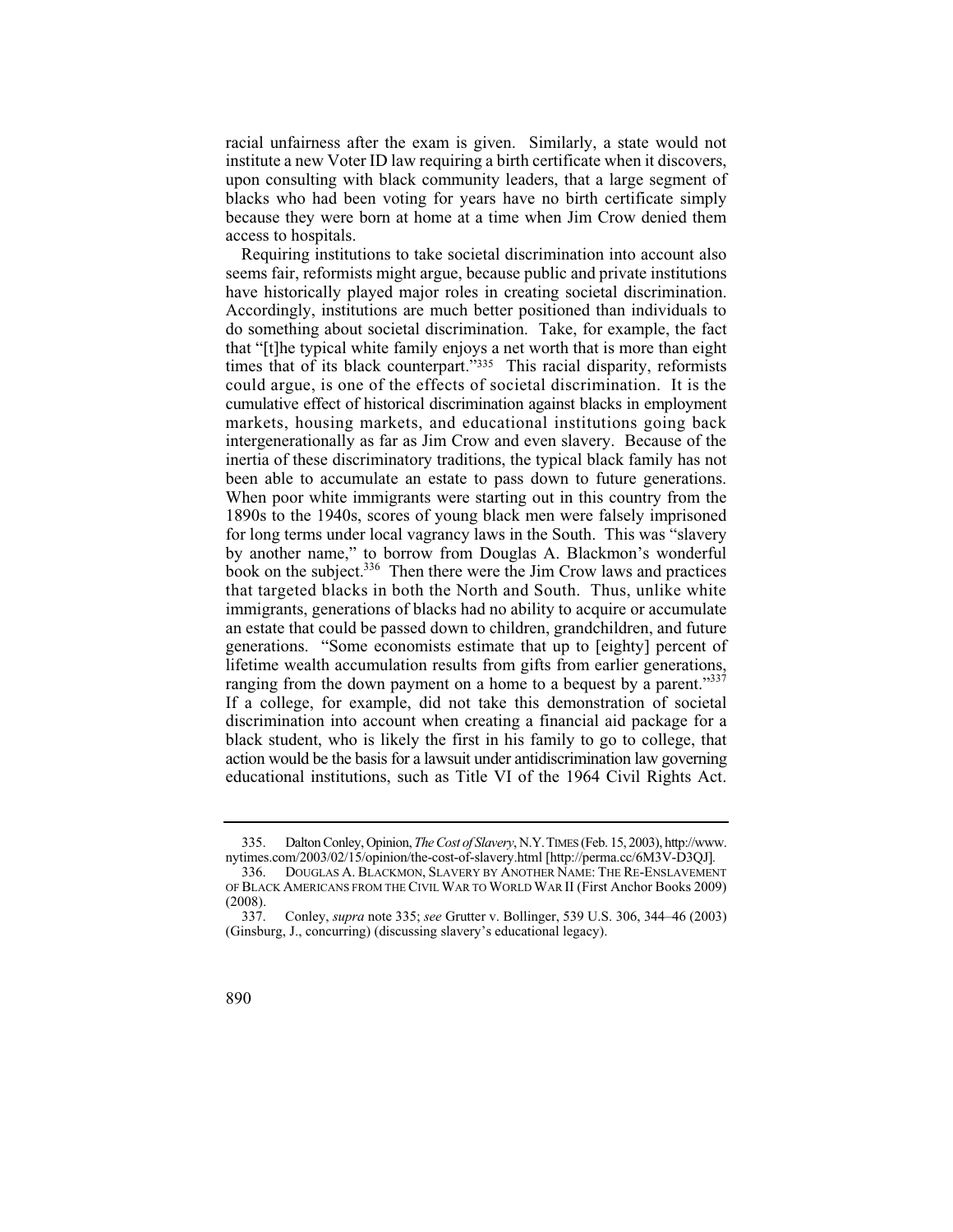Although the institution is not directly responsible for societal discrimination, it has a civil rights duty not only to be knowledgeable about the force and effect of such discrimination, but also to do something about it.

The reformist attempt to make societal discrimination actionable will place an unprecedented major burden on institutions. Each institution would have to be aware of the country's racial history, not a bad idea, and the impact that history has had on each applicant or person with whom it deals. Is this an instance where the cure—making societal discrimination actionable—is worse than the disease—juridical subordination? We think not. One of the duties of living in a diverse society is to know something about how one's fellow citizens live.<sup>338</sup>

 bringing forth credible evidence of discrimination, direct or circumstantial. The next reformist proposal focuses on the intent test. It places the burden of proof regarding the defendant's intent on the defendant itself, rather than on the plaintiff. Under current law, the burden of proof is on the plaintiff.<sup>339</sup> Reformists would have the plaintiff carry the initial burden of But once this burden is satisfied, the burdens of production and persuasion would then shift to the defendant to disprove the inference of discrimination that arises from the plaintiff's prima facie case. As the critical question raised in the plaintiff's prima facie case concerns the defendant's state of mind, and given the fact that the defendant is in the best position to know its own state of mind, shifting the burden of persuasion with respect to that element of proof on the defendant seems fair and reasonable.<sup>340</sup>

A good faith efforts standard is the final reformist proposal we have identified here. This reform would give institutions a safe harbor in creating policies and practices that promote racial integration. Civil rights law is very complex and shifts from time to time and judge to judge. Institutions are not always sure that they are in compliance. What they fear most is being sued for violating the law and the expense and bad publicity that accompany such lawsuits. A good faith efforts standard would give institutions legal assurance that they will not be sued, or at least held liable, for their good faith efforts in creating opportunities for integrating their organizations. If there is no invidious intent associated with the formulation

<sup>338.</sup> *See supra* note 242 and accompanying text (discussing Voter ID laws).<br>339. *See, e.g.*, Raytheon Co. v. Hernandez, 540 U.S. 44, 49 (2003) (citing Mc

See, e.g., Raytheon Co. v. Hernandez, 540 U.S. 44, 49 (2003) (citing McDonnell Douglas Corp. v. Green, 411 U.S. 792 (1973)); Reeves v. Sanderson Plumbing Prods., Inc., 530 U.S. 133, 143 (2000).

 340. *See, e.g*., BROOKS, *supra* note 209, at 55–57 (discussing the difficulty of prosecuting a disparate treatment claim).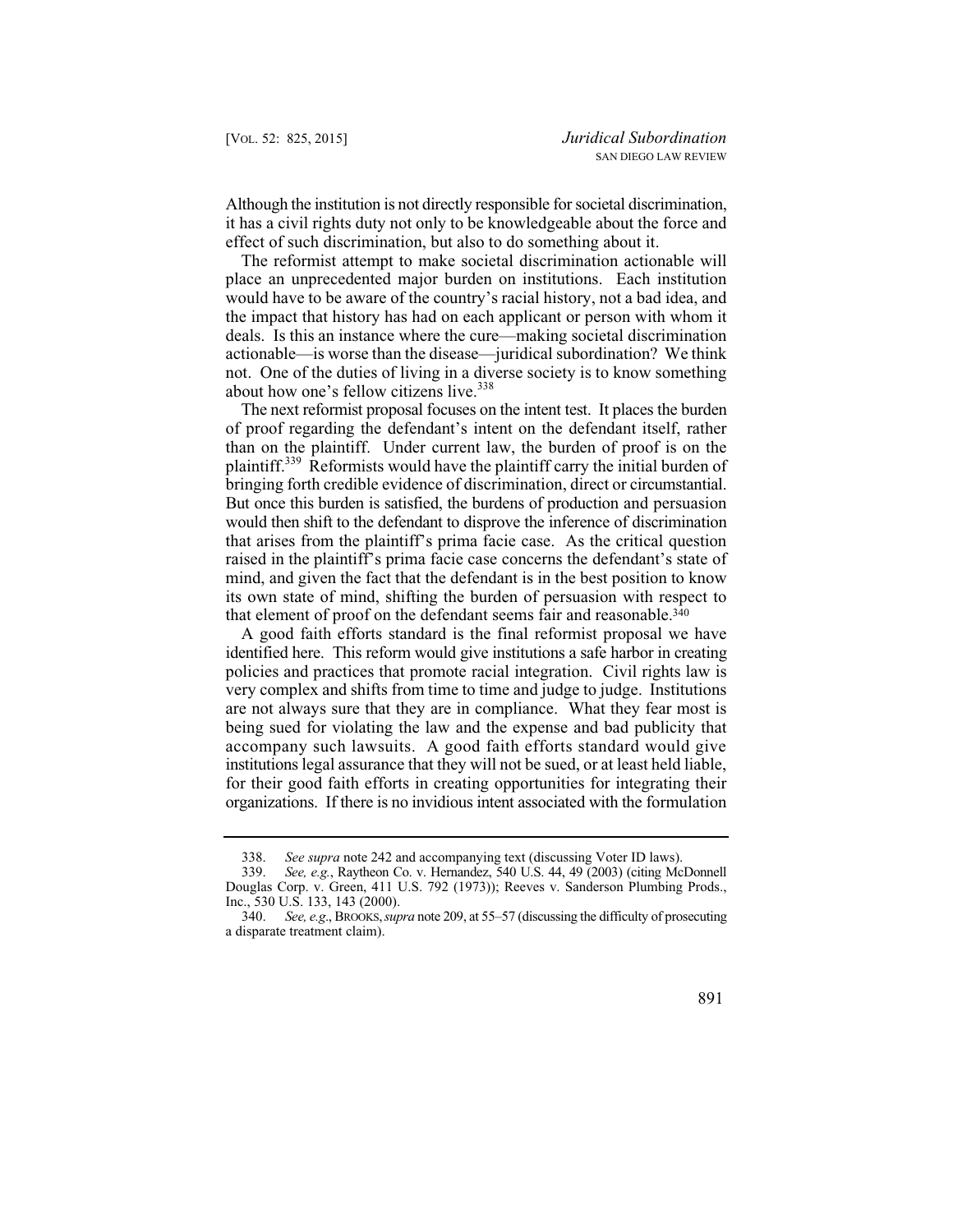or execution of their policies and practices, and if their intent was to open doors for racial minorities, then institutions would be immune from liability under either the intent or effects test.

 reformist post-civil rights perspective. This suggests that reformists would underscore the importance that reformists attach to the racial integration tenet. from Justice Holmes again, reformists believe that formal equal opportunity In sum, a belief in the potency of racism and the ubiquity of racial discrimination in today's society—race still matters—is at the core of the view racial preference and antidiscrimination law vastly different not only from traditionalists, but also from current civil rights law, which, in most respects, correlates with traditionalism in its application. Reformists would want more affirmative action and more expansive ways of probing structural and individual discrimination. Such changes to racial preference law They place more emphasis on the racial integration tenet than on the racial omission tenet. Conceptually, both tenets are sound; but operationally, the racial integration tenet should trump the racial omission tenet. To borrow need not be "killed" as it can be "tamed" and made a "useful animal."341

# *c. Limited Separation*

To avoid juridical subordination, which limited separatists define as the suppression of racial identity or solidarity, the Supreme Court will have to move beyond the racial omission and racial integration tenets. Indeed, limited separatists would want the Supreme Court to do something it has steadfastly refused to do—distinguish between involuntary racial isolation that subordinates and stigmatizes—racial *segregation*—and voluntary racial isolation that supports and empowers—racial *separation*. 342 In *Brown*, the Supreme Court in one broad sweep ruled that, "[s]eparate educational facilities are inherently unequal."343 More recently, Chief Justice Roberts elides the distinction between racial segregation and racial separation because he believes that judges should not be too confident in their "ability to distinguish good from harmful governmental uses of racial criteria."344 To that claim, a limited separatist would respond: even a dog knows the difference between being kicked and stumbled over.

Scholars such as Robert Smith suggest that it is quite possible to "delink" racial separation "from the justificatory ideology of white

 341. Oliver Wendell Holmes, *The Path of the Law*, 10 HARV. L. REV*.* 457, 469 (1897).

 <sup>342.</sup> *See, e.g.*, ROY L. BROOKS, INTEGRATION OR SEPARATION?: A STRATEGY FOR RACIAL EQUALITY 12, 117 (1996) (discussing the "warts" of *Brown*, including its overly broad holding).<br> $343.$ 

<sup>343.</sup> Brown v. Bd. of Educ., 347 U.S. 483, 495 (1954).

Parents Involved in Cmty. Schs. v. Seattle Sch. Dist. No. 1, 551 U. S. 701, 742 (2007).

<sup>892</sup>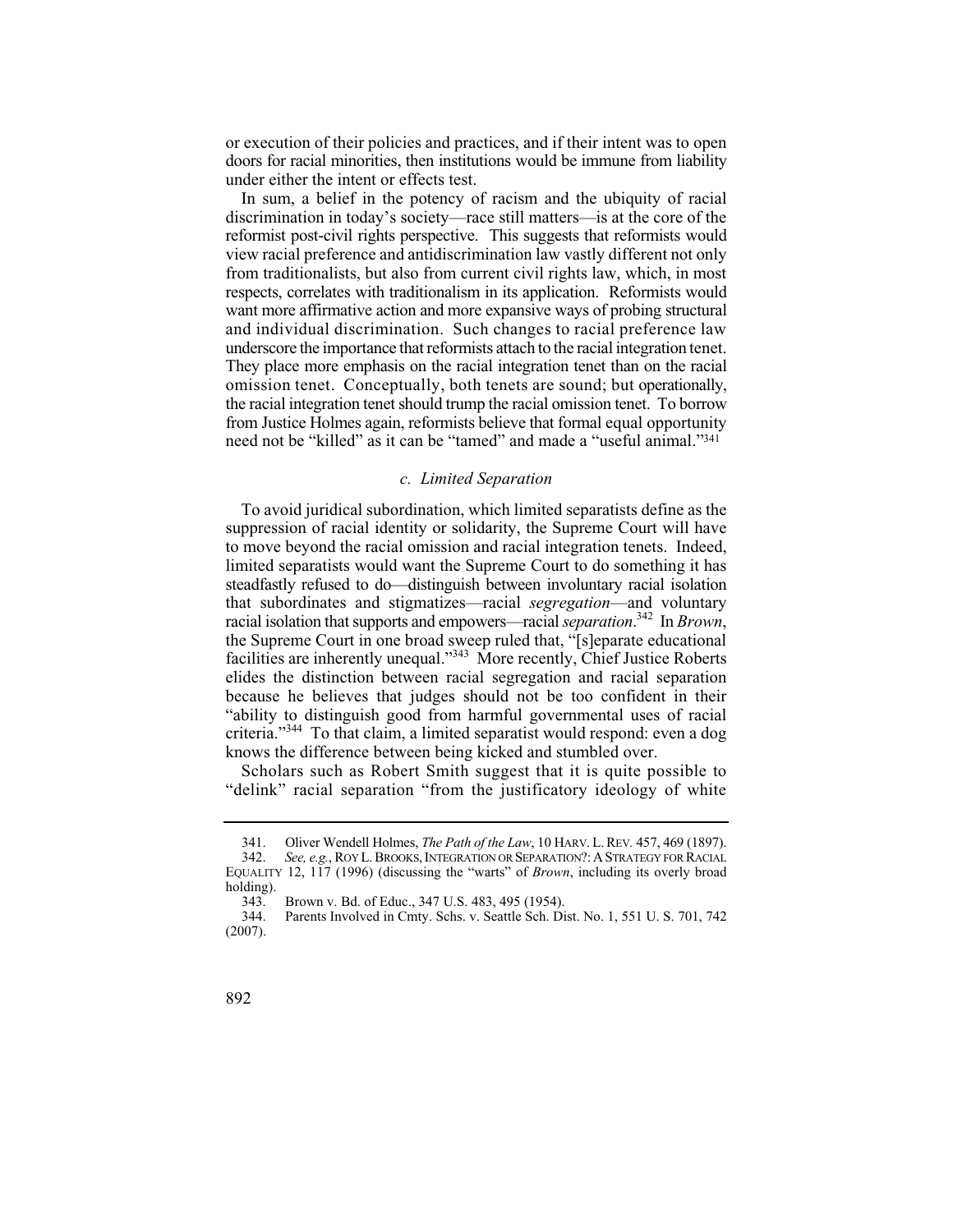relevant."346 Even Chief Justice Roberts' African American brethren, Justice supremacy."<sup>345</sup> Racial separation is "theoretically, empirically, and politically Clarence Thomas, understands the limited separatist take on racial isolation:

"Racial isolation" itself is not a harm; only state-enforced segregation is. After all, if separation itself is a harm, and if integration therefore is the only way that blacks can receive a proper education, then there must be something inferior about blacks. Under this theory, . . . [separation] injures blacks because blacks, when left on their own, cannot achieve. To my way of thinking, that conclusion is the result of a jurisprudence based upon a theory of black inferiority.347

As it has been said, a black child does not have to sit next to a white child to get a quality education.

At first glance, it may appear that Justice Thomas is contradicting his strong embrace of the racial omission tenet put forth principally in *Adarand Constructors, Inc. v. Pena*348 and *Grutter v. Bollinger.*349 But it may be possible to hold both positions—racial omission and limited racial separation —if the latter is viewed as an *exception* to the former. Indeed, this is probably how limited separatists would do a doctrinal end-around formal equal opportunity.

Thus, to avoid juridical subordination unearthed through the limited separatist perspective, the standards for determining liability under racial preference law would have to at least be supplemented to permit blacks and other similarly situated groups to create positive, racially identifiable institutions with governmental assistance if need be. There is no way to accommodate racial solidarity, or limited separation, within the terms of the strict scrutiny test, which is designed to support the racial omission tenet. Racial solidarity has both the intent and the effect of sanctioning race-conscious decision-making, undermining the racial omission tenet, as well as legitimizing racial isolation, undermining the racial integration tenet. Hence, at the very least a new constitutional test would have to be developed as an exception to extant civil rights law. The racial omission and racial integration tenets would have to coexist with this new test.

 NOW YOU DON'T 2 (1995). 345. ROBERT C. SMITH, RACISM IN THE POST-CIVIL RIGHTS ERA: NOW YOU SEE IT,

 <sup>346.</sup> *Id.*  347. Missouri v. Jenkins, 515 U.S. 70, 122 (1995) (Thomas, J., concurring).<br>348. Adarand Constructors. Inc. v. Pena. 515 U.S. 200 (1995).

<sup>348.</sup> Adarand Constructors, Inc. v. Pena, 515 U.S. 200 (1995).

Grutter v. Bollinger, 539 U.S. 306 (2003).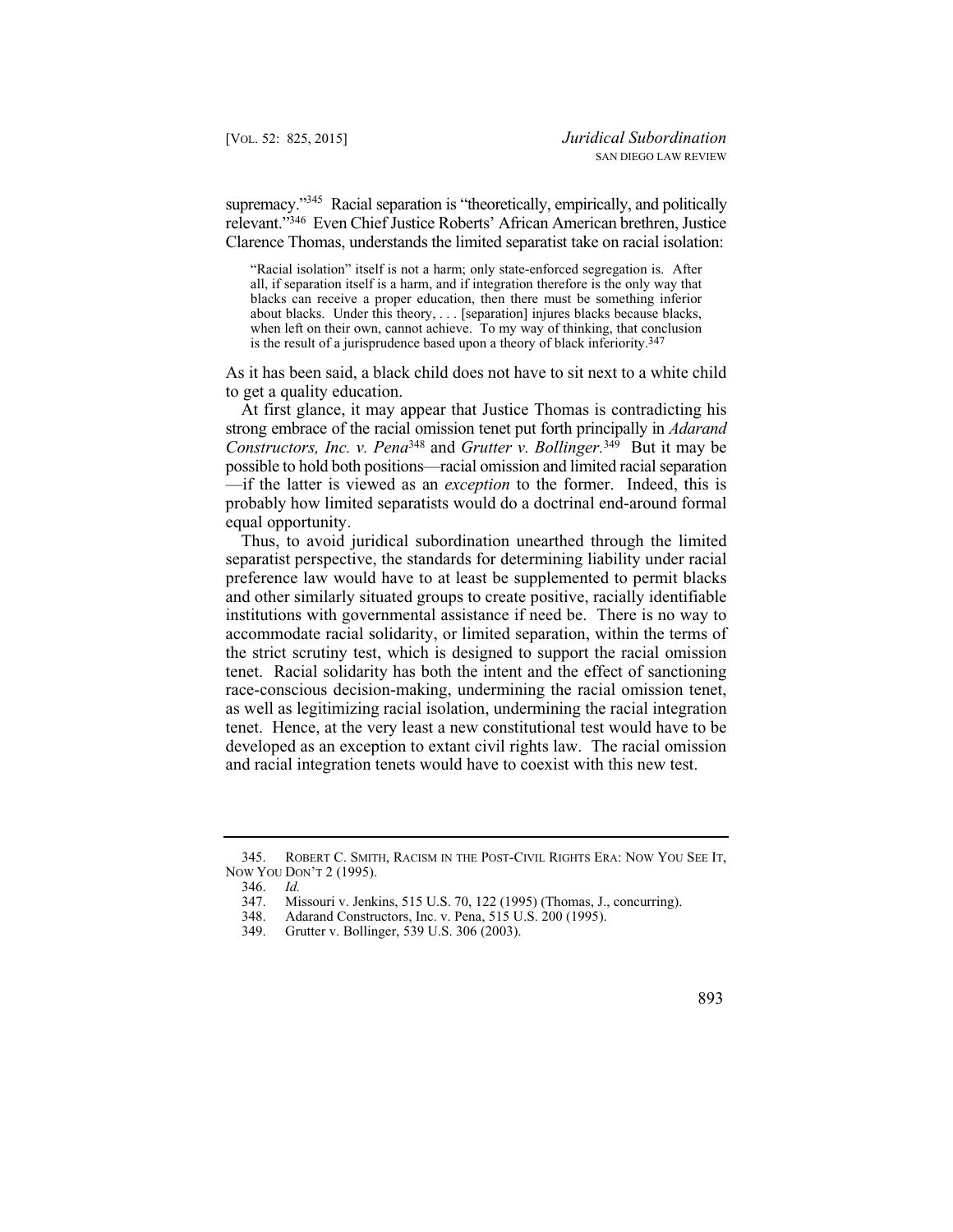Limited separatists have, in fact, set forth a three-prong test that establishes conditions for determining the legality of racial classifications specifically created for the purpose of achieving racial solidarity:

 First, the group seeking [the racial classification] . . . must be able to demonstrate the need for a supportive environment free of debilitating racism or, in the case of gender, sexism. If our mainstream institutions practice the type of racial [control over] other groups that they do [over] African Americans, if other groups can point to educational, socioeconomic, or political disadvantage due to race or gender, then they satisfy the first condition. White males will have a difficult time meeting this condition because even the "angry" ones are not disadvantaged on account of their race or gender[.]

 other individuals or groups. This means that gratuitous discrimination is prohibited. the group, so long as these individuals are willing to support the institution's primary objectives. For example, a white student should be allowed to attend an Historically Second, [the racial classification] . . . must not unnecessarily trammel the interests of [Racially identifiable institutions] . . . must grant access to individuals from outside Black College or University . . . so long as he understands that the institution's primary objective is to attend to the special educational needs of African American students. Likewise, an African American lawyer should be allowed to practice law in a small Korean law firm so long as she understands that the law firm's primary objective is to service the surrounding Korean community, and a Latino graduate of Harvard Business School should not be denied employment with a Wall Street investment banking firm so long as it is understood that the primary objective of the firm is to service large, multinational corporations.

 when race (or gender) is a bona fide selection qualification "reasonably necessary Third, the only time an individual can be denied an opportunity on account of his or her race (or gender)—the only time a restrictive classification can be used—is to the normal operation of the particular [institution]," to borrow from analogous civil rights law. Race, for example, would constitute a bona fide selection qualification . . . if an African American institution were in danger of losing its identity or focus by the admission or hiring of an additional white applicant[.]350

Governed by the three-prong test, limited separation does not reintroduce the separate–but–equal civil rights policy into racial relations. Not only is racial integration treated as a legitimate alternative to limited separation, allowing African Americans and other racial groups to pursue both racial strategies depending on individual-needs racial circumstances, but limited separatist organizations can themselves be racially integrated. True, a black organization or community could bar *further* integration so as to maintain its racial character. But neither the organization nor the community could ban *all* integration. Limited separation is not total separation, the latter of which would be a violation of constitutional and statutory law under the three-prong test.

<sup>350.</sup> BROOKS, *supra* note 342, at 191–92.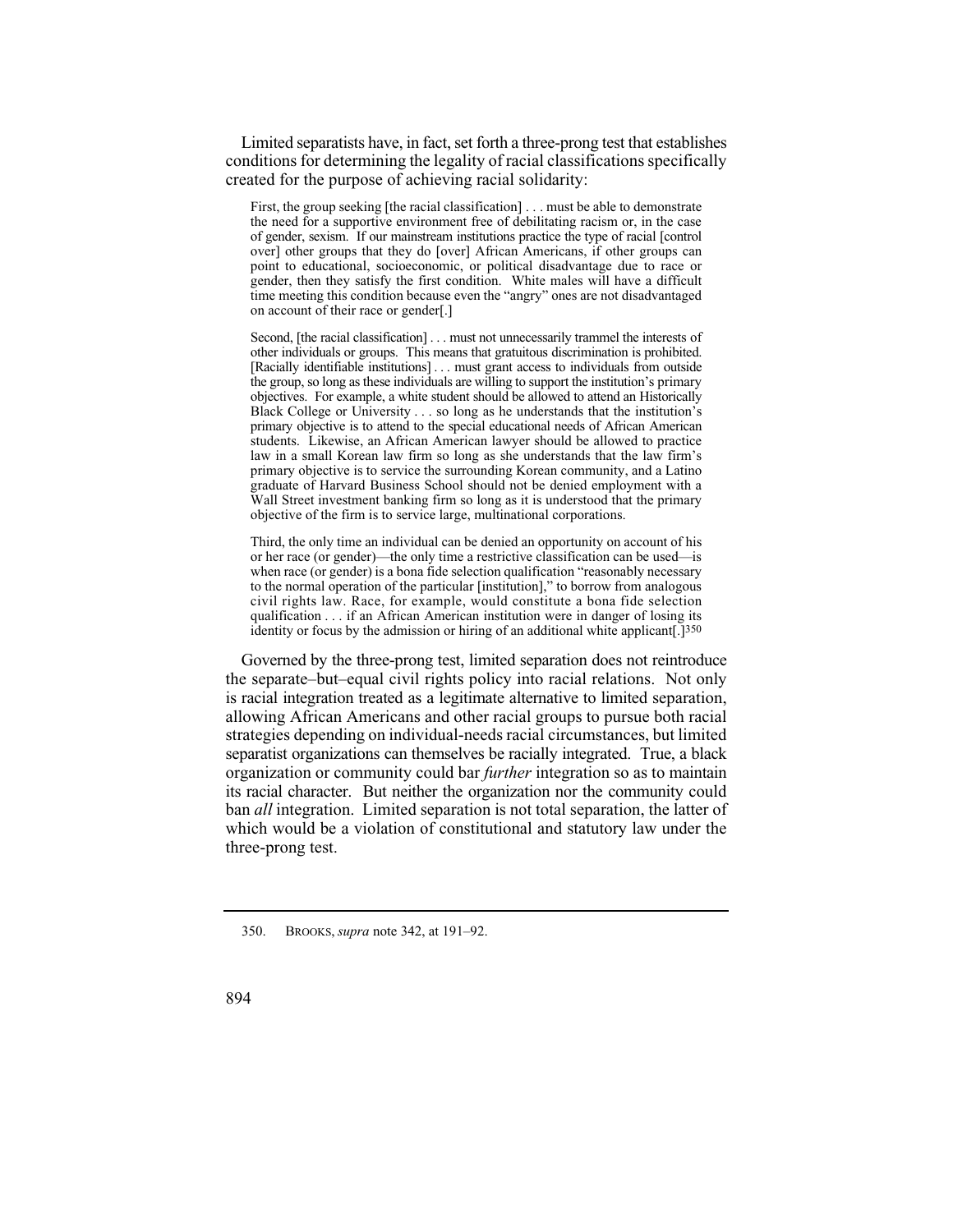In the end, then, limited separatists would give African Americans three equally valid strategies for racial advancement—*racial omission*, *racial integration*, and *limited separation*. The Supreme Court, thereby, treats limited separation *pari passu* with the racial omission and racial integration tenets. *Formal equal opportunity is the general rule and limited separation is the exception*. The strict scrutiny test governs racial preference law except when beneficial forms of racial isolation are at issue, in which case the three-prong test applies.<sup>351</sup> As a comprehensive formula for judicial support of the black equality interest, formal equal opportunity is conceptually unsound. But working in conjunction with limited separation, it makes sense, limited separatists would argue.

### *d. Critical Race Theory*

What changes in civil rights law should the Supreme Court make in order to avoid juridical subordination as defined by critical race theorists—suppression of social transformation? Derrick Bell suggests that the Court must undergo "a change of perspective."352 The Supreme Court, must begin to view "racial problems . . . from the perspective of minority groups, rather than [from] a white perspective."353 The most direct way for the justices to acquire this mindset is to replace the strict scrutiny test in racial preference law and the intent or effects in antidiscrimination law with what can be called the "white-hegemony test." In other words, rather than banning racial classifications that do not satisfy the strict scrutiny test or prohibiting discrimination "because of race or color," the Court should strike down private or public policies or practices under our civil rights laws only if they protect or preserve white hegemony. In parallel fashion, the Court should issue rulings calculated toward dismantling white hegemony. These socially transformative rulings effectuate a fundamental restructuring of a society that is heavily slanted in favor of insiders, critical race theorists would argue. This complex argument hangs on a simple proposition: *given our anti-objective society, justice requires overcompensation in the opposite direction to balance* 

<sup>351.</sup> This is similar to the application of a different level of scrutiny that the Supreme Court applies to gender classifications. *See, e.g.*, United States v. Virginia, 518 U.S. 515, 524 (1996) (quoting Miss. Univ. for Women v. Hogan, 458 U.S. 718, 724 (1982)).

<sup>352.</sup> Bell, *supra* note 306, at 906 (quoting Daniel A. Farber, *The Outmoded Debate over Affirmative Action*, 82 CALIF. L. REV. 893, 904 (1994)).

<sup>353.</sup> *Id.* at 906–07 (quoting Farber, *supra* note 352, at 904).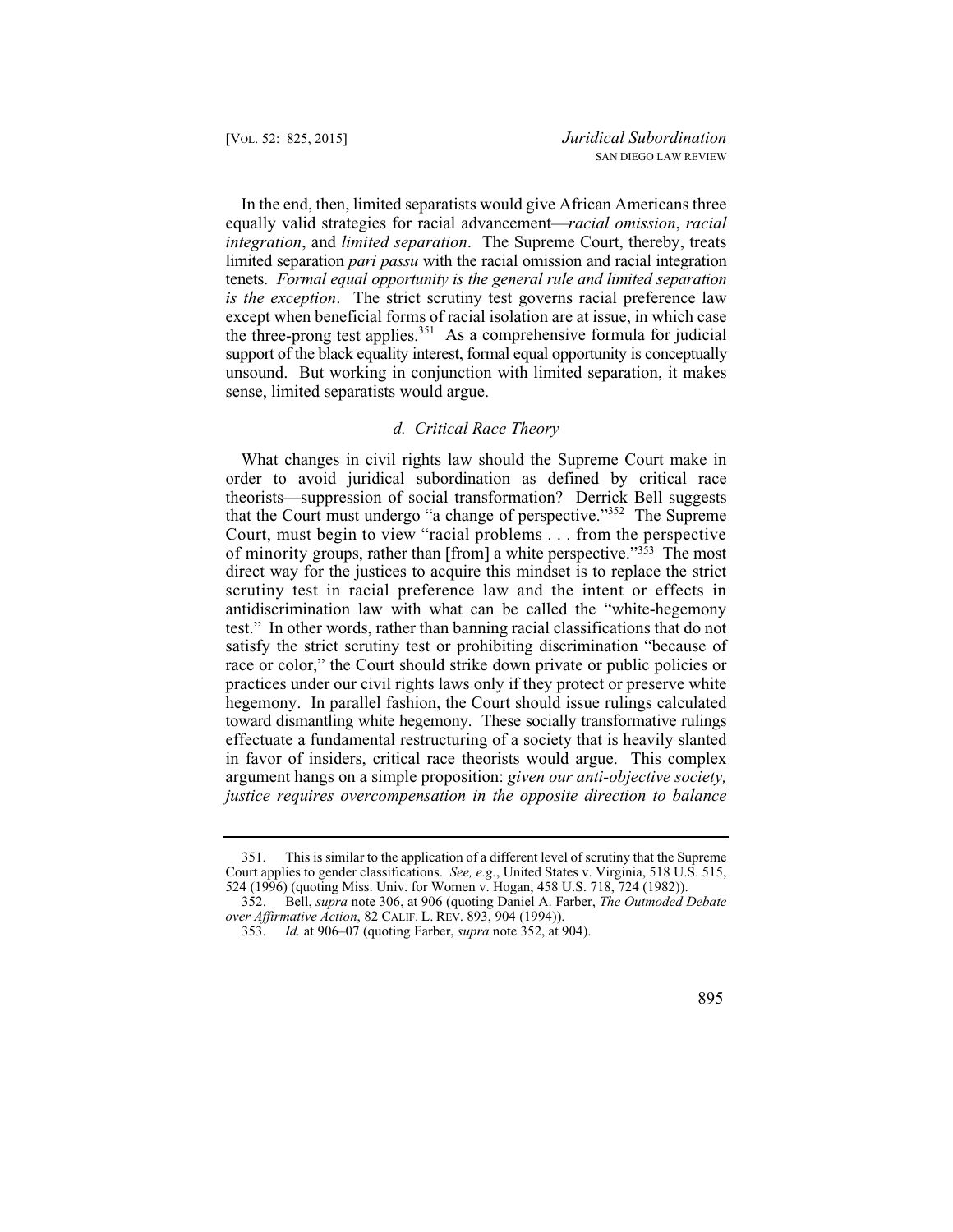*things out*. This proposition is similar to the sentiment offered by Supreme Court Justice Harry Blackmun years ago: "In order to get beyond racism, we must first take account of race. There is no other way."354

The most direct way to determine whether a Supreme Court ruling protects or preserves white hegemony is to ask whether the court's opinion or decision enhances white, or insider, privilege. Peggy McIntosh defines white privilege in a famous passage:

I have come to see white privilege as an *invisible package of unearned assets*  that I can count on cashing in each day, but about which I was "meant" to remain oblivious. White privilege is like an invisible weightless knapsack of special provisions, assurances, tools, maps, guides, codebooks, passports, visas, clothes, compass, emergency gear, and blank checks.355

 an opinion. This test is also a way to privilege the outsider's perspective. It The "cultural meaning" test is another way to detect white hegemony in asks, for example, what does it mean in the African American culture "to construct a barrier between all-white and all-black sections of Memphis."356 The meaning African Americans would attach to this wall is very different from what they would assign to, say, an employer's requirement that its truck drivers carry a valid driver's license. Even if the latter disadvantaged African American applicants because many of them did not have a valid driver's license, it would not necessarily indicate an assumed right of white domination over African Americans. Protecting hate speech would fail the cultural meaning test as well, because speech is a form of domination. Hate speech says that whites can say whatever they want to blacks. Hate speech reinforces white hegemony.357

Critical race theorists, in short, would want the Supreme Court to use its institutional authority to chip away at white hegemony. Each civil rights decision should aim to dismantle the white power structure in our

<sup>354.</sup> DELGADO & STEFANCIC, *supra* note 295, at dedication (quoting Justice Harry Blackmun).

 355. Peggy McIntosh, *White Privilege and Male Privilege: A Personal Account of Coming To See Correspondences Through Work in Women's Studies*, *in* POWER, PRIVILEGE AND LAW: A CIVIL RIGHTS READER 23 (Leslie Bender & Dan Braveman eds., 1995) (emphasis added); *see supra*, text accompanying note 298.

<sup>356.</sup> Charles R. Lawrence III, *The Id, the Ego, and Equal Protection: Reckoning with Unconscious Racism*, 39 STAN. L. REV. 317, 355, 357, 365 (1987).

<sup>357</sup>*. See* Charles R. Lawrence III, *If He Hollers Let Him Go: Regulating Racist Speech on Campus*, 1990 DUKE L.J. 431, 471 (1990); Richard Delgado, *Words That Wound: A Tort Action for Racial Insults, Epithets, and Name Calling*, 17 HARV. C.R.-C.L. L. REV*.* 133, 178 (1982); *see also* CATHARINE A. MACKINNON, ONLY WORDS (1993) (arguing the use of the First Amendment to protect intimidation, subordination, terrorism, and discrimination). *See generally*, MARI J. MATSUDA ET AL., WORDS THAT WOUND: CRITICAL RACE THEORY, ASSAULTIVE SPEECH, AND THE FIRST AMENDMENT (1993) (examining assaultive speech).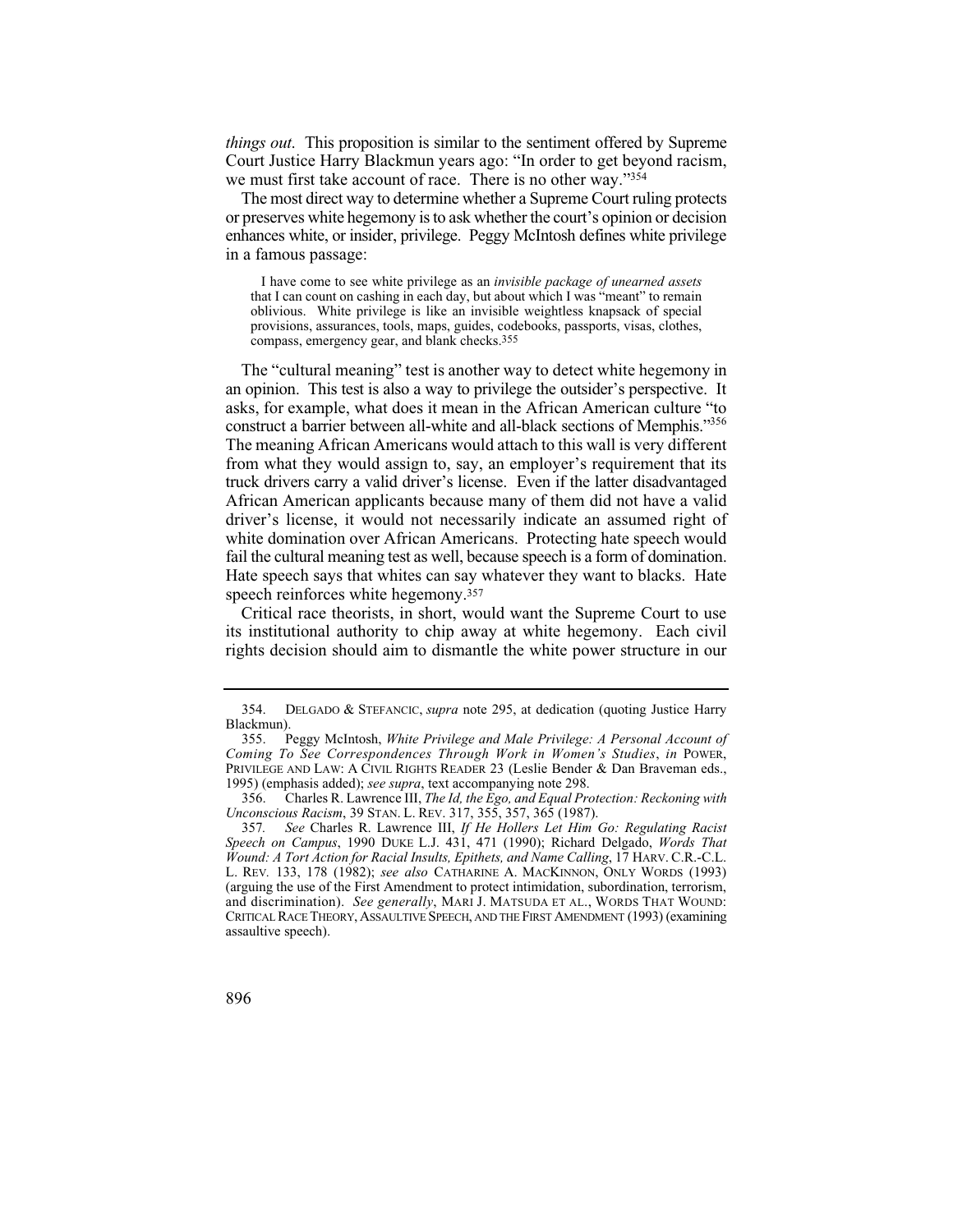society as much as possible. Just as a good doctor would treat the problem rather than just the symptoms, the Supreme Court, critical race theorists believe, should treat the problem rather than the symptom. The Court does this through social transformation; in other words, by attempting to change the relationship between race and power in the social order.

## **CONCLUSION**

Juridical subordination—the suppression of the black equality interest in civil rights cases  $358$ —makes the Supreme Court an object of civil rights inquiry. This is how it should be, given the Court's long history of racial harm prior to *Brown* as well as the racially impeding decisions made after *Brown*, starting with *Brown II*. 359 Plain and simple, Supreme Court decisions affect the wellbeing of African Americans. As Justice Thurgood Marshall has said: "What is striking is the role legal principles have played throughout America's history in determining the condition of Negroes."360 In *Brown*, the Court reversed course but has not always stayed on course since. Avoiding juridical subordination is, in our view, the best way for the Court to remain on course.

 the very root and nerve of the whole proceeding."362 We have identified the But, as we have shown, the determination of juridical subordination is rather indeterminate. There is more than one legitimate way to define the black equality interest in civil rights law in civil rights cases.<sup>361</sup> This does not surprise us; for, as Holmes has observed, behind every decision "lies a judgment as to the relative worth and importance of competing legislative grounds, often an inarticulate and unconscious judgment, it is true, and yet post-civil rights norms—racial omission, racial integration, racial solidarity, and social transformation—as "competing legislative grounds" in the discourse on juridical subordination.363

Several questions arise from that application. How much difference is there between civil rights decisions that attempt to avoid juridical subordination —decisions that give maximum attention to racial advancement based on

<sup>358.</sup> *See supra* Part II.

<sup>359.</sup> *See supra* Introduction, Part I.A.

<sup>360.</sup> Thurgood Marshall, *Reflections on the Bicentennial of the United States Constitution*, 101 HARV. L. REV. 1, 5 (1987).

<sup>361.</sup> *See supra* Part II.B.

<sup>362.</sup> Holmes, *supra* note 341, at 466.

<sup>363.</sup> *See* Brooks, *supra* note 219.